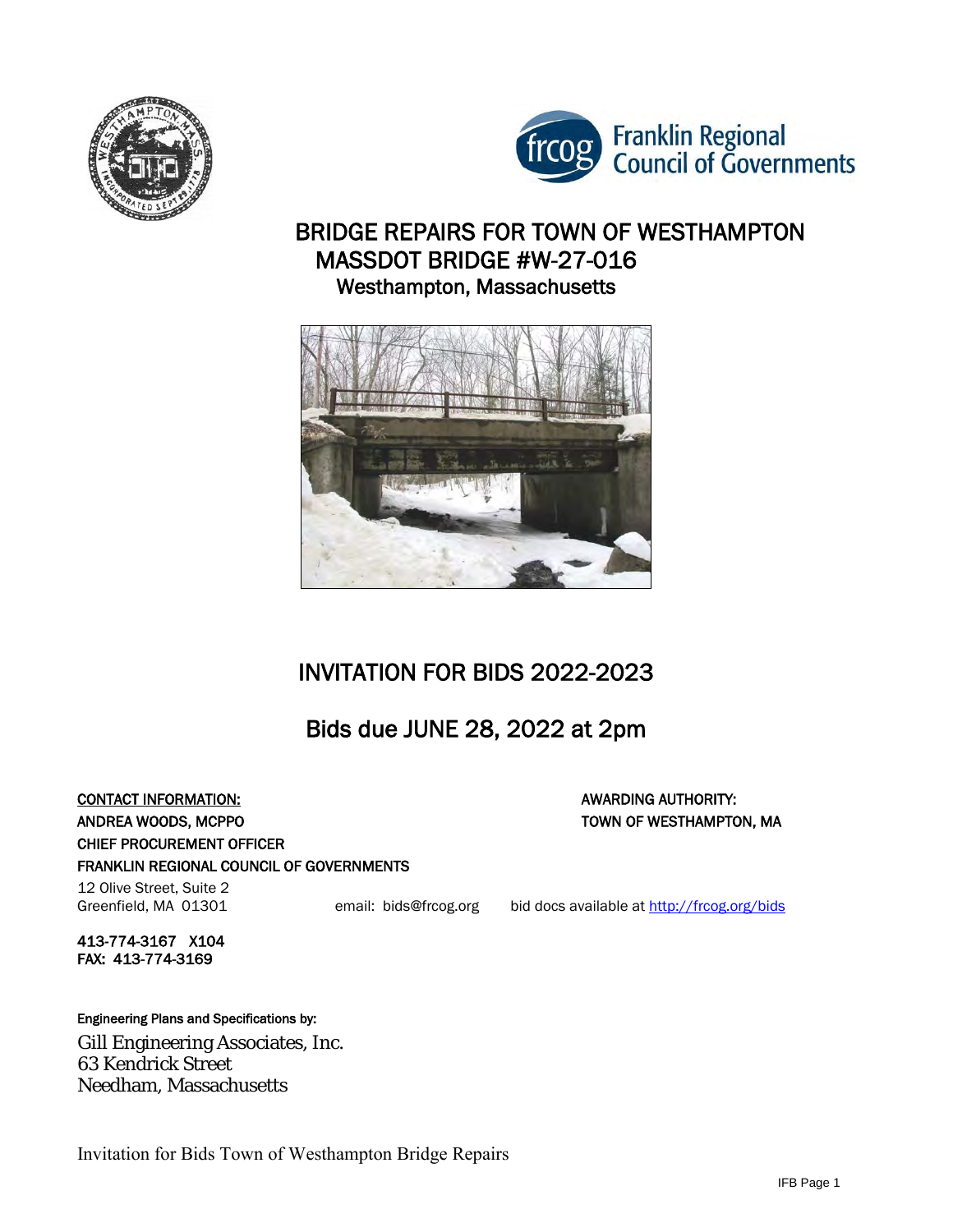#### INVITATION FOR BIDS TOWN OF WESTHAMPTON – BRIDGE REPAIR FRCOG IFB 2022-2023

The Franklin Regional Council of Governments (FRCOG) will accept sealed bids on behalf of the Town of Westhampton, MA for Beam End Encasement Bridge Repairs located on Northwest Road over Roberts Meadow Brook, Bridge # W-27-016.

Bidders must be prequalified by the Mass Dept of Transportation in the category of Bridge Construction for \$25,000.

Sealed bids should be marked "WESTHAMPTON - NORTHWEST ROAD BRIDGE REPAIR BID" and will be received by the Franklin Regional Council of Governments, 12 Olive St. Suite 2, Greenfield, MA 01301, until JUNE 28, 2022 at 2 PM. Bids received after the deadline will not be accepted. If the FRCOG office is closed for any reason, bids will be opened the following business day at the same time. *Submit one original and one copy of the bid.*

Wage rates for this bid are subject to prevailing wage rates as per MGL Chapter 149, Section 26 - 27f inclusive. This bid is being undertaken per MGL Ch 30 §39M requiring a 5% bid bond/deposit at the time of bidding and 50% Labor and Materials Payment Bond at the time of contract signing.

Qualified bidders who are Minority/Women/Disabled Owned Business Enterprises (M/W/D/BE) businesses are encouraged to apply. Other qualified bidders are encouraged to partner with disadvantaged businesses. A listing of certified disadvantaged businesses can be found at [http://www.mass.gov/sdo.](http://www.mass.gov/sdo) Affirmative Action, Equal Opportunity, and Workforce Participation goals apply.

Specifications, plans, and bid instructions are available for download from [https://frcog.org/bids.](https://frcog.org/bids) Downloading from this site will allow for automatic notifications of any addenda or clarifications

The Town of Westhampton is the awarding authority and reserves the right to accept or reject any or all bids in total or in part as they may deem in the best public interest.

#### FRANKLIN REGIONAL COUNCIL OF GOVERNMENTS By: *Andrea Woods, Chief Procurement Officer*

#### June 8, 2022

Invitation for Bids Town of Westhampton Bridge Repairs

The Franklin Regional Council of Governments (FRCOG) and the Town do not discriminate on the basis of race, color, national origin, sex, age, disability, or gender with respect to admission to, access to, or operation of its programs, services or activities. If you would like accessibility or language accommodation, please contact the Title VI Coordinator at 413-774-3167 (voice) (MA Relay System: 800- 439-2370), 413-774-3169 (fax), o[r civilrights@frcog.org](mailto:civilrights@frcog.org) (e-mail).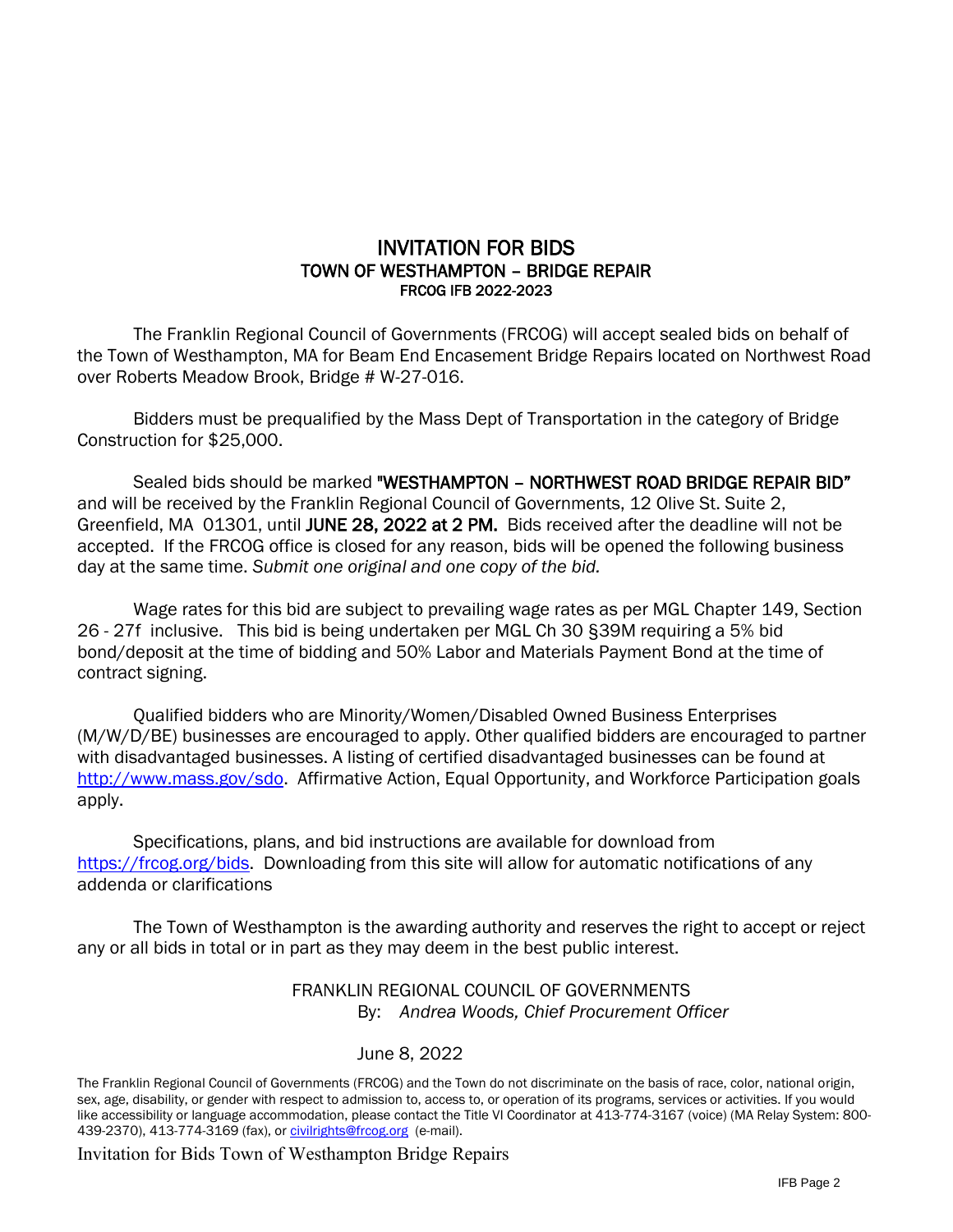### Advertisement for Public Works Construction Services (MGL Ch 30, §39M)

| <b>CRITICAL DATES</b>              |              |
|------------------------------------|--------------|
| [] CommBUYS                        | June 8, 2022 |
| [] Central Register                | June 8, 2022 |
| [] Posted at Westhampton Town Hall | June 8, 2022 |
| [] FRCOG Webpage                   | June 8, 2022 |
| [] HAMPSHIRE GAZETTE               | June 8, 2022 |

| Deadline for Bid Submissions/Public Bid Opening | June 28, 2022 at 2 PM     |
|-------------------------------------------------|---------------------------|
| Addenda issued by                               | June 22, 2022             |
| Questions due by                                | June 17, 20222022 at 4 PM |

#### APPROXIMATE DATES

| <b>Contract Executed</b> | July 15, 2022     |
|--------------------------|-------------------|
| Work Completed by        | September 9, 2022 |

. . . . . . . . .

## Table of Contents

#### Invitation for Bids and Bid Forms

- Attachment A Sample Contract
- Attachment B Certified Payroll Reporting Form Prevailing Wage Schedule
- Attachment C UNDER SEPARATE COVER Gill Engineering Plan with Specifications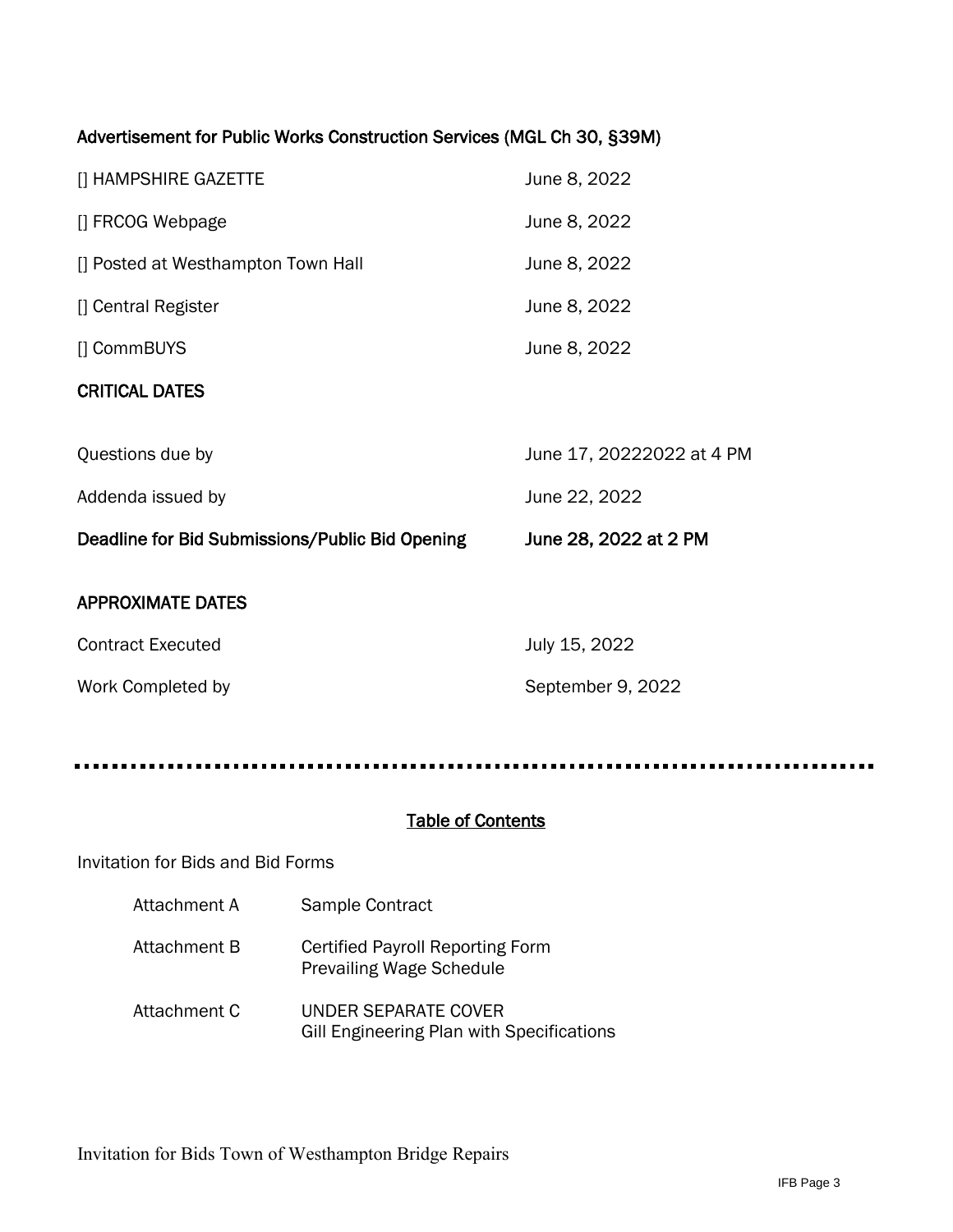#### PROJECT DESCRIPTION SUMMARY

#### Project description:

The Northwest Road Bridge Repair Project work includes maintenance repairs to address corrosion of the existing steel beam ends at each abutment. These repairs shall consist of encasing the existing beam ends in a reinforced concrete end diaphragm. The repair details are contained in a single construction drawing sheet that was reviewed and approved by MassDOT on May 9, 2022. Traffic management required to perform the repairs shall be as directed by the Town of Westhampton and those costs will be borne by the Town. Payment for materials or work shown on the Plans as being part of the work to the bridge and approaches or which may be incidental to its construction and are not specifically included for payment under the Contract shall be considered incidental to the work performed. Where used within the contract documents, the terms "Department", "Municipality", and "Town" shall be taken to mean the Town of Westhampton. The term "Engineer" shall be taken to mean the authorized representative or Project Manager for the Town of Westhampton.

The project is funded by Chapter 90 and Town Funds. Project shall be completed by September 9, 2022. The Project Cost Estimate is \$25,000.



2021 Photo of Beam 5 North End:

Invitation for Bids Town of Westhampton Bridge Repairs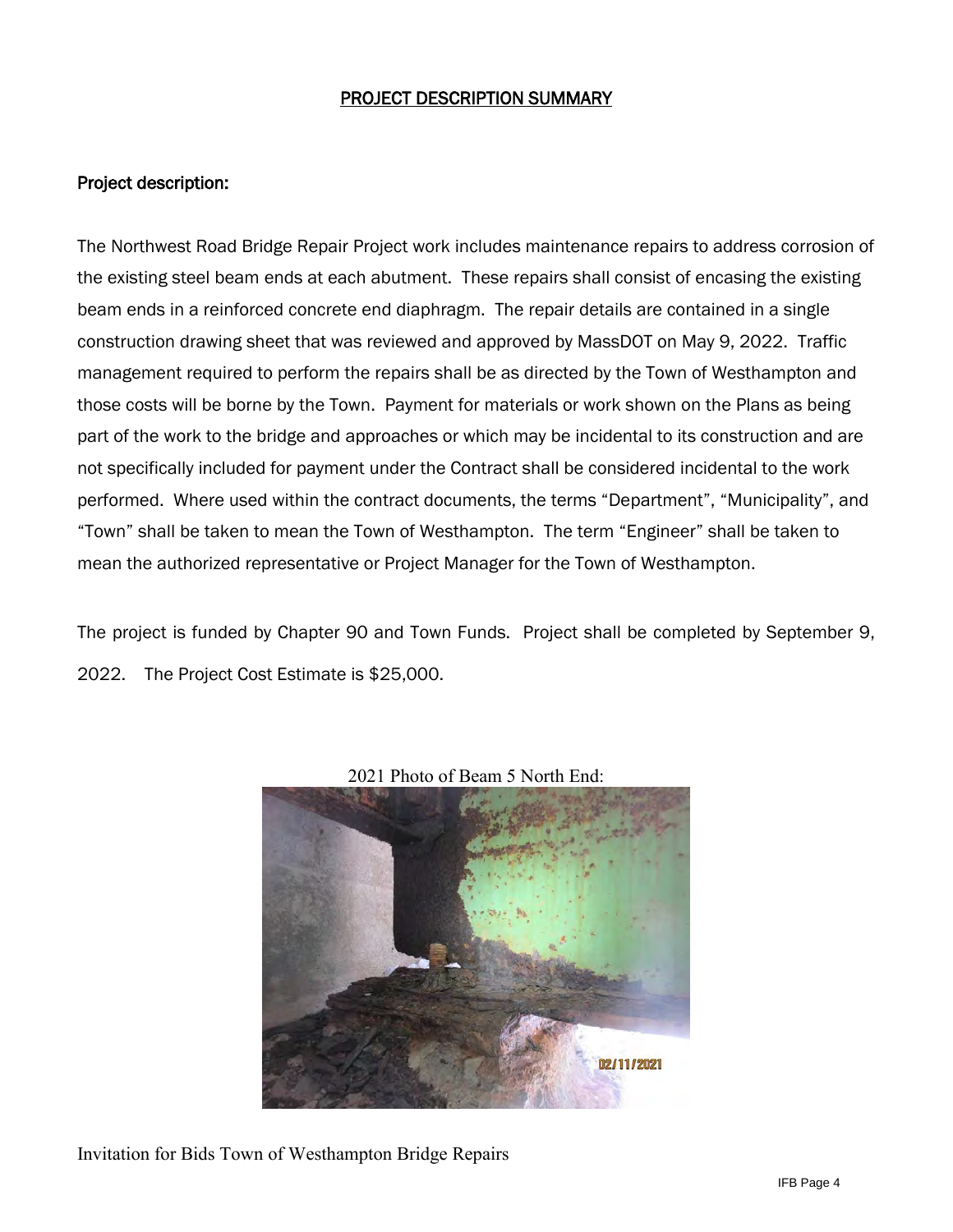## Advertisement for Public Works Construction Services (MGL Ch 30, §39M)

| [] HAMPSHIRE GAZETTE                            | June 8, 2022              |
|-------------------------------------------------|---------------------------|
| [] FRCOG Webpage                                | June 8, 2022              |
| [] Posted at Westhampton Town Hall              | June 8, 2022              |
| [] Central Register                             | June 8, 2022              |
| [] CommBUYS                                     | June 8, 2022              |
| <b>CRITICAL DATES</b>                           |                           |
|                                                 |                           |
| Questions due by                                | June 17, 20222022 at 4 PM |
| Addenda issued by                               | June 22, 2022             |
| Deadline for Bid Submissions/Public Bid Opening | June 28, 2022 at 2 PM     |
|                                                 |                           |
| <b>APPROXIMATE DATES</b>                        |                           |
| <b>Contract Executed</b>                        | July 15, 2022             |
| Work Completed by                               | September 9, 2022         |

Invitation for Bids Town of Westhampton Bridge Repairs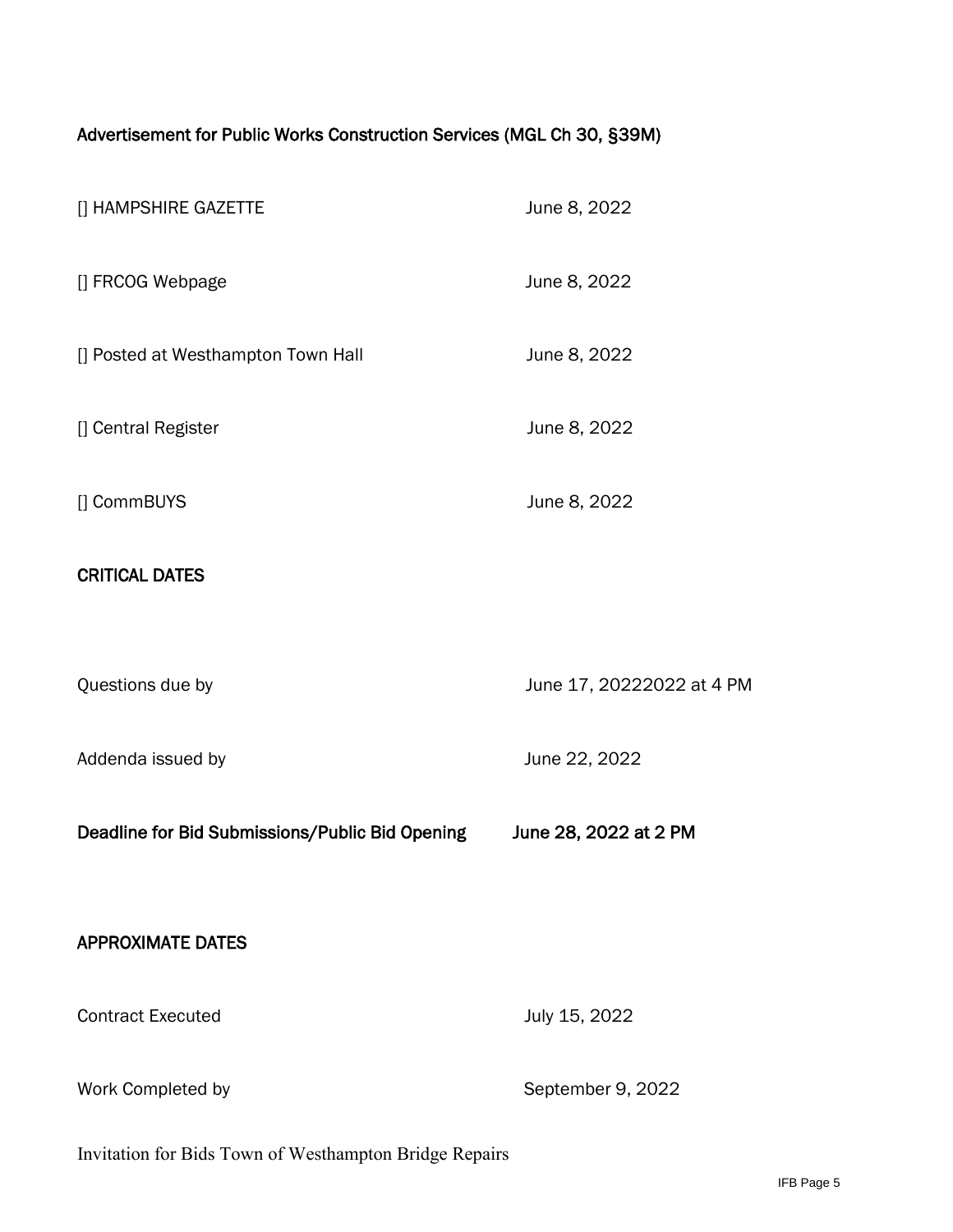#### TOWN OF WESTHAMPTON – NORTHWEST ROAD BRIDGE REPAIR FRCOG IFB 2022 2023

#### GENERAL INSTRUCTIONS TO BIDDERS

- 1. All bids must contain a filled out signed BID FORM. Minor defects on a bid submittal may be waived by the Chief Procurement Officer (CPO) as long as the error or variation is not prejudicial or preferential to the other bidders and that it may be corrected without affect upon substantive elements of the bid such as, but not limited to, price, quality, payment terms or delivery schedule. Resolution will be determined by the CPO.
- 2. Bids which are incomplete, not properly endorsed or signed, or otherwise contrary to instructions may be rejected as non-responsive by the CPO. Conditional bids will not be accepted. Any bid arriving after the time and date of bid opening will not be accepted.
- 3. As the TOWN OF WESTHAMPTON is exempt from the payment of Federal Excise Taxes and Massachusetts Sales Tax, prices quoted herein are not to include these taxes.
- 4. A bidder will be held to the terms and the prices on the bid form for the duration of the contract period if a contract is signed by both parties within 40 days from bid opening.
- 5. The TOWN reserves the right to reject any and all bids, in total or in part.
- 6. The supplier will be bound by all applicable statutory provisions of law of the Federal Government and the Commonwealth of Massachusetts.
- 7. The contractor will be required to indemnify and hold harmless the TOWN OF WESTHAMPTON for all damages to life and property that may occur due to contractor's negligence or that of his/her employees, subcontractors, etc., during the contract.
- 8. If in the judgment of the TOWN OF WESTHAMPTON, any property is needlessly damaged by an act or omission of the contractor, the amount of damages will be deducted from money due the contractor or may be recovered from said contractor in legal action.
- 9. Any restrictions, qualifications, or deviations from specifications must appear either on the bid form or on an attachment thereto.
- 10. A contract (or contracts) will be signed between the awarded bidder(s) and the TOWN OF WESTHAMPTON. A sample contract is attached. Any provisions of the contract that cannot be met by a prospective bidder must be brought to the attention of the FRCOG during the open question period, otherwise submittal of a bid constitutes acceptance of the Town's standard terms and conditions.
- 11. Once bids are opened, the FRCOG CPO will forward the information to the Town and their Engineer for review.
- 12. The contract(s) resulting from this bid will be awarded to the lowest responsible and responsive bidder based upon bid price, past performance and reliability of the bidder, quality of product and/or service, and degree of exclusion, exemption, or restrictions on the bid form. In the event of identical and responsible low bids, a coin toss overseen by the CPO will determine the award.
- 13. Any questions about the technical specifications of the project or the bid process must be directed to FRCOG's CPO via written question (email [bids@frcog.org\)](mailto:bids@frcog.org) and all prospective bidders will be notified if an addendum is required.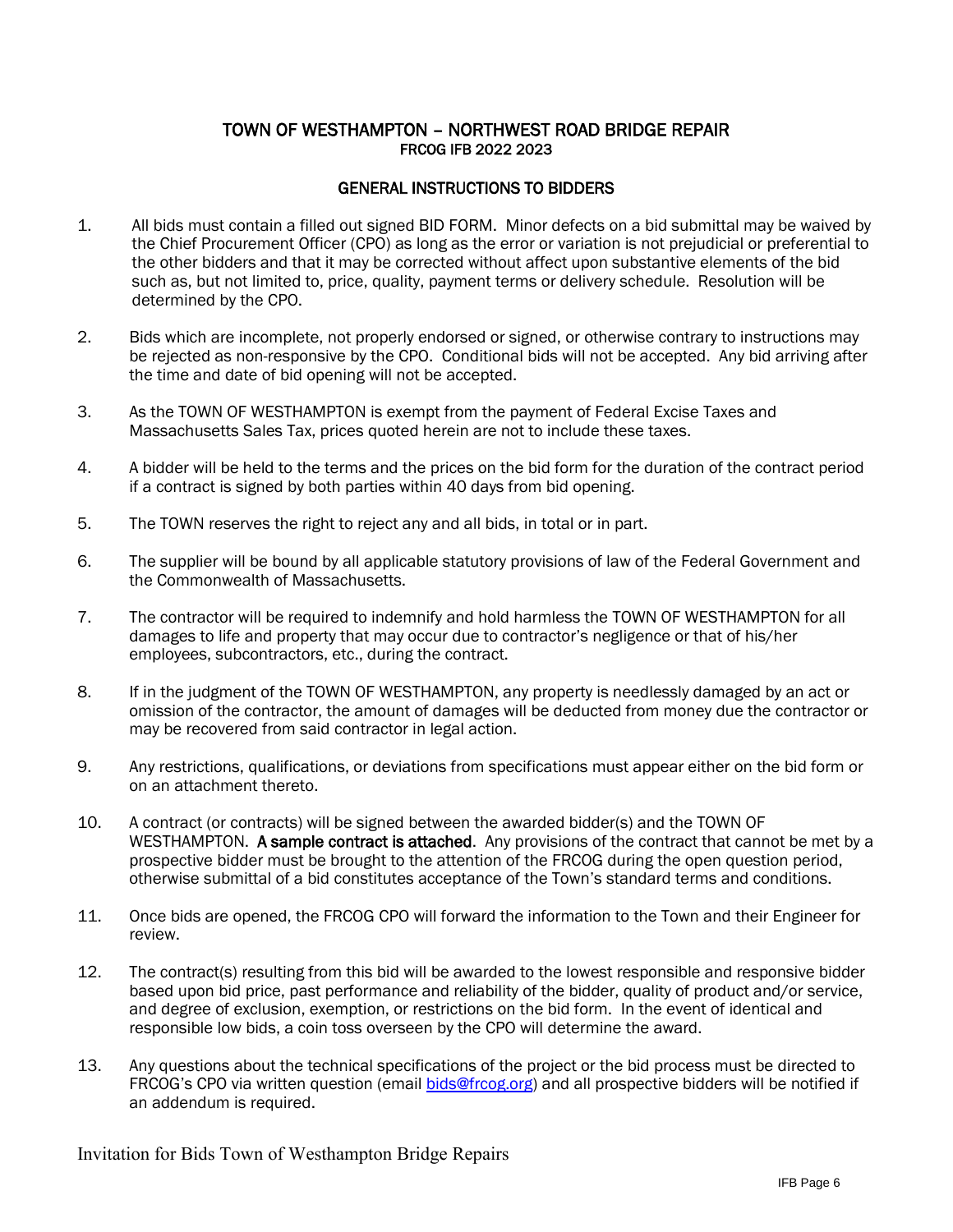- 14. The FRCOG will in no way be responsible for the actions of the TOWN. Payments of invoices will be made within 30 days upon receipt of invoice by each town which requested services.
- 15. The CPO will be available to answer any general questions about bid procedure, etc., but no question will be answered that in any way could give an unfair advantage to a bidder. All inquiries concerning this bid should be directed to:

Andrea Woods, Chief Procurement Officer Franklin Regional Council of Governments 12 Olive Street, Suite 2 Greenfield, MA 01301 EMAIL [bids@frcog.org](mailto:bids@frcog.org) 413-774-3167 x104

- 16. Police or Flagging Detail will be the responsibility of the Town.
- 17. The FRCOG and the TOWN OF WESTHAMPTON do not discriminate on the basis of disability with respect to admission to, access to, or operation of its programs, services or activities. Individuals who may need auxiliary aids should call the Council office.
- 18. Awards will be based on the estimated quantities provided times the price submitted. The responsive and responsible contractor whose total is lowest for the combination of all items will be awarded unless the Town has a legitimate reason to not award to that particular vendor per MGL Ch30 §39M.
- 19. The project is being funded by Chapter 90 and Town funds.

#### 20. OSHA Certification is Required

All contractors working on public works projects will be required to certify that ALL employees employed at the work site have successfully completed an OSHA approved course in construction safety at least 10 hours in duration. This law requires general contractors to have on file records of all employees OSHA 10- hour training and provide proof to the various agencies in charge of the work. This also applies to all subcontractors, hired trucks, and hired equipment with operators. Every bidder must certify that all persons who are employed by them for this bid are certified. Proof does not have to be submitted with this bid, but must be available upon request.

#### 21 Contract execution will be conditioned upon producing:

An insurance certificate as outlined on the INSURANCE REQUIREMENTS page and a 50% Labor and Materials Payment Bond.

Failure or refusal of the successful bidder to execute and deliver a Signed Contract, Certificate of Insurance, and Labor and Materials Bond acceptable to the Chief Procurement Officer within five days after notice of contract award will result in the forfeiture of the Bid Bond as Liquidated Damages. The Contract may be awarded to the next lowest qualified bidder or the IFB re-advertised, if the Town believes it is in the best public interest.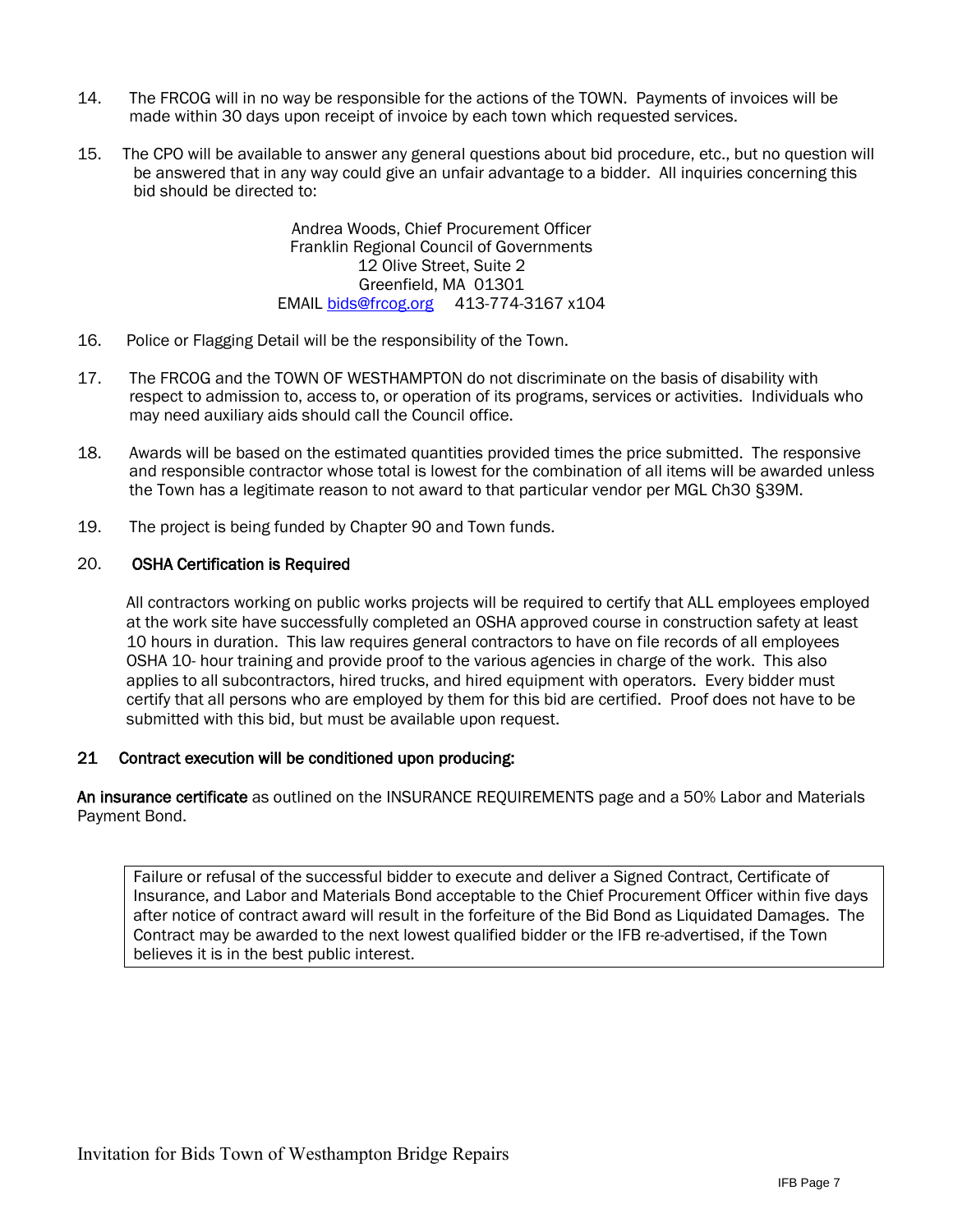#### INSURANCE REQUIREMENTS

The Contractor shall at all times during the Contract maintain in full force and effect Employer's Liability, Worker's Compensation, Bodily Injury Liability and Property Damage, and General Liability Insurance, including contractual liability coverage. All insurance shall be by insurers and for policy limits acceptable to the Council and before commencement of work hereunder the Contractor agrees to furnish the Council certificates of insurance or other evidence satisfactory to the Council to the effect that such insurance has been procured and is in force.

For the purpose of the Contract, the Contractor shall carry the following types of insurance in at least the minimum amounts specified below:

#### COVERAGE LIMITS OF LIABILITY

| <b>Workers' Compensation</b>                            | Statutory                                              |
|---------------------------------------------------------|--------------------------------------------------------|
| <b>Employers' Liability</b>                             | \$500,000                                              |
| <b>Bodily Injury Liability</b><br>(except automobile)   | \$1,000,000 each occurrence<br>\$2,000,000 aggregate   |
| <b>Property Damage Liability</b><br>(except automobile) | \$1,000,000 each occurrence<br>\$2,000,000 aggregate   |
| Automobile Bodily Injury<br>Liability                   | \$1,000,000 each person<br>\$2,000,000 each occurrence |
| <b>Automobile Property Damage</b><br>Liability          | \$1,000,000 each occurrence                            |
| <b>Excess Umbrella Liability</b>                        | \$2,000,000 each occurrence                            |

The TOWN OF WESTHAMPTON shall be named as an additional insured under the liability and automobile insurance. The excess/umbrella liability insurance policy should contain a broad form general liability endorsement.

23. Minimum Criteria

Contractor must have successfully performed at least three similar projects within the past five years. Please include a list of references along with your MassDOT Prequalification Letter with the bid.

#### Checklist of Required Signed Bid Documents:

- o Bid Form
- o Bid Signature Page with Corporate Resolution or List of Partners if applicable
- o 5% Bid Bond
- o References at least three references for projects of a similar nature in the past five years
- o Current MassDOT Prequalification Letter in the category of Bridge Construction.
- o Submit one original plus one copy of the bid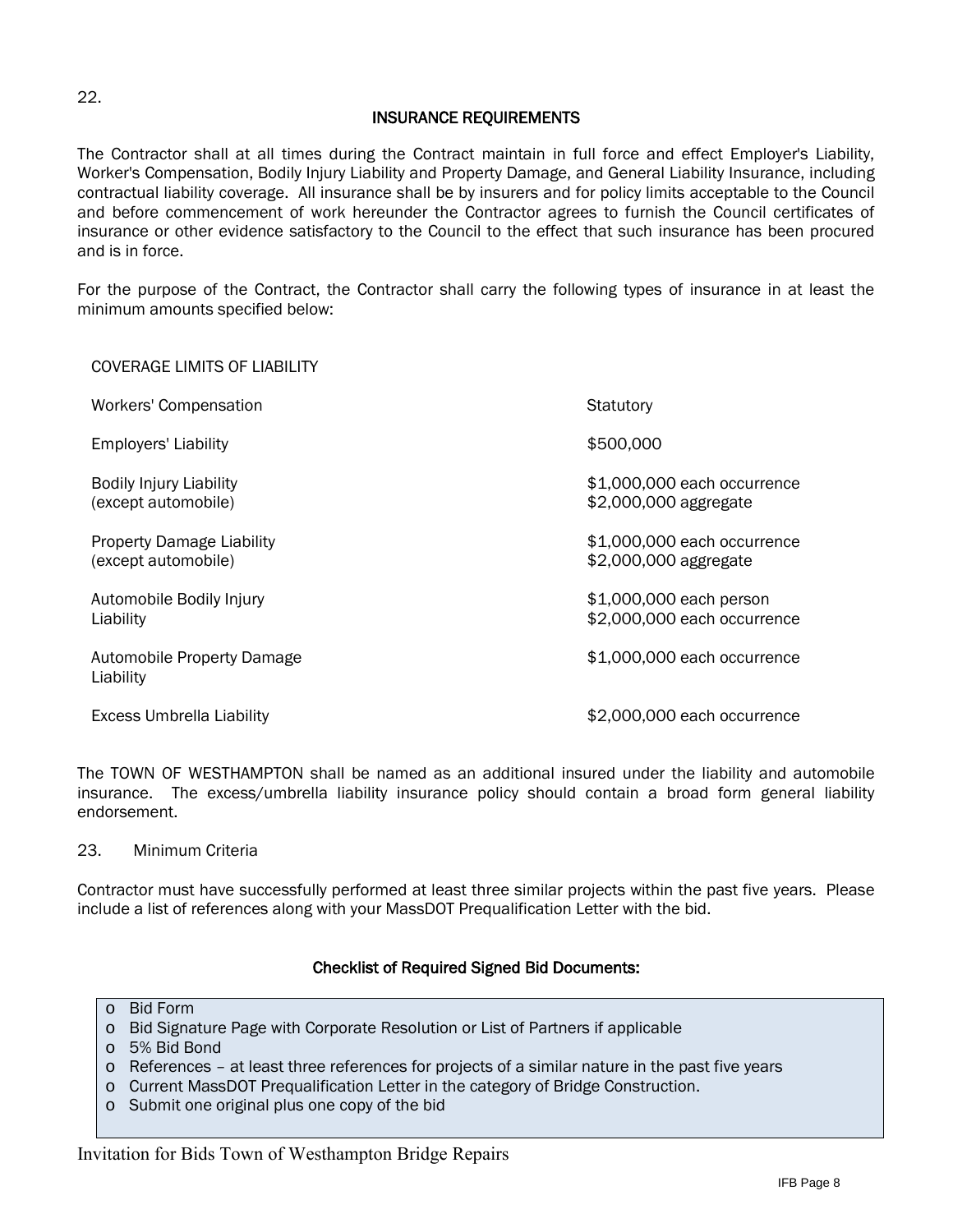## FORM FOR GENERAL BID – Page 1 of 3 TOWN OF WESTHAMPTON – NORTHWEST ROAD BRIDGE REPAIR FRCOG IFB 2022-2023

To the Town of WESTHAMPTON, Massachusetts, (hereinafter called the "Owner") acting through its Selectboard, duly authorized therefore, who act solely for said Town and without personal liability to themselves:

Ladies/Gentlemen: The undersigned **contained** , as bidder, declares that the only persons or parties interested in this bid as principals are those named herein; that the bidder has carefully examined the proposed form of Proposal and the Specifications (and amendments thereto); and he/she bids and agrees, if this bid is accepted, that the bidder will furnish all materials and labor necessary for the completion of the Work as specified in the Proposal, in the manner and time therein prescribed and according to the requirements of Owner as herein set forth.

The Bidder agrees that the Owner will have forty (40) consecutive days from date of opening to accept the bid, except as described in the specifications, the unit(s) at the price, therein. The Bidder also understands that the Owner reserves the right to accept or reject any or all bids and to waive any informalities in the Proposals if it is in the Owner's interest to do so. The Advertisement for Bidders, Information for Bidders, Specifications and Bid Form attached thereto, shall become a contract upon the receipt by the Bidder of written acceptance of this bid by the Owner.

I/We hereby agree to provide services for which we have provided pricing in accordance with the specifications in the bid and MassDOT standards, where appropriate, and agree to the standard terms and conditions of the sample contract attached.

Pursuant to M.G.L. Ch. 62C, Sec. 49A, I certify under the penalties of perjury that, to the best of my knowledge and belief, I am in compliance with all laws of the Commonwealth relating to taxes, reporting of employees and contractors, and withholding and remitting child support.

The undersigned certifies under penalties of perjury that this bid has been made and submitted in good faith and without collusion or fraud with any other person. As used in this certification, the word "person" shall mean any natural person, business, partnership, corporation, union, committee, club, or other organization, entity, or group of individuals.

The undersigned certifies under penalties of perjury that the said undersigned is **not presently debarred** from doing public construction work in the Commonwealth of Massachusetts under the provisions of Section 29F of Chapter 29 of the General Laws, or any other applicable debarment provisions of any other Chapter of the General Laws, or any Rule or Regulation promulgated thereunder.

 I hereby certify that all of our employees who will be employed at the work site have successfully passed the OSHA approved 10-hour safety course, and we have proof on file. I also certify that I am able to furnish labor that can work in harmony with all other elements of labor employed or to be employed in the work.

The BIDDER acknowledges receipt of the following addenda:

| No. | dated | 2022 |
|-----|-------|------|
| No. | dated | 2022 |
| No. | dated | 2022 |
| No. | dated | 2022 |

Invitation for Bids Town of Westhampton Bridge Repairs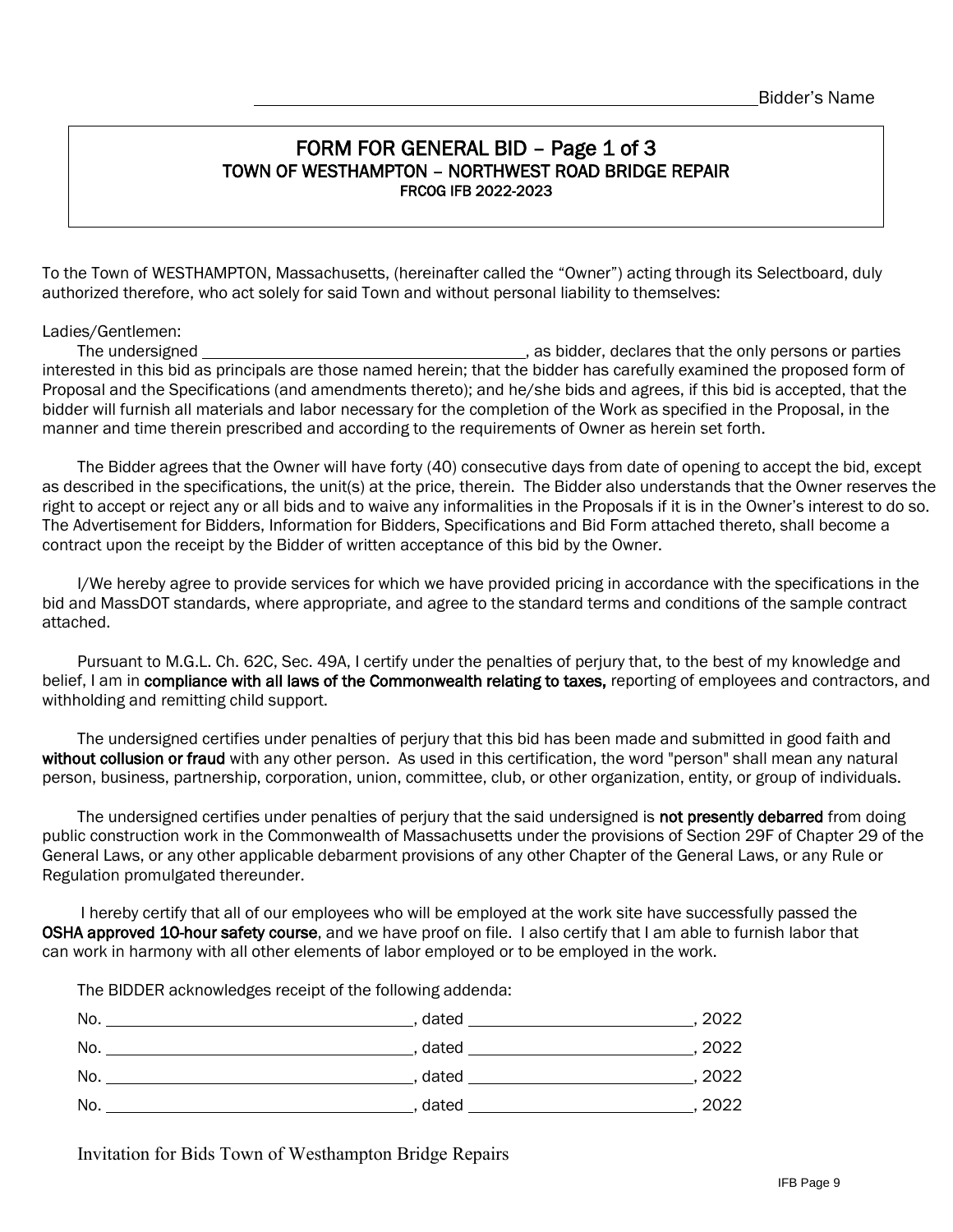|                                                    | Lump Sum Bid \$                                                                  |  |
|----------------------------------------------------|----------------------------------------------------------------------------------|--|
| Additional estimated to be paid by Unit            |                                                                                  |  |
| Item 1: 5000 PSI, 3/8 INCH, 710 HP CEMENT CONCRETE |                                                                                  |  |
| $QUANTITY = 4 CUBIC YARDS$                         |                                                                                  |  |
|                                                    |                                                                                  |  |
| Item 2: STEEL REINFORCEMENT FOR STRUCTURES         |                                                                                  |  |
|                                                    |                                                                                  |  |
|                                                    |                                                                                  |  |
|                                                    |                                                                                  |  |
|                                                    |                                                                                  |  |
|                                                    |                                                                                  |  |
|                                                    |                                                                                  |  |
|                                                    |                                                                                  |  |
|                                                    |                                                                                  |  |
|                                                    |                                                                                  |  |
|                                                    | Title ____________________________Company Name _________________________________ |  |
|                                                    |                                                                                  |  |
|                                                    |                                                                                  |  |
|                                                    |                                                                                  |  |
|                                                    |                                                                                  |  |
|                                                    |                                                                                  |  |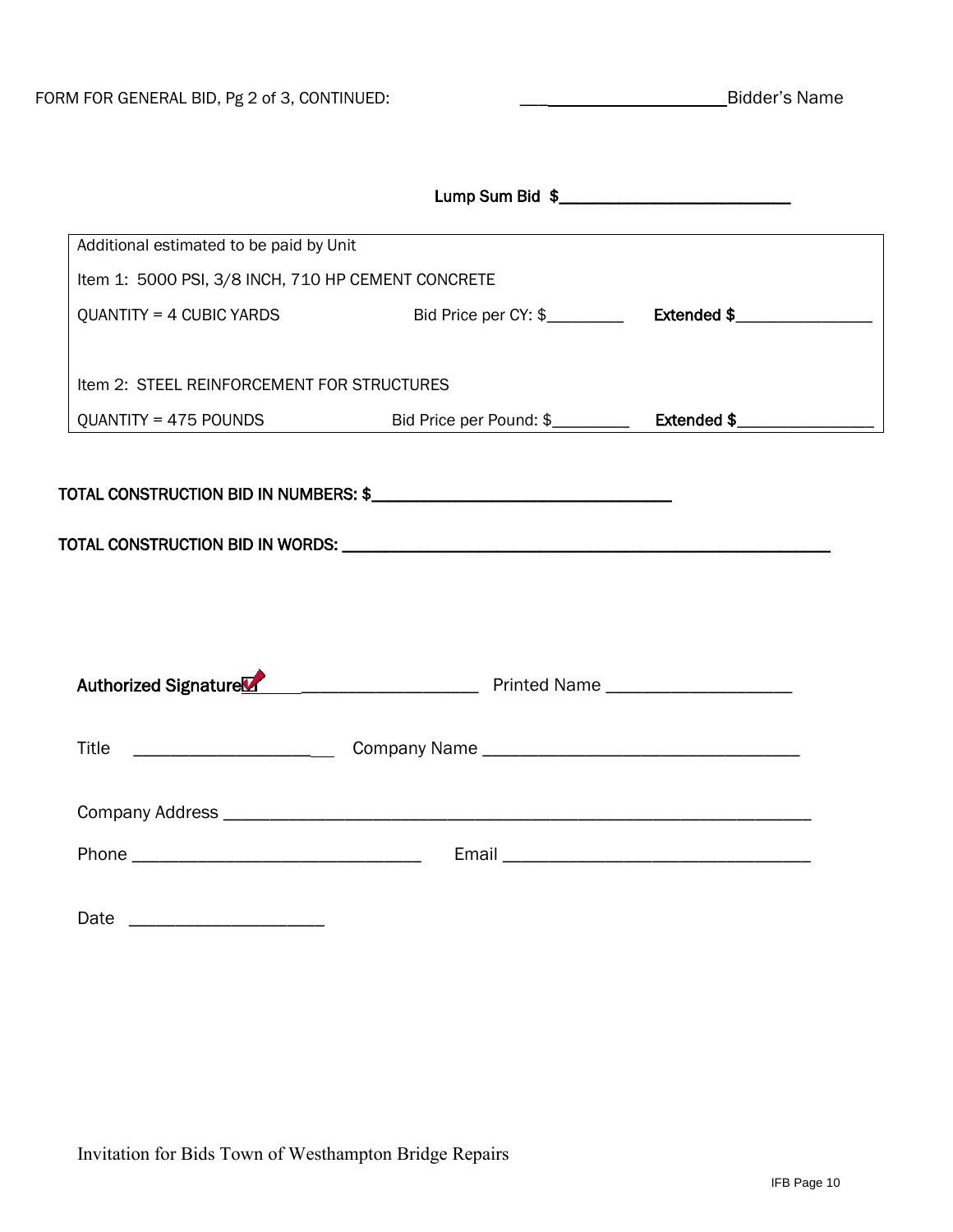The Office of the Attorney General, Washington, DC, requires the following information on all bid proposals amounting to \$1,000.00 or more:

\_\_\_\_\_\_\_\_\_\_\_\_\_\_\_\_\_\_\_\_\_\_\_\_\_ Federal Tax ID Number (this number is regularly used by companies when filing their "EMPLOYER'S FEDERAL TAX RETURN, U.S." Treasury Department Form 941

\*IF A CORPORATION, INCLUDE WITH YOUR BID A CORPORATE RESOLUTION LISTING ALL DULY AUTHORIZED SIGNERS ON BEHALF OF THE CORPORATION AND CHECK HERE □

\*IF A PARTNERSHIP, INCLUDE A LIST OF NAMES/ADDRESSES OF ALL PARTNERS AND CHECK HERE  $\Box$ 

\*IF A PROPRIETORSHIP, COMPLETELY FILL OUT INFORMATION ABOVE ONLY AND CHECK HERE □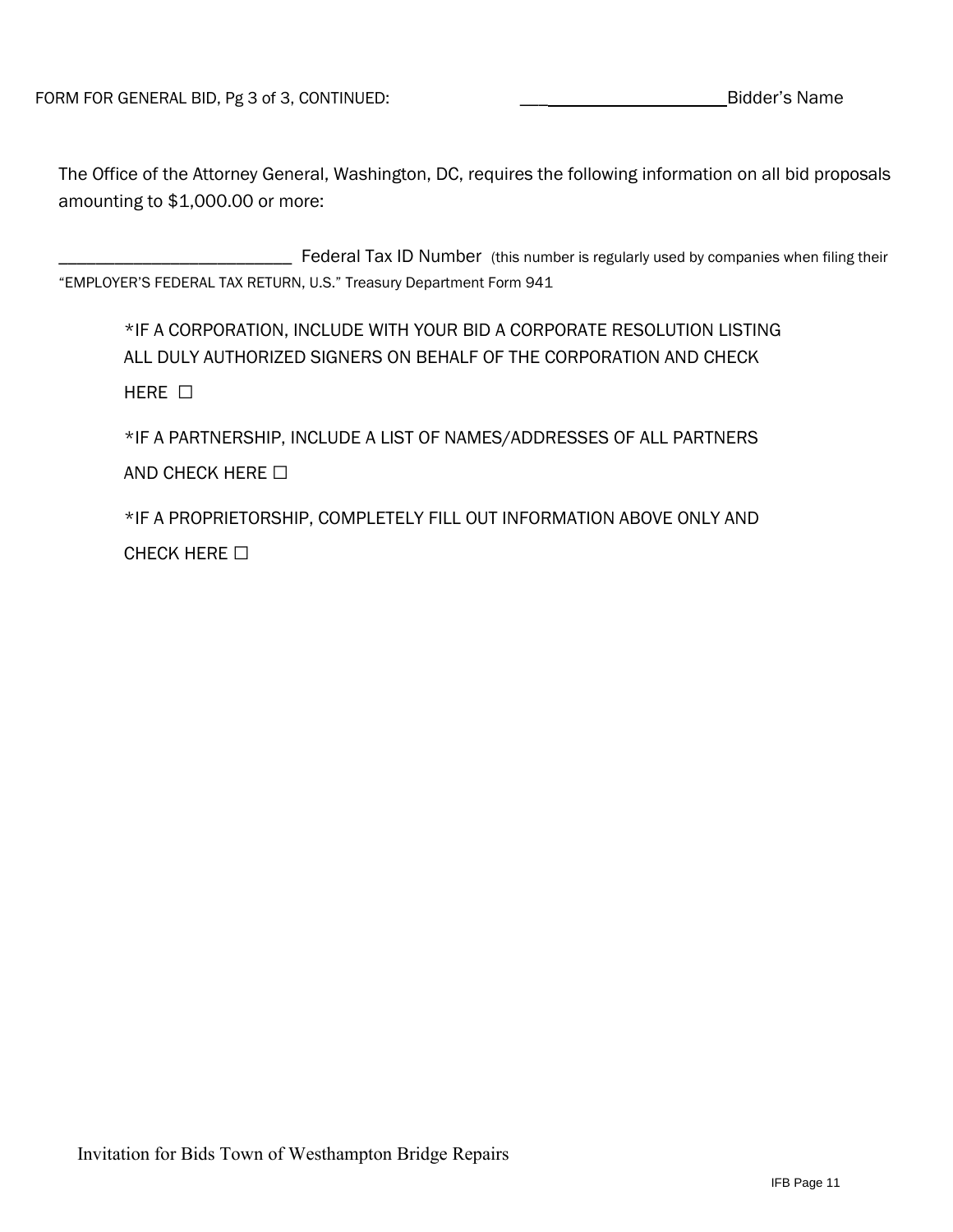## ATTACHMENT A - SAMPLE AGREEMENT

#### TOWN OF WESTHAMPTON NORTHWEST ROAD BRIDGE REPAIR

THIS AGREEMENT made this day of . 2022 between **CONTRACTOR** with a usual place of business at **ADDRESS AND PHONE**, hereinafter called the CONTRACTOR, and the **TOWN of WESTHAMPTON** acting by its SELECTBOARD, with a usual place of business at 58 Hathaway Rd., WESTHAMPTON, MA 01301027 (hereinafter called the OWNER).

The CONTRACTOR and the OWNER, for the consideration hereinafter named, agree as follows:

#### 1. Scope of Work

The Contractor shall furnish all labor, materials, equipment and insurance to perform all work required for the project known as the **WESTHAMPTON NORTHWEST ROAD BRIDGE REPAIR** Project, in strict accordance with the Contract Documents and all related Drawings and Specifications including the Order of Conditions. The Contract Documents (Section 11, herein), Specifications, Drawings and any GENERAL SUPPLEMENTARY CONDITIONS are incorporated herein by reference and are made a part of this Agreement.

#### 2. Contract Price

The Owner shall pay the Contractor for the performance of this Agreement, subject to additions and deductions provided herein, in current funds, the sum of **\$xxxx (xxxxDOLLARS and xxxCENTS).**

#### 3. Commencement and Completion of Work and Liquidated Damages

It is agreed that time is of the essence of this Agreement. The Contractor shall commence and prosecute the work under this Agreement upon execution hereof and shall complete the work on or **NUMBER OF DAYS/DATE**

- A. Definition of Term: The Term "Substantial completion" shall mean the date certified by the Owner when construction is sufficiently complete, in accordance with the Contract Documents, so the Owner may occupy the project, or designated portion(s) thereof, for the use for which it is intended.
- B. Time as Essential Condition: It is understood and agreed that the commencement of and substantial completion of the work are essential conditions of this Agreement. It is further agreed that time is of the essence for each and every portion of the Contract Documents wherein a definite and certain length of time is fixed for the performance of any act whatsoever; and where under the Contract Documents any additional time is allowed for the completion of any work, the new time fixed by such extension shall be of the essence of this Agreement. It is understood and agreed that the times for the completion of the work are reasonable, taking into consideration the average climatic range and usual industrial conditions prevailing in this locality.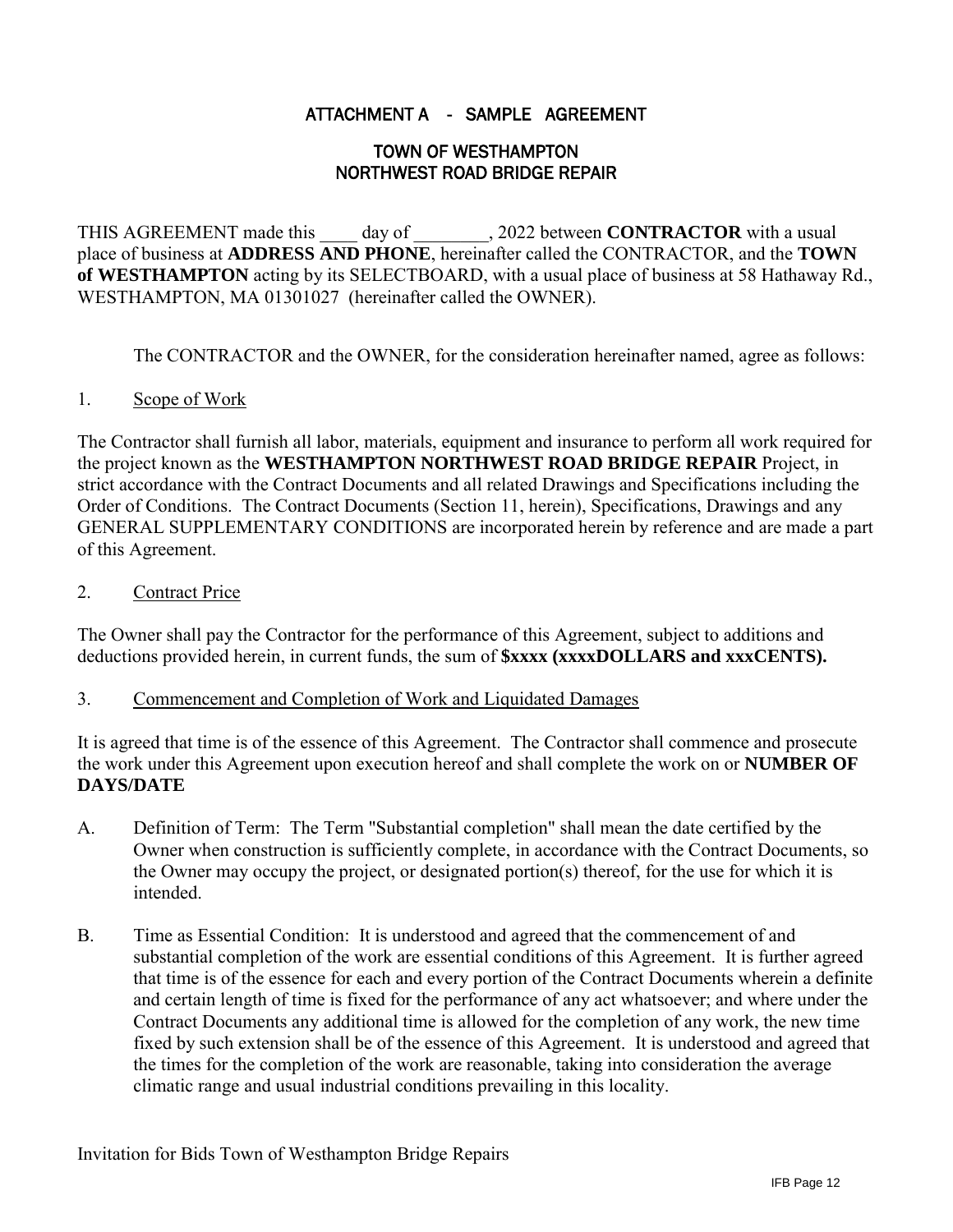- C. Progress and Completion: Contractor shall commence work promptly upon execution of this Agreement and shall prosecute and complete the work regularly, diligently and uninterruptedly at such a rate of progress as will insure Substantial Completion within the stipulated number of calendar days.
- D. Liquidated Damages: Does not apply. Project must be completed by September 9, 2022.

#### 4. Performance of the Work

- A. Direction of the Work: The Contractor shall supervise and direct the Work, using his best skills and attention which shall not be less than such state of skill and attention generally rendered by the contracting profession for projects similar to the Project in scope, difficulty and location. The Contractor shall maintain adequate supervisory personnel at the project site during the performance of the Work. He shall be solely responsible for all construction means, methods, techniques, sequences and procedures and for coordinating all portions of the Work under the Agreement.
- B. Responsibility for the Work: (1) The Contractor shall be responsible to the Owner for the acts and omissions of his employees, Subcontractors and their agents and employees, and other persons performing any of the Work under a contract with the Contractor. This obligation shall also extend to the presence on the Site of suppliers of materials or equipment, their employees, contractors, and agents engaged in the work.

(2) The Contractor shall not be relieved from his obligations to perform the Work in accordance with the Contract Documents either by the activities or duties of the Owner in its administration of the Agreement, or by inspections, tests or approvals required or performed by persons other than the Contractor. Approval or review of any documents, plans, specifications, or drawings by the Owner shall not relieve the Contractor of its duties and obligations hereunder.

- C. Permits and Fees: Unless otherwise expressly provided, the Contractor shall secure and pay for all permits and fees, licenses and inspections necessary for the proper execution and completion of the Work which are customarily secured after execution of the Agreement and which are legally required at the time the bids are received, and the same shall at all times be the property of the Owner and shall be delivered to the Owner upon completion of the Project.
- D. Notices, Compliance With Laws: (1) The Contractor shall give all notices and comply with all federal, state and local laws, ordinances, rules, regulations and lawful orders of any public authority bearing on the performance of the Work. The Contractor shall provide the Owner with reproductions of all permits, licenses and receipts for any fees paid. The Owner represents that it has disclosed to the Contractor all orders and requirements known to the Owner of any public authority particular to this Agreement.

(2) If the Contractor observes that any of the Contract Documents are at variance with applicable laws, statutes, codes and regulations in any respect, he shall promptly notify the Owner in writing, and any necessary changes shall be accomplished by appropriate modification.

(3) If the Contractor performs any Work which he knows or should know is contrary to such laws, ordinances, rules and regulations, and without such notice to the Owner, he shall assume full responsibility therefor and shall bear all costs attributable thereto.

Invitation for Bids Town of Westhampton Bridge Repairs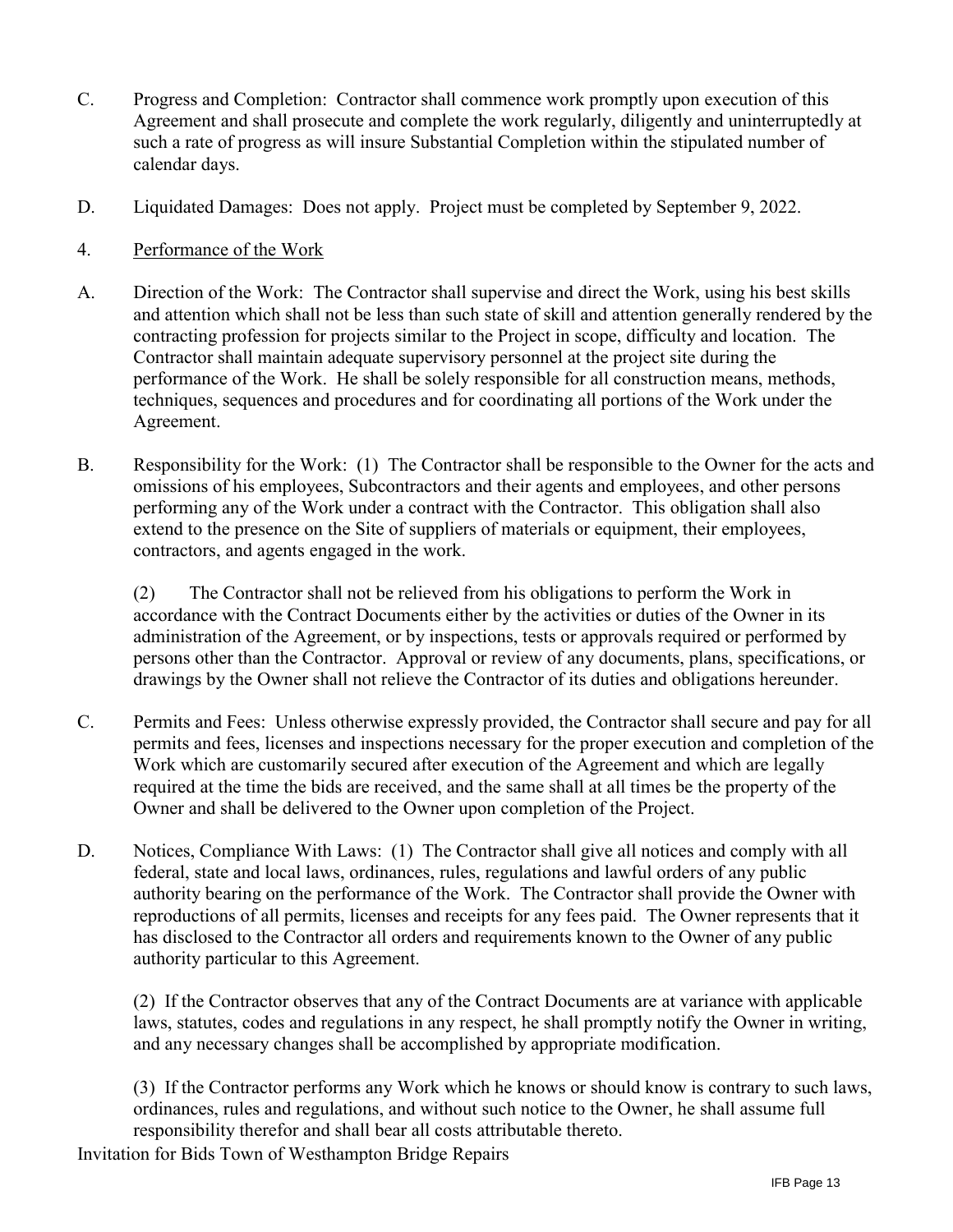(4) In the performance of the Work, the Contractor shall comply with all applicable federal, state and local laws and regulations including those relating to workplace and employee safety. The Contractor shall notify the Owner immediately of any conditions at the place of the work which violate said laws and regulations and shall take prompt action to correct and eliminate any such violations.

- E. Project Superintendent: The Contractor shall employ a competent superintendent and necessary assistants who shall be in attendance at the Project site at all times during the progress of the Work. The superintendent shall represent the Contractor and all communications given to the superintendent shall be as binding as if given to the Contractor. Important communications shall be confirmed in writing. Other communications shall be so confirmed on written request in each case.
- F. Progress Schedule: The Contractor, immediately after being awarded the Contract, shall prepare and submit for the Owner's information an estimated progress schedule for the Work. The progress schedule shall be related to the entire Project to the extent required by the Contract Documents, and shall provide for expeditious and practicable execution of the Work.
- G. Drawings, Specifications and Submittals:

(1) The Contractor shall maintain at the site for the Owner one record copy of all Drawings, Specifications, Addenda, Change Orders and other Modifications, and "As-Built" Drawings and Specifications in good order and marked currently to record all changes made during construction, and approved Shop Drawings, Product Data and Samples. These shall be delivered to the Owner upon completion of the Work.

(2) By approving and submitting Shop Drawings, Product Data and Samples, the Contractor represents that he has determined and verified all materials, field measurements, and field construction criteria related thereto, or will do so, and that he has checked and coordinated the information contained within such submittals with the requirements of the Work and of the Contract Documents.

(3) The Contractor shall not be relieved of responsibility for any deviation from the requirements of the Contract Documents by the Owner's approval of Shop Drawings, Product Data or Samples unless the Contractor has specifically informed the Owner in writing of such deviation at the time of submission and the Owner has given written approval to the specific deviation. The Contractor shall not be relieved from responsibility for errors or omissions in the Shop Drawings, Product Data or Samples by the Owner's approval thereof.

(4) The Contractor shall direct specific attention, in writing or on resubmitted Shop Drawings, Product Data or Samples, to revisions other than those requested by the Owner on previous submittals.

(5) No portion of the Work requiring submission of a Shop Drawing, Product Data or Sample shall be commenced until the submittal has been approved by the Owner. All such portions of the Work shall be in accordance with approved submittals.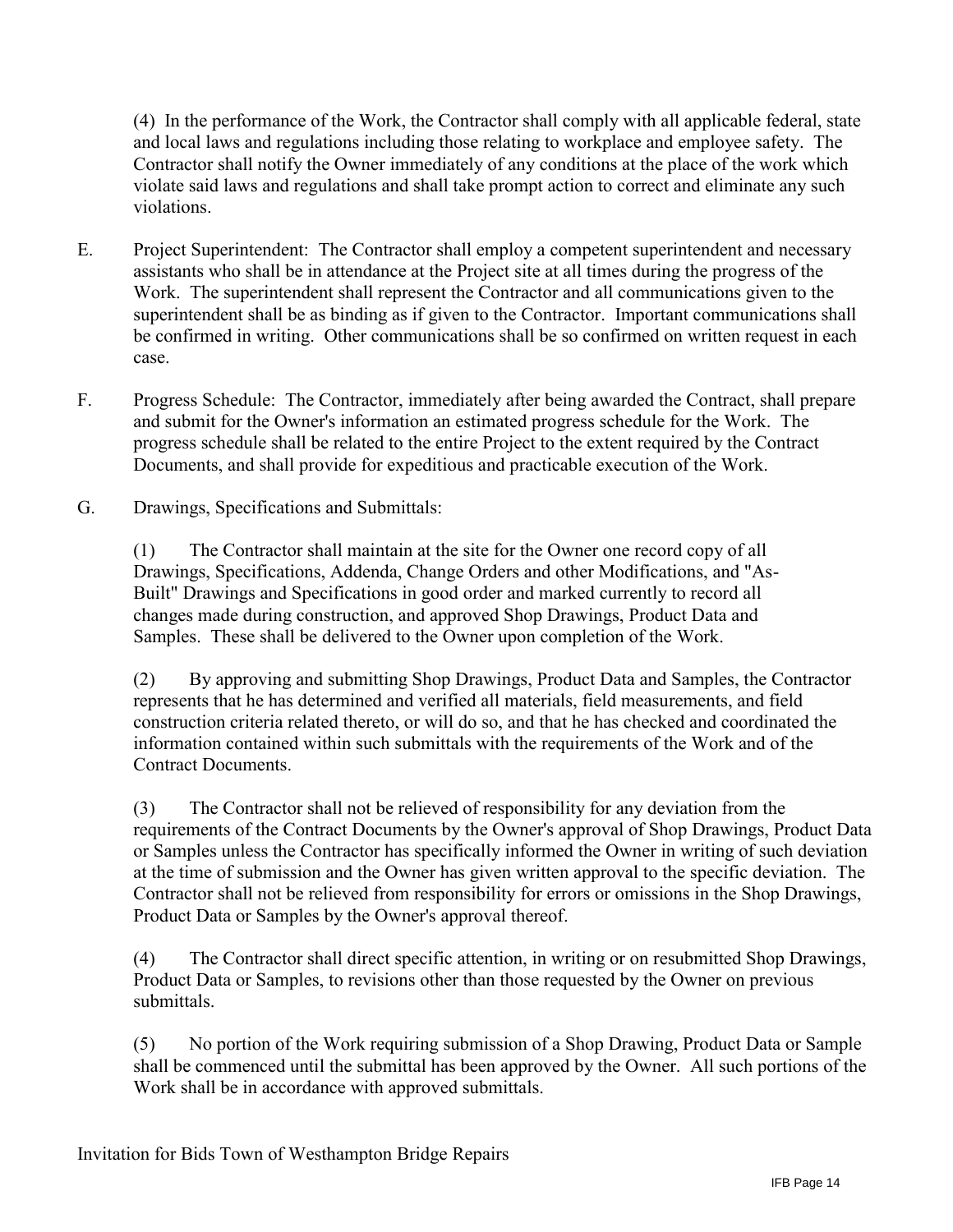- H. Protection of the Work and Owner's Property: The Contractor shall at all times safely guard the Owner's property from injury or loss in connection with this Agreement. He shall at all times safely guard and protect his own work, and that of adjacent property from damage. The Contractor shall replace or make good any such damage, loss or injury. The Contractor shall clean the work area and restore it to its original condition upon completion of the work.
- I. Quality of the Work: The Contractor shall perform the work in a good, workmanlike manner. The Contractor hereby guarantees that the entire work constructed by him under the Agreement will meet fully all requirements thereof as to quality of workmanship and materials. The Contractor hereby agrees to make at his own expense any repairs or replacements made necessary by defects in materials or workmanship supplied to him that become evident within one (1) year after the date of the final payment, and to restore to full compliance with the requirements set forth herein any part of the work constructed hereunder, which during said one (1) year period is found to be deficient with respect to any provisions of the Contract Documents. The Contractor also agrees to hold the Owner harmless from claims of any kind arising from damage due to said defects. The Contractor shall make all repairs and replacements promptly upon receipt of written orders for same from the Owner. If the Contractor fails to make the repairs and replacements promptly, the Owner may do the work and the Contractor shall be liable to the Owner for the cost thereof.
- J. Warranty: The Contractor guarantees to Owner that all materials incorporated into the work will be new unless otherwise specified or agreed. Prior to final payment, the Contractor shall deliver to the Owner all manufacturers' warranties, together with such endorsements or assignments as are necessary to ensure to the Owner the full rights and benefits of such warranties.

#### 5. Affirmative Action/Equal Employment Opportunity/Workforce Participation

The Contractor is directed to comply with all applicable Federal and State Laws, Ordinances, Bylaws, and rules and regulations regarding affirmative action, equal employment opportunity, and workforce participation goal requirements. Failure of the Contractor to comply with any such law, rule or regulation shall constitute grounds for the Owner to terminate the Agreement. The Contractor shall not discriminate against any person because of race, color, religious creed, national origin, gender, ancestry, sexual orientation, age, handicap, gender identity, genetic information, military service or any other protected class under the law.

#### See Attached CONTRACTOR CERTIFICATION and SUPPLEMENTAL EQUAL EMPLOYMENT OPPORTUNITY, NON-DISCRIMINATION AND AFFIRMATIVE ACTION PROGRAM

#### 6. Site Information Not Guaranteed; Contractor's Investigation

All information given in the Contract Documents relating to subsurface and other conditions, natural phenomena, existing pipes, and other structures is from the best sources at present available to the Owner. All such information is furnished only for the information and convenience of the Contractor and is not guaranteed.

It is agreed and understood that the Owner does not warrant or guarantee that the subsurface or other conditions, natural phenomena, existing pipes, or other structures encountered during construction will be the same as those indicated in the Contract Documents.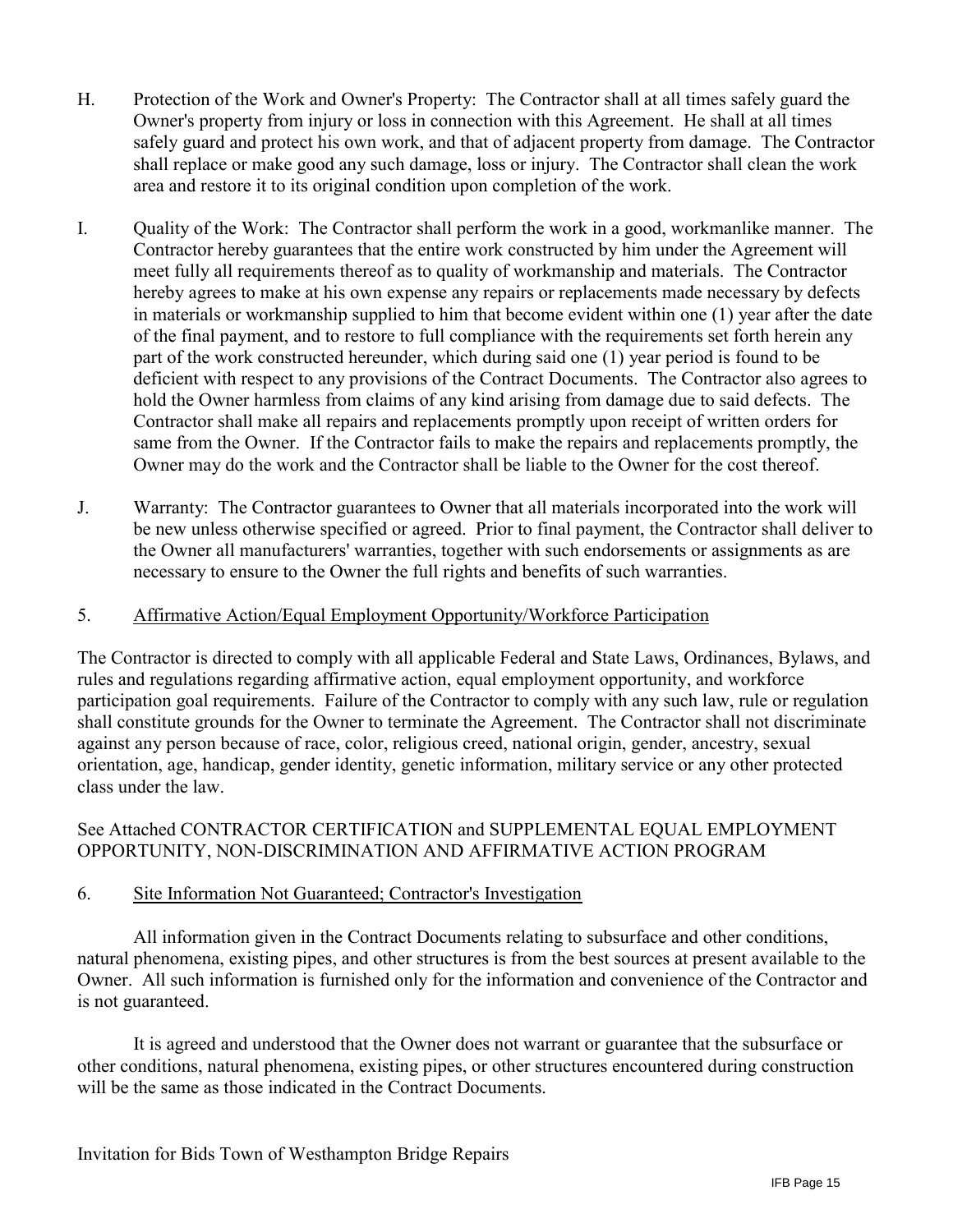Contractor has familiarized himself with the nature and extent of the Contract Documents, work, locality, and with all local conditions and federal, state, and local laws, rules, ordinances, and regulations that in any manner may affect costs, progress, or performance of the work. Contractor has made, or has caused to be made, examinations, investigations, and tests and studies of such reports and related data in addition to those referred to in the paragraph above as he deems necessary for the performance of the work at the Contract Price, within the Contract Time, and in accordance with the other Terms and Conditions of the Contract Documents; and no additional examinations, tests, investigations, reports, and similar data are or will be required by the Contractor for such purposes.

Contractor has correlated the results of all such observations, examinations, investigations, tests, reports, and data with the Contract Documents. Contractor has given the Owner written notice of all conflicts, errors, or discrepancies that he has discovered in the Contract Documents, and the resolution thereof by the Owner is acceptable to the Contractor.

It is further agreed and understood that the Contractor shall not use or be entitled to use any of the information made available to him or obtained in any examination made by him in any manner as a basis of or ground for any claim or demand against the Owner, arising from or by reason of any variance which may exist between the information made available and the actual subsurface conditions or other conditions or structures actually encountered during the construction work, except as may otherwise be expressly provided for in the Contract Documents.

#### 7. Project Architect or Engineer

There is a project engineer for this project who is GILL ENGINEERING ASSOCIATES, INC. , NEEDHAM, MA Except as otherwise indicated in the Contract Documents, the Engineer shall be a representative of the Owner and the Contractor shall direct all communications, questions and comments on the work and the performance thereof to the Engineer. Except as otherwise provided, the Engineer shall have all the authority of the Owner set forth in the Contract Documents. In general, the Engineer shall have the authority to review the performance of the work, reject work which is defective or otherwise does not comply with the Contract Documents and to order the Contractor to remedy defective work and take such actions which are necessary to make the work conform to the Contract Documents.

#### 8. Wage Rates

Prevailing Wage Rates as determined by the Commissioner of the Department of Labor and Workforce Development under the provisions of Massachusetts General Laws, Chapter 149, Section 26 to 27G, as amended, apply to this project. It is the responsibility of the Contractor to provide the Town with certified payrolls and to comply with all requirements of the above-cited statutes.

The schedules of prevailing wage rates are included in the Contract Documents.

#### 9. Payments to the Contractor

After receipt from the Contractor of a proper and satisfactory periodic estimate requesting payment of the amount due for the preceding month, the Owner shall apply for and receive reimbursement from the Grantor, after which time the Owner shall make payment for:

A. The work performed during the preceding month.

Invitation for Bids Town of Westhampton Bridge Repairs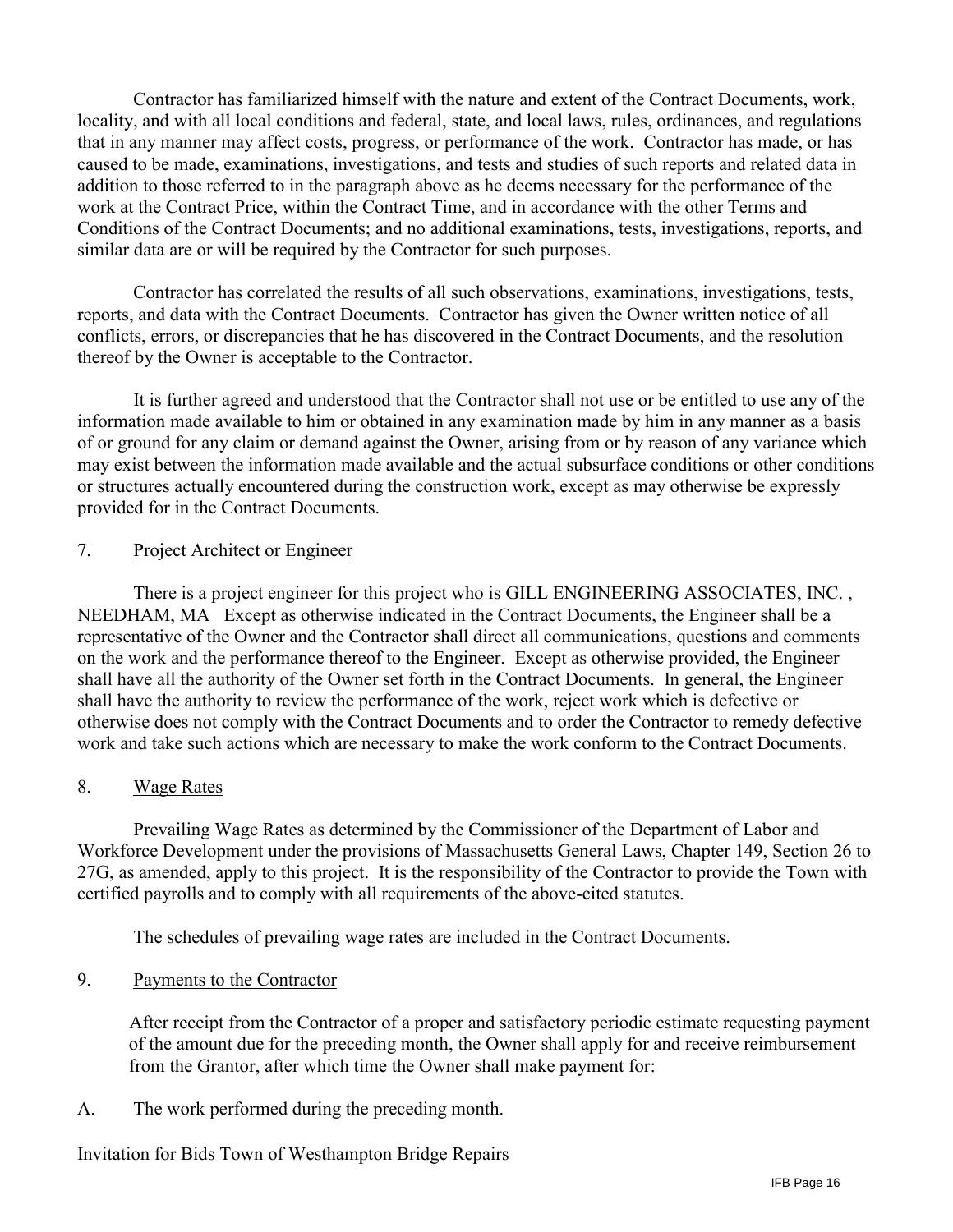- B. The materials not incorporated in the Work but delivered and suitably stored at the site (or at some location agreed upon in writing) to which the Contractor has title, or to which a Subcontractor has title and has authorized the Contractor to transfer title to the Owner.
- C. Less the following retention items:
	- 1. A retention based on an estimate of the fair value of the Owner's claims against the Contractor.
	- 2. A retention for direct payments to Subcontractors, if any, based on demands for same in accordance with the provisions of Section 39F of Chapter 30 of the General Laws.
	- 3. A retention not exceeding five percent (5%) of the approved amount of the periodic payment.
- D. After the receipt of a periodic estimate requesting final payment and within thirty (30) days after the Contractor fully completes the Work, or substantially completes the Work so that the value of the Work remaining to be done is, on the estimate of the Owner, less than 1% of the original Contract Price, or substantially completes the Work and the Owner takes possession or occupancy, whichever occurs first, the Owner shall pay the Contractor the entire balance due on the Contract less:
	- 1. A retention based on an estimate of the fair value of the Owner's claims against the Contractor and of the cost of completing the incomplete and unsatisfactory items of work.
	- 2. A retention for direct payments to Subcontractors, if any, based on demands of same in accordance with the provisions of Section 39F of Chapter 30 of the General Laws, or based on the record of payments by the Contractor to the Subcontractors under this Contract if such record of payment indicates that the Contractor has not paid Subcontractors as provided in Section 39F of Chapter 30 of the General Laws.

The Owner may make changes in any periodic estimate submitted by the Contractor and the payment due on said periodic estimate shall be computed in accordance with the changes so made, and such changes and any requirements for a corrected periodic estimate shall not affect the due date for the periodic payment or the date for the commencement of interest charges on the amount of the periodic payment computed in accordance with the changes made, as provided herein; provided further, that the Owner may, within fourteen (14) days after receipt, return to the Contractor for correction, any periodic estimate which is not in acceptable form or which contains computations not arithmetically correct, and in that event, the date of receipt of such periodic estimate shall be the date of receipt of the corrected periodic estimate in proper form and with arithmetically correct computations. The date of receipt of a periodic estimate received on a Saturday shall be the first working day thereafter.

- E. Changes in the Work: No changes in the work covered by the approved Contract Documents shall be made without prior written approval of the Owner. Charges or credits for the work covered by the approved change shall be determined by one or more, or a combination of the following methods:
	- (a) Unit bid prices previously approved.

Invitation for Bids Town of Westhampton Bridge Repairs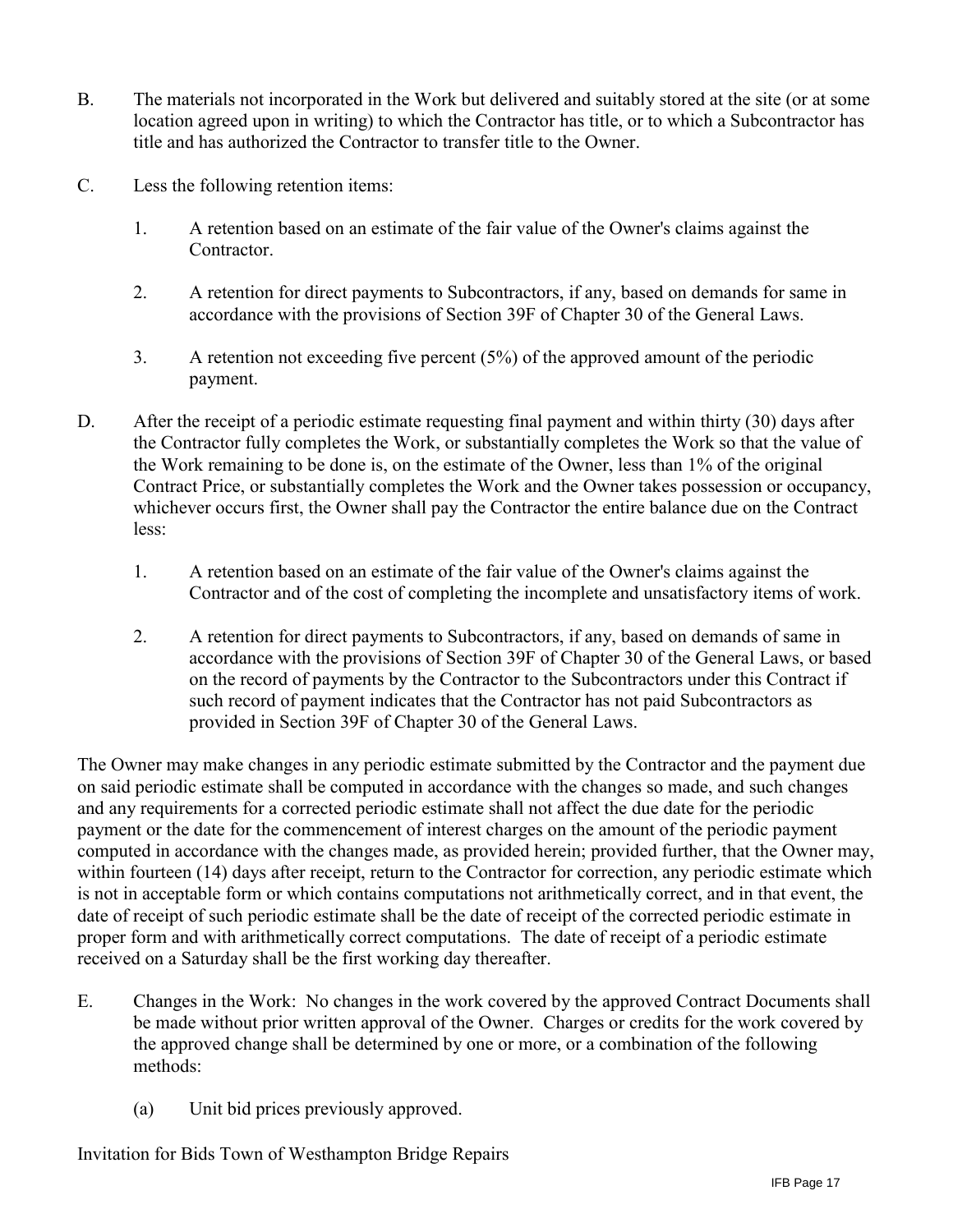- (b) An agreed lump sum.
- (c) The actual cost of:
	- (1) Labor.
	- (2) Materials entering permanently into the work.
	- (3) The ownership or rental cost of construction equipment during the time of use on the extra work.
	- (4) Power and consumable supplies for the operation of power equipment.
	- (5) Wages to be paid.

To the cost under (c) there shall be added a fixed fee to be agreed upon but not to exceed fifteen percent (15%) of the actual cost of work. The fee shall be compensation to cover the cost of supervision, overhead, bond, profit and any other general expenses.

F. Claims for Additional Costs: If the Contractor wishes to make a claim for an increase in the Contract Sum, he shall give the Owner written notice thereof within twenty days after the occurrence of the event giving rise to such claim. This notice shall be given by the Contractor before proceeding to execute the Work, except in an emergency endangering life or property. No such claim shall be valid unless so made. Any change in the Contract Sum resulting from such claim shall be authorized by Change Order.

The Contractor hereby agrees that the Contractor shall have no claim for damages of any kind against the Owner on account of any delay in the commencement or performance of the work and/or any hindrance, delay or suspension of any portion of the work including, but not limited to, any claims or damages on account of having to perform out of sequence work, claims for damages on account of loss of production or other interference with the work whether such delay is caused by the Owner or otherwise, except as and to the extent expressly provided under G.L. c.30, §39O in the case of written orders by the Owner. The Contractor acknowledges that the Contractor's sole remedy for any such claim will be an extension of time as provided herein.

10. Final Payment, Effect

The acceptance of final payment by the Contractor shall constitute a waiver of all claims by the Contractor arising under the Agreement.

11. Contract Documents

The Contract Documents consist of the following, together with this Agreement:

This Contract Form

Invitation for Bids Town of Westhampton Bridge Repairs Attachment A: Invitation to Bid Addenda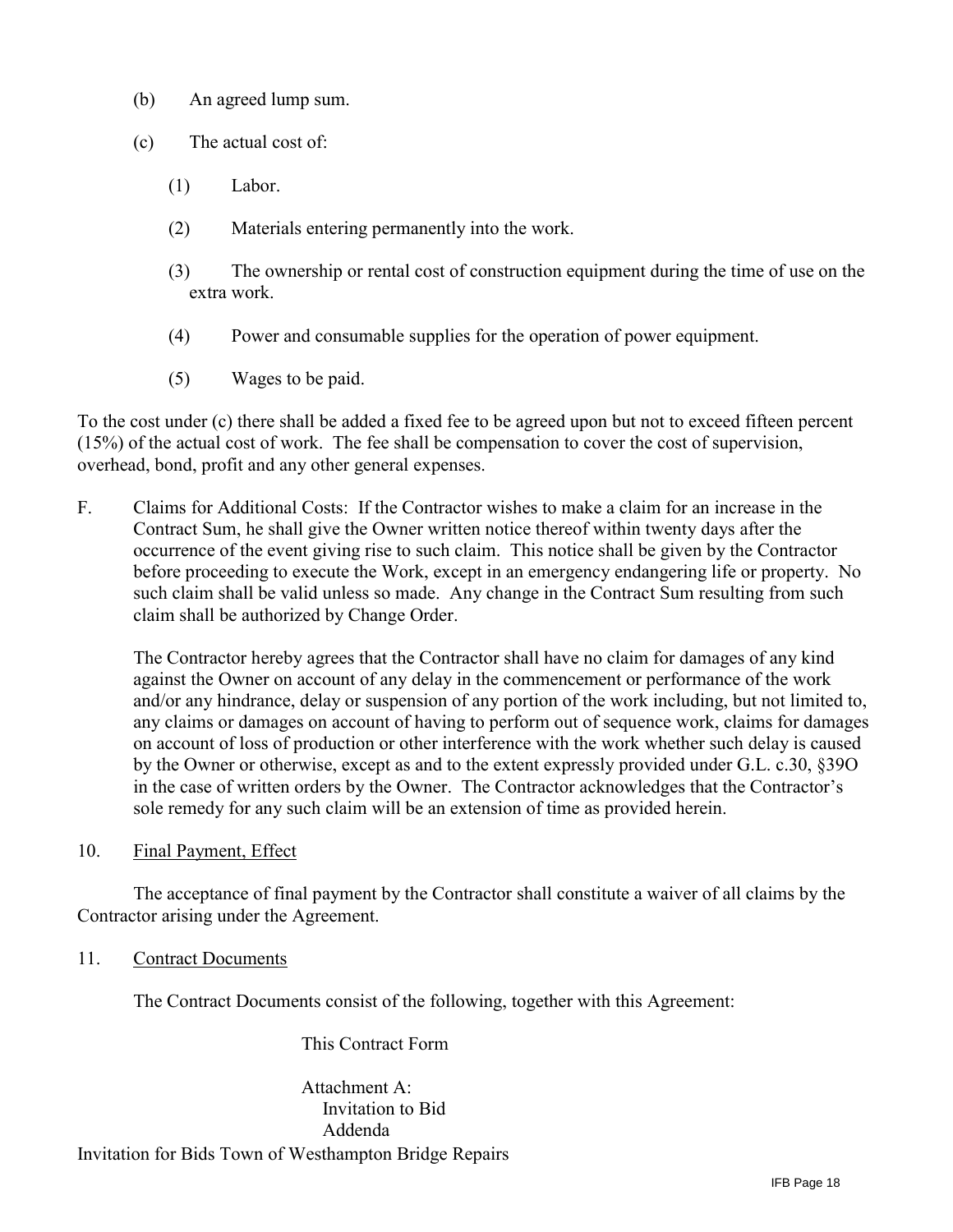Instructions to Bidders General Conditions Engineer's Technical Specifications

Attachment B: Contractor's Bid Submission Clerk's Certificate of Corporate Vote

Attachment C: Certified Payroll Reporting Forms Schedule of Prevailing Wages

Under Separate Cover Appendix A Engineer's Plans

Appendix B Labor & Materials Payment Bond Certificate of Insurance

## 12. Terms Required By Law

12.1 This contract will be construed and governed by the provisions of applicable federal, state and local laws and regulations; and wherever any provision of the contract or contract documents shall conflict with any provision or requirement of federal, state or local law or regulation, then the provisions of law and regulation shall control. Where applicable to the contract, the provisions of General Laws are incorporated by reference into this contract, including but not limited to the following:

General Laws Chapter 30B - Procurement of Goods and Services

General Laws Chapter 30, section 39 et. seq. - Public Works Contracts

General Laws Chapter 149, section 44A et. seq. - Public Buildings Contracts

12.2 Wherever applicable law mandates the inclusion of any term and/or provision into a municipal contract, this section shall be understood to import such term or provision into this contract. To whatever extent any provision of this contract shall be inconsistent with any law or regulation limiting the power or liability of cities and towns, such law or regulation shall control.

12.3 The Contractor shall give all notices and comply with all laws and regulations bearing on the performance of the contract. If the Contractor performs the contract in violation of any applicable law or regulation, the Contractor shall bear all costs arising therefrom.

Invitation for Bids Town of Westhampton Bridge Repairs 12.4 The Contractor shall keep itself fully informed of all existing and future State and Federal Laws and Municipal By-laws and regulations and of all orders and decrees of any bodies or tribunals having jurisdiction in any manner affecting those engaged or employed in the work, of the materials used in the work or in any way affecting the conduct of the work, if any discrepancy or inconsistency is discovered in the Drawings, Specifications or Contract for this work in violation of any such law, by-law, regulation, order or decree, it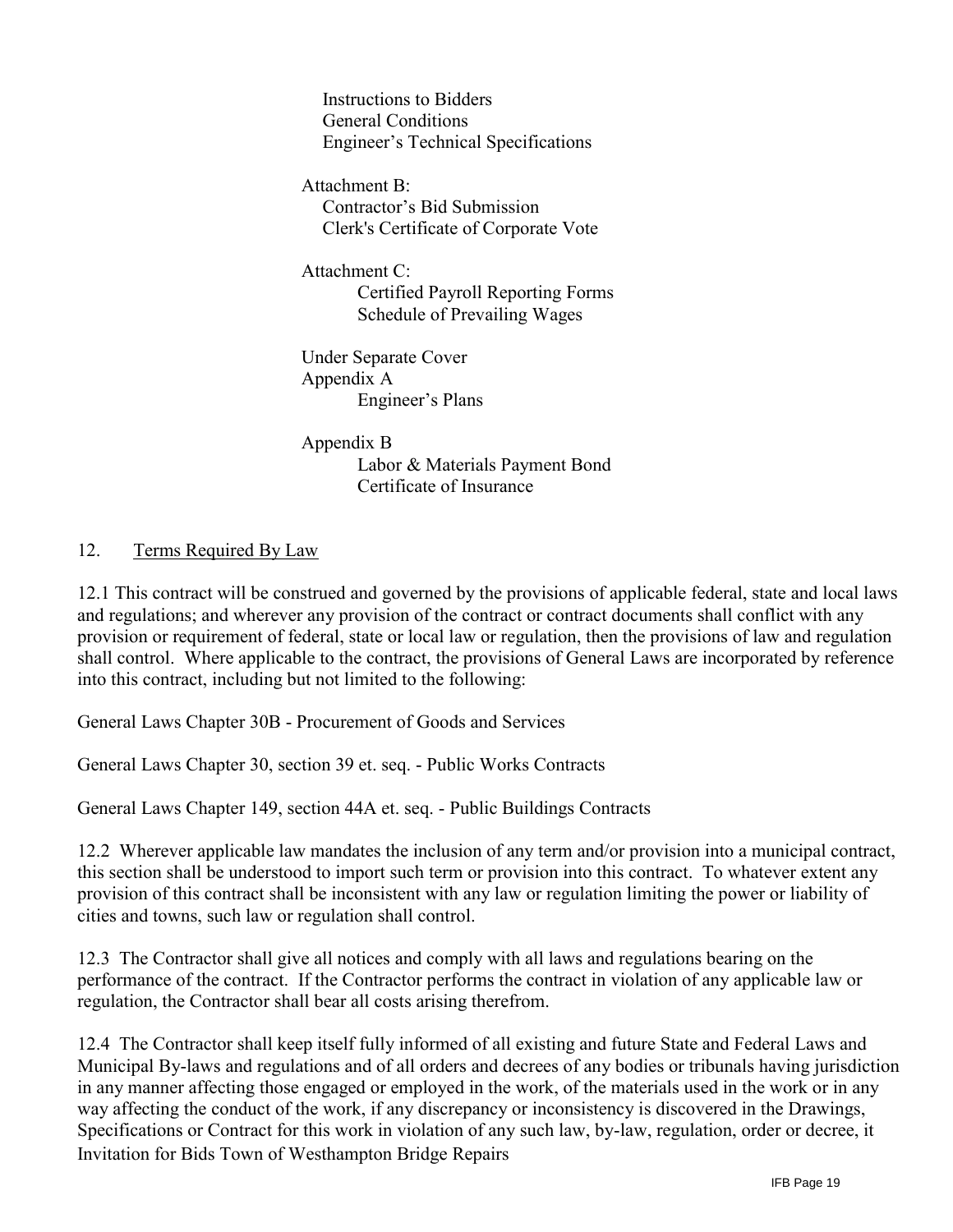shall forthwith report the same in writing to the Owner. It shall, at all times, itself observe and comply with and shall cause all its agents, employees and subcontractors to observe and comply with all such existing and future laws, by-laws, regulations, orders and decrees; and shall protect and indemnify the Owner and its duly appointed agents against any claim or liability arising from or based on any violation whether by Contractor, its agents, employees or Subcontractors or any such law, by-law, regulation or decree.

## 13. Indemnification

a. The Contractor shall defend, indemnify, and hold harmless the Owner from and against any and all claims, damages, losses, and expenses, including attorney's fees, arising out of the performance of this Agreement when such claims, damages, losses, and expenses are caused, in whole or in part, by the acts, errors, or omissions of the Contractor or his employees, agents, subcontractors or representatives. Such obligation shall not negate, abridge, or reduce in any way any additional indemnification rights of the Owner, that otherwise may exist under statute or in law or equity.

b. Contractor assumes full responsibility for relations with any subcontractors employed directly or indirectly by the Contractor and the Contractor shall defend, indemnify, and save harmless the Owner from all demands made against the Owner by such subcontractor, such subcontractor's agent or employee, or any person, as the result of such subcontractor's work performed pursuant to this Agreement including but not limited to negligent acts, errors, or omissions that arise out of, result from, or are connected with the performance of this Agreement or any subsequent Agreement and is not otherwise subject to indemnifications under subparagraph "a" above.

c. The Contractor shall defend, indemnify, and hold harmless the Owner from any and all demands relating to wages, overtime compensation, or other employee benefits by employees employed directly or indirectly by the Contractor for work performed in connection with the work hereunder or required by state or federal law, including but not limited to **Fair Labor Standards Act and Massachusetts Prevailing Wage Law.**

d. The indemnification obligations of the Contractor shall not be limited in any way by any limitations on the amount or type of damages, compensations, or benefits payable by or for the Contractor under any federal or state law.

e. In the event of a breach of this Agreement by the Contractor, the Contractor shall pay the Owner all reasonable attorneys' fees, costs and other litigation expenses incurred by the Owner in enforcing its rights as a result of said breach in addition to any damages for said breach.

#### 14. Insurance

The Contractor shall purchase and maintain such insurance as will protect both the Owner and the Contractor from claims which may arise under the Agreement, including operations performed for the named insured by independent contractors and general inspection thereof by the named insured. In addition, the Contractor shall require its subcontractors to maintain such insurance. Coverage shall be provided for:

.1 claims under workers' or workmen's compensation, disability benefit and other applicable employee benefit acts;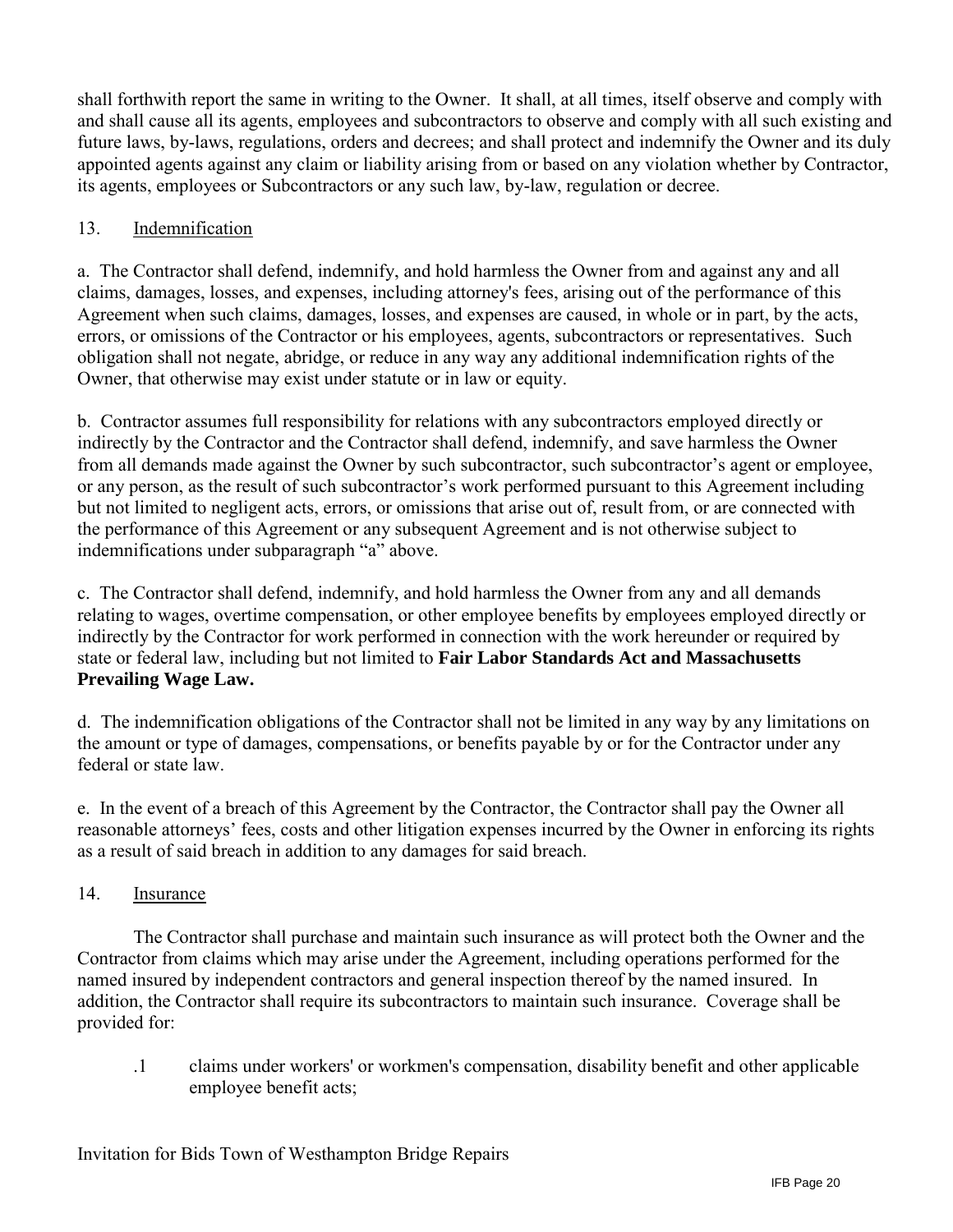- .2 claims for damages because of bodily injury, occupational sickness or disease, or death of Contractor's employees;
- .3 claims for damages because of bodily injury, sickness or disease, or death of any person other than Contractor's employees;
- .4 claims for damages insured by usual personal injury liability coverage which are sustained (1) by any person as a result of an offense directly or indirectly related to the employment of such person by the Contractor, or (2) by any other person;
- .5 claims for damages, including damages to the Work itself, because of injury to or destruction of tangible property, including loss of use resulting therefrom; and
- .6 claims for damages because of bodily injury or death of any person or property damage arising out of the ownership, maintenance or use of any motor vehicle.
- .7 claims involving contractual liability applicable to the Contractor's obligations under Article 13.

The Contractor shall, at all times during the Contract, maintain in full force and effect: Employer's Liability, Workers' Compensation, Public Liability and Property Damage Insurance, including contractual liability coverage for the provisions of Section 13.00 (INDEMNITY). All insurance shall be by insurers and for policy limits acceptable to Owner and, before commencement of work hereunder, the Contractor agrees to furnish Owner with certificates of insurance or other evidence satisfactory to Owner to the effect that such insurance has been procured and is in force.

For the purpose of the Contract, the Contractor shall carry the following types of insurance in at least the limits specified below:

| <b>COVERAGE LIMITS OF LIABILITY</b>                     |                                                        |
|---------------------------------------------------------|--------------------------------------------------------|
| <b>Workers' Compensation</b>                            | Statutory                                              |
| <b>Employers' Liability</b>                             | \$500,000                                              |
| <b>Bodily Injury Liability</b><br>(except automobile)   | \$1,000,000 each occurrence<br>\$2,000,000 aggregate   |
| <b>Property Damage Liability</b><br>(except automobile) | \$1,000,000 each occurrence<br>\$2,000,000 aggregate   |
| Automobile Bodily Injury<br>Liability                   | \$1,000,000 each person<br>\$2,000,000 each occurrence |
| Automobile Property Damage<br>Liability                 | \$1,000,000 each occurrence                            |
| <b>Excess Umbrella Liability</b>                        | \$2,000,000 each occurrence                            |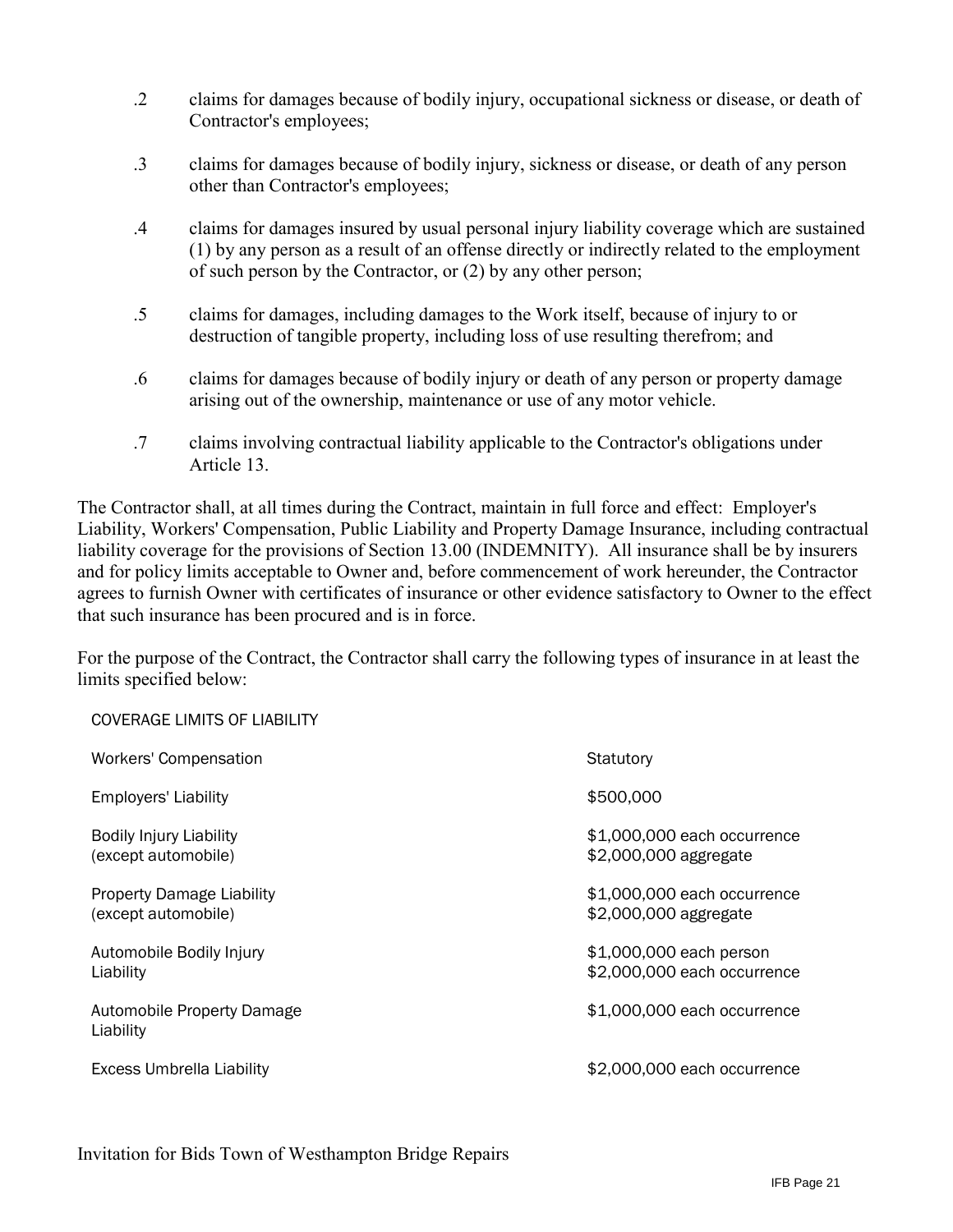Town of WESTHAMPTON shall be named as an additional insured under the liability and automobile insurance. The general liability insurance policy should contain a broad form general liability endorsement.

Except for Workmen's Compensation, all liability coverage shall name the Owner as an additional insured and shall provide for 30 days prior written notice to the Owner of any modification or termination of coverage provided thereby. The Contractor shall provide the Owner with appropriate certificate(s) of insurance evidencing compliance with this provision prior to the commencement of any work under this Agreement.

#### 15. Notice

All notices required to be given hereunder shall be in writing and delivered to, or mailed first class to, the parties' respective addresses stated above. In the event that immediate notice is required, it may be given by telephone or EMAIL, but shall, to the extent possible, be followed by notice in writing in the manner set forth above.

#### 16. Termination

- A. Each party shall have the right to terminate this Agreement in the event of a failure of the other party to comply with the terms of the Agreement. Such termination shall be effective upon seven days' notice to the party in default and the failure within that time of said party to cure its default.
- B. The Owner shall have the right to terminate the Agreement without cause, upon ten (10) days' written notice to the Contractor. In the event that the Agreement is terminated pursuant to this subparagraph, the Contractor shall be reimbursed in accordance with the Contract Documents for all satisfactory Work performed up to the termination date, and for all materials or equipment not incorporated in the Work, but delivered and suitably stored at the site. Payment for material or equipment stored at the site shall be conditioned upon submission by the Contractor of bills of sale or such other evidence as is satisfactory to Owner to establish the Owner's title to such material or equipment or otherwise protect the Owner's interests.

#### 17. Miscellaneous

A. ROYALTIES AND PATENTS: The Contractor shall pay all royalties and license fees. He shall defend all suits or claims for infringement of any patent rights and shall save the Owner harmless from loss on account thereof, except that the Owner shall be responsible for all such loss when a particular design, process or the product of a particular manufacturer or manufacturers is specified; but if the Contractor believes or has reason to believe that the design, process or product specified is an infringement of a patent, he shall be responsible for such loss unless he promptly gives such information to the Owner, and thereafter the Owner insists on the use of the design, process or products specified.

#### B. ACCESS TO RECORDS

Contractor will make all books, accounts, data, records, reports, files and other papers, things or property, that relate to its activities under this Contract, available at all reasonable times for inspection, review and audit by the Owner, it authorized representative, the Inspector General of the Commonwealth, or the Auditor of the Commonwealth. The Commonwealth reserve the right of the

Invitation for Bids Town of Westhampton Bridge Repairs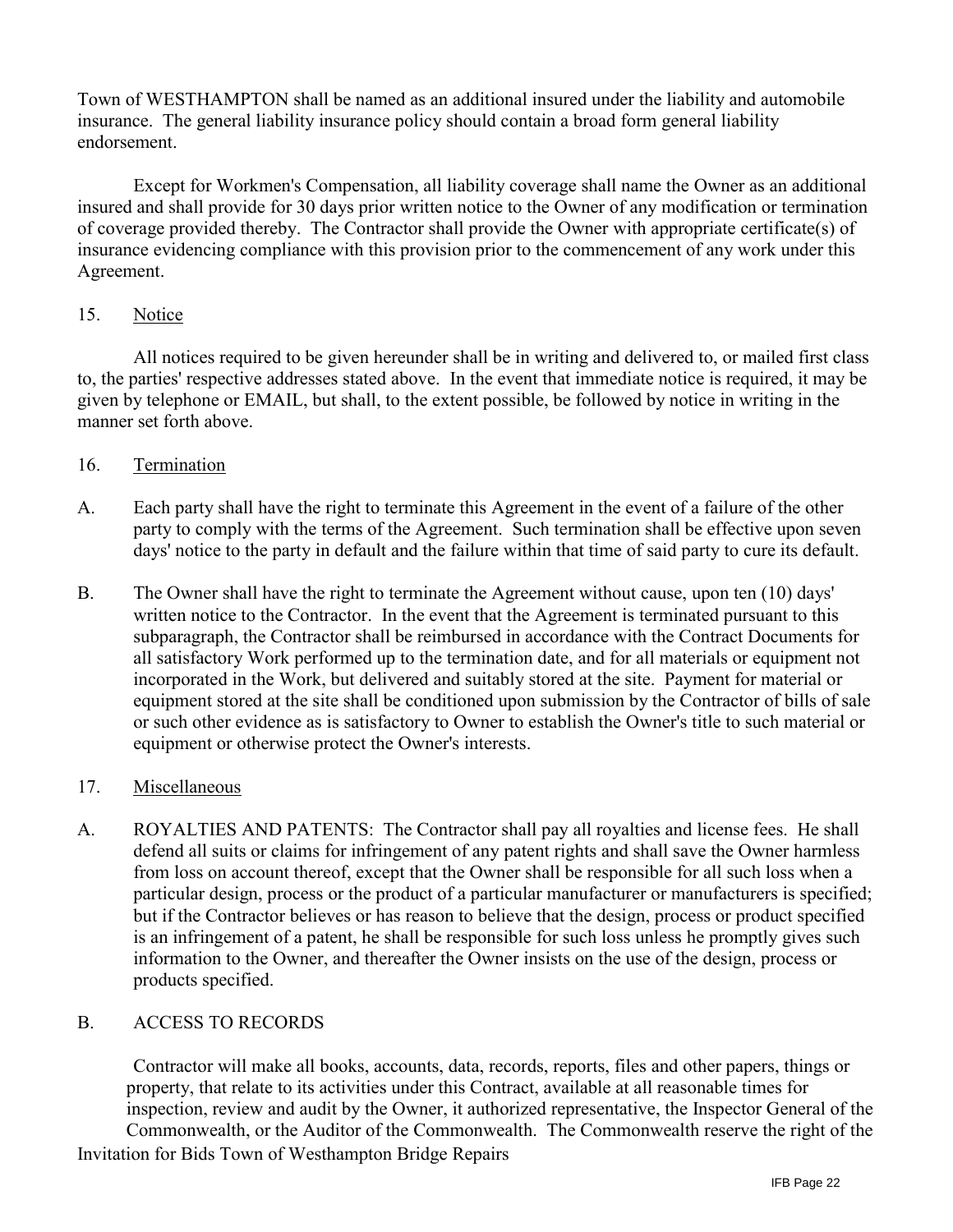Governor or his designee, the Secretary of Administration and Finance and the State Auditor or his designee, at reasonable times and upon reasonable notice to examine the books, records, and other compilative data of the Contractor which pertain to the performance of the provisions and requirements of this Contract as provided by Executive Order 195.

#### C. RIGHTS AND REMEDIES

Owner's rights and remedies provided in this Contract are in addition to any other rights and remedies provided by law.

#### D. CONFLICT OF INTEREST

Each party shall adhere to the provisions of Massachusetts General Laws, Chapter 268A, with respect to the Conduct of Public Employees. In addition, no member, officer, or employee of either party, or its designee, or agents, no member of the governing body of the locality in which the program is situated, and no other public official of such locality or localities who exercises any functions or responsibilities with respect to the program during his tenure or for one (1) year thereafter (or such longer period as may be provided in Chapter 268A of the Massachusetts General Laws), shall have any interest in any contract or subcontract, or the proceeds thereof, for work to be performed in connection with the program assisted under this Contract. Each party shall incorporate, or cause to be incorporated, in all such contracts or subcontracts a provision prohibiting such interest, pursuant to the purposes of this subsection.

#### E. JURISDICTION

This Contract shall be interpreted by the laws of the Commonwealth of Massachusetts and any suit brought pursuant to this Contract shall be commenced only within the County of Hampshire, Massachusetts.

#### F. MODIFICATION, WAIVER OR CHANGE

No modifications, waiver or change shall be made in the terms and conditions of this Contract except as may be mutually agreed upon in writing by all parties hereto.

#### G. ASSIGNMENT

Owner and Contractor recognize that each has a substantial interest in having the other perform or control the acts required of it by this Contract. Neither party shall perform its duties through a delegate nor assign its interest under this Contract without the written consent of the other. Nothing herein shall be construed to prevent an assignor's due performance of its entire obligation.

#### H. SUCCESSORS AND ASSIGNS

Owner and Contractor each binds itself, its partners, successors, assigns, and legal representatives to the other party to this Contract and to the partners, successors, assigns and legal representatives of such other party with respect to all covenants of this Contract.

#### I. ENTIRE UNDERSTANDING

Invitation for Bids Town of Westhampton Bridge Repairs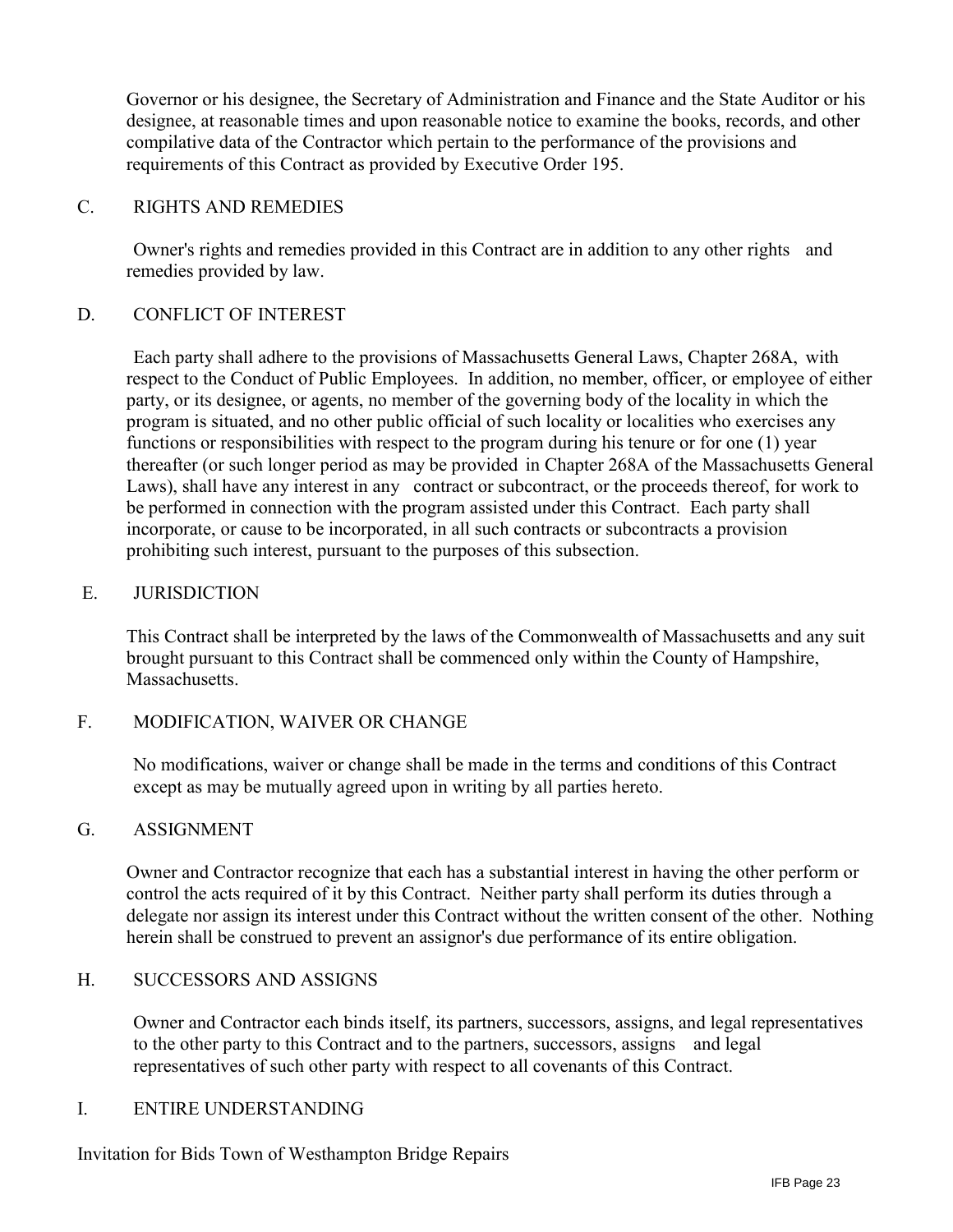This Contract, together with the attachments hereto, represent the entire understanding of the parties, and neither party is relying upon any representation not contained herein.

#### J. SEVERABILITY/INTERPRETATION

In the event that any provision of this Contract shall be deemed invalid, unreasonable, or unenforceable by any court of competent jurisdiction, such provision shall be stricken from the Contract or modified so as to render it reasonable, and the remaining provisions of this Contract or the modified provision as provided above, shall continue in full force and effect and be binding upon the parties so long as such remaining or modified provisions reflect the intent of the parties as of the date of this Contract. Further, should this Contract omit any statutory or regulatory requirements which would otherwise render this Contract illegal, then this Contract shall be deemed amended to the minimum extent necessary to comply with said statutes or regulations.

For purposes of interpreting this Agreement in the context of a dispute over its terms or otherwise neither party shall be considered the drafter of this Agreement and neither party shall have any provision of this Agreement construed in its favor as a result of its role in drafting this Agreement or its bargaining power with respect to this Agreement, Consultant's Services, the Project, or otherwise.

#### K. OWNERSHIP OF DOCUMENTS

The parties agree that all documents created for the project by the Contractor shall belong to the Owner.

- L. By its signature hereon, the Contractor certifies, under the pains and penalties of perjury, that it has complied with all laws of the Commonwealth of Massachusetts relating to taxes, reporting of employees and contractors, and withholding and remitting child support.
- M. Compensation for any additional approved work or change orders is subject to the continued availability of funds.

[Remainder of page intentionally blank.]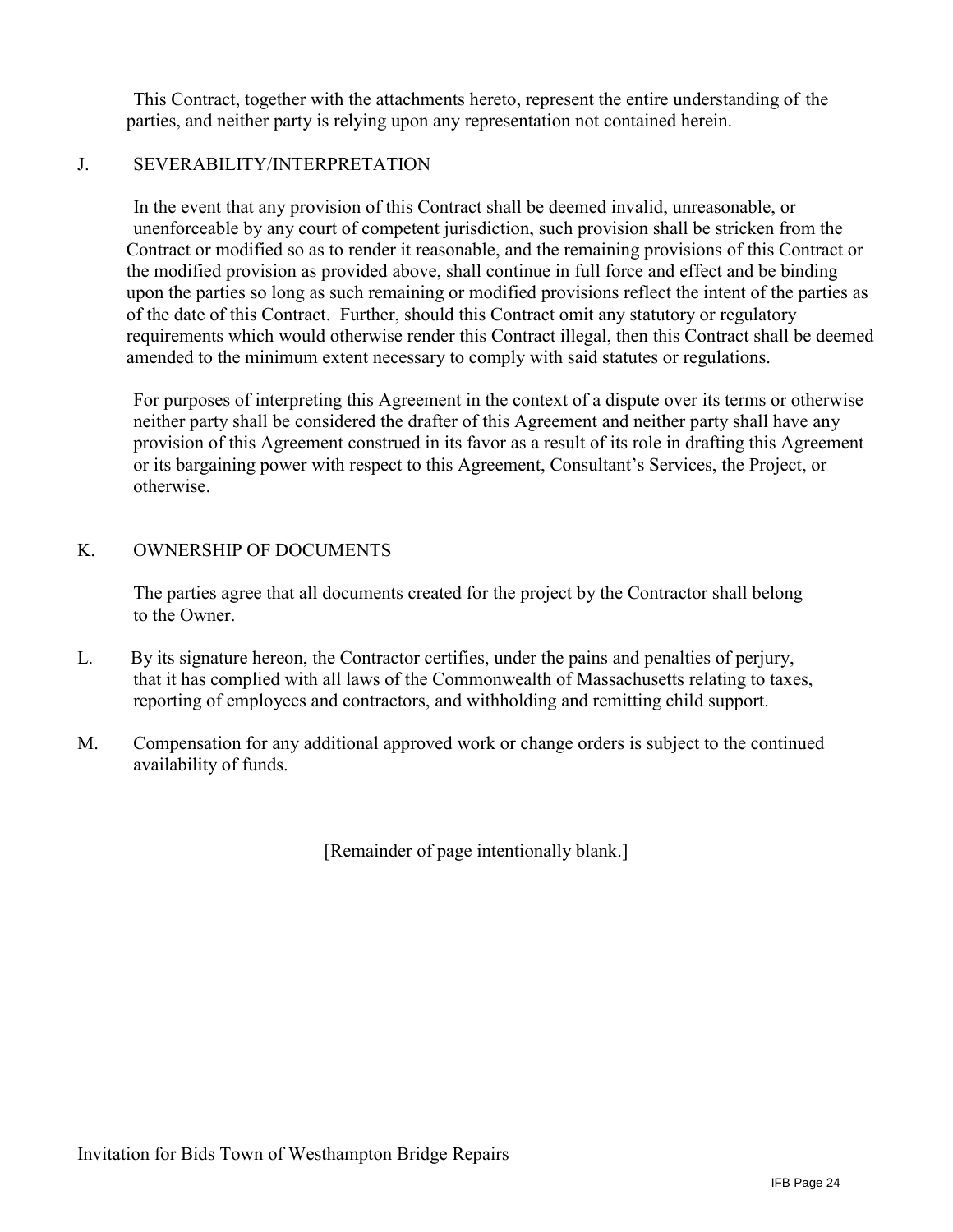AGREED:

# **TOWN OF WESTHAMPTON, MASSACHUSETTS**

(Owner)

 $\overline{\phantom{a}}$ 

 $\overline{\phantom{a}}$ 

 $\overline{\phantom{a}}$ 

By its SELECTBOARD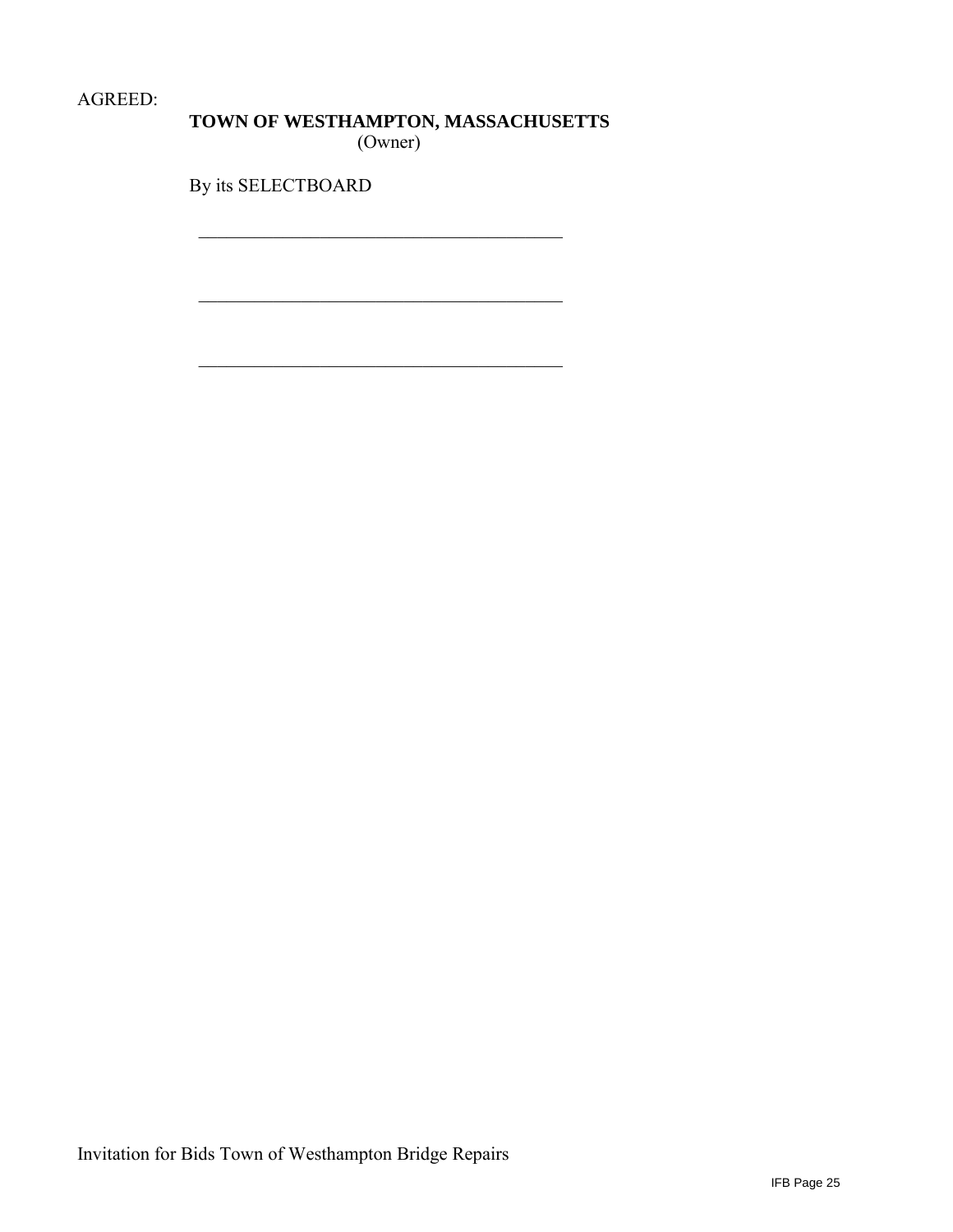## **CONTRACTOR:** NAME

 $By$ 

(Name)

 $\frac{1}{2}$  ,  $\frac{1}{2}$  ,  $\frac{1}{2}$  ,  $\frac{1}{2}$  ,  $\frac{1}{2}$  ,  $\frac{1}{2}$  ,  $\frac{1}{2}$  ,  $\frac{1}{2}$  ,  $\frac{1}{2}$  ,  $\frac{1}{2}$ 

 $\mathcal{L}_\text{max}$ 

 $\overline{\phantom{a}}$ (Title)

(Address)

(City and State)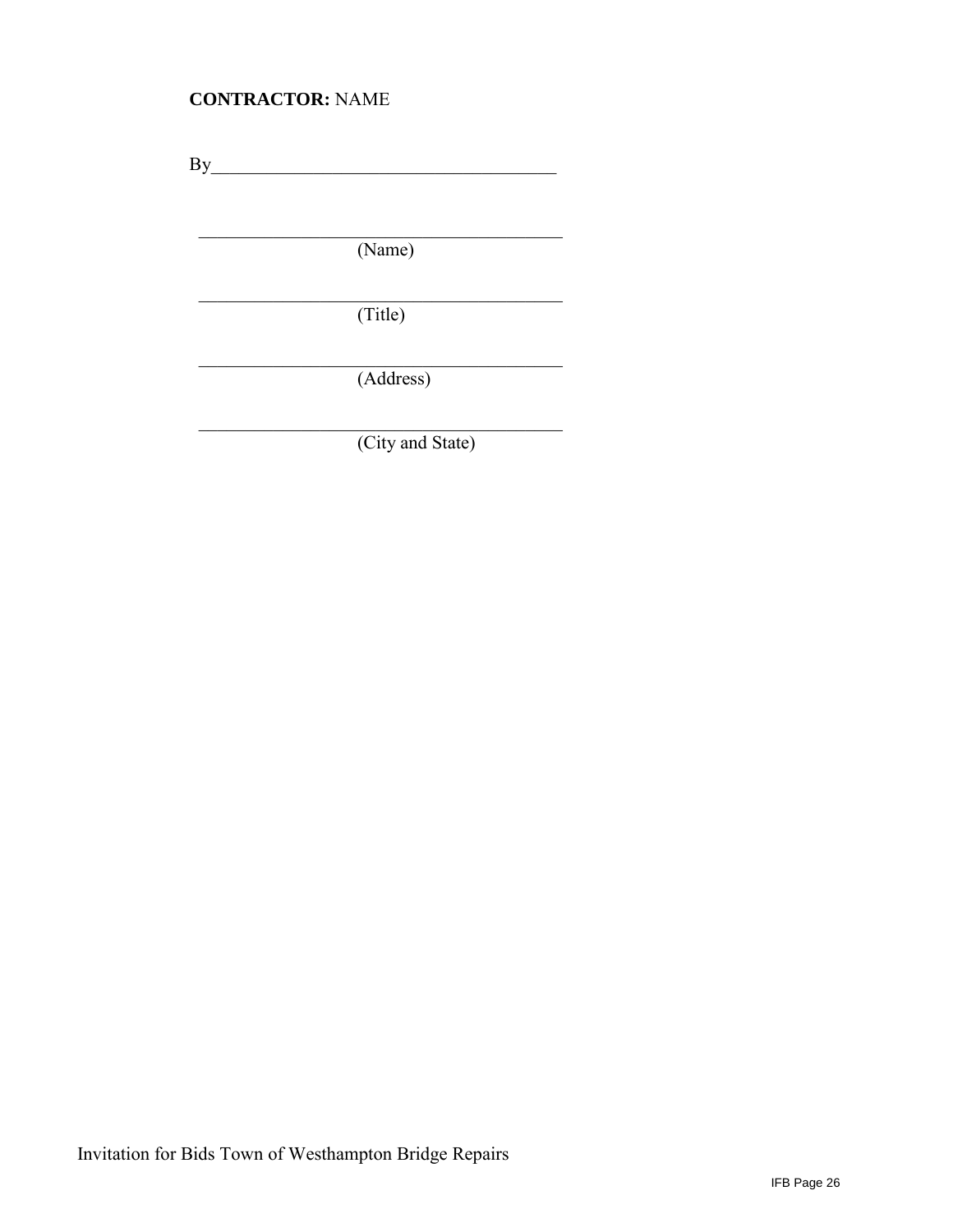#### LABOR AND MATERIALS PAYMENT BOND

|                                                 | a                                                                                                      |
|-------------------------------------------------|--------------------------------------------------------------------------------------------------------|
| (Name of Contractor)                            | (Corporation, Partnership, Joint Venture or Individual)                                                |
| hereinafter called "Principal" and              | of                                                                                                     |
|                                                 | (Surety)                                                                                               |
| State of                                        | hereinafter called the "Surety" and licensed by the State                                              |
| (City and State)                                |                                                                                                        |
|                                                 | Division of Insurance to do business under the laws of the Commonwealth of Massachusetts, are held and |
| firmly bound to the Town of                     | , Massachusetts,                                                                                       |
| hereinafter called "Owner", in the penal sum of |                                                                                                        |
| <b>Dollars</b>                                  |                                                                                                        |
| (S <sup>2</sup> )                               | ) in lawful money of the United States, for the payment of which sum well and                          |
|                                                 | truly to be made, we bind ourselves, our heirs, executors, administrators and successors, jointly and  |
|                                                 |                                                                                                        |

THE CONDITION OF THIS OBLIGATION is such that Whereas, the Principal entered into a certain contract with the Owner, dated the day of the day of the set of the set of the contract with the Owner, dated the construction described as follows:

NOW, THEREFORE, if the Principal shall promptly make payment to all persons, firms, subcontractors, and corporations furnishing materials for or performing labor in the prosecution of the work provided for in such contract, and any authorized extension or modification thereof, including all amounts due for materials, lubricants, oil, gasoline, coal and coke, repairs on machinery, equipment and tools, consumed or used in connection with the construction of such work, and all insurance premiums on said work, and for all labor, performed in such work whether by subcontractor or otherwise, then this obligation shall be void; otherwise to remain in full force and effect.

PROVIDED, FURTHER, that the said Surety, for value received hereby stipulates and agrees that no change, extension of time, alteration or addition to the terms of the contract or to the work to be performed thereunder or the specifications accompanying the same shall in any way affect its obligation on this bond, and it does hereby waive notice of any such change, extension of time, alteration or addition to the terms of this contract or to the work or to the specifications.

When the Surety's obligation under this Bond arises, the Surety, at its sole expense and at the consent and election of the Owner, shall promptly take one of the following steps: (1) arrange for the Principal to make payment to subcontractors and suppliers: (2) make payments to all subcontractors and suppliers; or (3) reimburse the Owner, in a manner and at such time as the Owner shall decide, for all costs and expenses incurred by the Owner in reimbursing the subcontractors and suppliers. Surety will keep Owner reasonably informed of the progress, status and results of any investigation of any claim of the Owner.

If the Surety does not proceed as provided in this Bond with due diligence and all deliberate speed, the Surety shall be deemed to be in default of this Bond, and the Owner shall be entitled to enforce any remedy available to the Owner.

Invitation for Bids Town of Westhampton Bridge Repairs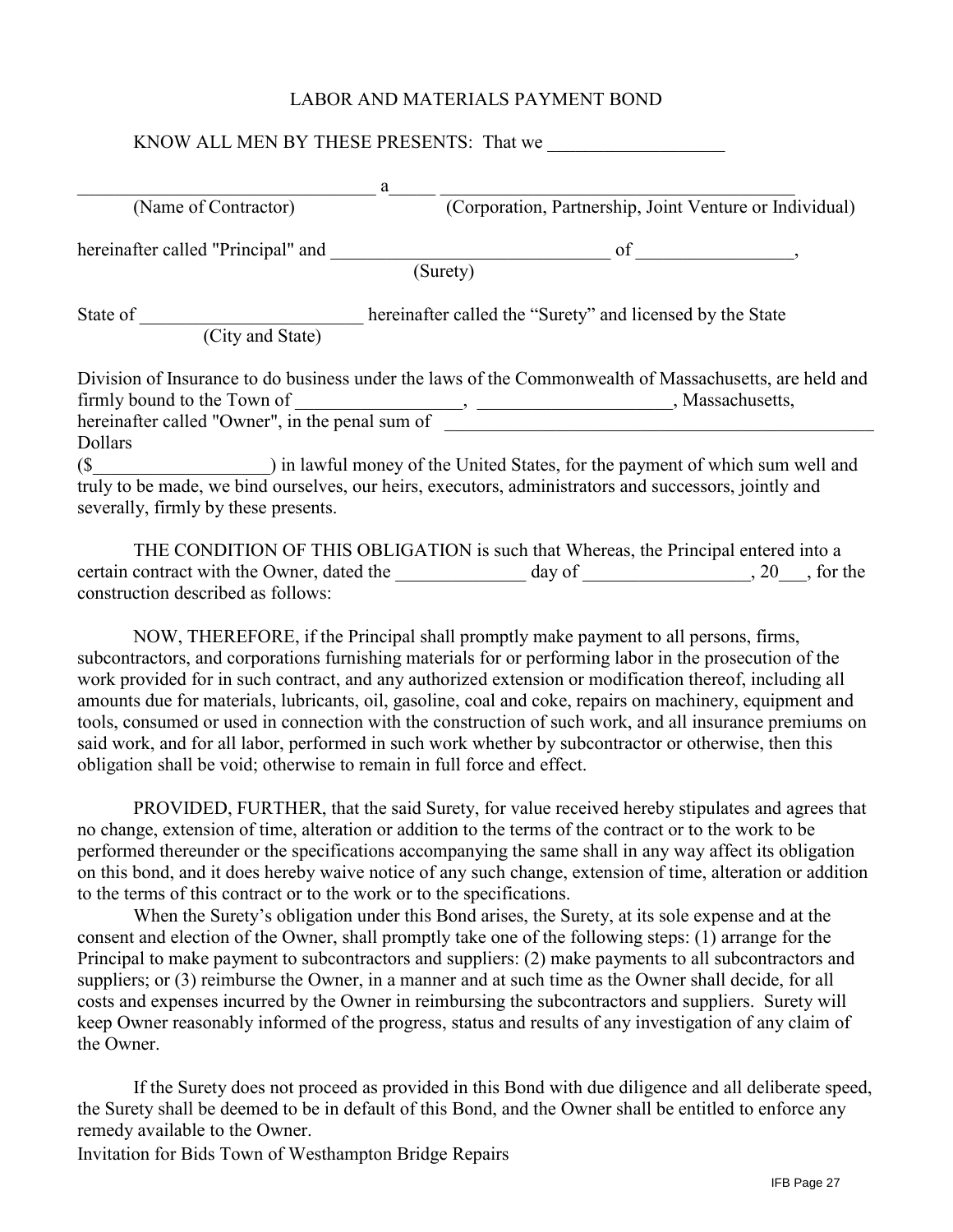After the Surety's obligation under this Bond arises, the Surety is obligated, to the limit of the amounts of this Bond for all payments to subcontractors and suppliers.

Any proceeding, legal or equitable, under this Bond shall be instituted in any court of competent jurisdiction in the Commonwealth of Massachusetts.

The Surety, for value received, hereby stipulates and agrees that no change, extension of time, alteration or addition to the terms of the Construction Contract or to the work to be performed thereunder or the specifications accompanying the same shall in any way affect its obligation on this Bond, and it does hereby waive notice of any such change, extension of time, alteration or addition to the terms of the Construction Contract or to the work or to the specifications.

PROVIDED, FURTHER, that no final settlement between the Owner and the Contractor shall abridge the right of any beneficiary hereunder, whose claim may be unsatisfied.

IN WITNESS WHEREOF, this instrument is executed in \_\_\_\_ ( ) counterparts, each one of which shall be deemed an original, this the  $\_\_\_\_\$  day of  $\_\_\_\_\_\_\_$ , 20 $\_\_\_\_\$ .

ATTEST:

|                      |        | Surety             |
|----------------------|--------|--------------------|
|                      | By     | (Attorney-in-Fact) |
|                      |        |                    |
|                      |        |                    |
|                      | (SEAL) | (Address-Zip Code) |
| Witness as to Surety |        |                    |
|                      |        |                    |
| (Address-Zip Code)   |        |                    |

NOTE: Date of Bond must not be prior to date of Contract. If Contractor is a Partnership, all partners should execute Bond.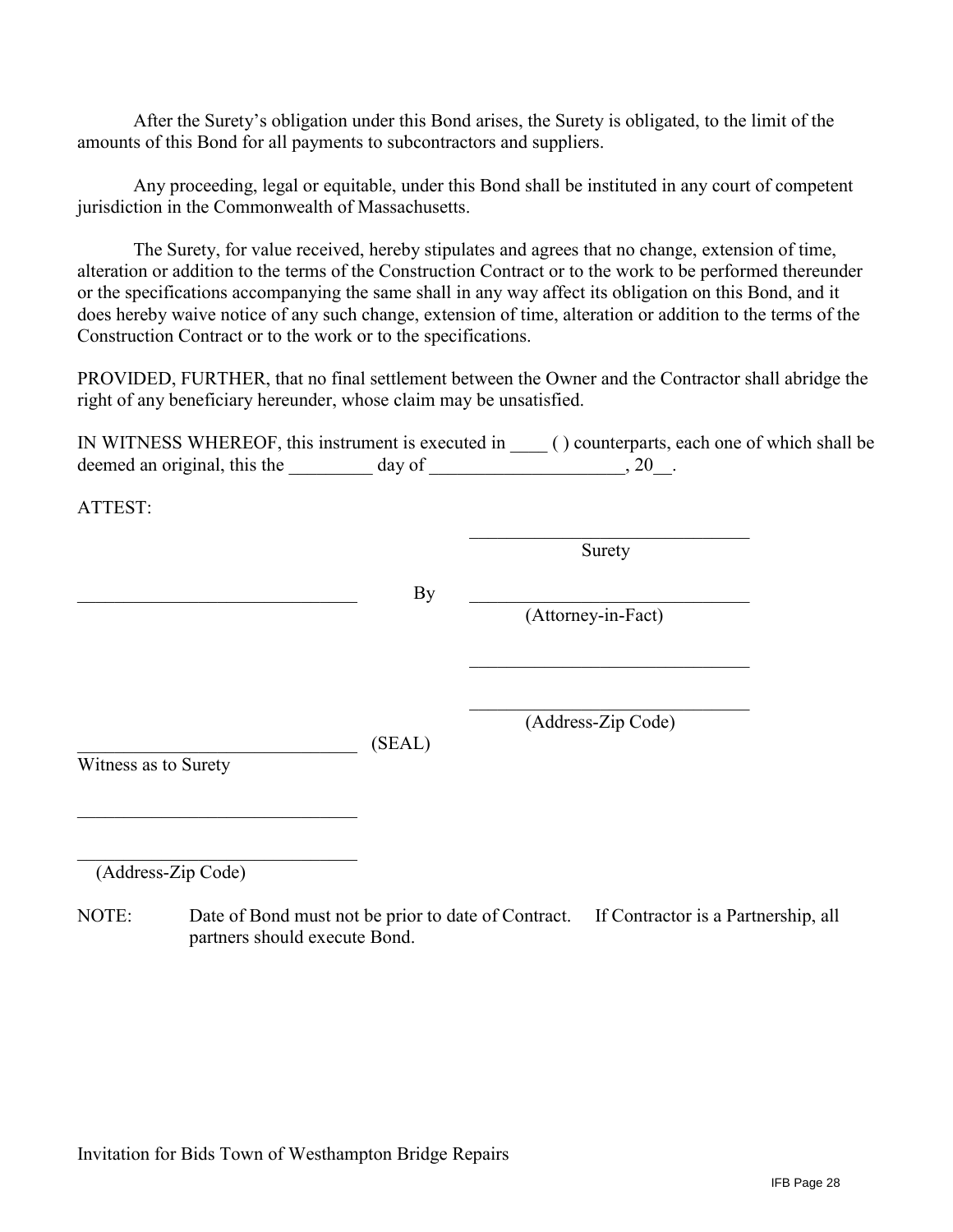#### THE COMMONWEALTH OF MASSACHUSETTS

#### SUPPLEMENTAL EQUAL EMPLOYMENT OPPORTUNITY, NON-DISCRIMINATION AND AFFIRMATIVE ACTION PROGRAM

#### ATTACHMENT

#### APPLIES TO ALL WORK REIMBURSED UNDER MASSACHUSETTS "CHAPTER 90" HIGHWAY PROGRAM

#### I. Definitions

For purposes of this contract,

"Minority" means a person who meets one or more of the following definitions:

- (a) American Indian or Native American means: all persons having origins in any of the original peoples of North America and who are recognized as an Indian by a tribe or tribal organization.
- (b) Asian means: All persons having origins in any of the original peoples of the Far East, Southeast Asia, the Indian sub-continent, or the Pacific Islands, including, but not limited to China, Japan, Korea, Samoa, India, and the Philippine Islands.
- (c) Black means: All persons having origins in any of the Black racial groups of Africa, including, but not limited to, African-Americans, and all persons having origins in any of the original peoples of the Cape Verdean Islands.
- (d) Eskimo or Aleut means: All persons having origins in any of the peoples of Northern Canada, Greenland, Alaska, and Eastern Siberia.
- (e) Hispanic means: All persons having their origins in any of the Spanish-speaking peoples of Mexico, Puerto Rico, Cuba, Central or South America, or the Caribbean Islands.

"State construction contract" means a contract for the construction, reconstruction, installation, demolition, maintenance or repair of a building or capital facility, or a contract for the construction, reconstruction, alteration, remodeling or repair of a public work undertaken by a department, agency, board, or commission of the commonwealth.

"State assisted construction contract" means a contract for the construction, reconstruction, installation, demolition, maintenance or repair of a building or capital facility undertaken by a political subdivision of the commonwealth, or two or more political subdivisions thereof, an authority, or other instrumentality and whose costs of the contract are paid for, reimbursed, grant funded, or otherwise supported, in whole or in part, by the commonwealth.

II. Equal Opportunity, Non-Discrimination and Affirmative Action

During the performance of this Contract, the Contractor and all subcontractors (hereinafter collectively referred to as "the Contractor") for a state construction contract or a state assisted construction contract, for him/herself, his/her assignees and successors in interest, agree to comply with all applicable equal employment opportunity, non-discrimination and affirmative action requirements, including but not limited to the following: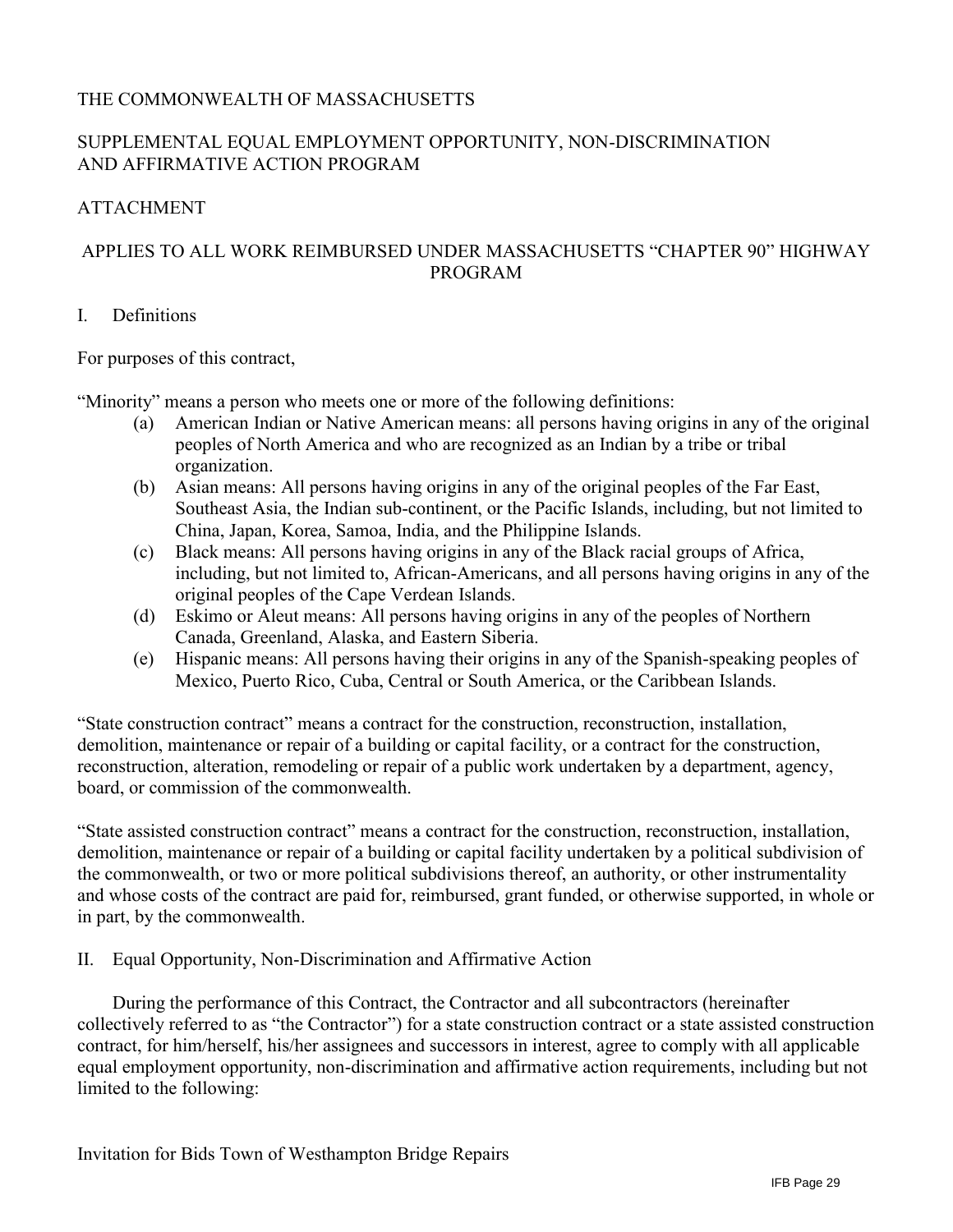In connection with the performance of work under this contract, the Contractor shall not discriminate against any employee or applicant for employment because of race, color, religious creed, national origin, sex, sexual orientation, genetic information, military service, age, ancestry or disability, shall not discriminate in the selection or retention of subcontractors, and shall not discriminate in the procurement of materials and rentals of equipment.

The aforesaid provision shall include, but not be limited to, the following: employment upgrading, demotion, or transfer; recruitment advertising, layoff or termination; rates of pay or other forms of compensation; conditions or privileges of employment; and selection for apprenticeship or on-the-job training opportunity. The Contractor shall comply with the provisions of chapter 151B of the Massachusetts General Laws, as amended, and all other applicable anti-discrimination and equal opportunity laws, all of which are herein incorporated by reference and made a part of this Contract.

The Contractor shall post hereafter in conspicuous places, available for employees and applicants for employment, notices to be provided by the Massachusetts Commission Against Discrimination setting forth the provisions of the Fair Employment Practices Law of the Commonwealth (Massachusetts General Laws Chapter 151B).

In connection with the performance of work under this contract, the Contractor shall undertake, in good faith, affirmative action measures to eliminate any discriminatory barriers in the terms and conditions of employment on the grounds of race, color, religious creed, national origin, sex, sexual orientation, genetic information, military service, age, ancestry or disability. Such affirmative action measures shall entail positive and aggressive measures to ensure non-discrimination and to promote equal opportunity in the areas of hiring, upgrading, demotion or transfer, recruitment, layoff or termination, rate of compensation, apprenticeship and on-the-job training programs. A list of positive and aggressive measures shall include, but not be limited to, advertising employment opportunities in minority and other community news media; notifying minority, women and other community-based organizations of employment opportunities; validating all job specifications, selection requirements, and tests; maintaining a file of names and addresses of each worker referred to the Contractor and what action was taken concerning such worker; and notifying the administering agency in writing when a union with whom the Contractor has a collective bargaining agreement has failed to refer a minority or woman worker. These and other affirmative action measures shall include all actions required to guarantee equal employment opportunity for all persons, regardless of race, color, religious creed, national origin, sex, sexual orientation, genetic information, military service, age, ancestry or disability. One purpose of this provision is to ensure to the fullest extent possible an adequate supply of skilled tradesmen for this and future Commonwealth public construction projects.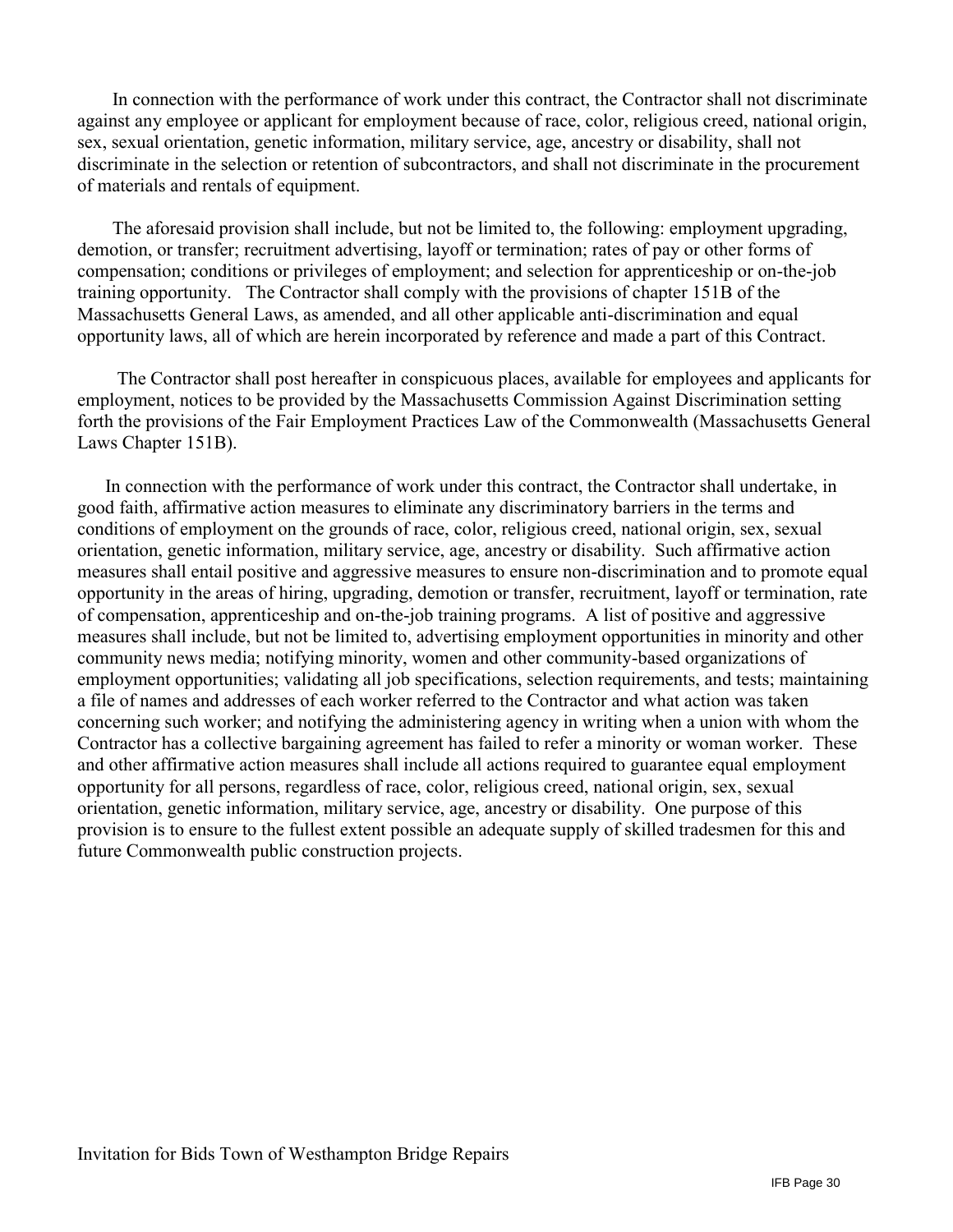#### III. Minority and Women Workforce Participation

Pursuant to his/her obligations under the preceding section, the Contractor shall strive to achieve on this project the labor participation goals contained herein. Said participation goals shall apply in each job category on this project including but not limited to bricklayers, carpenters, cement masons, electricians, ironworkers, operating engineers and those classes of work enumerated in Section 44F of Chapter 149 of the Massachusetts General Laws. The participation goals for this project shall be 15.3% for minorities and 6.9% for women. The participation goals, as set forth herein, shall not be construed as quotas or setasides; rather, such participation goals will be used to measure the progress of the Commonwealth's equal opportunity, non-discrimination and affirmative action program. Additionally, the participation goals contained herein should not be seen or treated as a floor or as a ceiling for the employment of particular individuals or group of individuals.

#### IV. Liaison Committee

At the discretion of the agency that administers the contract for the construction project there may be established for the life of the contract a body to be known as the Liaison Committee. The Liaison Committee shall be composed of one representative each from the agency or agencies administering the contract for the construction project, hereinafter called the administering agency, a representative from the Office of Affirmative action, and such other representatives as may be designated by the administering agency.

The Contractor (or his/her agent, if any, designated by him/her as the on-site equal employment opportunity officer) shall recognize the Liaison Committee as an affirmative action body, and shall establish a continuing working relationship with the Liaison Committee, consulting with the Liaison Committee on all matters related to minority recruitment, referral, employment and training.

#### V. Reports and Records

The Contractor shall prepare projected workforce tables on a quarterly basis when required by the administering agency. These shall be broken down into projections, by week, of workers required in each trade. Copies shall be furnished one week in advance of the commencement of the period covered, and also, when updated, to the administering agency and the Liaison Committee when required.

The Contractor shall prepare weekly reports in a form approved by the administering agency, unless information required is required to be reported electronically by the administering agency, the number of hours worked in each trade by each employee, identified as woman, minority, or non-minority. Copies of these shall be provided at the end of each such week to the administering agency and the Liaison Committee.

Records of employment referral orders, prepared by the Contractor, shall be made available to the administering agency on request.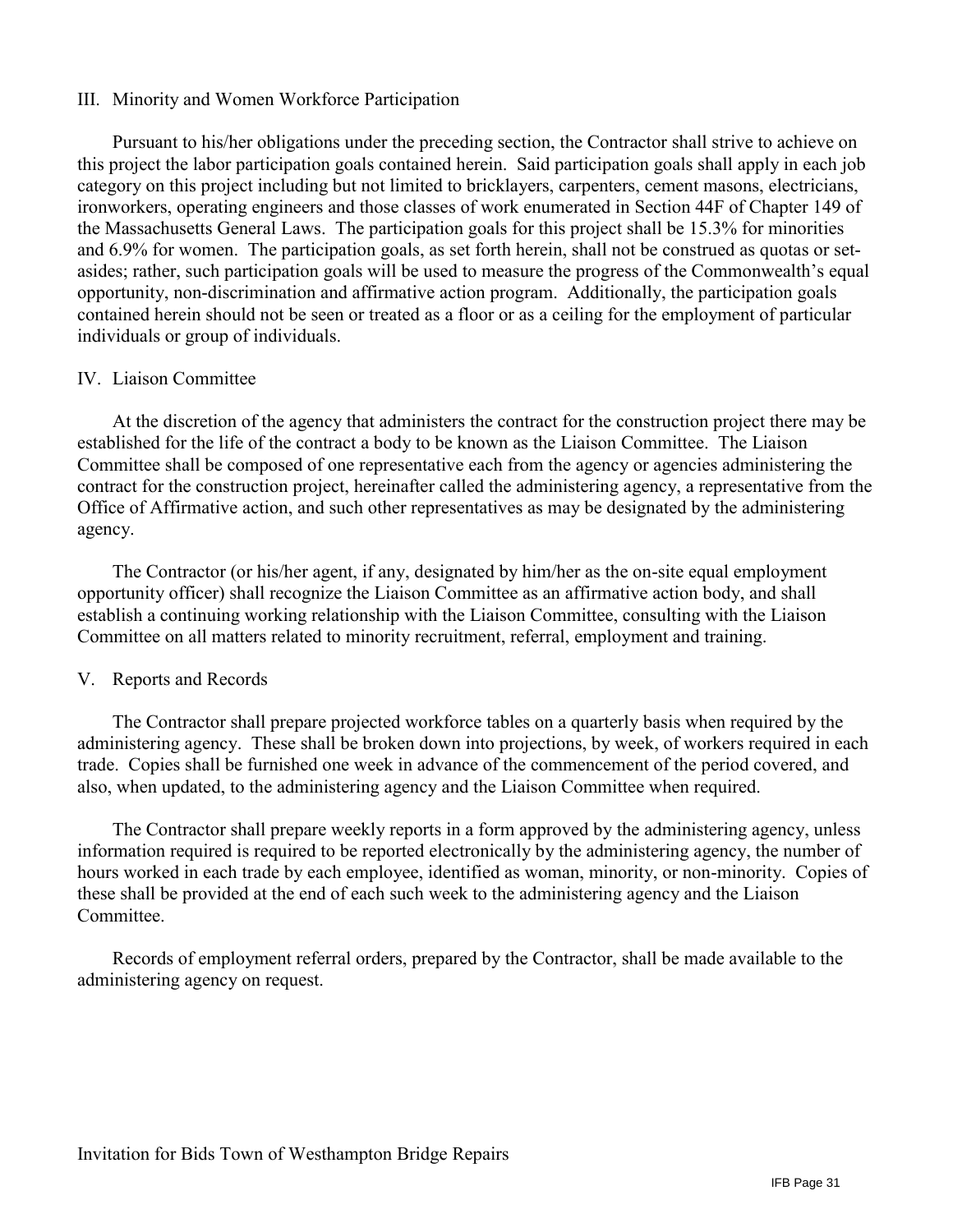The Contractor will provide all information and reports required by the administering agency on instructions issued by the administering agency and will permit access to its facilities and any books, records, accounts and other sources of information which may be determined by the administering agency to effect the employment of personnel. This provision shall apply only to information pertinent to the Commonwealth's supplementary non-discrimination, equal opportunity and access and opportunity contract requirements. Where information required is in the exclusive possession of another who fails or refuses to furnish this information, the Contractor shall so certify to the administering agency and shall set forth what efforts he has made to obtain the information.

#### VI. Access to Work Site

A designee of the administering agency and a designee of the Liaison Committee shall each have a right to access the work site.

#### VII. Solicitations for Subcontracts, and for the Procurement of Materials and Equipment

In all solicitations either by competitive bidding or negotiation made by the Contractor either for work to be performed under a subcontract or for the procurement of materials or equipment, each potential subcontractor or supplier shall be notified in writing by the Contractor of the Contractor's obligations under this contract relative to non-discrimination and equal opportunity.

#### VIII. Sanctions

 Whenever the administering agency believes the General or Prime Contractor or any subcontractor may not be operating in compliance with the provisions of the Fair Employment Practices Law of the Commonwealth (Massachusetts General Laws Chapter 151B), the administering agency may refer the matter to the Massachusetts Commission Against Discrimination ("Commission") for investigation.

Following the referral of a matter by the administering agency to the Massachusetts Commission Against Discrimination, and while the matter is pending before the MCAD, the administering agency may withhold payments from contractors and subcontractors when it has documentation that the contractor or subcontractor has violated the Fair Employment Practices Law with respect to its activities on the Project, or if the administering agency determines that the contractor has materially failed to comply with its obligations and the requirements of this Section. The amount withheld shall not exceed a withhold of payment to the General or Prime Contractor of 1/100 or 1% of the contract award price or \$5,000, whichever sum is greater, or, if a subcontractor is in non-compliance, a withhold by the administering agency from the General Contractor, to be assessed by the General Contractor as a charge against the subcontractor, of 1/100 or 1% of the subcontractor price, or \$1,000 whichever sum is greater, for each violation of the applicable law or contract requirements. The total withheld from any one General or Prime Contractor or subcontractor on a Project shall not exceed \$20,000 overall. No withhold of payments or investigation by the Commission or its agent shall be initiated without the administering agency providing prior notice to the Contractor.

Invitation for Bids Town of Westhampton Bridge Repairs If, after investigation, the Massachusetts Commission Against Discrimination finds that a General or Prime Contractor or subcontractor, in commission of a state construction contract or state-assisted construction contract, violated the provisions of the Fair Employment Practices Law, the administering agency may convert the amount withheld as set forth above into a permanent sanction, as a permanent deduct from payments to the General or Prime Contractor or subcontractor, which sanction will be in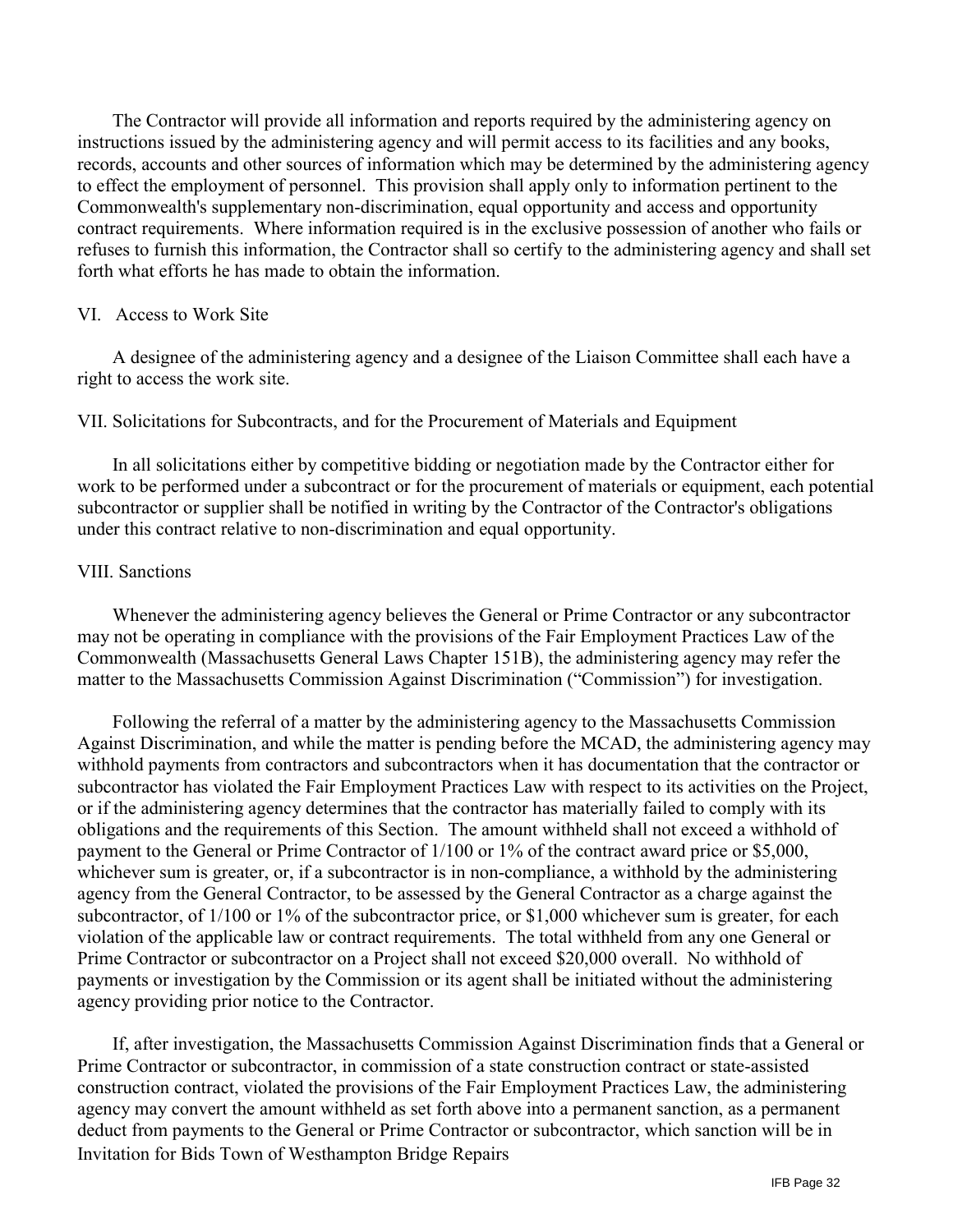addition to any such sanctions, fines or penalties imposed by the Massachusetts Commission Against Discrimination:

 No sanction enumerated under this Section shall be imposed by the administering agency except after notice to the General or Prime Contractor or subcontractor and an adjudicatory proceeding, as that term is used, under Massachusetts General Laws Chapter 30A, has been conducted.

#### IX. Severability

The provisions of this section are severable, and if any of these provisions shall be held unconstitutional by any court of competent jurisdiction, the decision of such court shall not affect or impair any of the remaining provisions.

#### X. Contractor's Certification

A bidder for a state construction contract or state assisted construction contract will not be eligible for award of the contract unless such bidder has submitted to the administering agency the following certification, which will be incorporated into the resulting contract: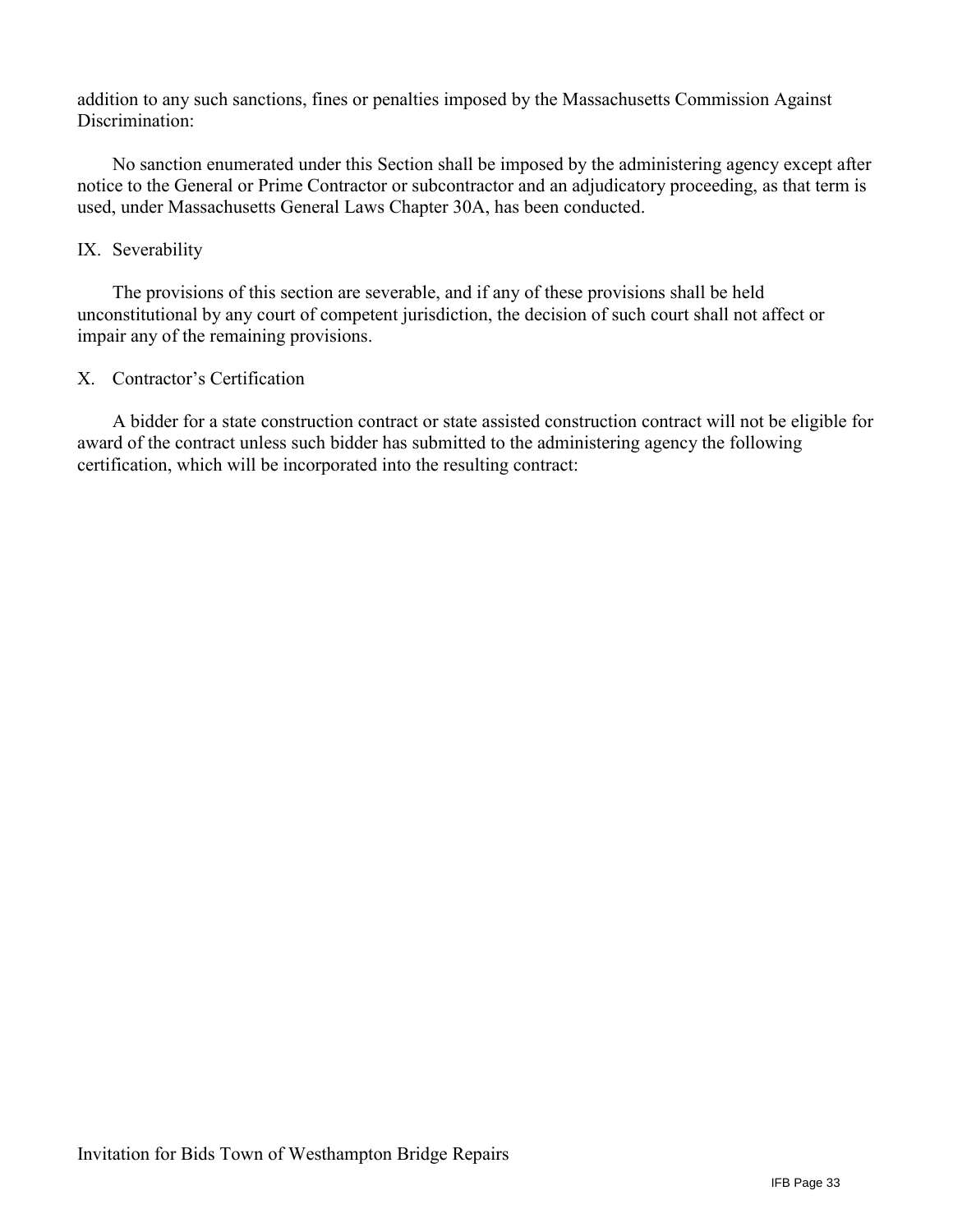#### CONTRACTOR'S CERTIFICATION

|                                                                                                                                                                                                                                                                                                  | certifies that they: |
|--------------------------------------------------------------------------------------------------------------------------------------------------------------------------------------------------------------------------------------------------------------------------------------------------|----------------------|
| (Contractor Name)                                                                                                                                                                                                                                                                                |                      |
| 1. Will not discriminate in their employment practices;                                                                                                                                                                                                                                          |                      |
| 2. Intend to use the following listed construction trades in the work under the contract                                                                                                                                                                                                         |                      |
|                                                                                                                                                                                                                                                                                                  |                      |
|                                                                                                                                                                                                                                                                                                  | ; and                |
| 3. Will make good faith efforts to comply with the minority employee and women employee workforce<br>participation ratio goals and specific affirmative action steps contained herein; and                                                                                                       |                      |
| 4. Are in compliance with all applicable federal and state laws, rules, and regulations governing fair<br>labor and employment practices; and                                                                                                                                                    |                      |
| 5. Will provide the provisions of the "Supplemental Equal Employment Opportunity, Non-<br>Discrimination and Affirmative Action Program" to each and every subcontractor employed on the<br>Project and will incorporate the terms of this Section into all subcontracts and work orders entered |                      |

6. Agree to comply with all provisions contained herein.

(Signature of authorized representative of Contractor) Date

(Printed name of authorized representative of Contractor)

XI. Subcontractor Requirements

into on the Project.

Prior to the award of any subcontract for a state construction contract or a state assisted construction contract, regardless of tier, the Prime or General Contractor shall provide all prospective subcontractors with a complete copy of this Section entitled "Supplemental Equal Employment Opportunity, Non-Discrimination and Affirmative Action Program" and will incorporate the provisions of this Section by reference into any and all contracts or work orders for all subcontractors providing work on the Project. In order to ensure that the said subcontractor's certification becomes a part of all subcontracts under the prime contract, the Prime or General Contractor shall certify in writing to the administering agency that it has complied with the requirements as set forth in the preceding paragraph.

 $\_$  , and the set of the set of the set of the set of the set of the set of the set of the set of the set of the set of the set of the set of the set of the set of the set of the set of the set of the set of the set of th

 $\mathcal{L}_\text{max}$  , and the set of the set of the set of the set of the set of the set of the set of the set of the set of the set of the set of the set of the set of the set of the set of the set of the set of the set of the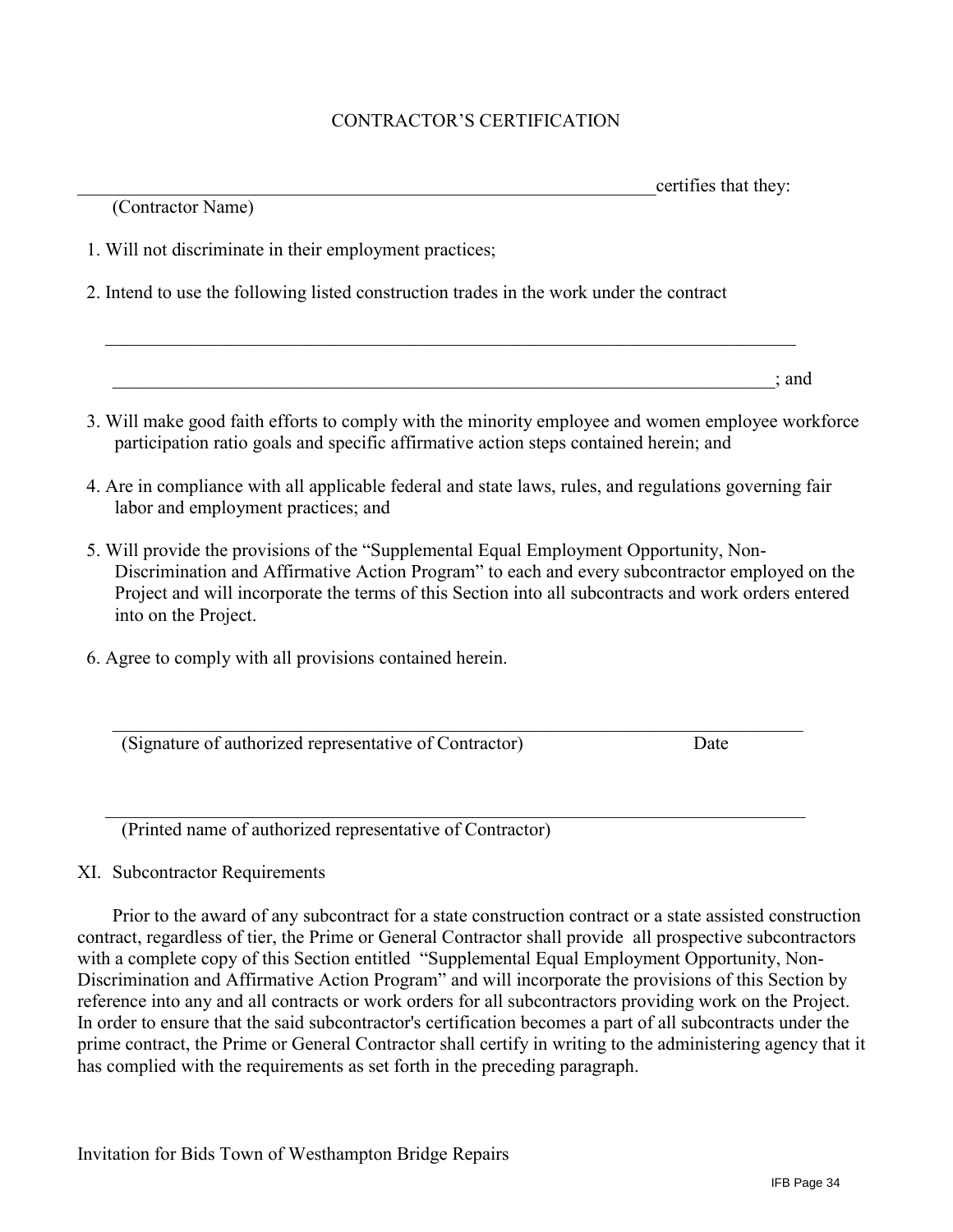# **ATTACHMENT B**

# **PW NOTICE AND COMPLIANCE SCHEDULE**

# **PREVAILING WAGE SCHEDULE**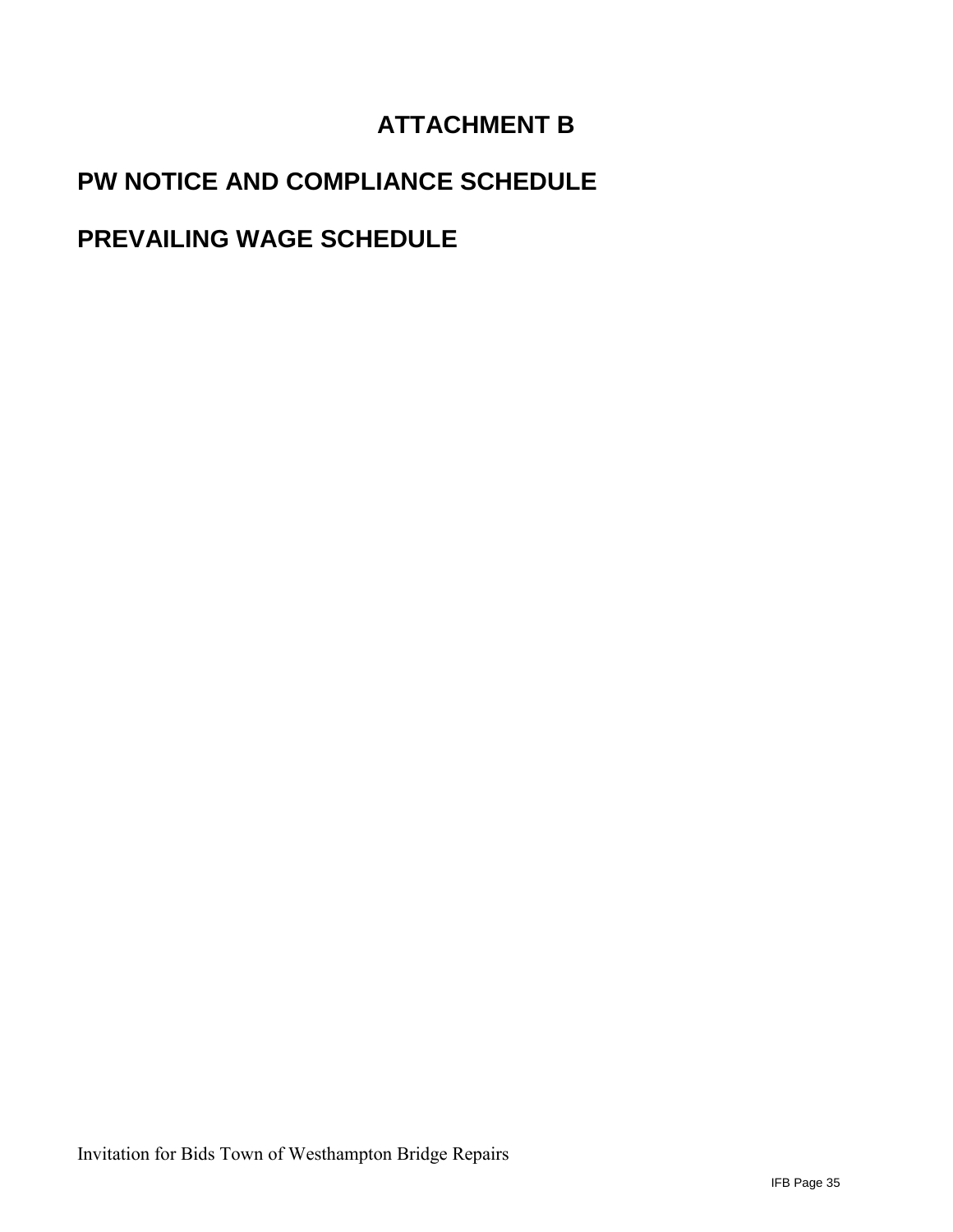

THE COMMONWEALTH OF MASSACHUSETTS **DEPARTMENT OF LABOR DIVISION OF OCCUPATIONAL SAFETY** PREVAILING WAGE PROGRAM www.mass.gov/dos/pw

# The Massachusetts Prevailing Wage Law M.G.L. c. 149, §§26-27

## **NOTICE TO AWARDING AUTHORITIES**

The enclosed wage schedule applies only to the specific project listed at the top of the schedule, and these rates will remain in effect for the duration of the project.

You should request an updated wage schedule from the Division of Occupational Safety if you have not opened bids or selected a contractor within 90 days of the date of issuance of the enclosed wage schedule.

The wage schedule shall be incorporated in any advertisement or call for bids for the project for which it has been issued.

Once a contractor has been selected by the awarding authority, the wage schedule shall be made a part of the contract for that project.

# **NOTICE TO CONTRACTORS**

The enclosed wage schedule must be posted in a conspicuous place at the work site during the life of the project.

The wages listed on the enclosed wage schedule must be paid to employees on public works projects regardless of whether they are employed by the prime contractor, a filed sub-bidder, or any sub-contractor.

The enclosed wage schedule applies to all phases of the project, including the final clean-up. Contractors whose only role is to perform final clean-up must pay their employees according to this wage schedule.

All apprentices must be registered with the Massachusetts Division of Apprenticeship Training (DAT) in order to be paid at the lower apprentice rates. All apprentices must keep his/her apprentice identification card on his/her person during all work hours. If a worker is not registered with DAT, they must be paid the "total rate listed on the wage schedule regardless of experience or skill level. For further information, please call 617-626-5409, or write to DAT, 19 Staniford Street, Floor 1, P.O. Box 146759, Boston, MA 02114.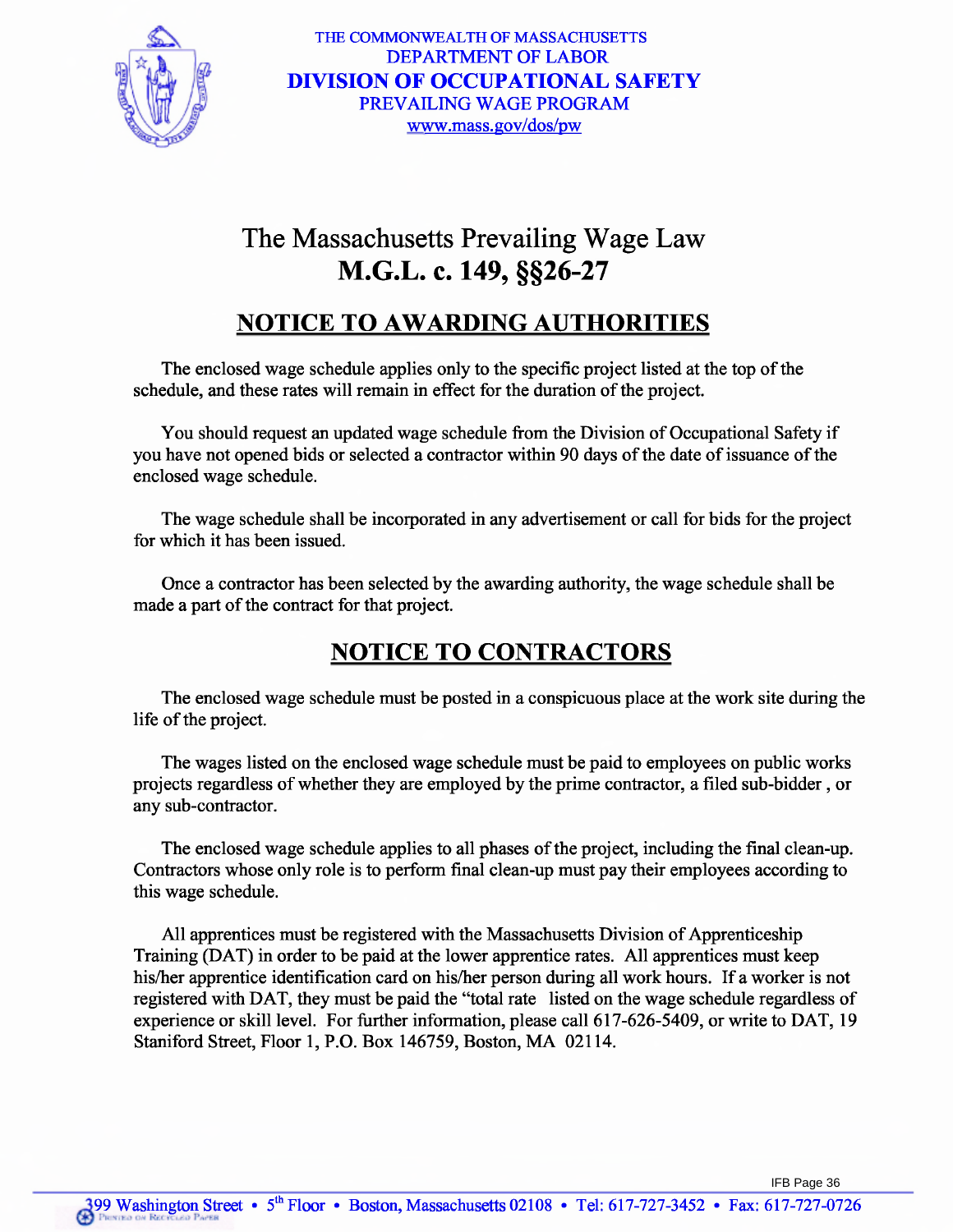## WEEKLY PAYROLL RECORDS REPORT & STATEMENT OF COMPLIANCE

In accordance with Massachusetts General Law c. 149, §27B, a t rue and accurate record must be kept of all persons employed on t he public works project for which the enclosed rates have been provided. A Payroll Form has been printed on the reverse of this page and includes all the information required to be kept by law. Every contractor or subcontractor is required to keep these records and preserve them for a p eriod of three years from the date of completion of the contract.

In a ddition, e very c ontractor a nd s ubcontractor i s r equired t o submit a copy of their weekly payroll records to the awarding authority. This is required to be done on a weekly basis. Once collected, the awarding authority is also required to preserve those records for three years from the date of completion of the project.

Each such contractor or s ubcontractor s hall f urnish t o t he a warding a uthority di rectly within 15 da ys a fter c ompletion of i ts por tion of t he work, a statement, ex ecuted b y t he contractor, subcontractor or by a ny a uthorized of ficer t hereof w ho s upervised t he pa yment of wages, this form.

|                                                                  | $\sim$ 0.20                                                                             |
|------------------------------------------------------------------|-----------------------------------------------------------------------------------------|
|                                                                  |                                                                                         |
| (Name of signatory party)                                        | (Title)                                                                                 |
| do hereby state:                                                 |                                                                                         |
|                                                                  | That I pay or supervise the payment of the persons employed by                          |
| $\frac{1}{\sqrt{1-\frac{1}{2}}}\$ on the                         |                                                                                         |
| (Contractor, subcontractor or public body) (Building or project) |                                                                                         |
|                                                                  | and that all mechanics and apprentices, teamsters, chauffeurs and laborers employed on  |
|                                                                  | said project have been paid in accordance with wages determined under the provisions of |
|                                                                  | sections twenty-six and twenty-seven of chapter one hundred and forty nine of the       |
| General Laws.                                                    |                                                                                         |
|                                                                  | Signature                                                                               |
|                                                                  | Title                                                                                   |

09/11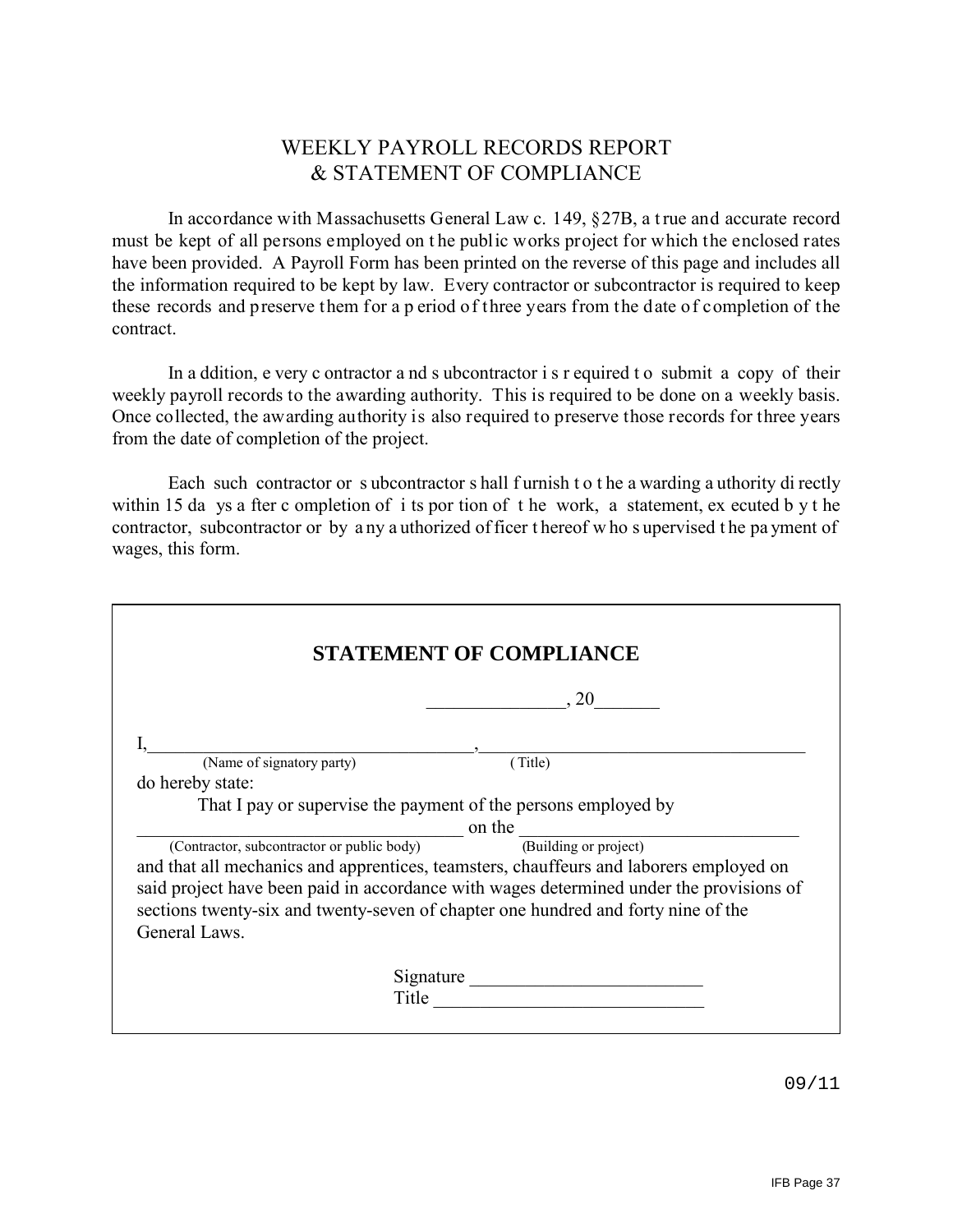## MASSACHUSETTS WEEKLY CERTIFIED PAYROLL REPORT FORM

| Company's Name:                                                                                                                                                                                                                                                                                                                                 |                         | Address:                                      |                      |     |     |     |                     |     |     | Phone No.: |                                                |                                |                                                | Payroll No.:                           |                          |                                                     | <b>AUSETA CARD</b>                                                         |                  |
|-------------------------------------------------------------------------------------------------------------------------------------------------------------------------------------------------------------------------------------------------------------------------------------------------------------------------------------------------|-------------------------|-----------------------------------------------|----------------------|-----|-----|-----|---------------------|-----|-----|------------|------------------------------------------------|--------------------------------|------------------------------------------------|----------------------------------------|--------------------------|-----------------------------------------------------|----------------------------------------------------------------------------|------------------|
| Employer's Signature:                                                                                                                                                                                                                                                                                                                           |                         | Title:                                        |                      |     |     |     |                     |     |     |            | <b>Contract No:</b>                            | <b>Tax Payer ID Number</b>     |                                                |                                        | <b>Work Week Ending:</b> |                                                     |                                                                            |                  |
| <b>Awarding Authority's Name:</b>                                                                                                                                                                                                                                                                                                               |                         | <b>Public Works Project Name:</b>             |                      |     |     |     |                     |     |     |            |                                                | Public Works Project Location: |                                                |                                        |                          | Min. Wage Rate Sheet Number                         |                                                                            |                  |
| General / Prime Contractor's Name:                                                                                                                                                                                                                                                                                                              |                         | <b>Subcontractor's Name:</b>                  |                      |     |     |     |                     |     |     |            |                                                |                                | 'Employer" Hourly Fringe Benefit Contributions |                                        |                          |                                                     |                                                                            |                  |
| Employee Name & Complete<br>Address                                                                                                                                                                                                                                                                                                             | Work<br>Classification: | Employee<br>is OSHA<br>10<br>certified<br>(?) | Appr.<br>Rate<br>(%) | Su. | Mo. | Tu. | Hours Worked<br>We. | Th. | Fr. | Sa         | Project<br>Hours<br>(A)<br>All Other<br>Hours. | Hourly<br>Base<br>Wage<br>(B)  | Health &<br>Welfare<br>Insurance<br>(C)        | <b>ERISA</b><br>Pension<br>Plan<br>(D) | Supp.<br>Unemp.<br>(E)   | $(B+C+D+E)$<br>Total<br>Hourly<br>Prev. Wage<br>(F) | $(A \times F)$<br>Project<br>Gross<br>Wages<br><b>Total Gross</b><br>Wages | Check No.<br>(H) |
|                                                                                                                                                                                                                                                                                                                                                 |                         |                                               |                      |     |     |     |                     |     |     |            |                                                |                                |                                                |                                        |                          |                                                     |                                                                            |                  |
|                                                                                                                                                                                                                                                                                                                                                 |                         |                                               |                      |     |     |     |                     |     |     |            |                                                |                                |                                                |                                        |                          |                                                     |                                                                            |                  |
|                                                                                                                                                                                                                                                                                                                                                 |                         |                                               |                      |     |     |     |                     |     |     |            |                                                |                                |                                                |                                        |                          |                                                     |                                                                            |                  |
|                                                                                                                                                                                                                                                                                                                                                 |                         |                                               |                      |     |     |     |                     |     |     |            |                                                |                                |                                                |                                        |                          |                                                     |                                                                            |                  |
| Are all apprentice employees identified above currently registered with the MA DLS's Division of Apprentice Standards?<br>For all apprentices performing work during the reporting period, attach a copy of the apprentice identification card issued<br>by the Massachusetts Department of Labor Standards / Division of Apprentice Standards. |                         |                                               |                      |     |     |     |                     |     |     |            |                                                |                                |                                                | <b>YES</b>                             |                          | <b>NO</b><br>No apprentices are identified above    |                                                                            |                  |

commencement of a criminal action or the issuance of a civil citation.

Date Received by Awarding Authority<br>IFB Page 38

Page \_of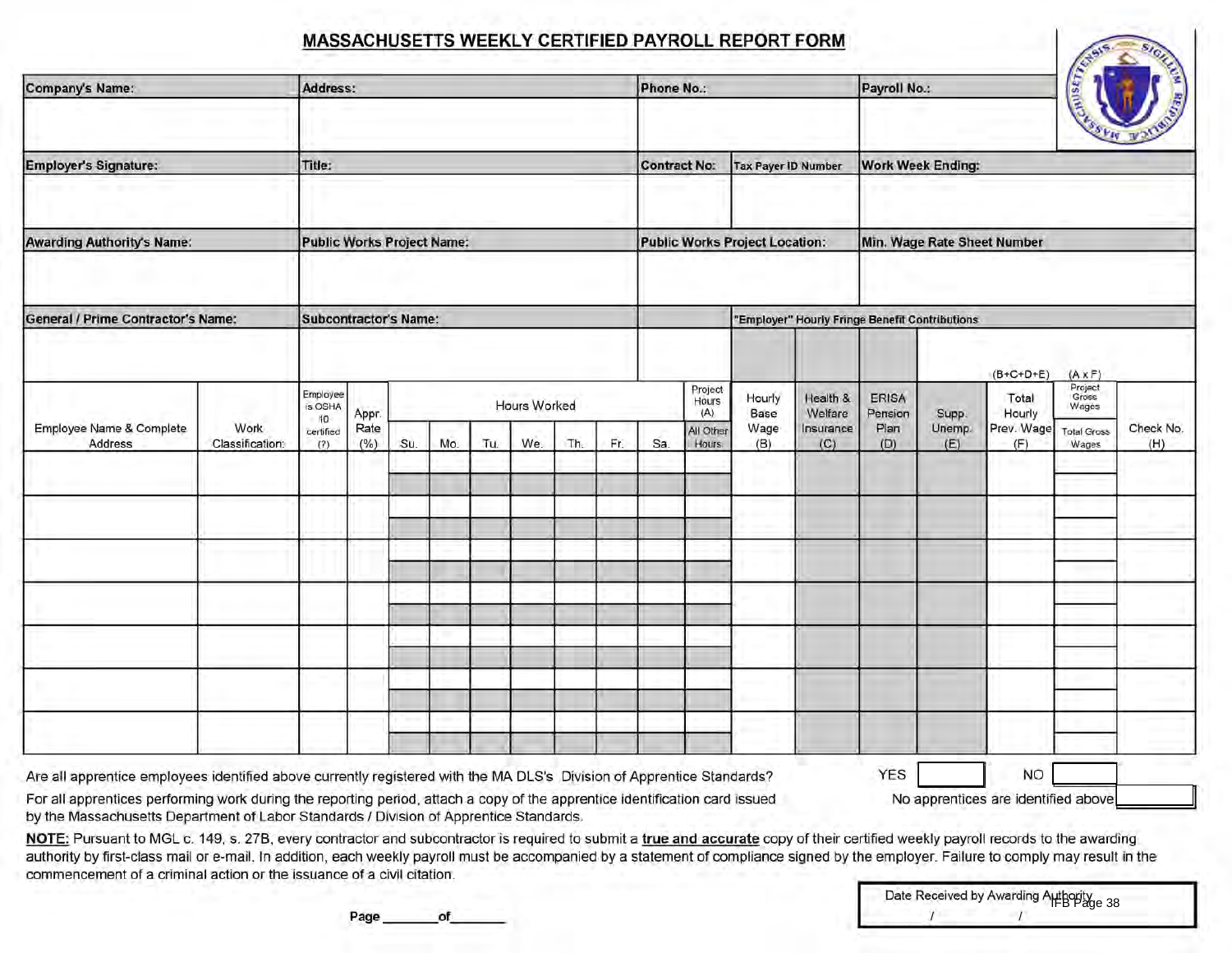

KARYN E. POLITO Lt. Governor

#### **THE COMMONWEALTH OF MASSACHUSETTS DEPARTMENT OF LABOR STANDARDS EXECUTIVE OFFICE OF LABOR AND WORKFORCE DEVELOPMENT**

#### **Prevailing Wage Rates**

**As determined by the Director under the provisions of the**  CHARLES D. BAKER ROSALIN ACOSTA Governor<br> **Massachusetts General Laws, Chapter 149, Sections 26 to 27H** 

MICHAEL FLANAGAN Director

| <b>Awarding Authority:</b>  | Town of Westhampton   |
|-----------------------------|-----------------------|
| <b>Contract Number:</b>     | 2022-2023             |
| <b>Description of Work:</b> | Repair of Bridge Beam |

 $City/Down:$  WESTHAMPTON

**Job Location:** North Rd

Beams

**Information about Prevailing Wage Schedules for Awarding Authorities and Contractors**  • **The wage rates will remain in effect for the duration of the project, except in the case of multi-year public construction projects. For construction projects lasting longer than one year, awarding authorities must request an updated wage schedule no later than two weeks before the anniversary of the date the contract was executed by the awarding authority and the general contractor.** For multi year CM AT RISK projects, the awarding authority must request an annual update no later than two weeks before the anniversary date, determined as the earlier of: (a) the execution date of the GMP Amendment, or (b) the execution date of the first amendment to permit procurement of construction services. The annual update requirement is not applicable to 27F "rental of equipment" contracts. **The updated wage schedule must be provided to all contractors, including general and sub-contractors, working on the construction project.**

• This wage schedule applies only to the specific project referenced at the top of this page and uniquely identified by the "Wage Request Number" on all pages of this schedule.

- An Awarding Authority must request an updated wage schedule if it has not opened bids or selected a contractor within 90 days of the date of issuance of the wage schedule. For CM AT RISK projects (bid pursuant to G.L. c.149A), the earlier of: (a) the execution date of the GMP Amendment, or (b) the bid for the first construction scope of work must be within 90-days of the wage schedule issuance date.
- The wage schedule shall be incorporated in any advertisement or call for bids for the project as required by M.G.L. c. 149, § 27. The wage schedule shall be made a part of the contract awarded for the project. The wage schedule must be posted in a conspicuous place at the work site for the life of the project in accordance with M.G.L. c. 149 § 27. The wages listed on the wage schedule must be paid to employees performing construction work on the project whether they are employed by the prime contractor, a filed sub-bidder, or a sub contractor.

• Apprentices working on the project are required to be registered with the Massachusetts Division of Apprentice Standards (DAS). Apprentices must keep their apprentice identification card on their persons during all work hours on the project. An apprentice registered with DAS may be paid the lower apprentice wage rate at the applicable step as provided on the prevailing wage schedule. **Any apprentice not registered with DAS regardless of whether they are registered with another federal, state, local, or private agency must be paid the journeyworker's rate.**

- Every contractor or subcontractor working on the construction project must submit weekly payroll reports and a Statement of Compliance directly to the awarding authority by mail or email and keep them on file for three years. Each weekly payroll report must contain: the employee's name, address, occupational classification, hours worked, and wages paid. Do not submit weekly payroll reports to DLS. For a sample payroll reporting form go to http://www.mass.gov/dols/pw.
- Contractors with questions about the wage rates or classifications included on the wage schedule have an affirmative obligation to inquire with DLS at (617) 626-6953.
- Contractors must obtain the wage schedules from awarding authorities. Failure of a contractor or subcontractor to pay the prevailing wage rates listed on the wage schedule to all employees who perform construction work on the project is a violation of the law and subjects the contractor or subcontractor to civil and criminal penalties.
- Employees not receiving the prevailing wage rate set forth on the wage schedule may file a complaint with the Fair Labor Division of the office of the Attorney General at (617) 727-3465.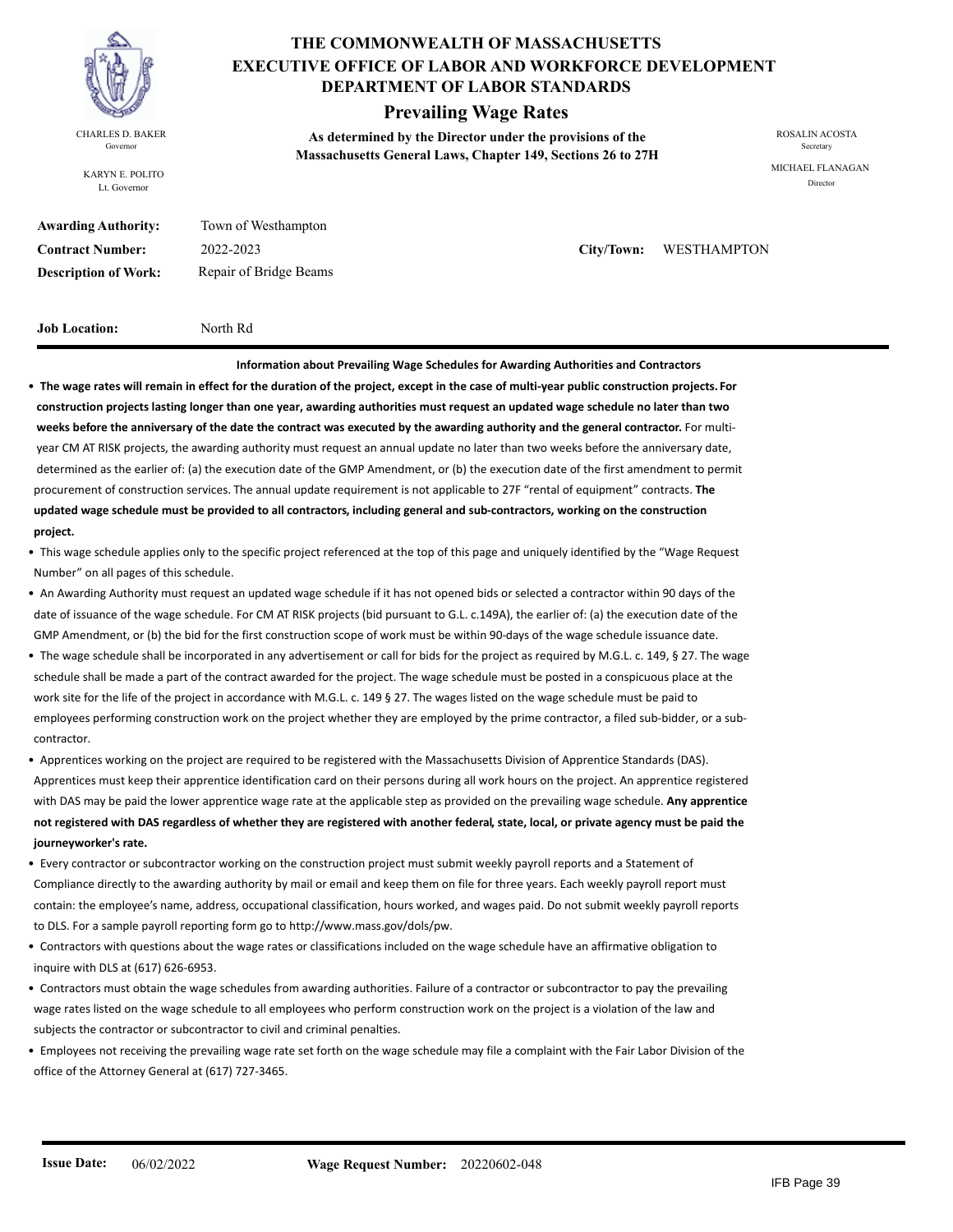| <b>Classification</b>                                                                                                         | <b>Effective Date</b> | <b>Base Wage</b> | Health  | <b>Pension</b> | Supplemental<br>Unemployment | <b>Total Rate</b> |
|-------------------------------------------------------------------------------------------------------------------------------|-----------------------|------------------|---------|----------------|------------------------------|-------------------|
| <b>Construction</b>                                                                                                           |                       |                  |         |                |                              |                   |
| (2 AXLE) DRIVER - EQUIPMENT<br>TEAMSTERS JOINT COUNCIL NO. 10 ZONE B                                                          | 12/01/2021            | \$35.95          | \$13.41 | \$16.01        | \$0.00                       | \$65.37           |
| (3 AXLE) DRIVER - EQUIPMENT<br>TEAMSTERS JOINT COUNCIL NO. 10 ZONE B                                                          | 12/01/2021            | \$36.02          | \$13.41 | \$16.01        | \$0.00                       | \$65.44           |
| (4 & 5 AXLE) DRIVER - EQUIPMENT<br>TEAMSTERS JOINT COUNCIL NO. 10 ZONE B                                                      | 12/01/2021            | \$36.14          | \$13.41 | \$16.01        | \$0.00                       | \$65.56           |
| ADS/SUBMERSIBLE PILOT<br>PILE DRIVER LOCAL 56 (ZONE 3)                                                                        | 08/01/2020            | \$103.05         | \$9.40  | \$23.12        | \$0.00                       | \$135.57          |
| For apprentice rates see "Apprentice- PILE DRIVER"                                                                            |                       |                  |         |                |                              |                   |
| AIR TRACK OPERATOR<br>LABORERS - ZONE 3 (BUILDING & SITE)                                                                     | 06/01/2022            | \$33.75          | \$9.10  | \$16.19        | \$0.00                       | \$59.04           |
|                                                                                                                               | 12/01/2022            | \$34.38          | \$9.10  | \$16.19        | \$0.00                       | \$59.67           |
|                                                                                                                               | 06/01/2023            | \$35.00          | \$9.10  | \$16.19        | \$0.00                       | \$60.29           |
|                                                                                                                               | 12/01/2023            | \$35.63          | \$9.10  | \$16.19        | \$0.00                       | \$60.92           |
| For apprentice rates see "Apprentice- LABORER"<br>AIR TRACK OPERATOR (HEAVY & HIGHWAY)<br>LABORERS - ZONE 3 (HEAVY & HIGHWAY) | 12/01/2021            | \$33.25          | \$9.10  | \$14.01        | \$0.00                       | \$56.36           |
| For apprentice rates see "Apprentice- LABORER (Heavy and Highway)                                                             |                       |                  |         |                |                              |                   |
| ASBESTOS WORKER (PIPES & TANKS)<br>HEAT & FROST INSULATORS LOCAL 6 (SPRINGFIELD)                                              | 12/01/2020            | \$34.29          | \$12.80 | \$8.95         | \$0.00                       | \$56.04           |
| <b>ASPHALT RAKER</b>                                                                                                          | 06/01/2022            | \$33.25          | \$9.10  | \$16.19        | \$0.00                       | \$58.54           |
| LABORERS - ZONE 3 (BUILDING & SITE)                                                                                           | 12/01/2022            | \$33.88          | \$9.10  | \$16.19        | \$0.00                       | \$59.17           |
|                                                                                                                               | 06/01/2023            | \$34.50          | \$9.10  | \$16.19        | \$0.00                       | \$59.79           |
|                                                                                                                               | 12/01/2023            | \$35.13          | \$9.10  | \$16.19        | \$0.00                       | \$60.42           |
| For apprentice rates see "Apprentice-LABORER"                                                                                 |                       |                  |         |                |                              |                   |
| ASPHALT RAKER (HEAVY & HIGHWAY)<br>LABORERS - ZONE 3 (HEAVY & HIGHWAY)                                                        | 12/01/2021            | \$32.75          | \$9.10  | \$14.01        | \$0.00                       | \$55.86           |
| For apprentice rates see "Apprentice- LABORER (Heavy and Highway)                                                             |                       |                  |         |                |                              |                   |
| AUTOMATIC GRADER-EXCAVATOR (RECLAIMER)<br>OPERATING ENGINEERS LOCAL 98                                                        | 06/01/2022            | \$38.74          | \$12.47 | \$14.50        | \$0.00                       | \$65.71           |
|                                                                                                                               | 12/01/2022            | \$39.62          | \$12.47 | \$14.50        | \$0.00                       | \$66.59           |
|                                                                                                                               | 06/01/2023            | \$40.57          | \$12.47 | \$14.50        | \$0.00                       | \$67.54           |
|                                                                                                                               | 12/01/2023            | \$41.52          | \$12.47 | \$14.50        | \$0.00                       | \$68.49           |
| For apprentice rates see "Apprentice- OPERATING ENGINEERS"                                                                    |                       |                  |         |                |                              |                   |
| BACKHOE/FRONT-END LOADER OPERATOR<br>OPERATING ENGINEERS LOCAL 98                                                             | 06/01/2022            | \$38.74          | \$12.47 | \$14.50        | \$0.00                       | \$65.71           |
|                                                                                                                               | 12/01/2022            | \$39.62          | \$12.47 | \$14.50        | \$0.00                       | \$66.59           |
|                                                                                                                               | 06/01/2023            | \$40.57          | \$12.47 | \$14.50        | \$0.00                       | \$67.54           |
| For apprentice rates see "Apprentice- OPERATING ENGINEERS"                                                                    | 12/01/2023            | \$41.52          | \$12.47 | \$14.50        | \$0.00                       | \$68.49           |
| <b>BARCO-TYPE JUMPING TAMPER</b>                                                                                              | 06/01/2022            |                  |         | \$16.19        | \$0.00                       |                   |
| LABORERS - ZONE 3 (BUILDING & SITE)                                                                                           |                       | \$33.25          | \$9.10  | \$16.19        | \$0.00                       | \$58.54           |
|                                                                                                                               | 12/01/2022            | \$33.88          | \$9.10  | \$16.19        | \$0.00                       | \$59.17           |
|                                                                                                                               | 06/01/2023            | \$34.50          | \$9.10  | \$16.19        | \$0.00                       | \$59.79           |
| For apprentice rates see "Apprentice-LABORER"                                                                                 | 12/01/2023            | \$35.13          | \$9.10  |                |                              | \$60.42           |
| <b>BATCH/CEMENT PLANT - ON SITE</b>                                                                                           | 06/01/2022            | \$38.21          | \$12.47 | \$14.50        | \$0.00                       | \$65.18           |
| OPERATING ENGINEERS LOCAL 98                                                                                                  | 12/01/2022            | \$39.09          | \$12.47 | \$14.50        | \$0.00                       | \$66.06           |
|                                                                                                                               | 06/01/2023            | \$40.04          | \$12.47 | \$14.50        | \$0.00                       | \$67.01           |
|                                                                                                                               | 12/01/2023            | \$40.99          | \$12.47 | \$14.50        | \$0.00                       | \$67.96           |
| For apprentice rates see "Apprentice- OPERATING ENGINEERS"                                                                    |                       |                  |         |                |                              |                   |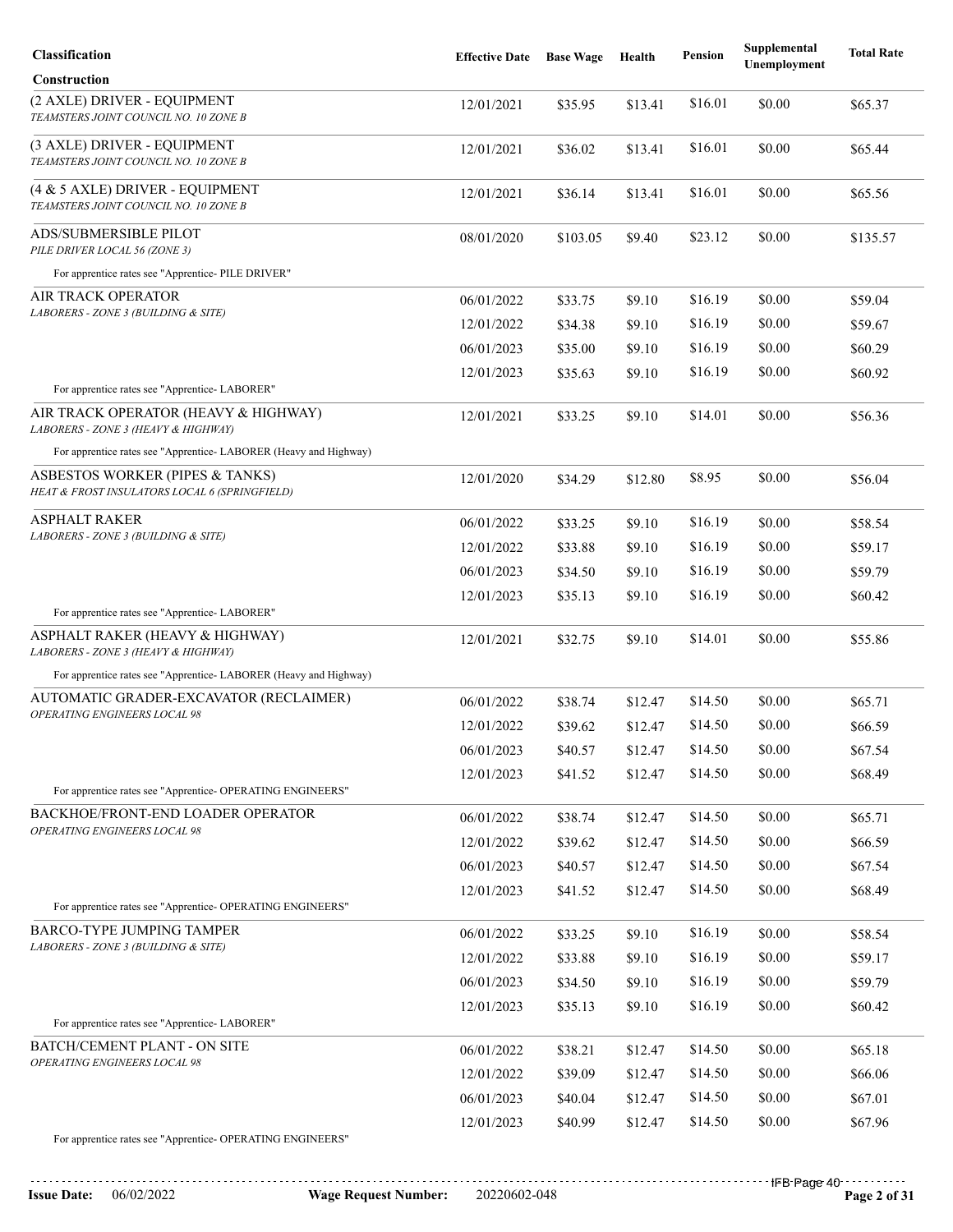| <b>Classification</b>                                                                                   | <b>Effective Date</b> | <b>Base Wage</b> | Health | <b>Pension</b> | Supplemental<br>Unemployment | <b>Total Rate</b> |
|---------------------------------------------------------------------------------------------------------|-----------------------|------------------|--------|----------------|------------------------------|-------------------|
| <b>BLOCK PAVER, RAMMER / CURB SETTER</b>                                                                | 06/01/2022            | \$33.75          | \$9.10 | \$16.19        | \$0.00                       | \$59.04           |
| LABORERS - ZONE 3 (BUILDING & SITE)                                                                     | 12/01/2022            | \$34.38          | \$9.10 | \$16.19        | \$0.00                       | \$59.67           |
|                                                                                                         | 06/01/2023            | \$35.00          | \$9.10 | \$16.19        | \$0.00                       | \$60.29           |
| For apprentice rates see "Apprentice-LABORER"                                                           | 12/01/2023            | \$35.63          | \$9.10 | \$16.19        | \$0.00                       | \$60.92           |
| BLOCK PAVER, RAMMER / CURB SETTER (HEAVY &<br><b>HIGHWAY</b> )                                          | 12/01/2021            | \$33.25          | \$9.10 | \$14.01        | \$0.00                       | \$56.36           |
| LABORERS - ZONE 3 (HEAVY & HIGHWAY)<br>For apprentice rates see "Apprentice-LABORER (Heavy and Highway) |                       |                  |        |                |                              |                   |
| <b>BOILER MAKER</b><br><b>BOILERMAKERS LOCAL 29</b>                                                     | 01/01/2020            | \$46.10          | \$7.07 | \$17.98        | \$0.00                       | \$71.15           |

|                | <b>Effective Date -</b> | 01/01/2020                                    |                             |         |         | Supplemental |                   |         |
|----------------|-------------------------|-----------------------------------------------|-----------------------------|---------|---------|--------------|-------------------|---------|
|                | Step<br>percent         |                                               | Apprentice Base Wage Health |         | Pension | Unemployment | <b>Total Rate</b> |         |
| 1              | 65                      |                                               | \$29.97                     | \$7.07  | \$11.69 | \$0.00       | \$48.73           |         |
| 2              | 65                      |                                               | \$29.97                     | \$7.07  | \$11.69 | \$0.00       | \$48.73           |         |
| 3              | 70                      |                                               | \$32.27                     | \$7.07  | \$12.59 | \$0.00       | \$51.93           |         |
| 4              | 75                      |                                               | \$34.58                     | \$7.07  | \$13.49 | \$0.00       | \$55.14           |         |
| 5              | 80                      |                                               | \$36.88                     | \$7.07  | \$14.38 | \$0.00       | \$58.33           |         |
| 6              | 85                      |                                               | \$39.19                     | \$7.07  | \$15.29 | \$0.00       | \$61.55           |         |
| 7              | 90                      |                                               | \$41.49                     | \$7.07  | \$16.18 | \$0.00       | \$64.74           |         |
| 8              | 95                      |                                               | \$43.80                     | \$7.07  | \$17.09 | \$0.00       | \$67.96           |         |
|                | Notes:                  |                                               |                             |         |         |              |                   |         |
|                |                         | <b>Apprentice to Journeyworker Ratio:1:4</b>  |                             |         |         |              |                   |         |
| WATERPROOFING) |                         | BRICK/STONE/ARTIFICIAL MASONRY (INCL. MASONRY | 02/01/2022                  | \$45.56 | \$11.39 | \$20.21      | \$0.00            | \$77.16 |

#### **Apprentice -** *BOILERMAKER - Local 29*

WATERPROOJ *BRICKLAYERS LOCAL 3 (SPRINGFIELD/PITTSFIELD)*

#### **Apprentice -** *BRICK/PLASTER/CEMENT MASON - Local 3 Springfield/Pittsfield* 02/01/2022 **Effective Date -**

|        | <b>Effective Date -</b><br>02/01/2022  |                             |         |         | Supplemental |                   |
|--------|----------------------------------------|-----------------------------|---------|---------|--------------|-------------------|
| Step   | percent                                | Apprentice Base Wage Health |         | Pension | Unemployment | <b>Total Rate</b> |
| 1      | 50                                     | \$22.78                     | \$11.39 | \$20.21 | \$0.00       | \$54.38           |
| 2      | 60                                     | \$27.34                     | \$11.39 | \$20.21 | \$0.00       | \$58.94           |
| 3      | 70                                     | \$31.89                     | \$11.39 | \$20.21 | \$0.00       | \$63.49           |
| 4      | 80                                     | \$36.45                     | \$11.39 | \$20.21 | \$0.00       | \$68.05           |
| 5      | 90                                     | \$41.00                     | \$11.39 | \$20.21 | \$0.00       | \$72.60           |
| Notes: |                                        |                             |         |         |              |                   |
|        | Annuantias to Journal worker Datio 1.5 |                             |         |         |              |                   |

**Apprentice to Journeyworker Ratio:1:5**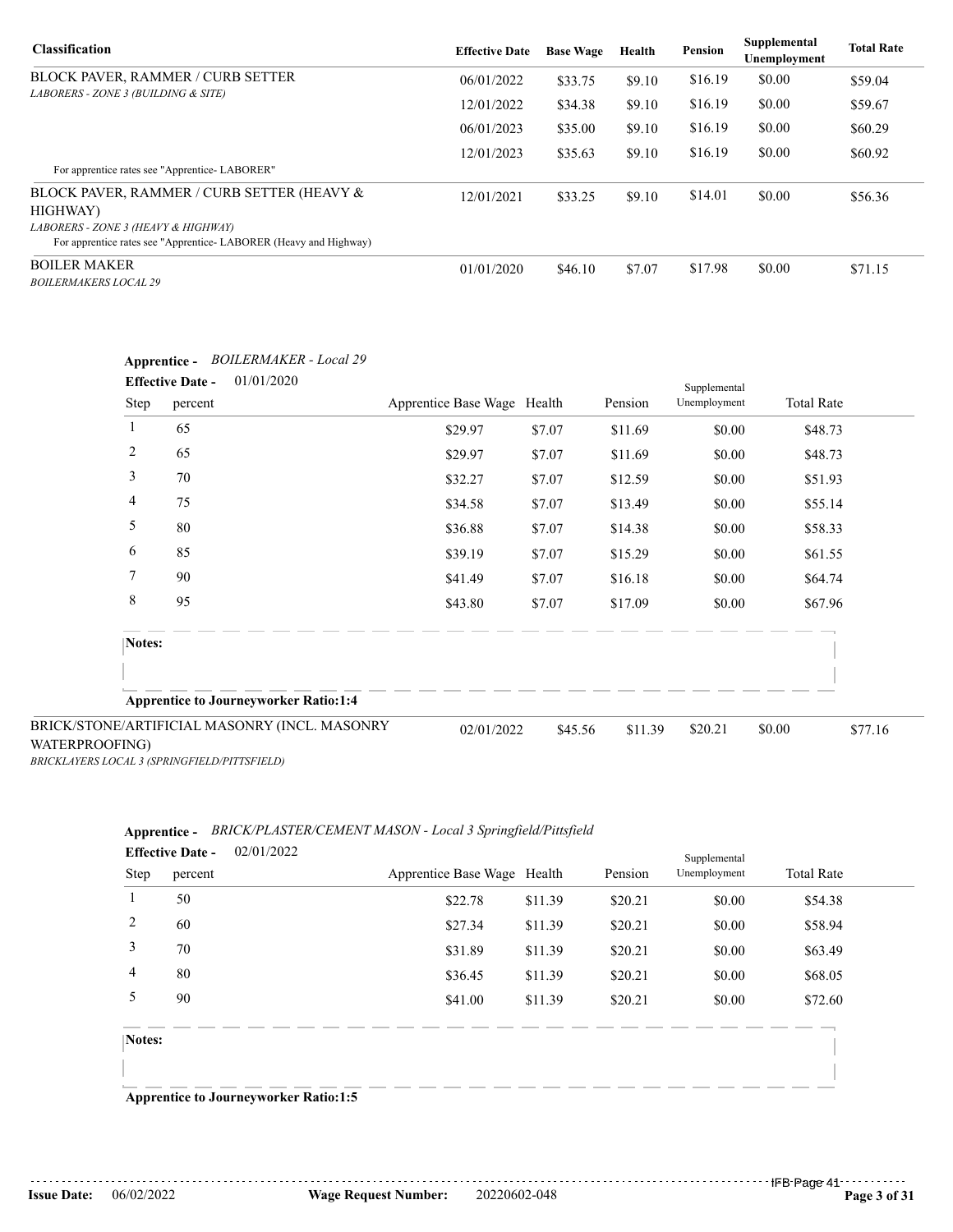| <b>Classification</b>                                                        | <b>Effective Date</b> | <b>Base Wage</b> | Health  | <b>Pension</b> | Supplemental<br>Unemployment | <b>Total Rate</b> |
|------------------------------------------------------------------------------|-----------------------|------------------|---------|----------------|------------------------------|-------------------|
| <b>BULLDOZER/POWER SHOVEL/TREE SHREDDER</b>                                  | 06/01/2022            | \$38.74          | \$12.47 | \$14.50        | \$0.00                       | \$65.71           |
| /CLAM SHELLOPERATING<br><b>ENGINEERS LOCAL 98</b>                            | 12/01/2022            | \$39.62          | \$12.47 | \$14.50        | \$0.00                       | \$66.59           |
|                                                                              | 06/01/2023            | \$40.57          | \$12.47 | \$14.50        | \$0.00                       | \$67.54           |
| For apprentice rates see "Apprentice- OPERATING ENGINEERS"                   | 12/01/2023            | \$41.52          | \$12.47 | \$14.50        | \$0.00                       | \$68.49           |
| CAISSON & UNDERPINNING BOTTOM MAN<br><b>LABORERS - FOUNDATION AND MARINE</b> | 12/01/2021            | \$42.33          | \$9.10  | \$17.72        | \$0.00                       | \$69.15           |
| For apprentice rates see "Apprentice-LABORER"                                |                       |                  |         |                |                              |                   |
| CAISSON & UNDERPINNING LABORER<br>LABORERS - FOUNDATION AND MARINE           | 12/01/2021            | \$41.18          | \$9.10  | \$17.72        | \$0.00                       | \$68.00           |
| For apprentice rates see "Apprentice-LABORER"                                |                       |                  |         |                |                              |                   |
| CAISSON & UNDERPINNING TOP MAN<br><b>LABORERS - FOUNDATION AND MARINE</b>    | 12/01/2021            | \$41.18          | \$9.10  | \$17.72        | \$0.00                       | \$68.00           |
| For apprentice rates see "Apprentice-LABORER"                                |                       |                  |         |                |                              |                   |
| <b>CARBIDE CORE DRILL OPERATOR</b>                                           | 06/01/2022            | \$33.25          | \$9.10  | \$16.19        | \$0.00                       | \$58.54           |
| LABORERS - ZONE 3 (BUILDING & SITE)                                          | 12/01/2022            | \$33.88          | \$9.10  | \$16.19        | \$0.00                       | \$59.17           |
|                                                                              | 06/01/2023            | \$34.50          | \$9.10  | \$16.19        | \$0.00                       | \$59.79           |
| For apprentice rates see "Apprentice-LABORER"                                | 12/01/2023            | \$35.13          | \$9.10  | \$16.19        | \$0.00                       | \$60.42           |
| <b>CARPENTER</b>                                                             | 03/01/2022            | \$39.32          | \$7.16  | \$18.15        | \$0.00                       | \$64.63           |
| CARPENTERS LOCAL 336 - HAMPDEN HAMPSHIRE FRANKLIN                            | 09/01/2022            | \$39.82          | \$7.16  | \$18.15        | \$0.00                       | \$65.13           |
|                                                                              | 03/01/2023            | \$40.32          | \$7.16  | \$18.15        | \$0.00                       | \$65.63           |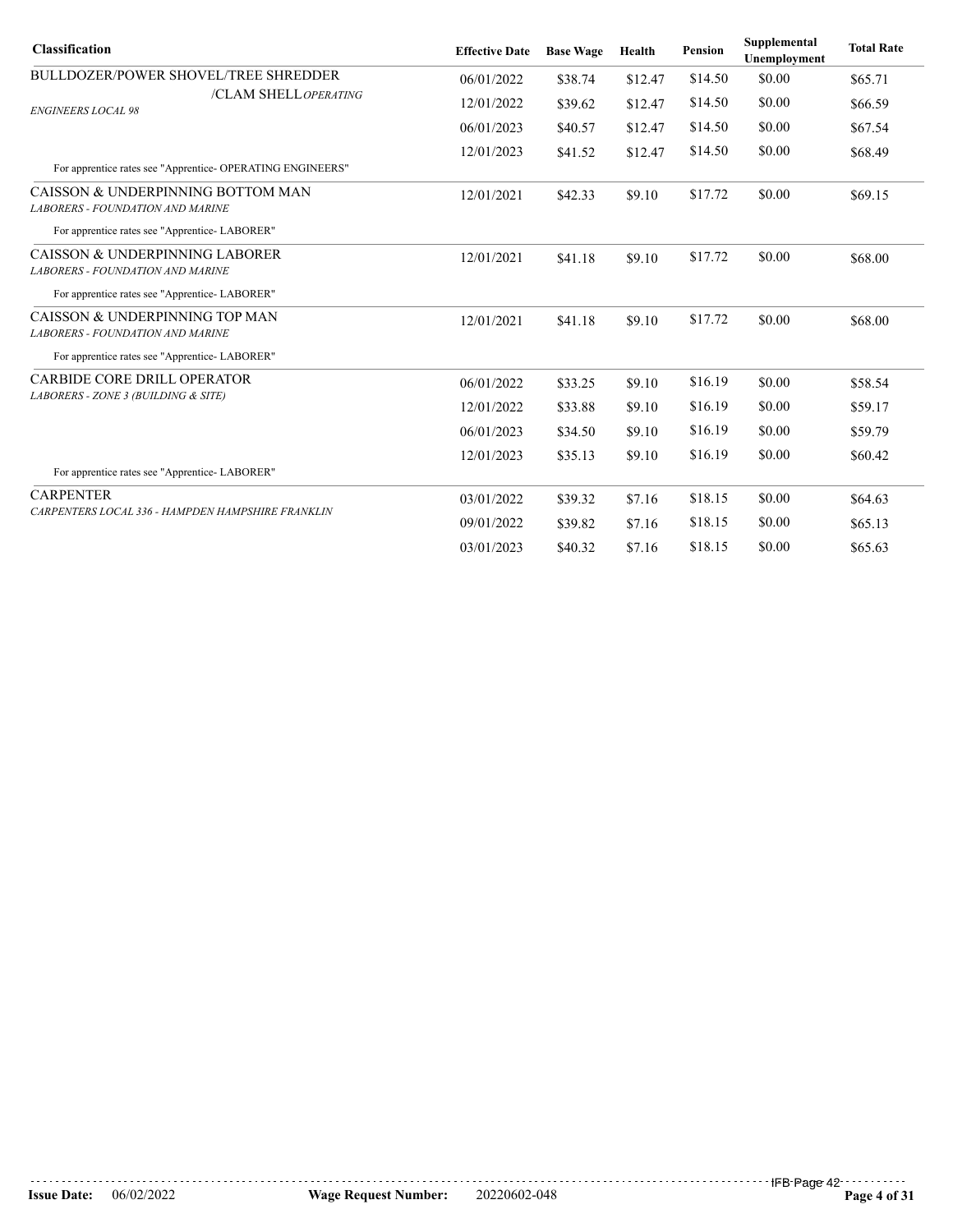|                | 03/01/2022<br><b>Effective Date -</b> |                             |        |         | Supplemental |                   |
|----------------|---------------------------------------|-----------------------------|--------|---------|--------------|-------------------|
| Step           | percent                               | Apprentice Base Wage Health |        | Pension | Unemployment | <b>Total Rate</b> |
| 1              | 50                                    | \$19.66                     | \$7.16 | \$1.40  | \$0.00       | \$28.22           |
| 2              | 60                                    | \$23.59                     | \$7.16 | \$1.40  | \$0.00       | \$32.15           |
| 3              | 70                                    | \$27.52                     | \$7.16 | \$13.95 | \$0.00       | \$48.63           |
| $\overline{4}$ | 75                                    | \$29.49                     | \$7.16 | \$13.95 | \$0.00       | \$50.60           |
| 5              | 80                                    | \$31.46                     | \$7.16 | \$15.35 | \$0.00       | \$53.97           |
| 6              | 80                                    | \$31.46                     | \$7.16 | \$15.35 | \$0.00       | \$53.97           |
| 7              | 90                                    | \$35.39                     | \$7.16 | \$16.75 | \$0.00       | \$59.30           |
| 8              | 90                                    | \$35.39                     | \$7.16 | \$16.75 | \$0.00       | \$59.30           |

|                                            |  | Apprentice - CARPENTER - Local 336 Hampden Hampshire Franklin |
|--------------------------------------------|--|---------------------------------------------------------------|
| $\mathbf{Fff}_0$ ctive Date $= 03/01/2022$ |  |                                                               |

09/01/2022 **Effective Date -**

|                                |        | <b>Effective Date -</b><br>09/01/2022        |                                                      |         |         | Supplemental |        |                   |  |
|--------------------------------|--------|----------------------------------------------|------------------------------------------------------|---------|---------|--------------|--------|-------------------|--|
|                                | Step   | percent                                      | Apprentice Base Wage Health                          |         | Pension | Unemployment |        | <b>Total Rate</b> |  |
|                                | 1      | 50                                           | \$19.91                                              | \$7.16  | \$1.38  | \$0.00       |        | \$28.45           |  |
|                                | 2      | 60                                           | \$23.89                                              | \$7.16  | \$1.38  | \$0.00       |        | \$32.43           |  |
|                                | 3      | 70                                           | \$27.87                                              | \$7.16  | \$13.95 | \$0.00       |        | \$48.98           |  |
|                                | 4      | 75                                           | \$29.87                                              | \$7.16  | \$13.95 | \$0.00       |        | \$50.98           |  |
|                                | 5      | 80                                           | \$31.86                                              | \$7.16  | \$15.35 | \$0.00       |        | \$54.37           |  |
|                                | 6      | 80                                           | \$31.86                                              | \$7.16  | \$15.35 | \$0.00       |        | \$54.37           |  |
|                                | 7      | 90                                           | \$35.84                                              | \$7.16  | \$16.75 | \$0.00       |        | \$59.75           |  |
|                                | 8      | 90                                           | \$35.84                                              | \$7.16  | \$16.75 | \$0.00       |        | \$59.75           |  |
|                                | Notes: |                                              |                                                      |         |         |              |        |                   |  |
|                                |        |                                              | % Indentured After 10/1/17; 45/45/55/55/70/70/80/80  |         |         |              |        |                   |  |
|                                |        |                                              | Step 1&2 \$26.25/3&4 \$31.55/5&6 \$50.03/7&8 \$55.37 |         |         |              |        |                   |  |
|                                |        | <b>Apprentice to Journeyworker Ratio:1:5</b> |                                                      |         |         |              |        |                   |  |
| <b>CARPENTER WOOD FRAME</b>    |        |                                              | 04/01/2022                                           | \$23.66 | \$7.21  | \$4.80       | \$0.00 | \$35.67           |  |
| CARPENTERS-ZONE 3 (Wood Frame) |        |                                              | 04/01/2023                                           | \$24.16 | \$7.21  | \$4.80       | \$0.00 | \$36.17           |  |

All Aspects of New Wood Frame Work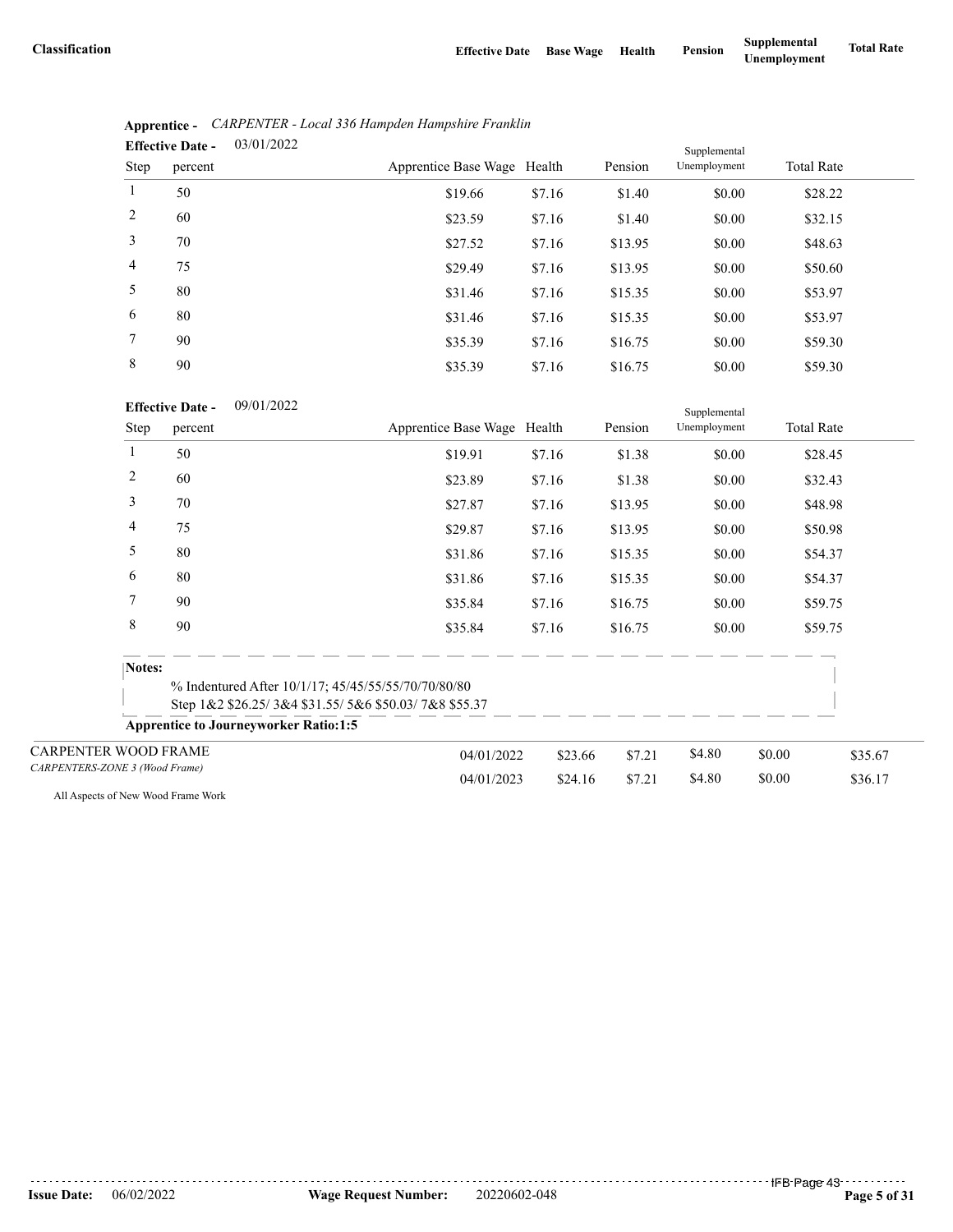|              | 04/01/2022<br><b>Effective Date -</b> |                             |        |         | Supplemental |                   |
|--------------|---------------------------------------|-----------------------------|--------|---------|--------------|-------------------|
| Step         | percent                               | Apprentice Base Wage Health |        | Pension | Unemployment | <b>Total Rate</b> |
| $\mathbf{1}$ | 60                                    | \$14.20                     | \$7.21 | \$0.00  | \$0.00       | \$21.41           |
| 2            | 60                                    | \$14.20                     | \$7.21 | \$0.00  | \$0.00       | \$21.41           |
| 3            | 65                                    | \$15.38                     | \$7.21 | \$0.00  | \$0.00       | \$22.59           |
| 4            | 70                                    | \$16.56                     | \$7.21 | \$0.00  | \$0.00       | \$23.77           |
| 5            | 75                                    | \$17.75                     | \$7.21 | \$3.80  | \$0.00       | \$28.76           |
| 6            | 80                                    | \$18.93                     | \$7.21 | \$3.80  | \$0.00       | \$29.94           |
| 7            | 85                                    | \$20.11                     | \$7.21 | \$3.80  | \$0.00       | \$31.12           |
| 8            | 90                                    | \$21.29                     | \$7.21 | \$3.80  | \$0.00       | \$32.30           |

#### **Apprentice -** *CARPENTER (Wood Frame) - Zone 3*  $04/01/2022$

#### 04/01/2023 **Effective Date -**

|                                                                                  | <b>Effective Date -</b><br>04/01/2023        |                                                      |         |         | Supplemental |                   |         |
|----------------------------------------------------------------------------------|----------------------------------------------|------------------------------------------------------|---------|---------|--------------|-------------------|---------|
| Step                                                                             | percent                                      | Apprentice Base Wage Health                          |         | Pension | Unemployment | <b>Total Rate</b> |         |
|                                                                                  | 60                                           | \$14.50                                              | \$7.21  | \$0.00  | \$0.00       | \$21.71           |         |
| 2                                                                                | 60                                           | \$14.50                                              | \$7.21  | \$0.00  | \$0.00       | \$21.71           |         |
| 3                                                                                | 65                                           | \$15.70                                              | \$7.21  | \$0.00  | \$0.00       | \$22.91           |         |
| 4                                                                                | 70                                           | \$16.91                                              | \$7.21  | \$0.00  | \$0.00       | \$24.12           |         |
| 5                                                                                | 75                                           | \$18.12                                              | \$7.21  | \$3.80  | \$0.00       | \$29.13           |         |
| 6                                                                                | 80                                           | \$19.33                                              | \$7.21  | \$3.80  | \$0.00       | \$30.34           |         |
| 7                                                                                | 85                                           | \$20.54                                              | \$7.21  | \$3.80  | \$0.00       | \$31.55           |         |
| 8                                                                                | 90                                           | \$21.74                                              | \$7.21  | \$3.80  | \$0.00       | \$32.75           |         |
| Notes:                                                                           |                                              |                                                      |         |         |              |                   |         |
|                                                                                  |                                              | % Indentured After 10/1/17; 45/45/55/55/70/70/80/80  |         |         |              |                   |         |
|                                                                                  |                                              | Step 1&2 \$17.86/3&4 \$20.22/5&6 \$27.57/7&8 \$29.94 |         |         |              |                   |         |
|                                                                                  | <b>Apprentice to Journeyworker Ratio:1:5</b> |                                                      |         |         |              |                   |         |
| <b>CEMENT MASONRY/PLASTERING</b><br>BRICKLAYERS LOCAL 3 (SPRINGFIELD/PITTSFIELD) |                                              | 01/01/2020                                           | \$41.94 | \$12.70 | \$17.64      | \$0.62            | \$72.90 |

#### **Apprentice -** *CEMENT MASONRY/PLASTERING - Springfield/Pittsfield* **Effective** Date --

| <b>Effective Date -</b> |         | 01/01/2020 | Apprentice Base Wage Health |         | Pension | Supplemental<br>Unemployment | <b>Total Rate</b> |
|-------------------------|---------|------------|-----------------------------|---------|---------|------------------------------|-------------------|
| Step                    | percent |            |                             |         |         |                              |                   |
|                         | 50      |            | \$20.97                     | \$12.70 | \$15.41 | \$0.00                       | \$49.08           |
| 2                       | 60      |            | \$25.16                     | \$12.70 | \$17.64 | \$0.62                       | \$56.12           |
| 3                       | 65      |            | \$27.26                     | \$12.70 | \$17.64 | \$0.62                       | \$58.22           |
| 4                       | 70      |            | \$29.36                     | \$12.70 | \$17.64 | \$0.62                       | \$60.32           |
| 5                       | 75      |            | \$31.46                     | \$12.70 | \$17.64 | \$0.62                       | \$62.42           |
| 6                       | 80      |            | \$33.55                     | \$12.70 | \$17.64 | \$0.62                       | \$64.51           |
|                         | 90      |            | \$37.75                     | \$12.70 | \$17.64 | \$0.62                       | \$68.71           |

#### **Notes:**

Steps 3,4 are 500 hrs. All other steps are 1,000 hrs.

**Apprentice to Journeyworker Ratio:1:3**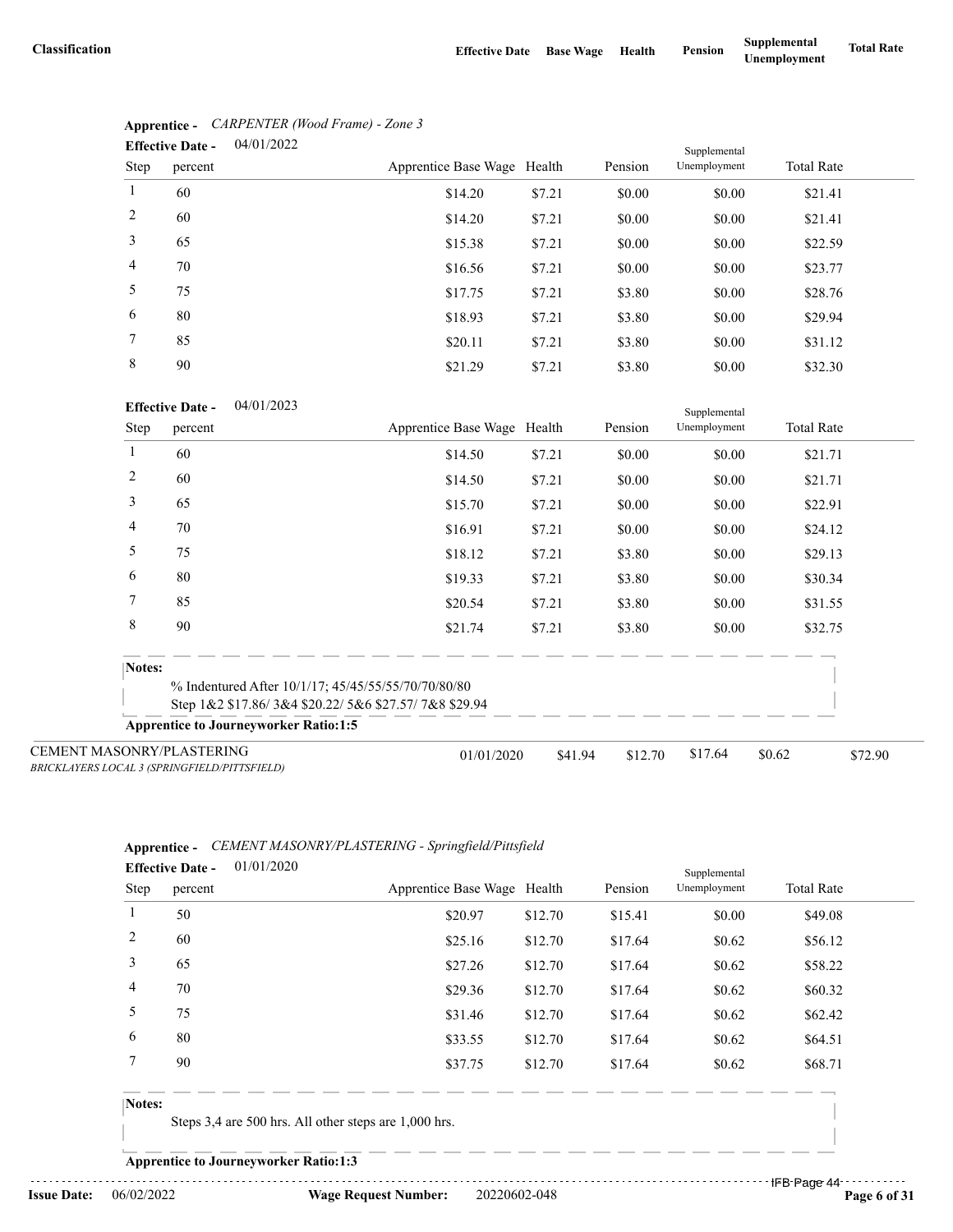| <b>Classification</b>                                      | <b>Effective Date</b> | <b>Base Wage</b> | Health  | <b>Pension</b> | Supplemental<br>Unemployment | <b>Total Rate</b> |
|------------------------------------------------------------|-----------------------|------------------|---------|----------------|------------------------------|-------------------|
| <b>CHAIN SAW OPERATOR</b>                                  | 06/01/2022            | \$33.25          | \$9.10  | \$16.19        | \$0.00                       | \$58.54           |
| LABORERS - ZONE 3 (BUILDING & SITE)                        | 12/01/2022            | \$33.88          | \$9.10  | \$16.19        | \$0.00                       | \$59.17           |
|                                                            | 06/01/2023            | \$34.50          | \$9.10  | \$16.19        | \$0.00                       | \$59.79           |
|                                                            | 12/01/2023            | \$35.13          | \$9.10  | \$16.19        | \$0.00                       | \$60.42           |
| For apprentice rates see "Apprentice-LABORER"              |                       |                  |         |                |                              |                   |
| <b>COMPRESSOR OPERATOR</b><br>OPERATING ENGINEERS LOCAL 98 | 06/01/2022            | \$38.21          | \$12.47 | \$14.50        | \$0.00                       | \$65.18           |
|                                                            | 12/01/2022            | \$39.09          | \$12.47 | \$14.50        | \$0.00                       | \$66.06           |
|                                                            | 06/01/2023            | \$40.04          | \$12.47 | \$14.50        | \$0.00                       | \$67.01           |
|                                                            | 12/01/2023            | \$40.99          | \$12.47 | \$14.50        | \$0.00                       | \$67.96           |
| For apprentice rates see "Apprentice- OPERATING ENGINEERS" |                       |                  |         |                |                              |                   |
| <b>CRANE OPERATOR</b>                                      | 06/01/2022            | \$42.24          | \$12.47 | \$14.50        | \$0.00                       | \$69.21           |
| OPERATING ENGINEERS LOCAL 98                               | 12/01/2022            | \$43.12          | \$12.47 | \$14.50        | \$0.00                       | \$70.09           |
|                                                            | 06/01/2023            | \$44.07          | \$12.47 | \$14.50        | \$0.00                       | \$71.04           |
|                                                            | 12/01/2023            | \$45.02          | \$12.47 | \$14.50        | \$0.00                       | \$71.99           |
| For apprentice rates see "Apprentice- OPERATING ENGINEERS" |                       |                  |         |                |                              |                   |
| DELEADER (BRIDGE)                                          | 01/01/2022            | \$53.66          | \$8.65  | \$23.05        | \$0.00                       | \$85.36           |
| PAINTERS LOCAL 35 - ZONE 3                                 | 07/01/2022            | \$54.86          | \$8.65  | \$23.05        | \$0.00                       | \$86.56           |
|                                                            | 01/01/2023            | \$56.06          | \$8.65  | \$23.05        | \$0.00                       | \$87.76           |
|                                                            | 07/01/2023            | \$57.26          | \$8.65  | \$23.05        | \$0.00                       | \$88.96           |
|                                                            | 01/01/2024            | \$58.46          | \$8.65  | \$23.05        | \$0.00                       | \$90.16           |
|                                                            | 07/01/2024            | \$59.66          | \$8.65  | \$23.05        | \$0.00                       | \$91.36           |
|                                                            | 01/01/2025            | \$60.86          | \$8.65  | \$23.05        | \$0.00                       | \$92.56           |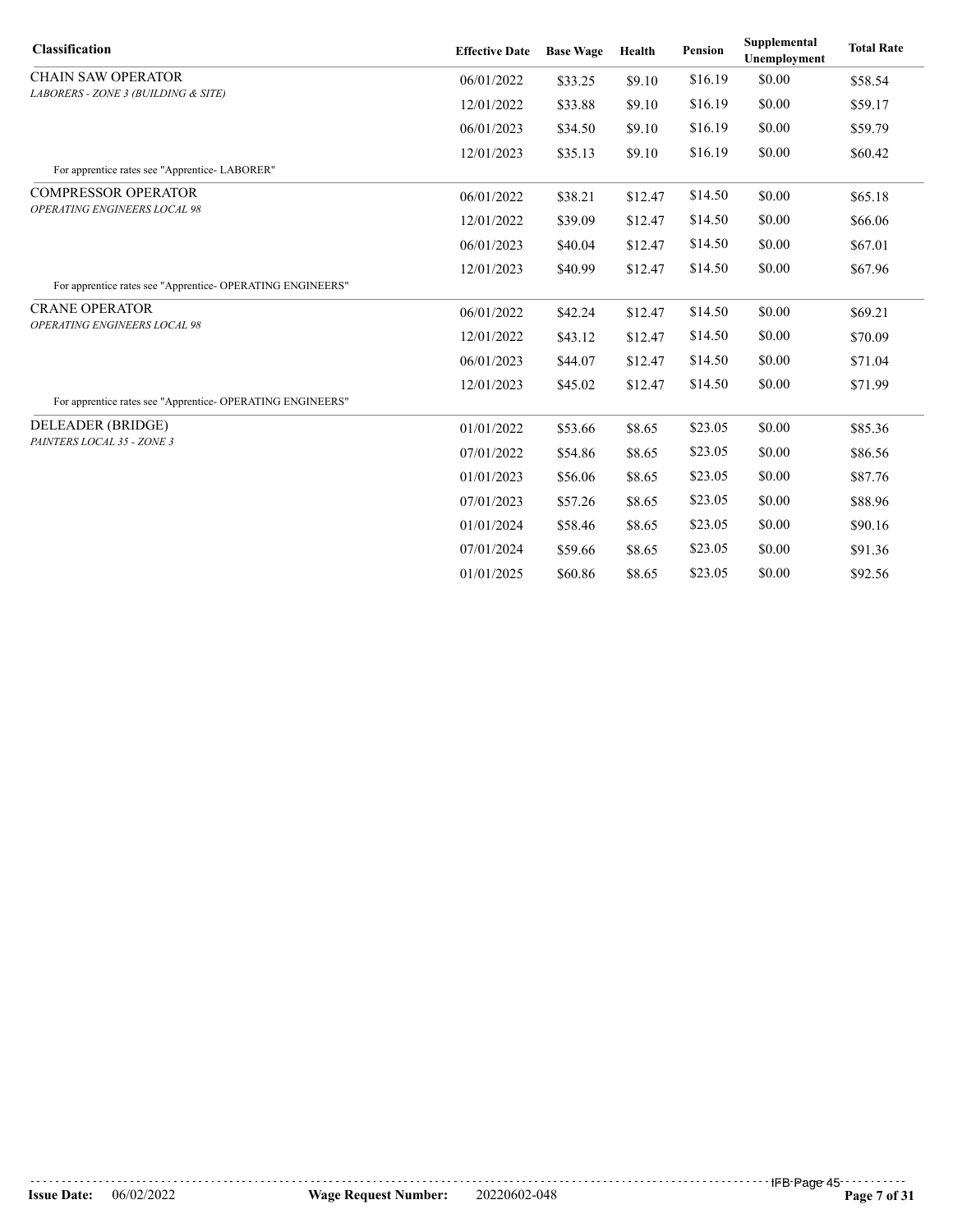|                | 01/01/2022<br><b>Effective Date -</b> |                             |        |         | Supplemental |                   |
|----------------|---------------------------------------|-----------------------------|--------|---------|--------------|-------------------|
| Step           | percent                               | Apprentice Base Wage Health |        | Pension | Unemployment | <b>Total Rate</b> |
| 1              | 50                                    | \$26.83                     | \$8.65 | \$0.00  | \$0.00       | \$35.48           |
| 2              | 55                                    | \$29.51                     | \$8.65 | \$6.27  | \$0.00       | \$44.43           |
| 3              | 60                                    | \$32.20                     | \$8.65 | \$6.84  | \$0.00       | \$47.69           |
| $\overline{4}$ | 65                                    | \$34.88                     | \$8.65 | \$7.41  | \$0.00       | \$50.94           |
| 5              | 70                                    | \$37.56                     | \$8.65 | \$19.63 | \$0.00       | \$65.84           |
| 6              | 75                                    | \$40.25                     | \$8.65 | \$20.20 | \$0.00       | \$69.10           |
| 7              | 80                                    | \$42.93                     | \$8.65 | \$20.77 | \$0.00       | \$72.35           |
| 8              | 90                                    | \$48.29                     | \$8.65 | \$21.91 | \$0.00       | \$78.85           |

## **Apprentice -** *PAINTER Local 35 - BRIDGES/TANKS*

#### 07/01/2022 **Effective Date -**

|      | <b>Effective Date -</b> | U//UI/2022 |                             |        |         | Supplemental |                   |
|------|-------------------------|------------|-----------------------------|--------|---------|--------------|-------------------|
| Step | percent                 |            | Apprentice Base Wage Health |        | Pension | Unemployment | <b>Total Rate</b> |
|      | 50                      |            | \$27.43                     | \$8.65 | \$0.00  | \$0.00       | \$36.08           |
| 2    | 55                      |            | \$30.17                     | \$8.65 | \$6.27  | \$0.00       | \$45.09           |
| 3    | 60                      |            | \$32.92                     | \$8.65 | \$6.84  | \$0.00       | \$48.41           |
| 4    | 65                      |            | \$35.66                     | \$8.65 | \$7.41  | \$0.00       | \$51.72           |
| 5    | 70                      |            | \$38.40                     | \$8.65 | \$19.63 | \$0.00       | \$66.68           |
| 6    | 75                      |            | \$41.15                     | \$8.65 | \$20.20 | \$0.00       | \$70.00           |
| 7    | 80                      |            | \$43.89                     | \$8.65 | \$20.77 | \$0.00       | \$73.31           |
| 8    | 90                      |            | \$49.37                     | \$8.65 | \$21.91 | \$0.00       | \$79.93           |

| <b>Apprentice to Journeyworker Ratio:1:1</b>   |            |         |        |         |        |         |
|------------------------------------------------|------------|---------|--------|---------|--------|---------|
| <b>DEMO: ADZEMAN</b>                           | 06/01/2022 | \$42.33 | \$9.10 | \$17.57 | \$0.00 | \$69.00 |
| LABORERS - ZONE 3 (BUILDING & SITE)            | 12/01/2022 | \$43.33 | \$9.10 | \$17.57 | \$0.00 | \$70.00 |
|                                                | 06/01/2023 | \$44.33 | \$9.10 | \$17.57 | \$0.00 | \$71.00 |
|                                                | 12/01/2023 | \$45.58 | \$9.10 | \$17.57 | \$0.00 | \$72.25 |
| For apprentice rates see "Apprentice- LABORER" |            |         |        |         |        |         |
| DEMO: BACKHOE/LOADER/HAMMER OPERATOR           | 06/01/2022 | \$43.33 | \$9.10 | \$17.57 | \$0.00 | \$70.00 |
| LABORERS - ZONE 3 (BUILDING & SITE)            | 12/01/2022 | \$44.33 | \$9.10 | \$17.57 | \$0.00 | \$71.00 |
|                                                | 06/01/2023 | \$45.33 | \$9.10 | \$17.57 | \$0.00 | \$72.00 |
|                                                | 12/01/2023 | \$46.58 | \$9.10 | \$17.57 | \$0.00 | \$73.25 |
| For apprentice rates see "Apprentice-LABORER"  |            |         |        |         |        |         |
| <b>DEMO: BURNERS</b>                           | 06/01/2022 | \$43.08 | \$9.10 | \$17.57 | \$0.00 | \$69.75 |
| LABORERS - ZONE 3 (BUILDING & SITE)            | 12/01/2022 | \$44.08 | \$9.10 | \$17.57 | \$0.00 | \$70.75 |
|                                                | 06/01/2023 | \$45.08 | \$9.10 | \$17.57 | \$0.00 | \$71.75 |
|                                                | 12/01/2023 | \$46.33 | \$9.10 | \$17.57 | \$0.00 | \$73.00 |

For apprentice rates see "Apprentice- LABORER"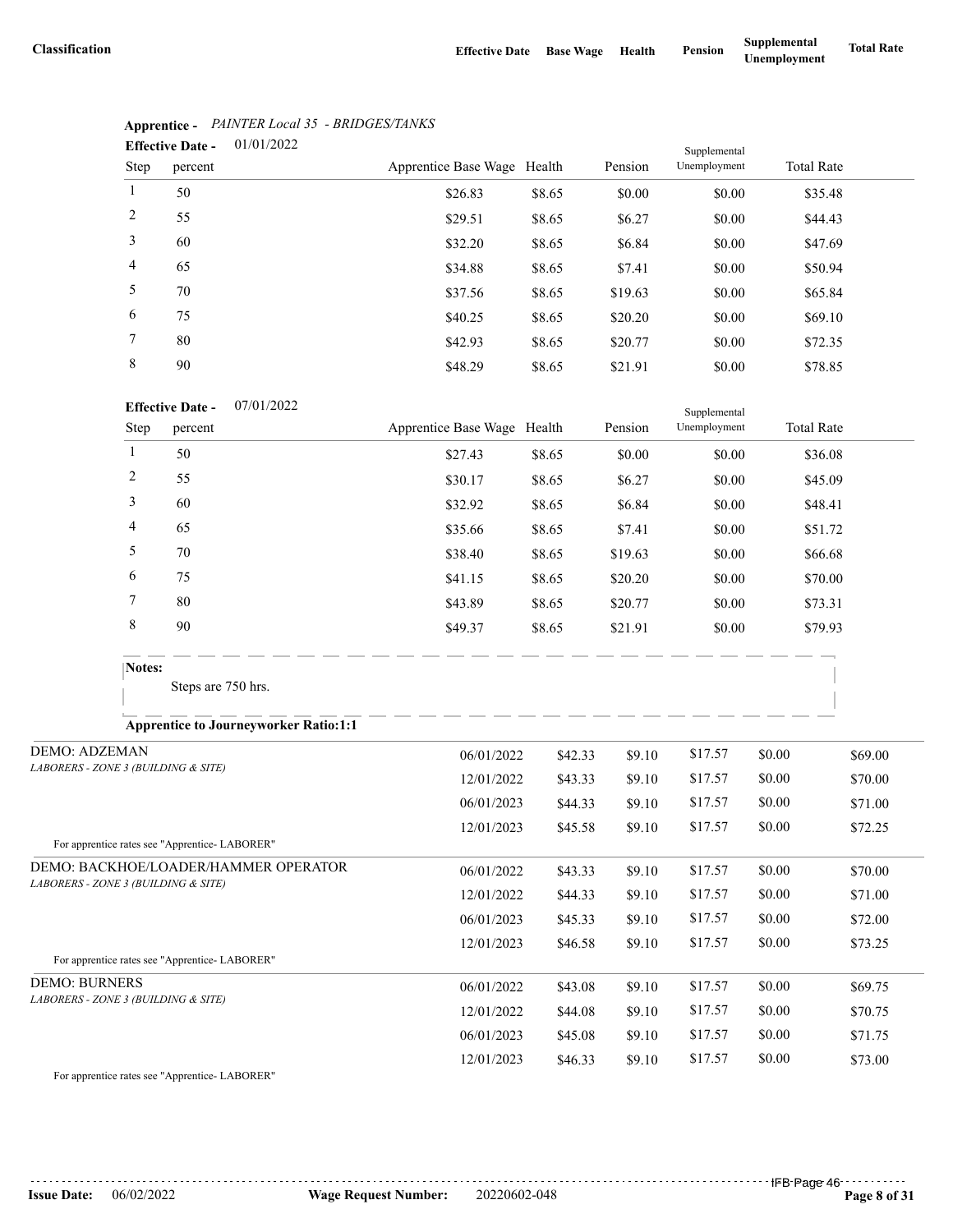| <b>Classification</b>                                             | <b>Effective Date</b> | <b>Base Wage</b> | Health  | <b>Pension</b> | Supplemental<br>Unemployment | <b>Total Rate</b> |
|-------------------------------------------------------------------|-----------------------|------------------|---------|----------------|------------------------------|-------------------|
| DEMO: CONCRETE CUTTER/SAWYER                                      | 06/01/2022            | \$43.33          | \$9.10  | \$17.57        | \$0.00                       | \$70.00           |
| LABORERS - ZONE 3 (BUILDING & SITE)                               | 12/01/2022            | \$44.33          | \$9.10  | \$17.57        | \$0.00                       | \$71.00           |
|                                                                   | 06/01/2023            | \$45.33          | \$9.10  | \$17.57        | \$0.00                       | \$72.00           |
|                                                                   | 12/01/2023            | \$46.58          | \$9.10  | \$17.57        | \$0.00                       | \$73.25           |
| For apprentice rates see "Apprentice- LABORER"                    |                       |                  |         |                |                              |                   |
| DEMO: JACKHAMMER OPERATOR<br>LABORERS - ZONE 3 (BUILDING & SITE)  | 06/01/2022            | \$43.08          | \$9.10  | \$17.57        | \$0.00                       | \$69.75           |
|                                                                   | 12/01/2022            | \$44.08          | \$9.10  | \$17.57        | \$0.00                       | \$70.75           |
|                                                                   | 06/01/2023            | \$45.08          | \$9.10  | \$17.57        | \$0.00                       | \$71.75           |
| For apprentice rates see "Apprentice-LABORER"                     | 12/01/2023            | \$46.33          | \$9.10  | \$17.57        | \$0.00                       | \$73.00           |
| <b>DEMO: WRECKING LABORER</b>                                     | 06/01/2022            | \$42.33          | \$9.10  | \$17.57        | \$0.00                       | \$69.00           |
| LABORERS - ZONE 3 (BUILDING & SITE)                               | 12/01/2022            | \$43.33          | \$9.10  | \$17.57        | \$0.00                       | \$70.00           |
|                                                                   | 06/01/2023            | \$44.33          | \$9.10  | \$17.57        | \$0.00                       | \$71.00           |
|                                                                   | 12/01/2023            | \$45.58          | \$9.10  | \$17.57        | \$0.00                       | \$72.25           |
| For apprentice rates see "Apprentice- LABORER"                    |                       |                  |         |                |                              |                   |
| <b>DIVER</b><br>PILE DRIVER LOCAL 56 (ZONE 3)                     | 08/01/2020            | \$68.70          | \$9.40  | \$23.12        | \$0.00                       | \$101.22          |
| For apprentice rates see "Apprentice- PILE DRIVER"                |                       |                  |         |                |                              |                   |
| <b>DIVER TENDER</b><br>PILE DRIVER LOCAL 56 (ZONE 3)              | 08/01/2020            | \$49.07          | \$9.40  | \$23.12        | \$0.00                       | \$81.59           |
| For apprentice rates see "Apprentice- PILE DRIVER"                |                       |                  |         |                |                              |                   |
| DIVER TENDER (EFFLUENT)<br>PILE DRIVER LOCAL 56 (ZONE 3)          | 08/01/2020            | \$73.60          | \$9.40  | \$23.12        | \$0.00                       | \$106.12          |
| For apprentice rates see "Apprentice- PILE DRIVER"                |                       |                  |         |                |                              |                   |
| DIVER/SLURRY (EFFLUENT)<br>PILE DRIVER LOCAL 56 (ZONE 3)          | 08/01/2020            | \$103.05         | \$9.40  | \$23.12        | \$0.00                       | \$135.57          |
| For apprentice rates see "Apprentice- PILE DRIVER"                |                       |                  |         |                |                              |                   |
| DRAWBRIDGE OPERATOR (Construction)<br>DRAWBRIDGE - SEIU LOCAL 888 | 07/01/2020            | \$26.77          | \$6.67  | \$3.93         | \$0.16                       | \$37.53           |
| ELECTRICIAN (Including Core Drilling)                             | 01/02/2022            | \$45.81          | \$12.00 | \$13.42        | \$0.00                       | \$71.23           |
| ELECTRICIANS LOCAL 7                                              | 07/03/2022            | \$46.41          | \$12.25 | \$13.69        | \$0.00                       | \$72.35           |
|                                                                   | 01/01/2023            | \$47.01          | \$12.50 | \$13.96        | \$0.00                       | \$73.47           |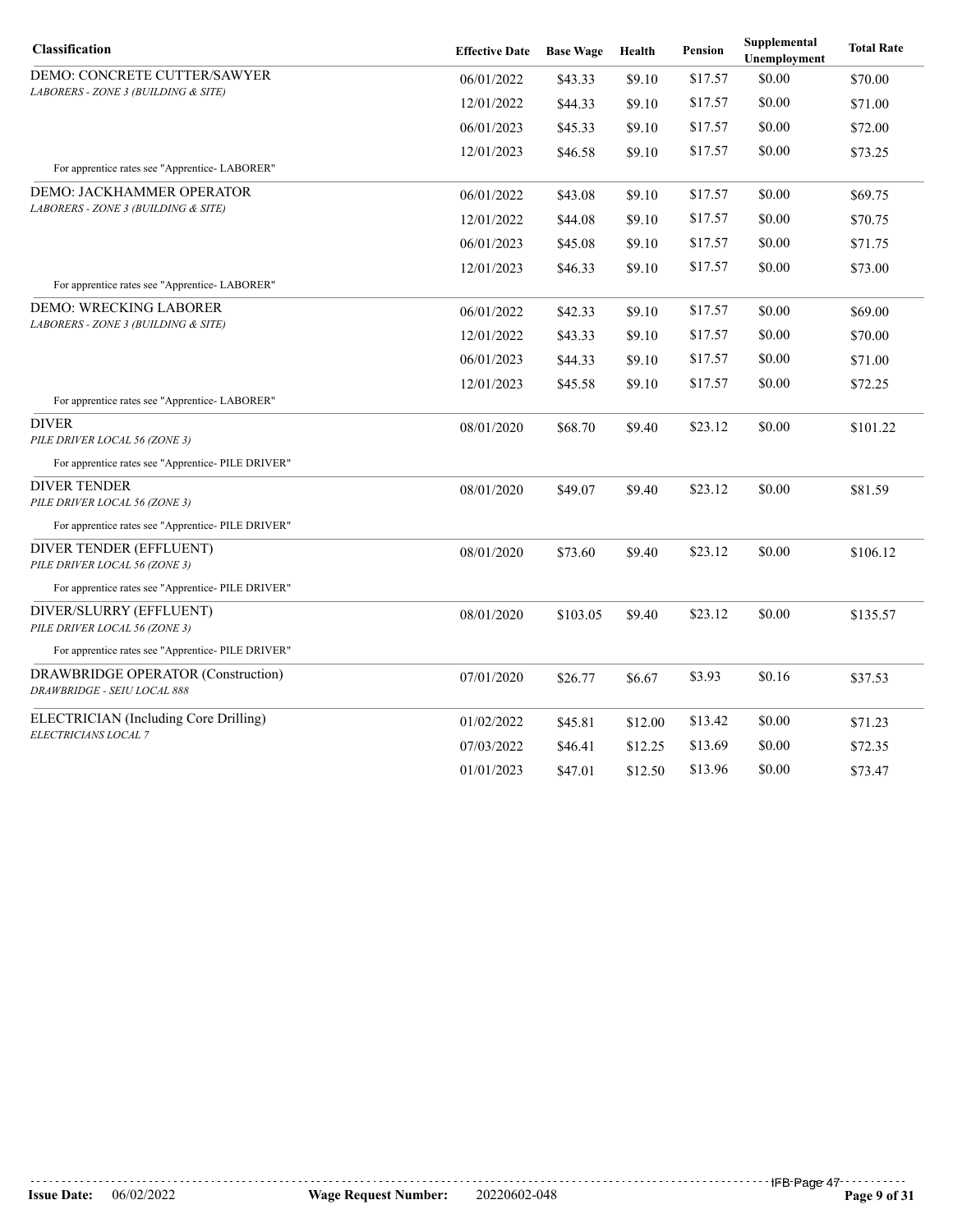|                                                        |                | <b>Effective Date -</b> | 01/02/2022                                      |                             |         |         | Supplemental |                   |         |
|--------------------------------------------------------|----------------|-------------------------|-------------------------------------------------|-----------------------------|---------|---------|--------------|-------------------|---------|
|                                                        | Step           | percent                 |                                                 | Apprentice Base Wage Health |         | Pension | Unemployment | <b>Total Rate</b> |         |
|                                                        | $\mathbf{1}$   | 40                      |                                                 | \$18.32                     | \$6.60  | \$0.54  | \$0.00       | \$25.46           |         |
|                                                        | 2              | 45                      |                                                 | \$20.61                     | \$6.60  | \$0.61  | \$0.00       | \$27.82           |         |
|                                                        | 3              | 50                      |                                                 | \$22.91                     | \$12.00 | \$7.13  | \$0.00       | \$42.04           |         |
|                                                        | 4              | 55                      |                                                 | \$25.20                     | \$12.00 | \$7.20  | \$0.00       | \$44.40           |         |
|                                                        | 5              | 65                      |                                                 | \$29.78                     | \$12.00 | \$9.01  | \$0.00       | \$50.79           |         |
|                                                        | 6              | 70                      |                                                 | \$32.07                     | \$12.00 | \$10.20 | \$0.00       | \$54.27           |         |
|                                                        |                | <b>Effective Date -</b> | 07/03/2022                                      |                             |         |         | Supplemental |                   |         |
|                                                        | Step           | percent                 |                                                 | Apprentice Base Wage Health |         | Pension | Unemployment | <b>Total Rate</b> |         |
|                                                        | 1              | 40                      |                                                 | \$18.56                     | \$7.35  | \$0.56  | \$0.00       | \$26.47           |         |
|                                                        | $\overline{c}$ | 45                      |                                                 | \$20.88                     | \$7.35  | \$0.63  | \$0.00       | \$28.86           |         |
|                                                        | 3              | 50                      |                                                 | \$23.21                     | \$12.25 | \$7.20  | \$0.00       | \$42.66           |         |
|                                                        | 4              | 55                      |                                                 | \$25.53                     | \$12.25 | \$7.27  | \$0.00       | \$45.05           |         |
|                                                        | 5              | 65                      |                                                 | \$30.17                     | \$12.25 | \$9.14  | \$0.00       | \$51.56           |         |
|                                                        | 6              | 70                      |                                                 | \$32.49                     | \$12.25 | \$10.37 | \$0.00       | \$55.11           |         |
|                                                        | Notes:         |                         |                                                 |                             |         |         |              |                   |         |
|                                                        |                |                         | Steps 1-2 are 1000 hrs; Steps 3-6 are 1500 hrs. |                             |         |         |              |                   |         |
|                                                        |                |                         | Apprentice to Journeyworker Ratio:2:3****       |                             |         |         |              |                   |         |
| ELEVATOR CONSTRUCTOR<br>ELEVATOR CONSTRUCTORS LOCAL 41 |                |                         |                                                 | 01/01/2022                  | \$58.62 | \$16.03 | \$20.21      | \$0.00            | \$94.86 |

**Apprentice -** *ELECTRICIAN - Local 7* 01/02/2022 **Effective Date -**

**Apprentice -** *ELEVATOR CONSTRUCTOR - Local 41*

|                                                               | <b>Effective Date -</b> | 01/01/2022                                                       |                             |         |         | Supplemental |                   |         |
|---------------------------------------------------------------|-------------------------|------------------------------------------------------------------|-----------------------------|---------|---------|--------------|-------------------|---------|
|                                                               | <b>Step</b>             | percent                                                          | Apprentice Base Wage Health |         | Pension | Unemployment | <b>Total Rate</b> |         |
| 1                                                             |                         | 50                                                               | \$29.31                     | \$16.03 | \$0.00  | \$0.00       |                   | \$45.34 |
| 2                                                             |                         | 55                                                               | \$32.24                     | \$16.03 | \$20.21 | \$0.00       |                   | \$68.48 |
| 3                                                             | 65                      |                                                                  | \$38.10                     | \$16.03 | \$20.21 | \$0.00       |                   | \$74.34 |
| 4                                                             |                         | 70                                                               | \$41.03                     | \$16.03 | \$20.21 | \$0.00       |                   | \$77.27 |
| 5                                                             |                         | 80                                                               | \$46.90                     | \$16.03 | \$20.21 | \$0.00       |                   | \$83.14 |
|                                                               | Notes:                  | Steps 1-2 are 6 mos.; Steps 3-5 are 1 year                       |                             |         |         |              |                   |         |
|                                                               |                         | <b>Apprentice to Journeyworker Ratio:1:1</b>                     |                             |         |         |              |                   |         |
| ELEVATOR CONSTRUCTOR HELPER<br>ELEVATOR CONSTRUCTORS LOCAL 41 |                         |                                                                  | 01/01/2022                  | \$41.03 | \$16.03 | \$20.21      | \$0.00            | \$77.27 |
|                                                               |                         | For apprentice rates see "Apprentice - ELEVATOR CONSTRUCTOR"     |                             |         |         |              |                   |         |
| LABORERS - ZONE 3 (HEAVY & HIGHWAY)                           |                         | FENCE & GUARD RAIL ERECTOR (HEAVY & HIGHWAY)                     | 12/01/2021                  | \$32.75 | \$9.10  | \$14.01      | \$0.00            | \$55.86 |
|                                                               |                         | For apprentice rates see "Apprentice-LABORER (Heavy and Highway) |                             |         |         |              |                   |         |
|                                                               |                         |                                                                  |                             |         |         |              |                   |         |

 $1.11111111111$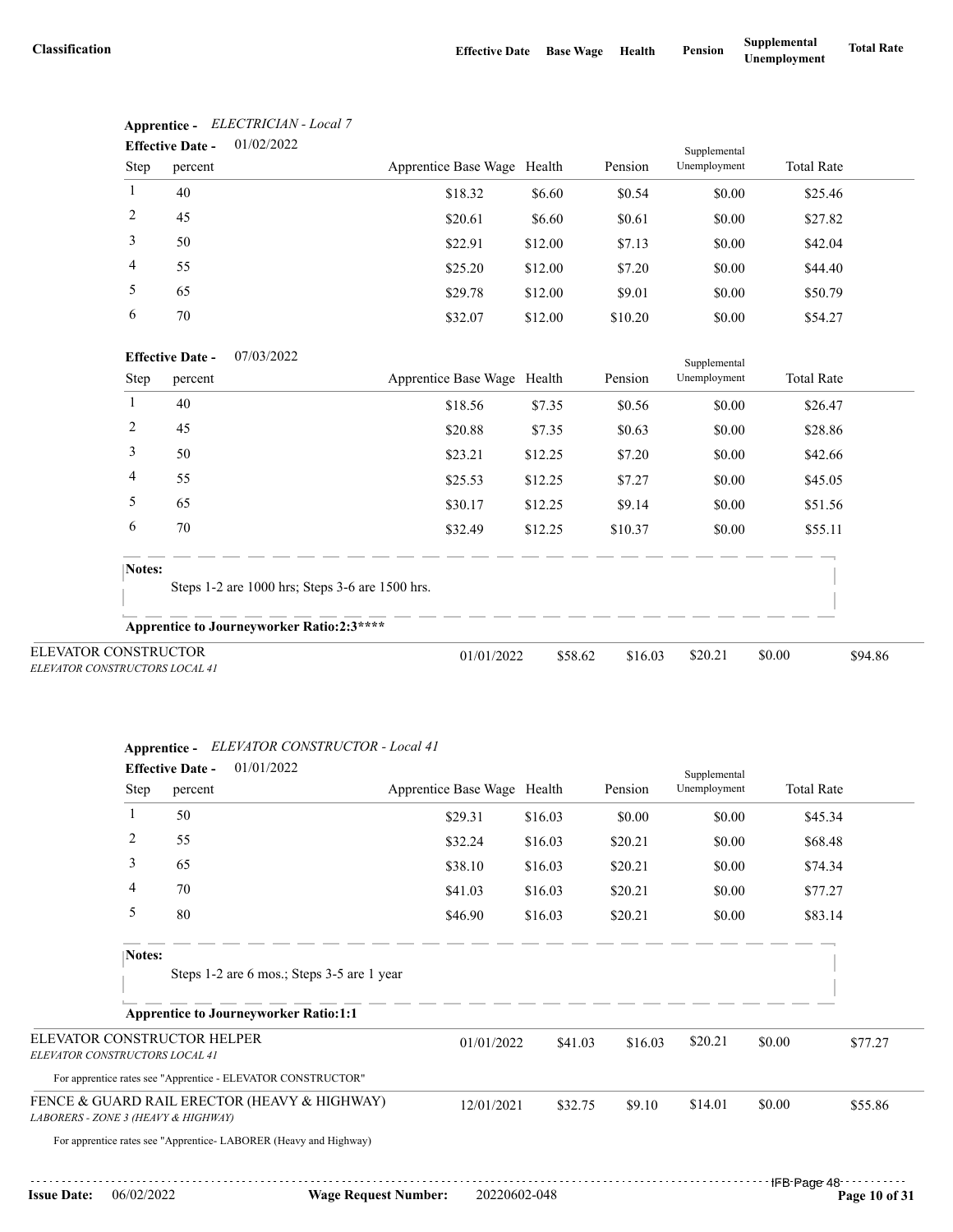| <b>Classification</b>                                                             | <b>Effective Date</b> | <b>Base Wage</b> | Health  | <b>Pension</b> | Supplemental<br>Unemployment | <b>Total Rate</b> |
|-----------------------------------------------------------------------------------|-----------------------|------------------|---------|----------------|------------------------------|-------------------|
| FIELD ENG.INST/ROD-BLDG, SITE, HVY/HWY<br><b>OPERATING ENGINEERS LOCAL 98</b>     | 06/01/1999            | \$18.84          | \$4.80  | \$4.10         | \$0.00                       | \$27.74           |
| FIELD ENG.PARTY CHIEF:BLDG, SITE, HVY/HWY<br><b>OPERATING ENGINEERS LOCAL 98</b>  | 06/01/1999            | \$21.33          | \$4.80  | \$4.10         | \$0.00                       | \$30.23           |
| FIELD ENG.SURVEY CHIEF-BLDG, SITE, HVY/HWY<br><b>OPERATING ENGINEERS LOCAL 98</b> | 06/01/1999            | \$22.33          | \$4.80  | \$4.10         | \$0.00                       | \$31.23           |
| <b>FIRE ALARM INSTALLER</b>                                                       | 01/02/2022            | \$45.81          | \$12.00 | \$13.42        | \$0.00                       | \$71.23           |
| ELECTRICIANS LOCAL 7                                                              | 07/03/2022            | \$46.41          | \$12.25 | \$13.69        | \$0.00                       | \$72.35           |
| For apprentice rates see "Apprentice- ELECTRICIAN"                                | 01/01/2023            | \$47.01          | \$12.50 | \$13.96        | \$0.00                       | \$73.47           |
| FIRE ALARM REPAIR / MAINTENANCE                                                   | 01/02/2022            | \$45.81          | \$12.00 | \$13.42        | \$0.00                       | \$71.23           |
| / COMMISSIONINGELECTRICIANS<br>LOCAL <sub>7</sub>                                 | 07/03/2022            | \$46.41          | \$12.25 | \$13.69        | \$0.00                       | \$72.35           |
| For apprentice rates see "Apprentice- TELECOMMUNICATIONS TECHNICIAN"              | 01/01/2023            | \$47.01          | \$12.50 | \$13.96        | \$0.00                       | \$73.47           |
| <b>FIREMAN</b>                                                                    | 06/01/2022            | \$38.21          | \$12.47 | \$14.50        | \$0.00                       | \$65.18           |
| <b>OPERATING ENGINEERS LOCAL 98</b>                                               | 12/01/2022            | \$39.09          | \$12.47 | \$14.50        | \$0.00                       | \$66.06           |
|                                                                                   | 06/01/2023            | \$40.04          | \$12.47 | \$14.50        | \$0.00                       | \$67.01           |
|                                                                                   | 12/01/2023            | \$40.99          | \$12.47 | \$14.50        | \$0.00                       | \$67.96           |

## **Apprentice -** *OPERATING ENGINEERS - Local 98 Class 3*

| <b>Effective Date -</b> |         | 06/01/2022 |                             |         |         | Supplemental |                   |  |
|-------------------------|---------|------------|-----------------------------|---------|---------|--------------|-------------------|--|
| <b>Step</b>             | percent |            | Apprentice Base Wage Health |         | Pension | Unemployment | <b>Total Rate</b> |  |
|                         | 60      |            | \$22.93                     | \$12.47 | \$14.50 | \$0.00       | \$49.90           |  |
|                         | 70      |            | \$26.75                     | \$12.47 | \$14.50 | \$0.00       | \$53.72           |  |
|                         | 80      |            | \$30.57                     | \$12.47 | \$14.50 | \$0.00       | \$57.54           |  |
|                         | 90      |            | \$34.39                     | \$12.47 | \$14.50 | \$0.00       | \$61.36           |  |

|                                                                             | <b>Effective Date -</b> | 12/01/2022                                                        |                             |         |         | Supplemental |                   |         |
|-----------------------------------------------------------------------------|-------------------------|-------------------------------------------------------------------|-----------------------------|---------|---------|--------------|-------------------|---------|
| Step                                                                        | percent                 |                                                                   | Apprentice Base Wage Health |         | Pension | Unemployment | <b>Total Rate</b> |         |
|                                                                             | 60                      |                                                                   | \$23.45                     | \$12.47 | \$14.50 | \$0.00       | \$50.42           |         |
| 2                                                                           | 70                      |                                                                   | \$27.36                     | \$12.47 | \$14.50 | \$0.00       | \$54.33           |         |
| 3                                                                           | 80                      |                                                                   | \$31.27                     | \$12.47 | \$14.50 | \$0.00       | \$58.24           |         |
| 4                                                                           | 90                      |                                                                   | \$35.18                     | \$12.47 | \$14.50 | \$0.00       | \$62.15           |         |
| Notes:                                                                      |                         | Steps 1-2 are 1000 hrs.; Steps 3-4 are 2000 hrs.                  |                             |         |         |              |                   |         |
|                                                                             |                         | <b>Apprentice to Journeyworker Ratio:1:6</b>                      |                             |         |         |              |                   |         |
| FLAGGER & SIGNALER (HEAVY & HIGHWAY)<br>LABORERS - ZONE 3 (HEAVY & HIGHWAY) |                         | 12/01/2021                                                        | \$24.50                     | \$9.10  | \$14.01 | \$0.00       | \$47.61           |         |
|                                                                             |                         | For apprentice rates see "Apprentice- LABORER (Heavy and Highway) |                             |         |         |              |                   |         |
| <b>FLOORCOVERER</b><br>FLOORCOVERERS LOCAL 2168 ZONE III                    |                         |                                                                   | 03/01/2022                  | \$39.22 | \$7.16  | \$18.15      | \$0.00            | \$64.53 |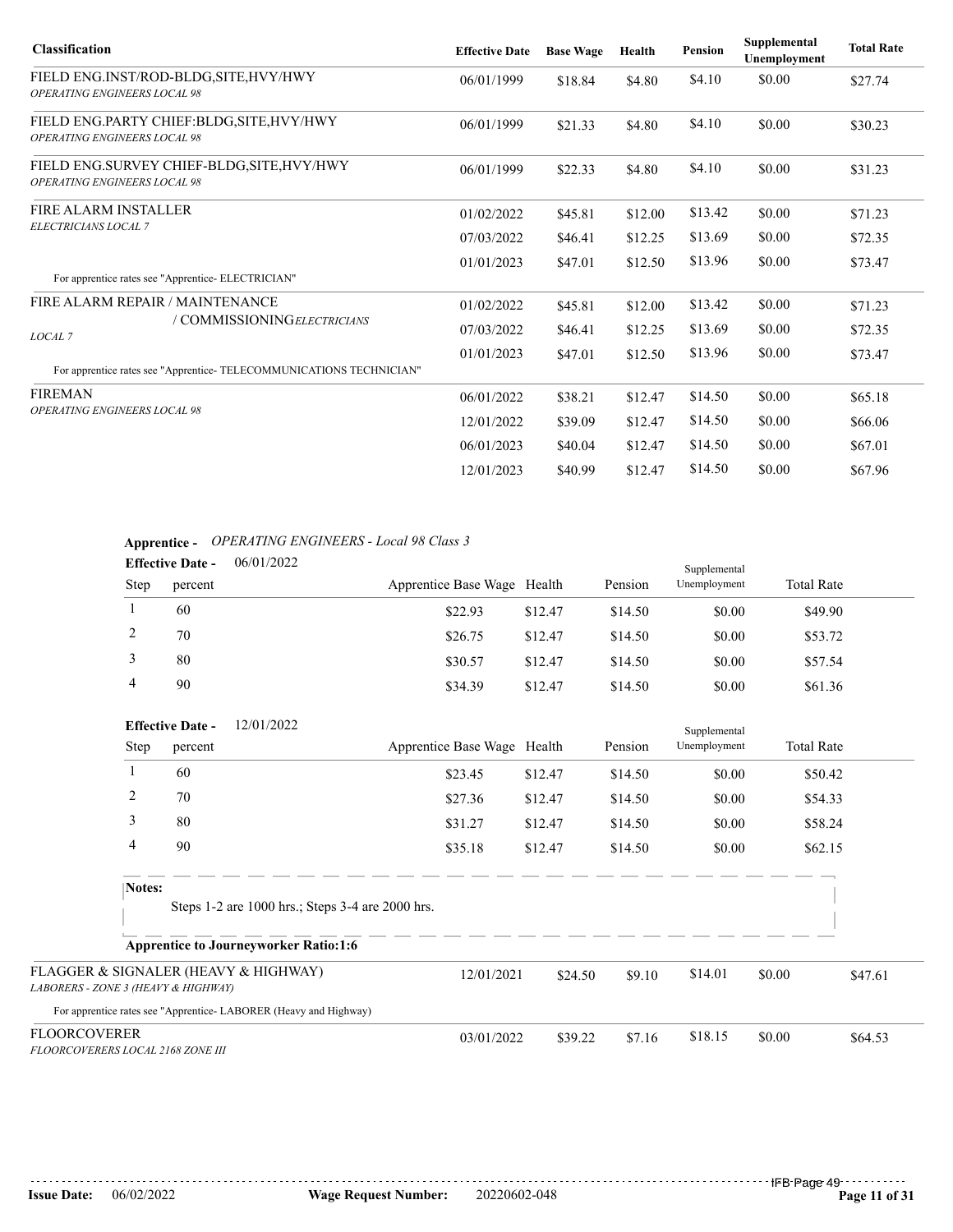|                                                  |             | 03/01/2022<br><b>Effective Date -</b>                      |                                                                                                                 |                             |         |         | Supplemental |                   |         |
|--------------------------------------------------|-------------|------------------------------------------------------------|-----------------------------------------------------------------------------------------------------------------|-----------------------------|---------|---------|--------------|-------------------|---------|
|                                                  | Step        | percent                                                    |                                                                                                                 | Apprentice Base Wage Health |         | Pension | Unemployment | <b>Total Rate</b> |         |
|                                                  | 1           | 50                                                         |                                                                                                                 | \$19.61                     | \$7.16  | \$1.40  | \$0.00       | \$28.17           |         |
|                                                  | 2           | 55                                                         |                                                                                                                 | \$21.57                     | \$7.16  | \$1.40  | \$0.00       | \$30.13           |         |
|                                                  | 3           | 60                                                         |                                                                                                                 | \$23.53<br>\$7.16           |         | \$13.95 | \$0.00       | \$44.64           |         |
|                                                  | 4           | 65                                                         |                                                                                                                 | \$25.49                     | \$7.16  | \$13.95 | \$0.00       | \$46.60           |         |
|                                                  | 5           | 70                                                         |                                                                                                                 | \$27.45                     | \$7.16  | \$15.35 | \$0.00       | \$49.96           |         |
|                                                  | 6           | 75                                                         |                                                                                                                 | \$29.42                     | \$7.16  | \$15.35 | \$0.00       | \$51.93           |         |
|                                                  | 7           | 80                                                         |                                                                                                                 | \$31.38                     | \$7.16  | \$16.75 | \$0.00       | \$55.29           |         |
|                                                  | $\,$ 8 $\,$ | 85                                                         |                                                                                                                 | \$33.34                     | \$7.16  | \$16.75 | \$0.00       | \$57.25           |         |
|                                                  |             | Notes: Steps are 750 hrs.                                  | % After 10/1/17; 45/45/55/55/70/70/80/80 (1500hr Steps)<br>Step 1&2 \$26.21/3&4 \$31.49/5&6 \$49.96/7&8 \$55.29 |                             |         |         |              |                   |         |
|                                                  |             | <b>Apprentice to Journeyworker Ratio:1:1</b>               |                                                                                                                 |                             |         |         |              |                   |         |
| <b>FORK LIFT</b><br>OPERATING ENGINEERS LOCAL 98 |             |                                                            |                                                                                                                 | 06/01/2022                  | \$38.43 | \$12.47 | \$14.50      | \$0.00            | \$65.40 |
|                                                  |             |                                                            |                                                                                                                 | 12/01/2022                  | \$39.31 | \$12.47 | \$14.50      | \$0.00            | \$66.28 |
|                                                  |             |                                                            |                                                                                                                 | 06/01/2023                  | \$40.26 | \$12.47 | \$14.50      | \$0.00            | \$67.23 |
|                                                  |             | For apprentice rates see "Apprentice- OPERATING ENGINEERS" |                                                                                                                 | 12/01/2023                  | \$41.21 | \$12.47 | \$14.50      | \$0.00            | \$68.18 |
| GENERATORS/LIGHTING PLANTS                       |             |                                                            |                                                                                                                 | 06/01/2022                  | \$34.98 | \$12.47 | \$14.50      | \$0.00            | \$61.95 |
| OPERATING ENGINEERS LOCAL 98                     |             |                                                            |                                                                                                                 | 12/01/2022                  | \$35.86 | \$12.47 | \$14.50      | \$0.00            | \$62.83 |
|                                                  |             |                                                            |                                                                                                                 | 06/01/2023                  | \$36.81 | \$12.47 | \$14.50      | \$0.00            | \$63.78 |
|                                                  |             |                                                            |                                                                                                                 | 12/01/2023                  | \$37.76 | \$12.47 | \$14.50      | \$0.00            | \$64.73 |
|                                                  |             | For apprentice rates see "Apprentice- OPERATING ENGINEERS" |                                                                                                                 |                             |         |         |              |                   |         |
| SYSTEMS)                                         |             | GLAZIER (GLASS PLANK/AIR BARRIER/INTERIOR                  |                                                                                                                 | 06/01/2020                  | \$39.18 | \$10.80 | \$10.45      | \$0.00            | \$60.43 |
| GLAZIERS LOCAL 1333                              |             |                                                            |                                                                                                                 |                             |         |         |              |                   |         |

## **Apprentice -** *FLOORCOVERER - Local 2168 Zone III*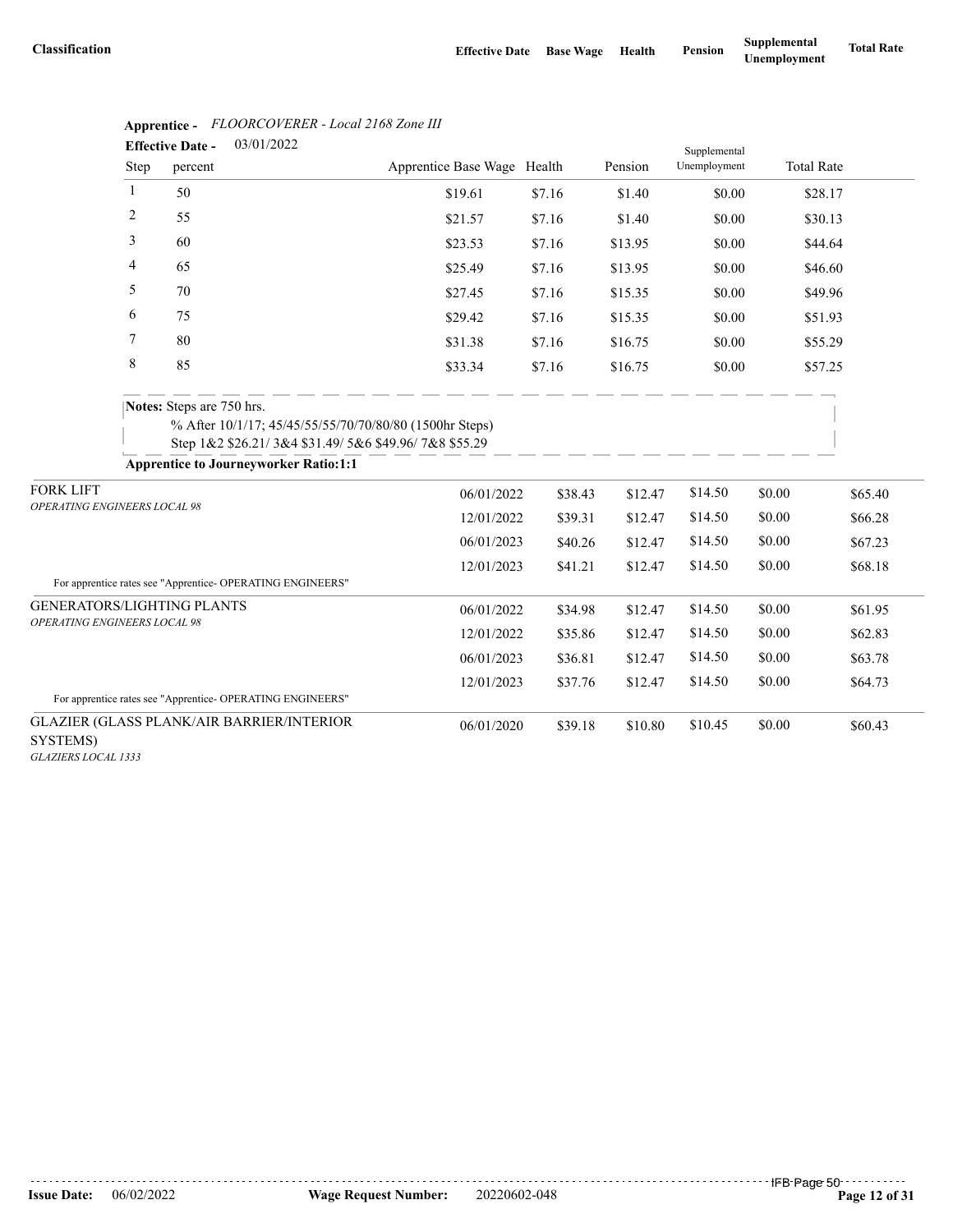|                                                   |                      | Apprentice - GLAZIER - Local 1333                                        |                             |                    |                    |                              |                   |                    |
|---------------------------------------------------|----------------------|--------------------------------------------------------------------------|-----------------------------|--------------------|--------------------|------------------------------|-------------------|--------------------|
|                                                   |                      | 06/01/2020<br><b>Effective Date -</b>                                    | Apprentice Base Wage Health |                    | Pension            | Supplemental<br>Unemployment | <b>Total Rate</b> |                    |
|                                                   | Step<br>$\mathbf{1}$ | percent<br>50                                                            |                             |                    |                    |                              |                   |                    |
|                                                   | 2                    | 56                                                                       | \$19.59                     | \$10.80            | \$1.80             | \$0.00                       |                   | \$32.19            |
|                                                   | 3                    | 63                                                                       | \$22.04                     | \$10.80            | \$1.80             | \$0.00                       |                   | \$34.64            |
|                                                   | 4                    | 69                                                                       | \$24.49                     | \$10.80            | \$2.45             | \$0.00                       |                   | \$37.74            |
|                                                   | 5                    | 75                                                                       | \$26.94                     | \$10.80            | \$2.45             | \$0.00                       |                   | \$40.19            |
|                                                   | 6                    | 81                                                                       | \$29.39                     | \$10.80            | \$3.15             | \$0.00                       |                   | \$43.34            |
|                                                   | 7                    | 88                                                                       | \$31.83                     | \$10.80            | \$3.15             | \$0.00                       |                   | \$45.78            |
|                                                   | 8                    | 94                                                                       | \$34.28<br>\$36.73          | \$10.80<br>\$10.80 | \$10.45<br>\$10.45 | \$0.00<br>\$0.00             |                   | \$55.53<br>\$57.98 |
|                                                   |                      |                                                                          |                             |                    |                    |                              |                   |                    |
|                                                   | Notes:               |                                                                          |                             |                    |                    |                              |                   |                    |
|                                                   |                      |                                                                          |                             |                    |                    |                              |                   |                    |
|                                                   |                      | <b>Apprentice to Journeyworker Ratio:1:3</b>                             |                             |                    |                    |                              |                   |                    |
| OPERATING ENGINEERS LOCAL 98                      |                      | GRADER/TRENCHING MACHINE/DERRICK                                         | 06/01/2022                  | \$38.74            | \$12.47            | \$14.50                      | \$0.00            | \$65.71            |
|                                                   |                      |                                                                          | 12/01/2022                  | \$39.62            | \$12.47            | \$14.50                      | \$0.00            | \$66.59            |
|                                                   |                      |                                                                          | 06/01/2023                  | \$40.57            | \$12.47            | \$14.50                      | \$0.00            | \$67.54            |
|                                                   |                      |                                                                          | 12/01/2023                  | \$41.52            | \$12.47            | \$14.50                      | \$0.00            | \$68.49            |
|                                                   |                      | For apprentice rates see "Apprentice- OPERATING ENGINEERS"               |                             |                    |                    |                              |                   |                    |
| HVAC (DUCTWORK)<br>SHEETMETAL WORKERS LOCAL 63    |                      | 01/01/2022                                                               | \$39.29                     | \$10.64            | \$17.33            | \$2.02                       | \$69.28           |                    |
|                                                   |                      | For apprentice rates see "Apprentice- SHEET METAL WORKER"                |                             |                    |                    |                              |                   |                    |
| HVAC (ELECTRICAL CONTROLS)                        |                      | 01/02/2022                                                               | \$45.81                     | \$12.00            | \$13.42            | \$0.00                       | \$71.23           |                    |
| ELECTRICIANS LOCAL 7                              |                      |                                                                          | 07/03/2022                  | \$46.41            | \$12.25            | \$13.69                      | \$0.00            | \$72.35            |
|                                                   |                      |                                                                          | 01/01/2023                  | \$47.01            | \$12.50            | \$13.96                      | \$0.00            | \$73.47            |
|                                                   |                      | For apprentice rates see "Apprentice- ELECTRICIAN"                       |                             |                    |                    |                              |                   |                    |
| SHEETMETAL WORKERS LOCAL 63                       |                      | HVAC (TESTING AND BALANCING - AIR)                                       | 01/01/2022                  | \$39.29            | \$10.64            | \$17.33                      | \$2.02            | \$69.28            |
|                                                   |                      | For apprentice rates see "Apprentice- SHEET METAL WORKER"                |                             |                    |                    |                              |                   |                    |
|                                                   |                      | HVAC (TESTING AND BALANCING - WATER)                                     | 03/17/2022                  | \$44.71            | \$9.55             | \$17.10                      | \$0.00            | \$71.36            |
| PLUMBERS & PIPEFITTERS LOCAL 104                  |                      |                                                                          | 09/17/2022                  | \$45.71            | \$9.55             | \$17.10                      | \$0.00            | \$72.36            |
|                                                   |                      |                                                                          | 03/17/2023                  | \$46.96            | \$9.55             | \$17.10                      | \$0.00            | \$73.61            |
|                                                   |                      |                                                                          | 09/17/2023                  | \$47.96            | \$9.55             | \$17.10                      | \$0.00            | \$74.61            |
|                                                   |                      |                                                                          | 03/17/2024                  | \$49.21            | \$9.55             | \$17.10                      | \$0.00            | \$75.86            |
|                                                   |                      | For apprentice rates see "Apprentice-PIPEFITTER" or "PLUMBER/PIPEFITTER" |                             |                    |                    |                              |                   |                    |
| HVAC MECHANIC<br>PLUMBERS & PIPEFITTERS LOCAL 104 |                      |                                                                          | 03/17/2022                  | \$44.71            | \$9.55             | \$17.10                      | \$0.00            | \$71.36            |
|                                                   |                      |                                                                          | 09/17/2022                  | \$45.71            | \$9.55             | \$17.10                      | \$0.00            | \$72.36            |
|                                                   |                      |                                                                          | 03/17/2023                  | \$46.96            | \$9.55             | \$17.10                      | \$0.00            | \$73.61            |
|                                                   |                      |                                                                          | 09/17/2023                  | \$47.96            | \$9.55             | \$17.10                      | \$0.00            | \$74.61            |
|                                                   |                      | For apprentice rates see "Apprentice-PIPEFITTER" or "PLUMBER/PIPEFITTER" | 03/17/2024                  | \$49.21            | \$9.55             | \$17.10                      | \$0.00            | \$75.86            |
|                                                   |                      | HYDRAULIC DRILLS (HEAVY & HIGHWAY)                                       | 12/01/2021                  | \$33.25            | \$9.10             | \$14.01                      | \$0.00            | \$56.36            |
| LABORERS - ZONE 3 (HEAVY & HIGHWAY)               |                      | For appropriate rates son "Appropriate. J. ADODED (Heavy and Highway)    |                             |                    |                    |                              |                   |                    |

| pprentice -     | GLAZIER - Local 133 |
|-----------------|---------------------|
| ffective Date - | 06/01/2020          |

For apprentice rates see "Apprentice- LABORER (Heavy and Highway)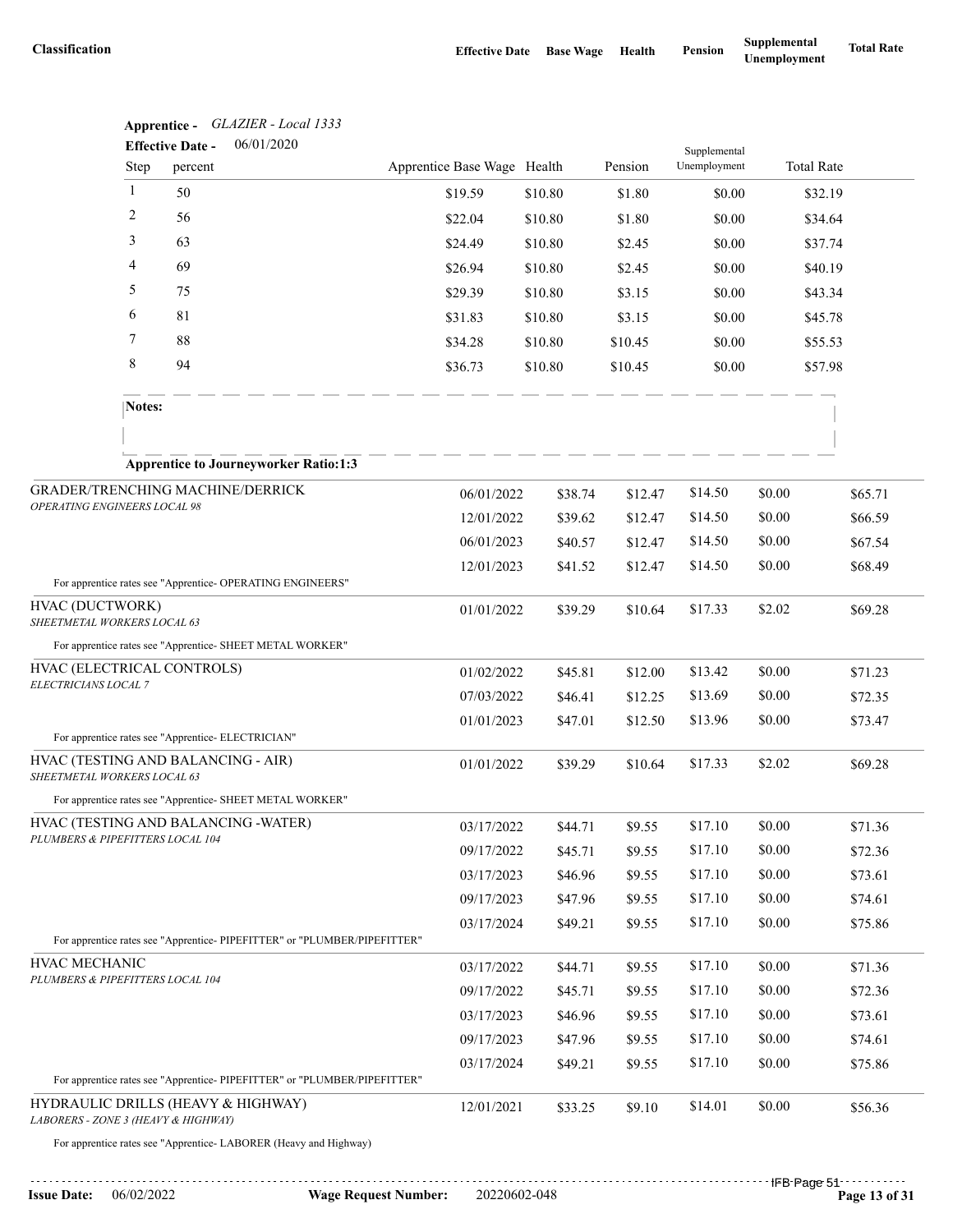| <b>Classification</b>                         | <b>Effective Date</b> Base Wage |         | Health  | Pension | Supplemental<br><b>Unemployment</b> | <b>Total Rate</b> |
|-----------------------------------------------|---------------------------------|---------|---------|---------|-------------------------------------|-------------------|
| INSULATOR (PIPES & TANKS)                     | 09/01/2021                      | \$41.60 | \$13.80 | \$17.14 | \$0.00                              | \$72.54           |
| HEAT & FROST INSULATORS LOCAL 6 (SPRINGFIELD) | 09/01/2022                      | \$44.05 | \$13.80 | \$17.14 | \$0.00                              | \$74.99           |

|                       | Apprentice - ASBESTOS INSULATOR (Pipes & Tanks) - Local 6 Springfield |
|-----------------------|-----------------------------------------------------------------------|
| <b>Effective Date</b> | 0.01/2021                                                             |

|                          | $U$ / $U$ $1/ZU$ $L$ |                                                                                                                                                                                       |         |                                                                                                                                  | Supplemental |                   |         |
|--------------------------|----------------------|---------------------------------------------------------------------------------------------------------------------------------------------------------------------------------------|---------|----------------------------------------------------------------------------------------------------------------------------------|--------------|-------------------|---------|
| Step                     |                      |                                                                                                                                                                                       |         | Pension                                                                                                                          | Unemployment | <b>Total Rate</b> |         |
| 50                       |                      | \$20.80                                                                                                                                                                               | \$13.80 | \$12.42                                                                                                                          | \$0.00       | \$47.02           |         |
| 60                       |                      | \$24.96                                                                                                                                                                               | \$13.80 | \$13.36                                                                                                                          | \$0.00       | \$52.12           |         |
| 70                       |                      | \$29.12                                                                                                                                                                               | \$13.80 | \$14.31                                                                                                                          | \$0.00       | \$57.23           |         |
| 80                       |                      | \$33.28                                                                                                                                                                               | \$13.80 | \$15.25                                                                                                                          | \$0.00       | \$62.33           |         |
|                          | 09/01/2022           |                                                                                                                                                                                       |         |                                                                                                                                  | Supplemental |                   |         |
| Step                     |                      |                                                                                                                                                                                       |         | Pension                                                                                                                          | Unemployment | <b>Total Rate</b> |         |
| 50                       |                      | \$22.03                                                                                                                                                                               | \$13.80 | \$12.42                                                                                                                          | \$0.00       | \$48.25           |         |
| 60                       |                      | \$26.43                                                                                                                                                                               | \$13.80 | \$13.36                                                                                                                          | \$0.00       | \$53.59           |         |
| 70                       |                      | \$30.84                                                                                                                                                                               | \$13.80 | \$14.31                                                                                                                          | \$0.00       | \$58.95           |         |
| 80                       |                      | \$35.24                                                                                                                                                                               | \$13.80 | \$15.25                                                                                                                          | \$0.00       | \$64.29           |         |
| Notes:                   |                      |                                                                                                                                                                                       |         |                                                                                                                                  |              |                   |         |
|                          |                      |                                                                                                                                                                                       |         |                                                                                                                                  |              |                   |         |
|                          |                      |                                                                                                                                                                                       |         |                                                                                                                                  |              |                   |         |
| <b>IRONWORKER/WELDER</b> |                      |                                                                                                                                                                                       | \$37.58 | \$8.20                                                                                                                           | \$22.35      | \$0.00            | \$68.13 |
|                          |                      |                                                                                                                                                                                       | \$38.48 | \$8.20                                                                                                                           | \$22.35      | \$0.00            | \$69.03 |
|                          |                      |                                                                                                                                                                                       | \$39.33 | \$8.20                                                                                                                           | \$22.35      | \$0.00            | \$69.88 |
|                          |                      |                                                                                                                                                                                       | \$40.23 | \$8.20                                                                                                                           | \$22.35      | \$0.00            | \$70.78 |
|                          |                      |                                                                                                                                                                                       | \$41.08 | \$8.20                                                                                                                           | \$22.35      | \$0.00            | \$71.63 |
|                          |                      | <b>LIIECUVE DATE -</b><br>percent<br><b>Effective Date -</b><br>percent<br>Steps are 1 year<br><b>Apprentice to Journeyworker Ratio:1:4</b><br>IRONWORKERS LOCAL 7 (SPRINGFIELD AREA) |         | Apprentice Base Wage Health<br>Apprentice Base Wage Health<br>03/16/2022<br>09/16/2022<br>03/16/2023<br>09/16/2023<br>03/16/2024 |              |                   |         |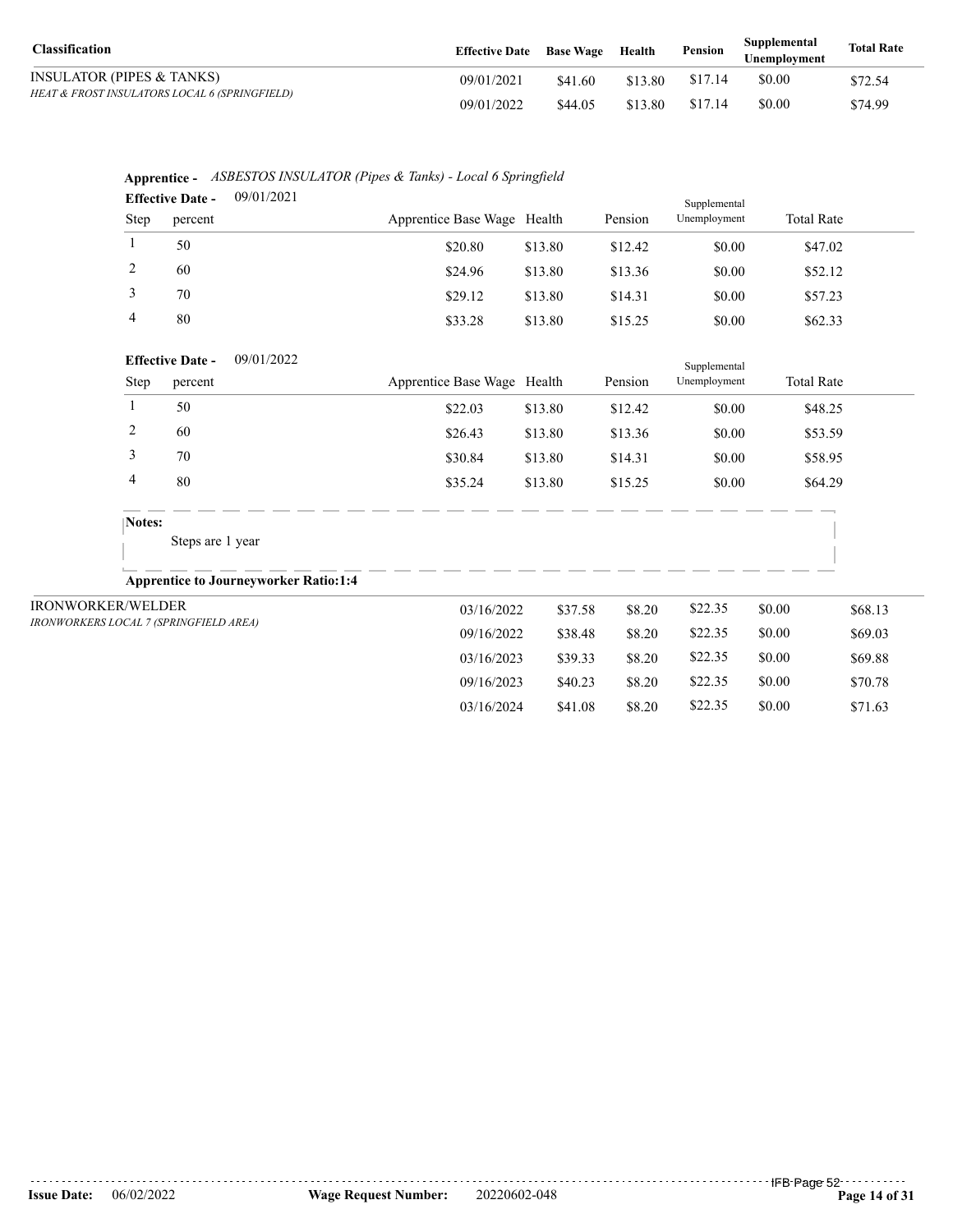|                                                       | Step           | Eliecuve Date -<br>0.011012022<br>percent     | Apprentice Base Wage Health |         | Pension | Supplemental<br>Unemployment | <b>Total Rate</b> |         |
|-------------------------------------------------------|----------------|-----------------------------------------------|-----------------------------|---------|---------|------------------------------|-------------------|---------|
|                                                       | $\mathbf{1}$   | 60                                            | \$22.55                     | \$8.20  | \$22.35 | \$0.00                       | \$53.10           |         |
|                                                       | $\overline{c}$ | 70                                            | \$26.31                     | \$8.20  | \$22.35 | \$0.00                       | \$56.86           |         |
|                                                       | 3              | 75                                            | \$28.19                     | \$8.20  | \$22.35 | \$0.00                       | \$58.74           |         |
|                                                       | 4              | 80                                            | \$30.06                     | \$8.20  | \$22.35 | \$0.00                       | \$60.61           |         |
|                                                       | 5              | 85                                            | \$31.94                     | \$8.20  | \$22.35 | \$0.00                       | \$62.49           |         |
|                                                       | 6              | 90                                            | \$33.82                     | \$8.20  | \$22.35 | \$0.00                       | \$64.37           |         |
|                                                       |                | 09/16/2022<br><b>Effective Date -</b>         |                             |         |         | Supplemental                 |                   |         |
|                                                       | Step           | percent                                       | Apprentice Base Wage Health |         | Pension | Unemployment                 | <b>Total Rate</b> |         |
|                                                       | $\mathbf{1}$   | 60                                            | \$23.09                     | \$8.20  | \$22.35 | \$0.00                       | \$53.64           |         |
|                                                       | 2              | 70                                            | \$26.94                     | \$8.20  | \$22.35 | \$0.00                       | \$57.49           |         |
|                                                       | 3              | 75                                            | \$28.86                     | \$8.20  | \$22.35 | \$0.00                       | \$59.41           |         |
|                                                       | 4              | 80                                            | \$30.78                     | \$8.20  | \$22.35 | \$0.00                       | \$61.33           |         |
|                                                       | 5              | 85                                            | \$32.71                     | \$8.20  | \$22.35 | \$0.00                       | \$63.26           |         |
|                                                       | 6              | 90                                            | \$34.63                     | \$8.20  | \$22.35 | \$0.00                       | \$65.18           |         |
|                                                       | Notes:         |                                               |                             |         |         |                              |                   |         |
|                                                       |                | Structural 1:6; Ornamental 1:4                |                             |         |         |                              |                   |         |
|                                                       |                | <b>Apprentice to Journeyworker Ratio:</b>     |                             |         |         |                              |                   |         |
|                                                       |                | JACKHAMMER & PAVING BREAKER OPERATOR          | 06/01/2022                  | \$33.25 | \$9.10  | \$16.19                      | \$0.00            | \$58.54 |
| LABORERS - ZONE 3 (BUILDING & SITE)                   |                |                                               | 12/01/2022                  | \$33.88 | \$9.10  | \$16.19                      | \$0.00            | \$59.17 |
|                                                       |                |                                               | 06/01/2023                  | \$34.50 | \$9.10  | \$16.19                      | \$0.00            | \$59.79 |
|                                                       |                |                                               | 12/01/2023                  | \$35.13 | \$9.10  | \$16.19                      | \$0.00            | \$60.42 |
|                                                       |                | For apprentice rates see "Apprentice-LABORER" |                             |         |         |                              |                   |         |
| <b>LABORER</b><br>LABORERS - ZONE 3 (BUILDING & SITE) |                |                                               | 06/01/2022                  | \$33.00 | \$9.10  | \$16.19                      | \$0.00            | \$58.29 |
|                                                       |                |                                               | 12/01/2022                  | \$33.63 | \$9.10  | \$16.19                      | \$0.00            | \$58.92 |
|                                                       |                |                                               | 06/01/2023                  | \$34.25 | \$9.10  | \$16.19                      | \$0.00            | \$59.54 |
|                                                       |                |                                               | 12/01/2023                  | \$34.88 | \$9.10  | \$16.19                      | \$0.00            | \$60.17 |

#### **Apprentice -** *IRONWORKER - Local 7 Springfield* 03/16/2022 **Effective Date -**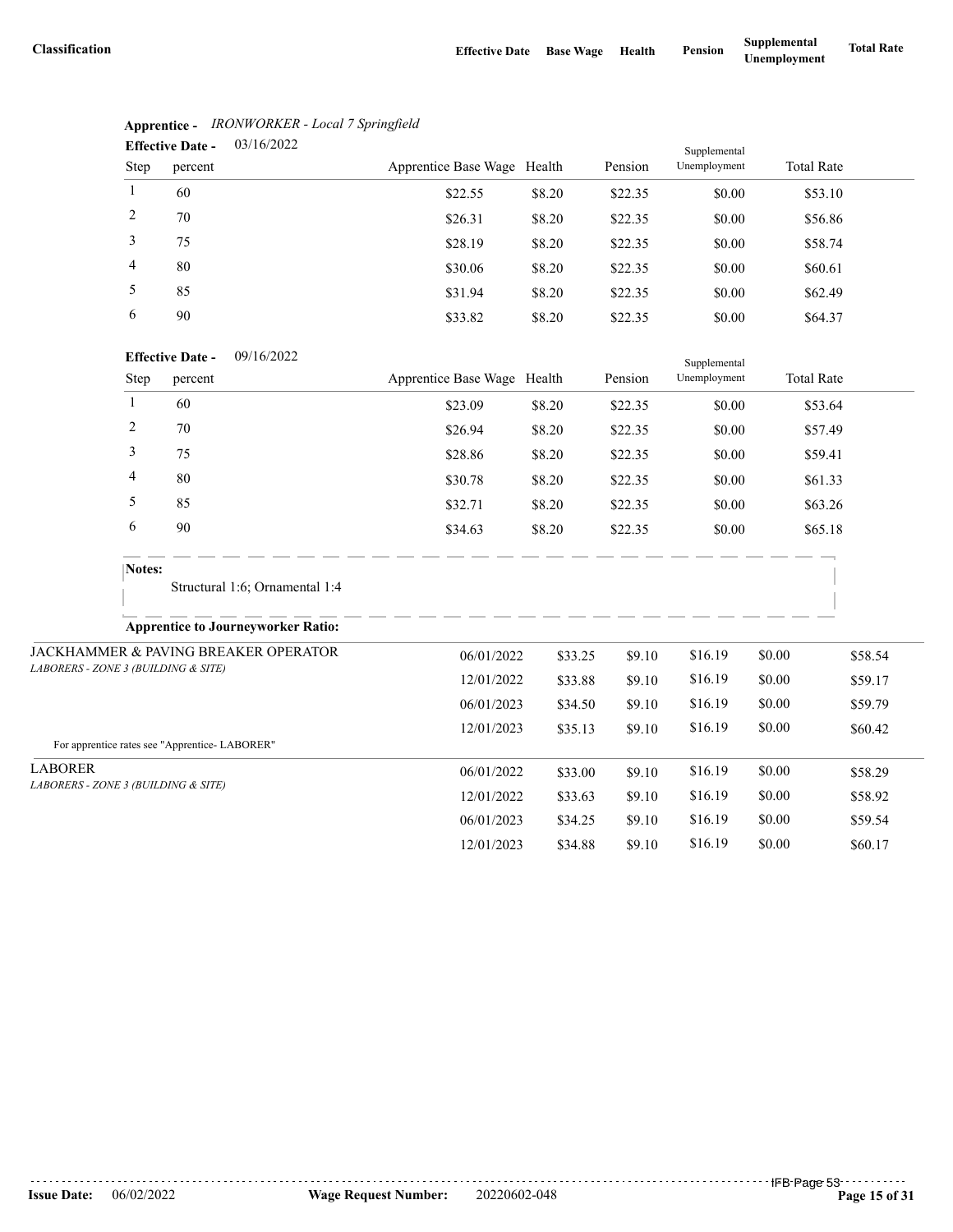|                                                                  | <b>Effective Date -</b> | <b>UO/UI/2UZZ</b>                            |                             |         | Supplemental |              |                   |         |
|------------------------------------------------------------------|-------------------------|----------------------------------------------|-----------------------------|---------|--------------|--------------|-------------------|---------|
| <b>Step</b>                                                      | percent                 |                                              | Apprentice Base Wage Health |         | Pension      | Unemployment | <b>Total Rate</b> |         |
| 1                                                                | 60                      |                                              | \$19.80                     | \$9.10  | \$16.19      | \$0.00       | \$45.09           |         |
| 2                                                                | 70                      |                                              | \$23.10                     | \$9.10  | \$16.19      | \$0.00       | \$48.39           |         |
| 3                                                                | 80                      |                                              | \$26.40                     | \$9.10  | \$16.19      | \$0.00       | \$51.69           |         |
| 4                                                                | 90                      |                                              | \$29.70                     | \$9.10  | \$16.19      | \$0.00       | \$54.99           |         |
|                                                                  | <b>Effective Date -</b> | 12/01/2022                                   |                             |         |              | Supplemental |                   |         |
| Step                                                             | percent                 |                                              | Apprentice Base Wage Health |         | Pension      | Unemployment | <b>Total Rate</b> |         |
| 1                                                                | 60                      |                                              | \$20.18                     | \$9.10  | \$16.19      | \$0.00       | \$45.47           |         |
| $\overline{c}$                                                   | 70                      |                                              | \$23.54                     | \$9.10  | \$16.19      | \$0.00       | \$48.83           |         |
| 3                                                                | 80                      |                                              | \$26.90                     | \$9.10  | \$16.19      | \$0.00       | \$52.19           |         |
| 4                                                                | 90                      |                                              | \$30.27                     | \$9.10  | \$16.19      | \$0.00       | \$55.56           |         |
| Notes:                                                           |                         |                                              |                             |         |              |              |                   |         |
|                                                                  |                         |                                              |                             |         |              |              |                   |         |
|                                                                  |                         | <b>Apprentice to Journeyworker Ratio:1:5</b> |                             |         |              |              |                   |         |
| LABORER (HEAVY & HIGHWAY)<br>LABORERS - ZONE 3 (HEAVY & HIGHWAY) |                         |                                              | 12/01/2021                  | \$32.58 | \$9.10       | \$13.93      | \$0.00            | \$55.61 |

#### **Apprentice -** *LABORER - Zone 3 Building & Site* 06/01/2022 **Effective Date -**

#### **Apprentice -** *LABORER (Heavy & Highway) - Zone 3*

| <b>Total Rate</b><br>Apprentice Base Wage Health<br>Unemployment<br>Pension<br>Step<br>percent<br>1<br>60<br>\$19.55<br>\$9.10<br>\$13.93<br>\$0.00<br>\$42.58<br>2<br>70<br>\$22.81<br>\$9.10<br>\$13.93<br>\$45.84<br>\$0.00<br>3<br>80<br>\$26.06<br>\$9.10<br>\$13.93<br>\$49.09<br>\$0.00<br>4<br>90<br>\$29.32<br>\$9.10<br>\$13.93<br>\$52.35<br>\$0.00<br>Notes:<br><b>Apprentice to Journeyworker Ratio:1:5</b><br><b>LABORER: CARPENTER TENDER</b><br>\$16.19<br>\$0.00<br>06/01/2022<br>\$33.00<br>\$9.10<br>\$58.29<br>LABORERS - ZONE 3 (BUILDING & SITE)<br>\$16.19<br>\$0.00<br>12/01/2022<br>\$33.63<br>\$9.10<br>\$58.92<br>\$16.19<br>\$0.00<br>06/01/2023<br>\$9.10<br>\$59.54<br>\$34.25<br>\$16.19<br>\$0.00<br>12/01/2023<br>\$9.10<br>\$60.17<br>\$34.88<br>For apprentice rates see "Apprentice-LABORER" |  |  | 12/01/2021<br><b>Effective Date -</b> |  | Supplemental |  |
|----------------------------------------------------------------------------------------------------------------------------------------------------------------------------------------------------------------------------------------------------------------------------------------------------------------------------------------------------------------------------------------------------------------------------------------------------------------------------------------------------------------------------------------------------------------------------------------------------------------------------------------------------------------------------------------------------------------------------------------------------------------------------------------------------------------------------------|--|--|---------------------------------------|--|--------------|--|
|                                                                                                                                                                                                                                                                                                                                                                                                                                                                                                                                                                                                                                                                                                                                                                                                                                  |  |  |                                       |  |              |  |
|                                                                                                                                                                                                                                                                                                                                                                                                                                                                                                                                                                                                                                                                                                                                                                                                                                  |  |  |                                       |  |              |  |
|                                                                                                                                                                                                                                                                                                                                                                                                                                                                                                                                                                                                                                                                                                                                                                                                                                  |  |  |                                       |  |              |  |
|                                                                                                                                                                                                                                                                                                                                                                                                                                                                                                                                                                                                                                                                                                                                                                                                                                  |  |  |                                       |  |              |  |
|                                                                                                                                                                                                                                                                                                                                                                                                                                                                                                                                                                                                                                                                                                                                                                                                                                  |  |  |                                       |  |              |  |
|                                                                                                                                                                                                                                                                                                                                                                                                                                                                                                                                                                                                                                                                                                                                                                                                                                  |  |  |                                       |  |              |  |
|                                                                                                                                                                                                                                                                                                                                                                                                                                                                                                                                                                                                                                                                                                                                                                                                                                  |  |  |                                       |  |              |  |
|                                                                                                                                                                                                                                                                                                                                                                                                                                                                                                                                                                                                                                                                                                                                                                                                                                  |  |  |                                       |  |              |  |
|                                                                                                                                                                                                                                                                                                                                                                                                                                                                                                                                                                                                                                                                                                                                                                                                                                  |  |  |                                       |  |              |  |
|                                                                                                                                                                                                                                                                                                                                                                                                                                                                                                                                                                                                                                                                                                                                                                                                                                  |  |  |                                       |  |              |  |
|                                                                                                                                                                                                                                                                                                                                                                                                                                                                                                                                                                                                                                                                                                                                                                                                                                  |  |  |                                       |  |              |  |
| <b>LABORER: CEMENT FINISHER TENDER</b><br>\$0.00<br>\$16.19<br>06/01/2022<br>\$9.10<br>\$33.00<br>\$58.29                                                                                                                                                                                                                                                                                                                                                                                                                                                                                                                                                                                                                                                                                                                        |  |  |                                       |  |              |  |
| LABORERS - ZONE 3 (BUILDING & SITE)<br>\$16.19<br>\$0.00<br>12/01/2022<br>\$33.63<br>\$9.10<br>\$58.92                                                                                                                                                                                                                                                                                                                                                                                                                                                                                                                                                                                                                                                                                                                           |  |  |                                       |  |              |  |
| \$0.00<br>06/01/2023<br>\$16.19<br>\$59.54<br>\$34.25<br>\$9.10                                                                                                                                                                                                                                                                                                                                                                                                                                                                                                                                                                                                                                                                                                                                                                  |  |  |                                       |  |              |  |
| \$0.00<br>\$16.19<br>\$60.17<br>12/01/2023<br>\$34.88<br>\$9.10<br>For apprentice rates see "Apprentice-LABORER"                                                                                                                                                                                                                                                                                                                                                                                                                                                                                                                                                                                                                                                                                                                 |  |  |                                       |  |              |  |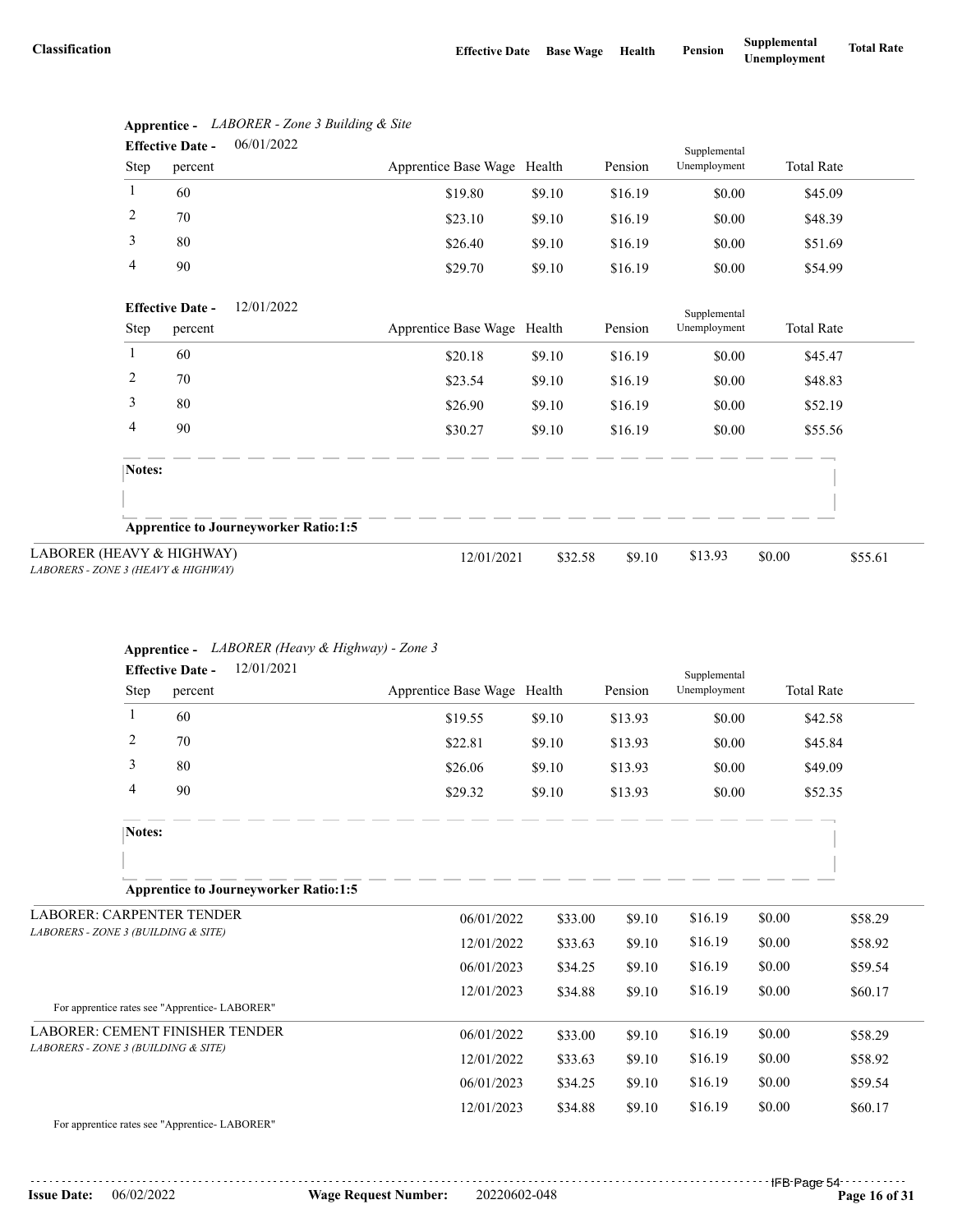| Classification                                                                                                                                                                                                                                              | <b>Effective Date</b> | <b>Base Wage</b> | Health  | Pension | Supplemental<br>Unemployment | <b>Total Rate</b> |
|-------------------------------------------------------------------------------------------------------------------------------------------------------------------------------------------------------------------------------------------------------------|-----------------------|------------------|---------|---------|------------------------------|-------------------|
| LABORER: HAZARDOUS WASTE/ASBESTOS REMOVER                                                                                                                                                                                                                   | 06/01/2022            | \$32.85          | \$9.10  | \$16.44 | \$0.00                       | \$58.39           |
| LABORERS - ZONE 3 (BUILDING & SITE)                                                                                                                                                                                                                         | 12/01/2022            | \$33.48          | \$9.10  | \$16.44 | \$0.00                       | \$59.02           |
|                                                                                                                                                                                                                                                             | 06/01/2023            | \$34.10          | \$9.10  | \$16.44 | \$0.00                       | \$59.64           |
|                                                                                                                                                                                                                                                             | 12/01/2023            | \$34.73          | \$9.10  | \$16.44 | \$0.00                       | \$60.27           |
| For apprentice rates see "Apprentice-LABORER"                                                                                                                                                                                                               |                       |                  |         |         |                              |                   |
| <b>LABORER: MASON TENDER</b>                                                                                                                                                                                                                                | 06/01/2022            | \$34.00          | \$9.10  | \$16.19 | \$0.00                       | \$59.29           |
| LABORERS - ZONE 3 (BUILDING & SITE)                                                                                                                                                                                                                         | 12/01/2022            | \$34.63          | \$9.10  | \$16.19 | \$0.00                       | \$59.92           |
|                                                                                                                                                                                                                                                             | 06/01/2023            | \$35.25          | \$9.10  | \$16.19 | \$0.00                       | \$60.54           |
|                                                                                                                                                                                                                                                             | 12/01/2023            | \$35.88          | \$9.10  | \$16.19 | \$0.00                       | \$61.17           |
| For apprentice rates see "Apprentice-LABORER"                                                                                                                                                                                                               |                       |                  |         |         |                              |                   |
| LABORER: MASON TENDER (HEAVY & HIGHWAY)<br>LABORERS - ZONE 3 (HEAVY & HIGHWAY)                                                                                                                                                                              | 12/01/2021            | \$32.75          | \$9.10  | \$14.01 | \$0.00                       | \$55.86           |
| For apprentice rates see "Apprentice- LABORER (Heavy and Highway)                                                                                                                                                                                           |                       |                  |         |         |                              |                   |
| LABORER: MULTI-TRADE TENDER                                                                                                                                                                                                                                 | 06/01/2022            | \$33.00          | \$9.10  | \$16.19 | \$0.00                       | \$58.29           |
| LABORERS - ZONE 3 (BUILDING & SITE)                                                                                                                                                                                                                         | 12/01/2022            | \$33.63          | \$9.10  | \$16.19 | \$0.00                       | \$58.92           |
|                                                                                                                                                                                                                                                             | 06/01/2023            | \$34.25          | \$9.10  | \$16.19 | \$0.00                       | \$59.54           |
|                                                                                                                                                                                                                                                             | 12/01/2023            | \$34.88          | \$9.10  | \$16.19 | \$0.00                       | \$60.17           |
| For apprentice rates see "Apprentice- LABORER"                                                                                                                                                                                                              |                       |                  |         |         |                              |                   |
| <b>LABORER: TREE REMOVER</b>                                                                                                                                                                                                                                | 06/01/2022            | \$33.00          | \$9.10  | \$16.19 | \$0.00                       | \$58.29           |
| LABORERS - ZONE 3 (BUILDING & SITE)                                                                                                                                                                                                                         | 12/01/2022            | \$33.63          | \$9.10  | \$16.19 | \$0.00                       | \$58.92           |
|                                                                                                                                                                                                                                                             | 06/01/2023            | \$34.25          | \$9.10  | \$16.19 | \$0.00                       | \$59.54           |
|                                                                                                                                                                                                                                                             | 12/01/2023            | \$34.88          | \$9.10  | \$16.19 | \$0.00                       | \$60.17           |
| This classification applies to the removal of standing trees, and the trimming and removal of branches and limbs when related to public works construction or site<br>clearance incidental to construction . For apprentice rates see "Apprentice- LABORER" |                       |                  |         |         |                              |                   |
| <b>LASER BEAM OPERATOR</b>                                                                                                                                                                                                                                  | 06/01/2022            | \$33.25          | \$9.10  | \$16.19 | \$0.00                       | \$58.54           |
| LABORERS - ZONE 3 (BUILDING & SITE)                                                                                                                                                                                                                         | 12/01/2022            | \$33.88          | \$9.10  | \$16.19 | \$0.00                       | \$59.17           |
|                                                                                                                                                                                                                                                             | 06/01/2023            | \$34.50          | \$9.10  | \$16.19 | \$0.00                       | \$59.79           |
|                                                                                                                                                                                                                                                             | 12/01/2023            | \$35.13          | \$9.10  | \$16.19 | \$0.00                       | \$60.42           |
| For apprentice rates see "Apprentice-LABORER"                                                                                                                                                                                                               |                       |                  |         |         |                              |                   |
| LASER BEAM OPERATOR (HEAVY & HIGHWAY)<br>LABORERS - ZONE 3 (HEAVY & HIGHWAY)                                                                                                                                                                                | 12/01/2021            | \$32.75          | \$9.10  | \$14.01 | \$0.00                       | \$55.86           |
| For apprentice rates see "Apprentice-LABORER (Heavy and Highway)                                                                                                                                                                                            |                       |                  |         |         |                              |                   |
| <b>MARBLE &amp; TILE FINISHERS</b><br>BRICKLAYERS LOCAL 3 (SPR/PITT) - MARBLE & TILE                                                                                                                                                                        | 02/01/2022            | \$37.17          | \$11.39 | \$19.53 | \$0.00                       | \$68.09           |

### **Apprentice -** *MARBLE-TILE FINISHER-Local 3 Marble/Tile (Spr/Pitt)*

|        | <b>Effective Date -</b> | 02/01/2022                                   |                             |         |         | Supplemental |                   |
|--------|-------------------------|----------------------------------------------|-----------------------------|---------|---------|--------------|-------------------|
| Step   | percent                 |                                              | Apprentice Base Wage Health |         | Pension | Unemployment | <b>Total Rate</b> |
|        | 50                      |                                              | \$18.59                     | \$11.39 | \$19.53 | \$0.00       | \$49.51           |
| 2      | 60                      |                                              | \$22.30                     | \$11.39 | \$19.53 | \$0.00       | \$53.22           |
| 3      | 70                      |                                              | \$26.02                     | \$11.39 | \$19.53 | \$0.00       | \$56.94           |
| 4      | 80                      |                                              | \$29.74                     | \$11.39 | \$19.53 | \$0.00       | \$60.66           |
| 5      | 90                      |                                              | \$33.45                     | \$11.39 | \$19.53 | \$0.00       | \$64.37           |
| Notes: |                         |                                              |                             |         |         |              |                   |
|        |                         | <b>Apprentice to Journeyworker Ratio:1:5</b> |                             |         |         |              |                   |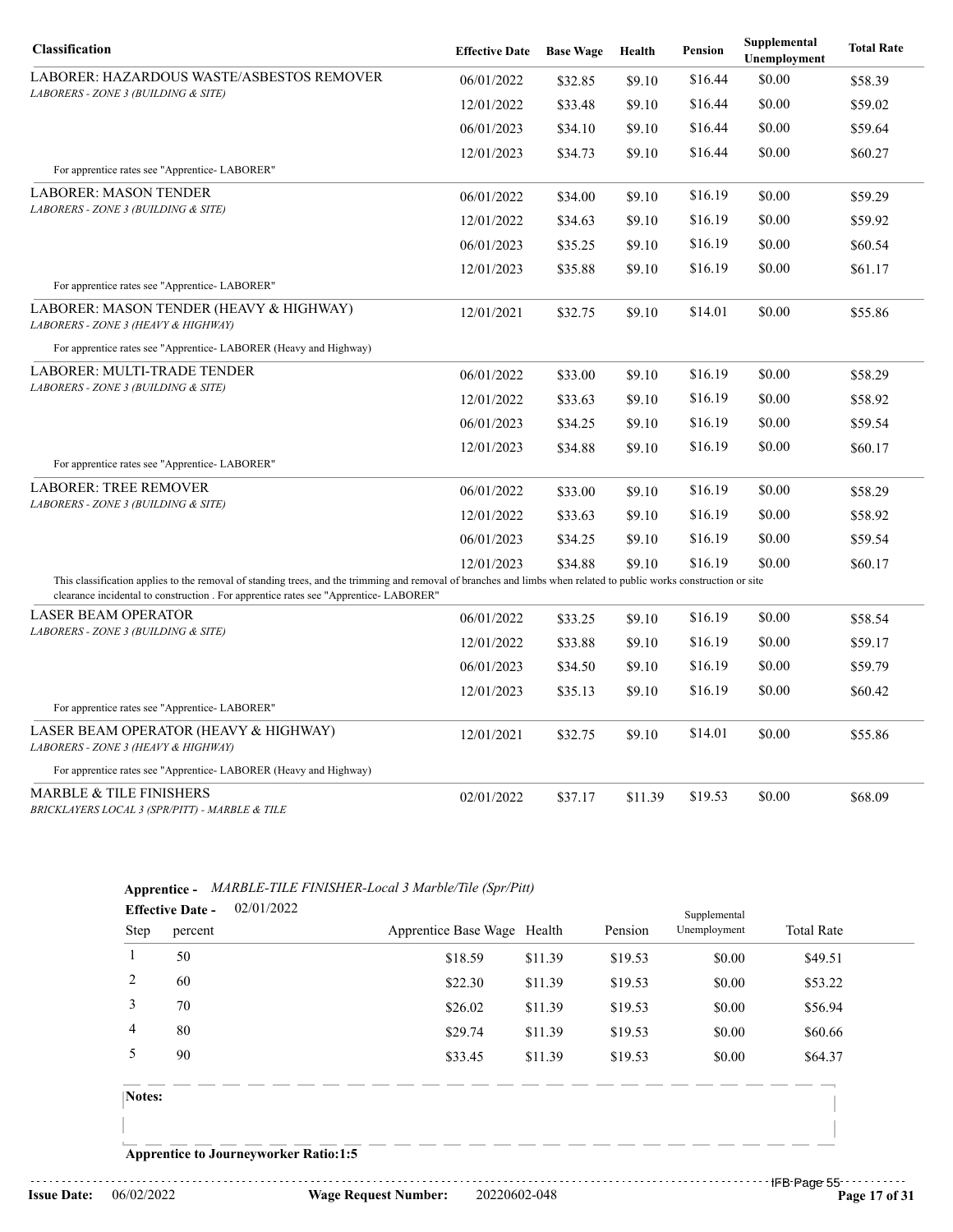| <b>Classification</b>                                                                    | <b>Effective Date</b> | <b>Base Wage</b>                                               | Health  | Pension | Supplemental<br>Unemployment                                                           | <b>Total Rate</b> |
|------------------------------------------------------------------------------------------|-----------------------|----------------------------------------------------------------|---------|---------|----------------------------------------------------------------------------------------|-------------------|
| MARBLE MASON/TILE LAYER(SP/PT)SeeBrick<br>BRICKLAYERS LOCAL 3 (SPR/PITT) - MARBLE & TILE |                       |                                                                |         |         |                                                                                        |                   |
| See "BRICK/STONE/ARTIFICIAL MASONRY(INCL.MASONRY WATERPROOFING)                          |                       |                                                                |         |         |                                                                                        |                   |
| MECH. SWEEPER OPERATOR (ON CONST. SITES)                                                 | 06/01/2022            | \$38.74                                                        | \$12.47 | \$14.50 | \$0.00                                                                                 | \$65.71           |
| <b>OPERATING ENGINEERS LOCAL 98</b>                                                      | 12/01/2022            | \$39.62                                                        | \$12.47 | \$14.50 | \$0.00<br>\$0.00<br>\$0.00<br>\$0.00<br>\$0.00<br>\$0.00<br>\$0.00<br>\$0.00<br>\$0.00 | \$66.59           |
|                                                                                          | 06/01/2023            | \$40.57                                                        | \$12.47 | \$14.50 |                                                                                        | \$67.54           |
|                                                                                          | 12/01/2023            | \$41.52                                                        | \$12.47 | \$14.50 |                                                                                        | \$68.49           |
| For apprentice rates see "Apprentice-OPERATING ENGINEERS"                                |                       |                                                                |         |         |                                                                                        |                   |
| MECHANIC/WELDER/BOOM TRUCK<br><b>OPERATING ENGINEERS LOCAL 98</b>                        | 06/01/2022            | \$38.21                                                        | \$12.47 | \$14.50 |                                                                                        | \$65.18           |
|                                                                                          | 12/01/2022            | \$14.50<br>\$39.09<br>\$12.47<br>\$14.50<br>\$12.47<br>\$40.04 | \$66.06 |         |                                                                                        |                   |
|                                                                                          | 06/01/2023            |                                                                |         |         |                                                                                        | \$67.01           |
|                                                                                          | 12/01/2023            | \$40.99                                                        | \$12.47 | \$14.50 |                                                                                        | \$67.96           |
| For apprentice rates see "Apprentice- OPERATING ENGINEERS"                               |                       |                                                                |         |         |                                                                                        |                   |
| MILLWRIGHT (Zone 3)                                                                      | 01/03/2022            | \$38.91                                                        | \$8.58  | \$21.57 |                                                                                        | \$69.06           |
| MILLWRIGHTS LOCAL 1121 - Zone 3                                                          | \$40.16<br>01/02/2023 | \$8.58                                                         | \$21.57 |         | \$70.31                                                                                |                   |

### **Apprentice -** *MILLWRIGHT - Local 1121 Zone 3*

|             | <b>Effective Date -</b> | 01/03/2022 |                             |        |         | Supplemental |                   |  |
|-------------|-------------------------|------------|-----------------------------|--------|---------|--------------|-------------------|--|
| <b>Step</b> | percent                 |            | Apprentice Base Wage Health |        | Pension | Unemployment | <b>Total Rate</b> |  |
|             | 55                      |            | \$21.40                     | \$8.58 | \$5.72  | \$0.00       | \$35.70           |  |
|             | 65                      |            | \$25.29                     | \$8.58 | \$17.93 | \$0.00       | \$51.80           |  |
|             | 75                      |            | \$29.18                     | \$8.58 | \$18.98 | \$0.00       | \$56.74           |  |
| 4           | 85                      |            | \$33.07                     | \$8.58 | \$20.01 | \$0.00       | \$61.66           |  |

|             | <b>Effective Date -</b> | 01/02/2023 |                             |        |         | Supplemental |                   |
|-------------|-------------------------|------------|-----------------------------|--------|---------|--------------|-------------------|
| <b>Step</b> | percent                 |            | Apprentice Base Wage Health |        | Pension | Unemployment | <b>Total Rate</b> |
|             | 55                      |            | \$22.09                     | \$8.58 | \$5.72  | \$0.00       | \$36.39           |
|             | 65                      |            | \$26.10                     | \$8.58 | \$17.93 | \$0.00       | \$52.61           |
|             | 75                      |            | \$30.12                     | \$8.58 | \$18.98 | \$0.00       | \$57.68           |
|             | 85                      |            | \$34.14                     | \$8.58 | \$20.01 | \$0.00       | \$62.73           |
|             |                         |            |                             |        |         |              |                   |

| <b>Notes:</b> Step $1\&2$ Appr. indentured after $1/6/2020$ receive no pension, |
|---------------------------------------------------------------------------------|
| but do receive annuity. (Step 1 \$5.72, Step 2 \$6.66)                          |
| Steps are 2,000 hours                                                           |
| <b>Apprentice to Journeyworker Ratio:1:4</b>                                    |

| <b>MORTAR MIXER</b>                           | 06/01/2022 | \$33.25 | \$9.10  | \$16.19 | \$0.00 | \$58.54 |
|-----------------------------------------------|------------|---------|---------|---------|--------|---------|
| LABORERS - ZONE 3 (BUILDING & SITE)           | 12/01/2022 | \$33.88 | \$9.10  | \$16.19 | \$0.00 | \$59.17 |
|                                               | 06/01/2023 | \$34.50 | \$9.10  | \$16.19 | \$0.00 | \$59.79 |
|                                               | 12/01/2023 | \$35.13 | \$9.10  | \$16.19 | \$0.00 | \$60.42 |
| For apprentice rates see "Apprentice-LABORER" |            |         |         |         |        |         |
| <b>OILER</b>                                  | 06/01/2022 | \$33.90 | \$12.47 | \$14.50 | \$0.00 | \$60.87 |
| <b>OPERATING ENGINEERS LOCAL 98</b>           | 12/01/2022 | \$34.78 | \$12.47 | \$14.50 | \$0.00 | \$61.75 |
|                                               | 06/01/2023 | \$35.73 | \$12.47 | \$14.50 | \$0.00 | \$62.70 |
|                                               | 12/01/2023 | \$36.68 | \$12.47 | \$14.50 | \$0.00 | \$63.65 |

For apprentice rates see "Apprentice- OPERATING ENGINEERS"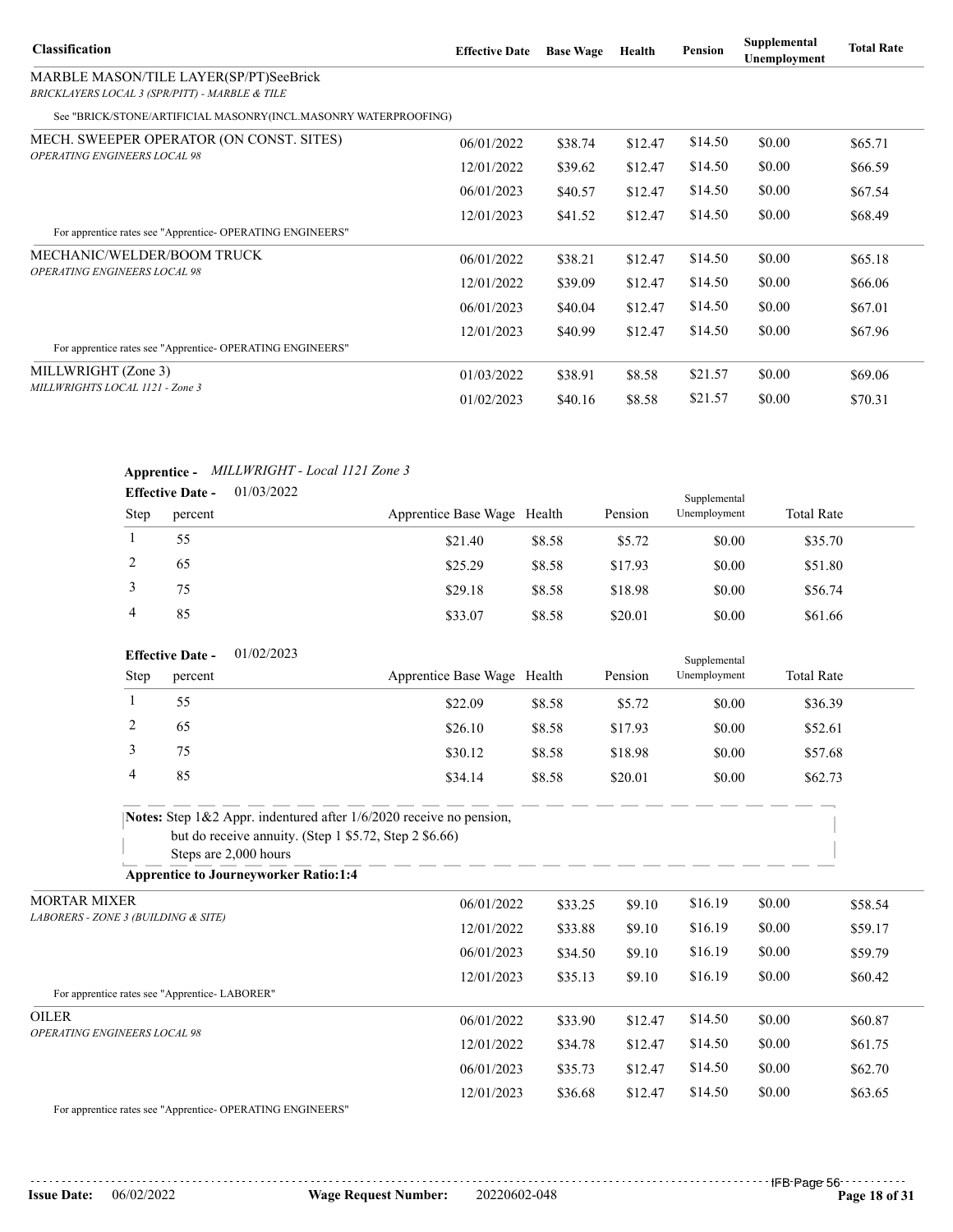| <b>Classification</b>                                      | <b>Effective Date</b> | <b>Base Wage</b> | Health  | <b>Pension</b> | Supplemental<br>Unemployment | <b>Total Rate</b> |
|------------------------------------------------------------|-----------------------|------------------|---------|----------------|------------------------------|-------------------|
| OTHER POWER DRIVEN EQUIPMENT - CLASS VI                    | 06/01/2022            | \$31.92          | \$12.47 | \$14.50        | \$0.00                       | \$58.89           |
| <b>OPERATING ENGINEERS LOCAL 98</b>                        | 12/01/2022            | \$32.80          | \$12.47 | \$14.50        | \$0.00                       | \$59.77           |
|                                                            | 06/01/2023            | \$33.75          | \$12.47 | \$14.50        | \$0.00                       | \$60.72           |
|                                                            | 12/01/2023            | \$34.70          | \$12.47 | \$14.50        | \$0.00                       | \$61.67           |
| For apprentice rates see "Apprentice- OPERATING ENGINEERS" |                       |                  |         |                |                              |                   |
| PAINTER (BRIDGES/TANKS)                                    | 01/01/2022            | \$53.66          | \$8.65  | \$23.05        | \$0.00                       | \$85.36           |
| PAINTERS LOCAL 35 - ZONE 3                                 | 07/01/2022            | \$54.86          | \$8.65  | \$23.05        | \$0.00                       | \$86.56           |
|                                                            | 01/01/2023            | \$56.06          | \$8.65  | \$23.05        | \$0.00                       | \$87.76           |
|                                                            | 07/01/2023            | \$57.26          | \$8.65  | \$23.05        | \$0.00                       | \$88.96           |
|                                                            | 01/01/2024            | \$58.46          | \$8.65  | \$23.05        | \$0.00                       | \$90.16           |
|                                                            | 07/01/2024            | \$59.66          | \$8.65  | \$23.05        | \$0.00                       | \$91.36           |
|                                                            | 01/01/2025            | \$60.86          | \$8.65  | \$23.05        | \$0.00                       | \$92.56           |

### **Apprentice -** *PAINTER Local 35 - BRIDGES/TANKS*

| . .            |                         |            |                             |        |         |              |                   |  |
|----------------|-------------------------|------------|-----------------------------|--------|---------|--------------|-------------------|--|
|                | <b>Effective Date -</b> | 01/01/2022 |                             |        |         | Supplemental |                   |  |
| Step           | percent                 |            | Apprentice Base Wage Health |        | Pension | Unemployment | <b>Total Rate</b> |  |
| 1              | 50                      |            | \$26.83                     | \$8.65 | \$0.00  | \$0.00       | \$35.48           |  |
| 2              | 55                      |            | \$29.51                     | \$8.65 | \$6.27  | \$0.00       | \$44.43           |  |
| 3              | 60                      |            | \$32.20                     | \$8.65 | \$6.84  | \$0.00       | \$47.69           |  |
| $\overline{4}$ | 65                      |            | \$34.88                     | \$8.65 | \$7.41  | \$0.00       | \$50.94           |  |
| 5              | 70                      |            | \$37.56                     | \$8.65 | \$19.63 | \$0.00       | \$65.84           |  |
| 6              | 75                      |            | \$40.25                     | \$8.65 | \$20.20 | \$0.00       | \$69.10           |  |
| 7              | 80                      |            | \$42.93                     | \$8.65 | \$20.77 | \$0.00       | \$72.35           |  |
| 8              | 90                      |            | \$48.29                     | \$8.65 | \$21.91 | \$0.00       | \$78.85           |  |
|                |                         |            |                             |        |         |              |                   |  |

| <b>Effective Date -</b> |         | 07/01/2022 |                             |        |         | Supplemental |                   |
|-------------------------|---------|------------|-----------------------------|--------|---------|--------------|-------------------|
| Step                    | percent |            | Apprentice Base Wage Health |        | Pension | Unemployment | <b>Total Rate</b> |
|                         | 50      |            | \$27.43                     | \$8.65 | \$0.00  | \$0.00       | \$36.08           |
| 2                       | 55      |            | \$30.17                     | \$8.65 | \$6.27  | \$0.00       | \$45.09           |
| 3                       | 60      |            | \$32.92                     | \$8.65 | \$6.84  | \$0.00       | \$48.41           |
| $\overline{4}$          | 65      |            | \$35.66                     | \$8.65 | \$7.41  | \$0.00       | \$51.72           |
| 5                       | 70      |            | \$38.40                     | \$8.65 | \$19.63 | \$0.00       | \$66.68           |
| 6                       | 75      |            | \$41.15                     | \$8.65 | \$20.20 | \$0.00       | \$70.00           |
| 7                       | 80      |            | \$43.89                     | \$8.65 | \$20.77 | \$0.00       | \$73.31           |
| 8                       | 90      |            | \$49.37                     | \$8.65 | \$21.91 | \$0.00       | \$79.93           |
|                         |         |            |                             |        |         |              |                   |

**Notes:**

Steps are 750 hrs.

**Apprentice to Journeyworker Ratio:1:1**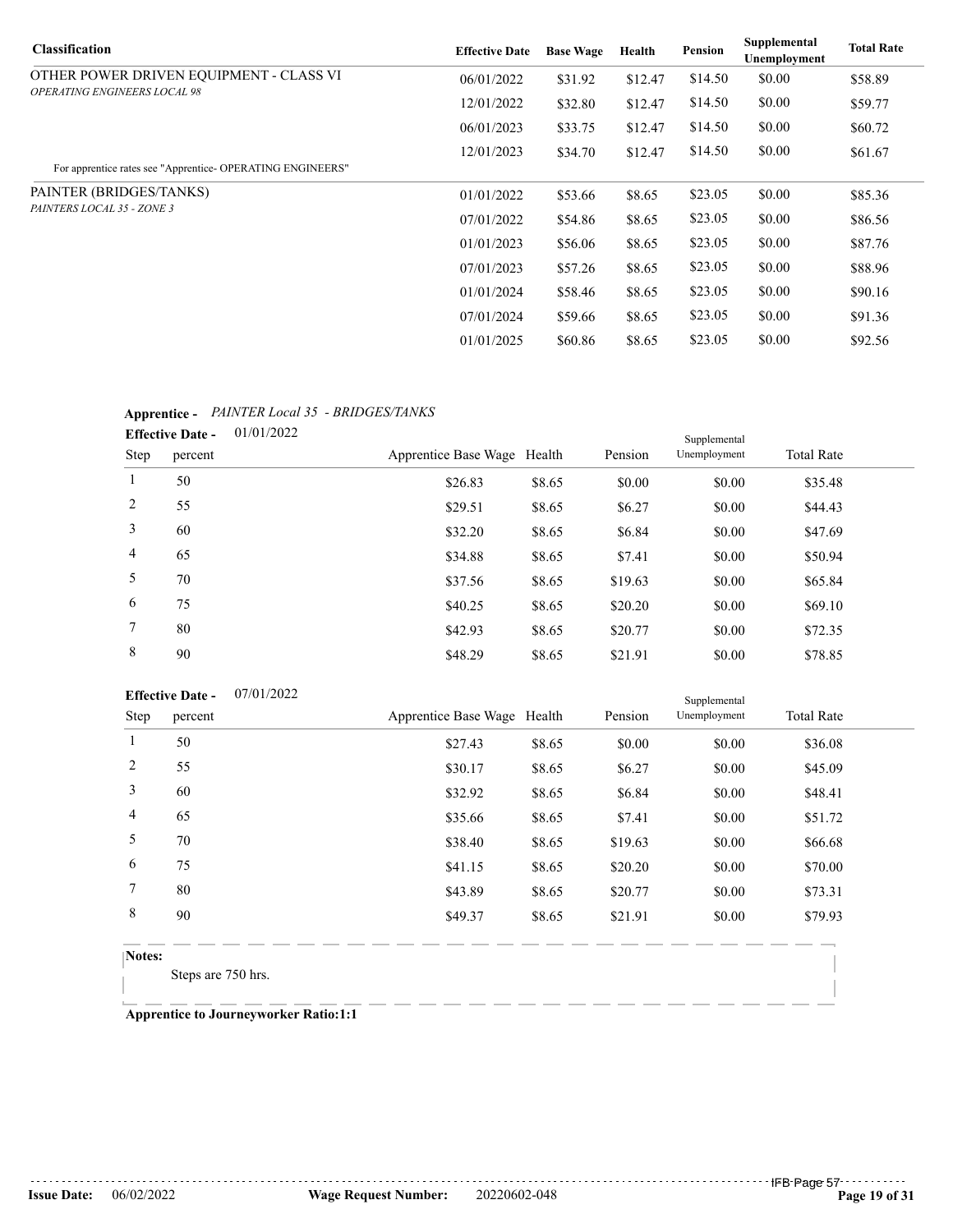| <b>Classification</b>                                                                                                               | <b>Effective Date</b> | <b>Base Wage</b> | Health | Pension | Supplemental<br>Unemployment | <b>Total Rate</b> |
|-------------------------------------------------------------------------------------------------------------------------------------|-----------------------|------------------|--------|---------|------------------------------|-------------------|
| PAINTER (SPRAY OR SANDBLAST, NEW) *                                                                                                 | 01/01/2022            | \$36.78          | \$8.65 | \$19.15 | \$0.00                       | \$64.58           |
| * If 30% or more of surfaces to be painted are new construction,<br>NEW paint rate shall be used. <i>PAINTERS LOCAL</i> 35 - ZONE 3 | 07/01/2022            | \$37.83          | \$8.65 | \$19.15 | \$0.00                       | \$65.63           |
|                                                                                                                                     | 01/01/2023            | \$38.93          | \$8.65 | \$19.15 | \$0.00                       | \$66.73           |
|                                                                                                                                     | 07/01/2023            | \$39.98          | \$8.65 | \$19.15 | \$0.00                       | \$67.78           |
|                                                                                                                                     | 01/01/2024            | \$41.08          | \$8.65 | \$19.15 | \$0.00                       | \$68.88           |
|                                                                                                                                     | 07/01/2024            | \$42.13          | \$8.65 | \$19.15 | \$0.00                       | \$69.93           |
|                                                                                                                                     | 01/01/2025            | \$43.23          | \$8.65 | \$19.15 | \$0.00                       | \$71.03           |

#### **Apprentice -** *PAINTER Local 35 Zone 3 - Spray/Sandblast - New*

|                | 01/01/2022<br><b>Effective Date -</b> |                             |        |         | Supplemental |                   |  |
|----------------|---------------------------------------|-----------------------------|--------|---------|--------------|-------------------|--|
| Step           | percent                               | Apprentice Base Wage Health |        | Pension | Unemployment | <b>Total Rate</b> |  |
| -1             | 50                                    | \$18.39                     | \$8.65 | \$0.00  | \$0.00       | \$27.04           |  |
| 2              | 55                                    | \$20.23                     | \$8.65 | \$4.13  | \$0.00       | \$33.01           |  |
| 3              | 60                                    | \$22.07                     | \$8.65 | \$4.50  | \$0.00       | \$35.22           |  |
| $\overline{4}$ | 65                                    | \$23.91                     | \$8.65 | \$4.88  | \$0.00       | \$37.44           |  |
| 5              | 70                                    | \$25.75                     | \$8.65 | \$16.90 | \$0.00       | \$51.30           |  |
| 6              | 75                                    | \$27.59                     | \$8.65 | \$17.28 | \$0.00       | \$53.52           |  |
| 7              | 80                                    | \$29.42                     | \$8.65 | \$17.65 | \$0.00       | \$55.72           |  |
| 8              | 90                                    | \$33.10                     | \$8.65 | \$18.40 | \$0.00       | \$60.15           |  |

#### 07/01/2022 **Effective Date -**

|                            | 07/01/2022<br><b>Effective Date -</b> |                                              |                             | Supplemental |         |              |        |                   |
|----------------------------|---------------------------------------|----------------------------------------------|-----------------------------|--------------|---------|--------------|--------|-------------------|
|                            | Step                                  | percent                                      | Apprentice Base Wage Health |              | Pension | Unemployment |        | <b>Total Rate</b> |
|                            | $\mathbf{1}$                          | 50                                           | \$18.92                     | \$8.65       | \$0.00  | \$0.00       |        | \$27.57           |
|                            | $\overline{c}$                        | 55                                           | \$20.81                     | \$8.65       | \$4.13  | \$0.00       |        | \$33.59           |
|                            | 3                                     | 60                                           | \$22.70                     | \$8.65       | \$4.50  | \$0.00       |        | \$35.85           |
|                            | 4                                     | 65                                           | \$24.59                     | \$8.65       | \$4.88  | \$0.00       |        | \$38.12           |
|                            | 5                                     | 70                                           | \$26.48                     | \$8.65       | \$16.90 | \$0.00       |        | \$52.03           |
|                            | 6                                     | 75                                           | \$28.37                     | \$8.65       | \$17.28 | \$0.00       |        | \$54.30           |
|                            | $\overline{7}$                        | 80                                           | \$30.26                     | \$8.65       | \$17.65 | \$0.00       |        | \$56.56           |
|                            | $\,8\,$                               | 90                                           | \$34.05                     | \$8.65       | \$18.40 | \$0.00       |        | \$61.10           |
|                            | Notes:                                |                                              |                             |              |         |              |        |                   |
|                            |                                       | Steps are 750 hrs.                           |                             |              |         |              |        |                   |
|                            |                                       | <b>Apprentice to Journeyworker Ratio:1:1</b> |                             |              |         |              |        |                   |
|                            |                                       | PAINTER (SPRAY OR SANDBLAST, REPAINT)        | 01/01/2022                  | \$34.10      | \$8.65  | \$19.15      | \$0.00 | \$61.90           |
| PAINTERS LOCAL 35 - ZONE 3 |                                       |                                              | 07/01/2022                  | \$35.15      | \$8.65  | \$19.15      | \$0.00 | \$62.95           |
|                            |                                       |                                              | 01/01/2023                  | \$36.25      | \$8.65  | \$19.15      | \$0.00 | \$64.05           |
|                            |                                       |                                              | 07/01/2023                  | \$37.30      | \$8.65  | \$19.15      | \$0.00 | \$65.10           |
|                            |                                       |                                              | 01/01/2024                  | \$38.40      | \$8.65  | \$19.15      | \$0.00 | \$66.20           |
|                            |                                       |                                              | 07/01/2024                  | \$39.45      | \$8.65  | \$19.15      | \$0.00 | \$67.25           |

01/01/2025 \$40.55 \$8.65 \$19.15 \$0.00 \$68.35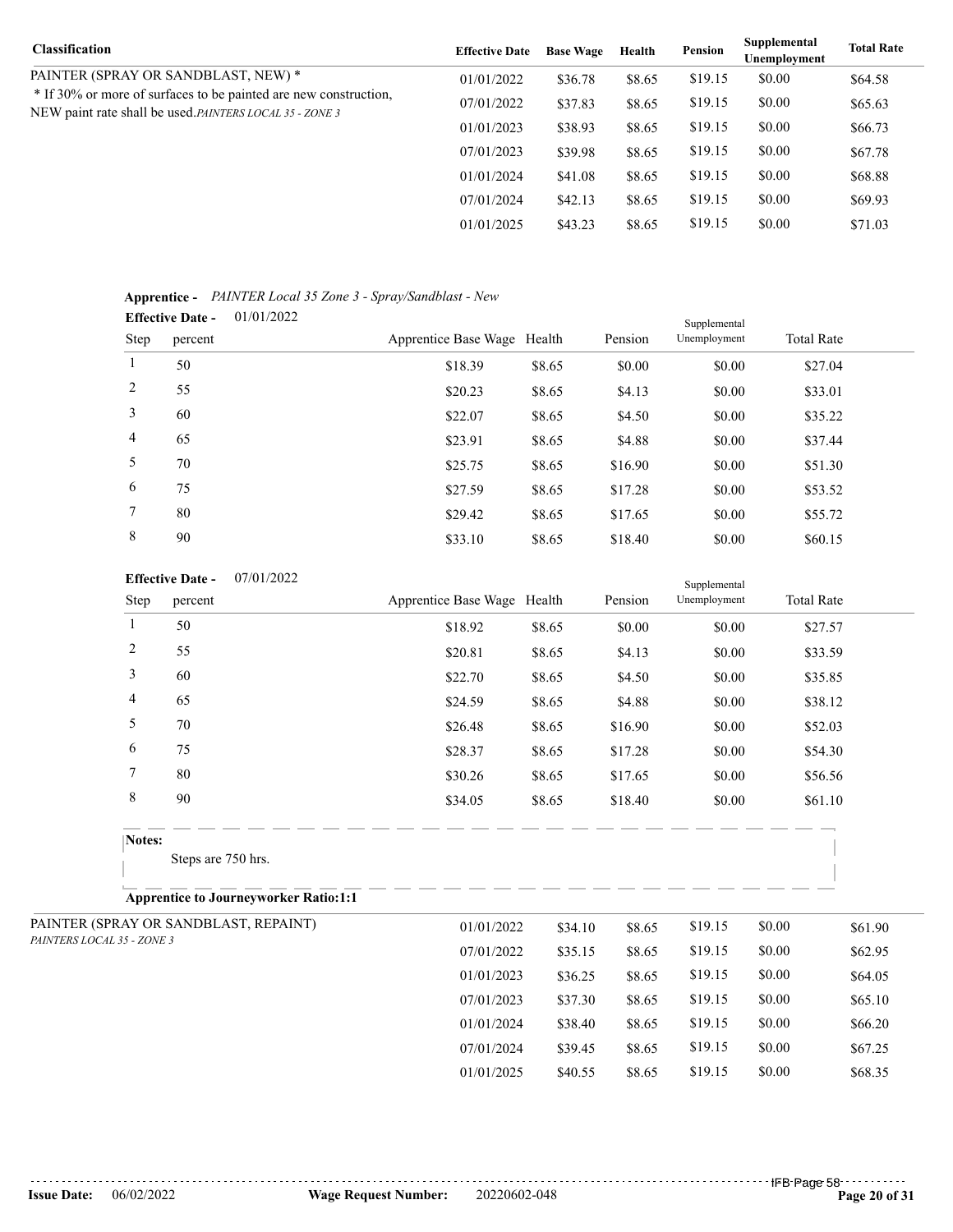|                | 01/01/2022<br><b>Effective Date -</b> |                             |        |         | Supplemental |                   |  |  |
|----------------|---------------------------------------|-----------------------------|--------|---------|--------------|-------------------|--|--|
| Step           | percent                               | Apprentice Base Wage Health |        | Pension | Unemployment | <b>Total Rate</b> |  |  |
| 1              | 50                                    | \$17.05                     | \$8.65 | \$0.00  | \$0.00       | \$25.70           |  |  |
| 2              | 55                                    | \$18.76                     | \$8.65 | \$4.13  | \$0.00       | \$31.54           |  |  |
| 3              | 60                                    | \$20.46                     | \$8.65 | \$4.50  | \$0.00       | \$33.61           |  |  |
| $\overline{4}$ | 65                                    | \$22.17                     | \$8.65 | \$4.88  | \$0.00       | \$35.70           |  |  |
| 5              | 70                                    | \$23.87                     | \$8.65 | \$16.90 | \$0.00       | \$49.42           |  |  |
| 6              | 75                                    | \$25.58                     | \$8.65 | \$17.28 | \$0.00       | \$51.51           |  |  |
| 7              | 80                                    | \$27.28                     | \$8.65 | \$17.65 | \$0.00       | \$53.58           |  |  |
| 8              | 90                                    | \$30.69                     | \$8.65 | \$18.40 | \$0.00       | \$57.74           |  |  |

|                               | Apprentice - PAINTER Local 35 Zone 3 - Spray/Sandblast - Repaint |
|-------------------------------|------------------------------------------------------------------|
| Effective Date $-$ 01/01/2022 |                                                                  |

07/01/2022 **Effective Date -**

|                | <b>Effective Date -</b><br>07/01/2022                            |                             |         |                   | Supplemental |                   |         |  |
|----------------|------------------------------------------------------------------|-----------------------------|---------|-------------------|--------------|-------------------|---------|--|
| Step           | percent                                                          | Apprentice Base Wage Health |         | Pension           | Unemployment | <b>Total Rate</b> |         |  |
| 1              | 50                                                               | \$17.58                     | \$8.65  | \$0.00            | \$0.00       |                   | \$26.23 |  |
| $\overline{c}$ | 55                                                               | \$19.33                     | \$8.65  | \$4.13            | \$0.00       |                   | \$32.11 |  |
| 3              | 60                                                               | \$21.09                     | \$8.65  | \$4.50            | \$0.00       |                   | \$34.24 |  |
| 4              | 65                                                               | \$22.85                     | \$8.65  | \$4.88            | \$0.00       |                   | \$36.38 |  |
| 5              | 70                                                               | \$24.61                     | \$8.65  | \$16.90           | \$0.00       |                   | \$50.16 |  |
| 6              | 75                                                               | \$26.36                     | \$8.65  | \$17.28           | \$0.00       |                   | \$52.29 |  |
| 7              | 80                                                               | \$28.12                     | \$8.65  | \$17.65           | \$0.00       |                   | \$54.42 |  |
| $\,8\,$        | 90                                                               | \$31.64                     | \$8.65  | \$1,171.75        | \$0.00       | \$1,212.04        |         |  |
| Notes:         |                                                                  |                             |         |                   |              |                   |         |  |
|                | Steps are 750 hrs.                                               |                             |         |                   |              |                   |         |  |
|                | <b>Apprentice to Journeyworker Ratio:1:1</b>                     |                             |         |                   |              |                   |         |  |
|                | PAINTER / TAPER (BRUSH, NEW) *                                   | 01/01/2022                  |         | \$35.38<br>\$8.65 | \$19.15      | \$0.00            | \$63.18 |  |
|                | * If 30% or more of surfaces to be painted are new construction, | 07/01/2022                  | \$36.43 | \$8.65            | \$19.15      | \$0.00            | \$64.23 |  |
|                | NEW paint rate shall be used.PAINTERS LOCAL 35 - ZONE 3          | 01/01/2023                  | \$37.53 | \$8.65            | \$19.15      | \$0.00            | \$65.33 |  |
|                |                                                                  | 07/01/2023                  | \$38.58 | \$8.65            | \$19.15      | \$0.00            | \$66.38 |  |
|                |                                                                  | 01/01/2024                  |         | \$8.65<br>\$39.68 | \$19.15      | \$0.00            | \$67.48 |  |
|                |                                                                  | 07/01/2024                  | \$40.73 | \$8.65            | \$19.15      | \$0.00            | \$68.53 |  |
|                |                                                                  | 01/01/2025                  | \$41.83 | \$8.65            | \$19.15      | \$0.00            | \$69.63 |  |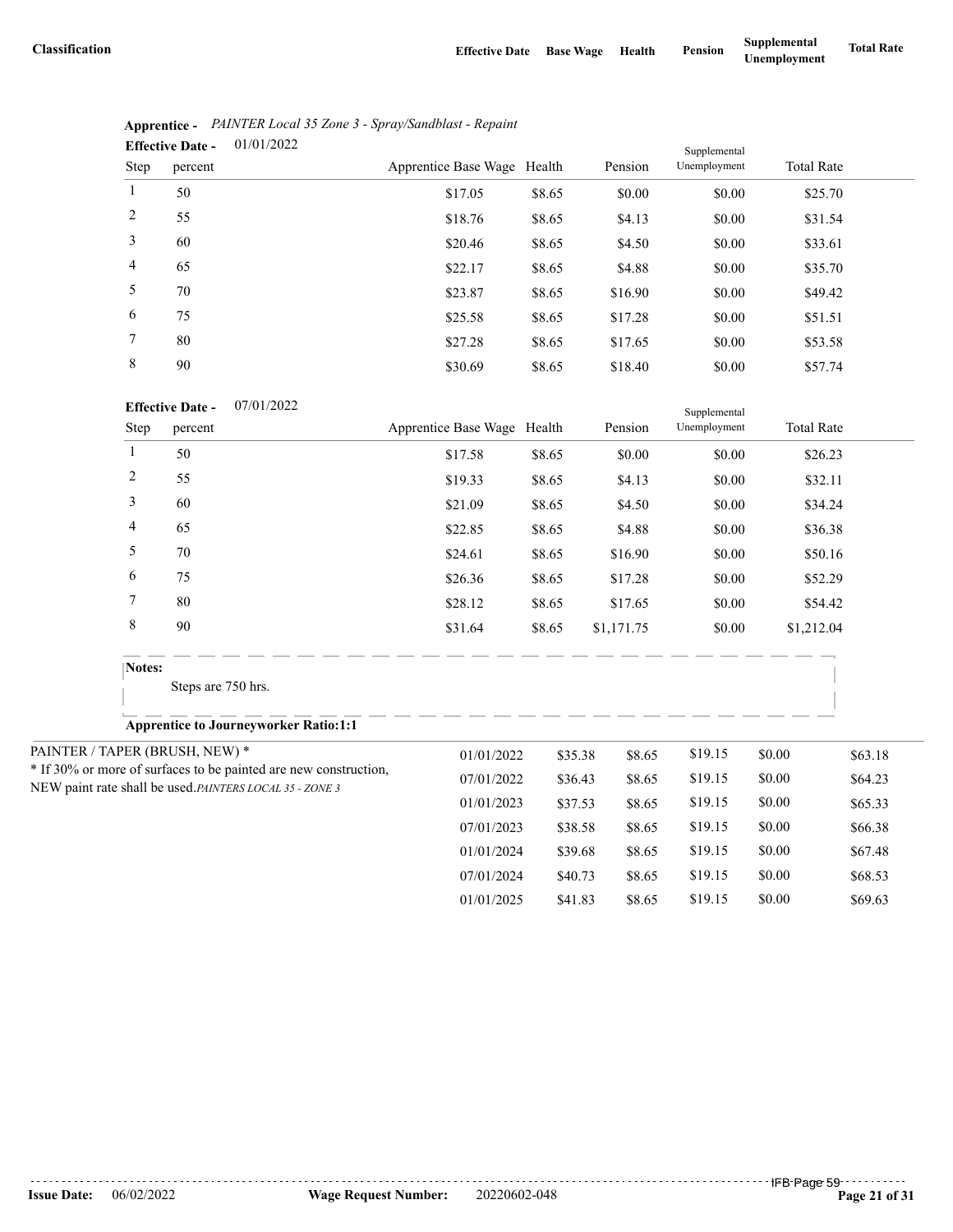07/01/2024 \$38.05 \$8.65 \$19.15 \$0.00 \$65.85 01/01/2025 \$39.15 \$8.65 \$19.15 \$0.00 \$66.95

|                | 01/01/2022<br><b>Effective Date -</b> |                             | Supplemental |         |              |                   |
|----------------|---------------------------------------|-----------------------------|--------------|---------|--------------|-------------------|
| Step           | percent                               | Apprentice Base Wage Health |              | Pension | Unemployment | <b>Total Rate</b> |
|                | 50                                    | \$17.69                     | \$8.65       | \$0.00  | \$0.00       | \$26.34           |
| 2              | 55                                    | \$19.46                     | \$8.65       | \$4.13  | \$0.00       | \$32.24           |
| 3              | 60                                    | \$21.23                     | \$8.65       | \$4.50  | \$0.00       | \$34.38           |
| $\overline{4}$ | 65                                    | \$23.00                     | \$8.65       | \$4.88  | \$0.00       | \$36.53           |
| 5              | 70                                    | \$24.77                     | \$8.65       | \$16.90 | \$0.00       | \$50.32           |
| 6              | 75                                    | \$26.54                     | \$8.65       | \$17.28 | \$0.00       | \$52.47           |
| 7              | 80                                    | \$28.30                     | \$8.65       | \$17.65 | \$0.00       | \$54.60           |
| 8              | 90                                    | \$31.84                     | \$8.65       | \$18.40 | \$0.00       | \$58.89           |

## **Apprentice -** *PAINTER - Local 35 Zone 3 - BRUSH NEW*

#### 07/01/2022 **Effective Date -**

|                            | <b>Effective Date -</b><br>07/01/2022        |                             |                       | Supplemental |              |        |                   |
|----------------------------|----------------------------------------------|-----------------------------|-----------------------|--------------|--------------|--------|-------------------|
| Step                       | percent                                      | Apprentice Base Wage Health |                       | Pension      | Unemployment |        | <b>Total Rate</b> |
| 1                          | 50                                           | \$18.22                     | \$8.65                | \$0.00       | \$0.00       |        | \$26.87           |
| $\overline{c}$             | 55                                           | \$20.04                     | \$8.65                | \$4.13       | \$0.00       |        | \$32.82           |
| 3                          | 60                                           | \$21.86                     | \$8.65                | \$4.50       | \$0.00       |        | \$35.01           |
| 4                          | 65                                           | \$23.68                     | \$8.65                | \$4.88       | \$0.00       |        | \$37.21           |
| 5                          | 70                                           | \$25.50                     | \$8.65                | \$16.90      | \$0.00       |        | \$51.05           |
| 6                          | 75                                           | \$27.32                     | \$8.65                | \$17.28      | \$0.00       |        | \$53.25           |
| 7                          | 80                                           | \$29.14                     | \$8.65                | \$17.65      | \$0.00       |        | \$55.44           |
| $\,$ 8 $\,$                | 90                                           | \$32.79                     | \$8.65                | \$18.40      | \$0.00       |        | \$59.84           |
| Notes:                     |                                              |                             |                       |              |              |        |                   |
|                            | Steps are 750 hrs.                           |                             |                       |              |              |        |                   |
|                            | <b>Apprentice to Journeyworker Ratio:1:1</b> |                             |                       |              |              |        |                   |
|                            | PAINTER / TAPER (BRUSH, REPAINT)             |                             | 01/01/2022<br>\$32.70 | \$8.65       | \$19.15      | \$0.00 | \$60.50           |
| PAINTERS LOCAL 35 - ZONE 3 |                                              | 07/01/2022                  | \$33.75               | \$8.65       | \$19.15      | \$0.00 | \$61.55           |
|                            |                                              | 01/01/2023                  | \$34.85               | \$8.65       | \$19.15      | \$0.00 | \$62.65           |
|                            |                                              | 07/01/2023                  | \$35.90               | \$8.65       | \$19.15      | \$0.00 | \$63.70           |
|                            |                                              | 01/01/2024                  | \$37.00               | \$8.65       | \$19.15      | \$0.00 | \$64.80           |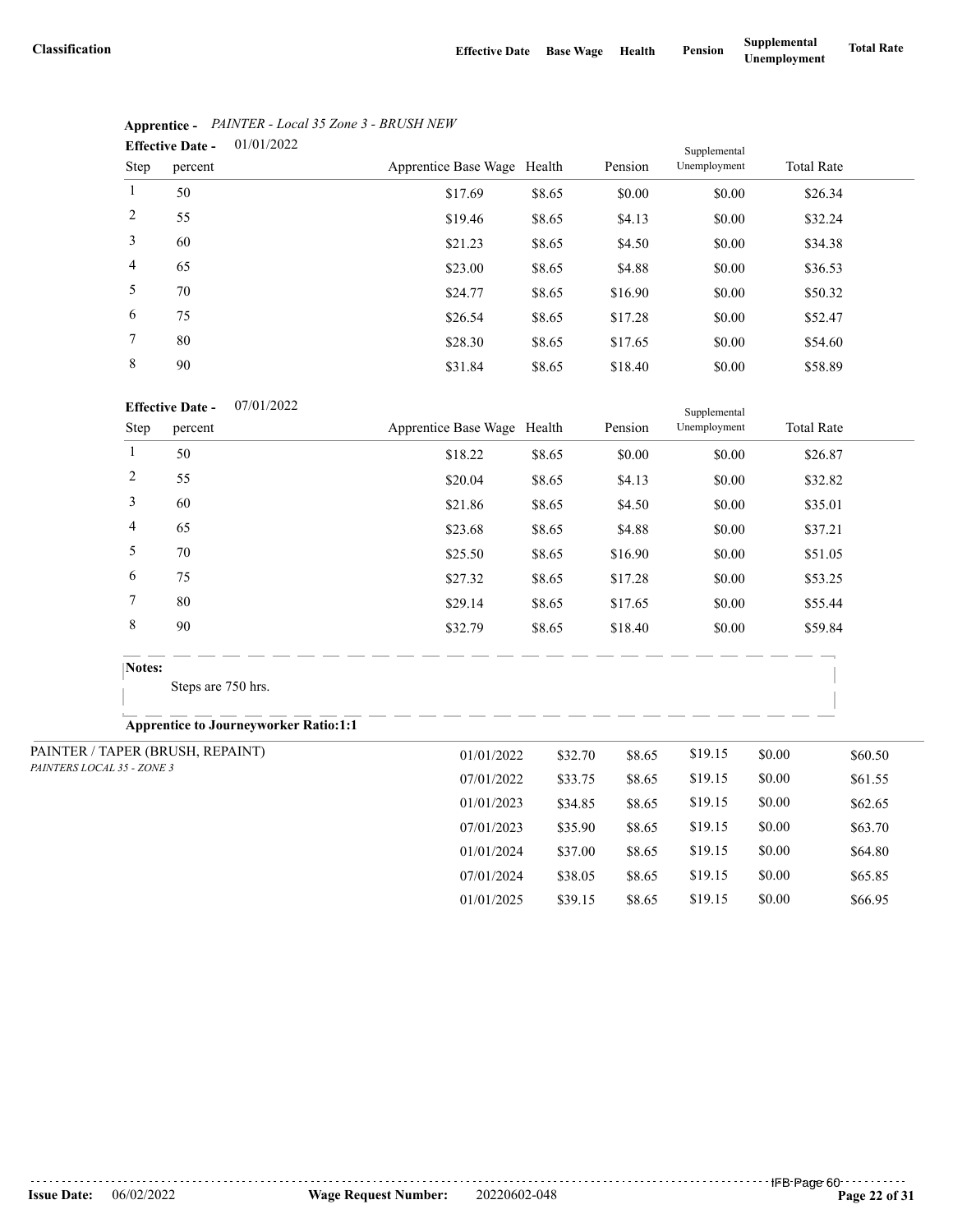|                | 01/01/2022<br><b>Effective Date -</b> |                             |        |         | Supplemental |                   |
|----------------|---------------------------------------|-----------------------------|--------|---------|--------------|-------------------|
| Step           | percent                               | Apprentice Base Wage Health |        | Pension | Unemployment | <b>Total Rate</b> |
| $\mathbf{1}$   | 50                                    | \$16.35                     | \$8.65 | \$0.00  | \$0.00       | \$25.00           |
| 2              | 55                                    | \$17.99                     | \$8.65 | \$4.13  | \$0.00       | \$30.77           |
| 3              | 60                                    | \$19.62                     | \$8.65 | \$4.50  | \$0.00       | \$32.77           |
| $\overline{4}$ | 65                                    | \$21.26                     | \$8.65 | \$4.88  | \$0.00       | \$34.79           |
| 5              | 70                                    | \$22.89                     | \$8.65 | \$16.90 | \$0.00       | \$48.44           |
| 6              | 75                                    | \$24.53                     | \$8.65 | \$17.28 | \$0.00       | \$50.46           |
| 7              | 80                                    | \$26.16                     | \$8.65 | \$17.65 | \$0.00       | \$52.46           |
| 8              | 90                                    | \$29.43                     | \$8.65 | \$18.40 | \$0.00       | \$56.48           |

## **Apprentice -** *PAINTER Local 35 Zone 3 - BRUSH REPAINT*

| <b>Effective Date -</b> | 07/01/2022 |
|-------------------------|------------|
|                         |            |

|                                                                       | <b>Effective Date -</b><br>07/01/2022                            |                             |         |         | Supplemental |        |                   |  |
|-----------------------------------------------------------------------|------------------------------------------------------------------|-----------------------------|---------|---------|--------------|--------|-------------------|--|
| Step                                                                  | percent                                                          | Apprentice Base Wage Health |         | Pension | Unemployment |        | <b>Total Rate</b> |  |
| 1                                                                     | 50                                                               | \$16.88                     | \$8.65  | \$0.00  | \$0.00       |        | \$25.53           |  |
| 2                                                                     | 55                                                               | \$18.56                     | \$8.65  | \$4.13  | \$0.00       |        | \$31.34           |  |
| 3                                                                     | 60                                                               | \$20.25                     | \$8.65  | \$4.50  | \$0.00       |        | \$33.40           |  |
| 4                                                                     | 65                                                               | \$21.94                     | \$8.65  | \$4.88  | \$0.00       |        | \$35.47           |  |
| 5                                                                     | 70                                                               | \$23.63                     | \$8.65  | \$16.90 | \$0.00       |        | \$49.18           |  |
| 6                                                                     | 75                                                               | \$25.31                     | \$8.65  | \$17.28 | \$0.00       |        | \$51.24           |  |
| 7                                                                     | 80                                                               | \$27.00                     | \$8.65  | \$17.65 | \$0.00       |        | \$53.30           |  |
| 8                                                                     | 90                                                               | \$30.38                     | \$8.65  | \$18.40 | \$0.00       |        | \$57.43           |  |
| Notes:                                                                |                                                                  |                             |         |         |              |        |                   |  |
|                                                                       | Steps are 750 hrs.                                               |                             |         |         |              |        |                   |  |
|                                                                       | <b>Apprentice to Journeyworker Ratio:1:1</b>                     |                             |         |         |              |        |                   |  |
| LABORERS - ZONE 3 (HEAVY & HIGHWAY)                                   | PAINTER TRAFFIC MARKINGS (HEAVY/HIGHWAY)                         | 12/01/2021                  | \$32.50 | \$9.10  | \$14.01      | \$0.00 | \$55.61           |  |
|                                                                       | For apprentice rates see "Apprentice-LABORER (Heavy and Highway) |                             |         |         |              |        |                   |  |
| PANEL & PICKUP TRUCKS DRIVER<br>TEAMSTERS JOINT COUNCIL NO. 10 ZONE B |                                                                  | 12/01/2021                  | \$35.78 | \$13.41 | \$16.01      | \$0.00 | \$65.20           |  |
| DECK)                                                                 | PIER AND DOCK CONSTRUCTOR (UNDERPINNING AND                      | 08/01/2020                  | \$43.53 | \$9.40  | \$23.12      | \$0.00 | \$76.05           |  |
| PILE DRIVER LOCAL 56 (ZONE 3)                                         | For apprentice rates see "Apprentice- PILE DRIVER"               |                             |         |         |              |        |                   |  |
| PILE DRIVER<br>PILE DRIVER LOCAL 56 (ZONE 3)                          |                                                                  | 08/01/2020                  | \$43.53 | \$9.40  | \$23.12      | \$0.00 | \$76.05           |  |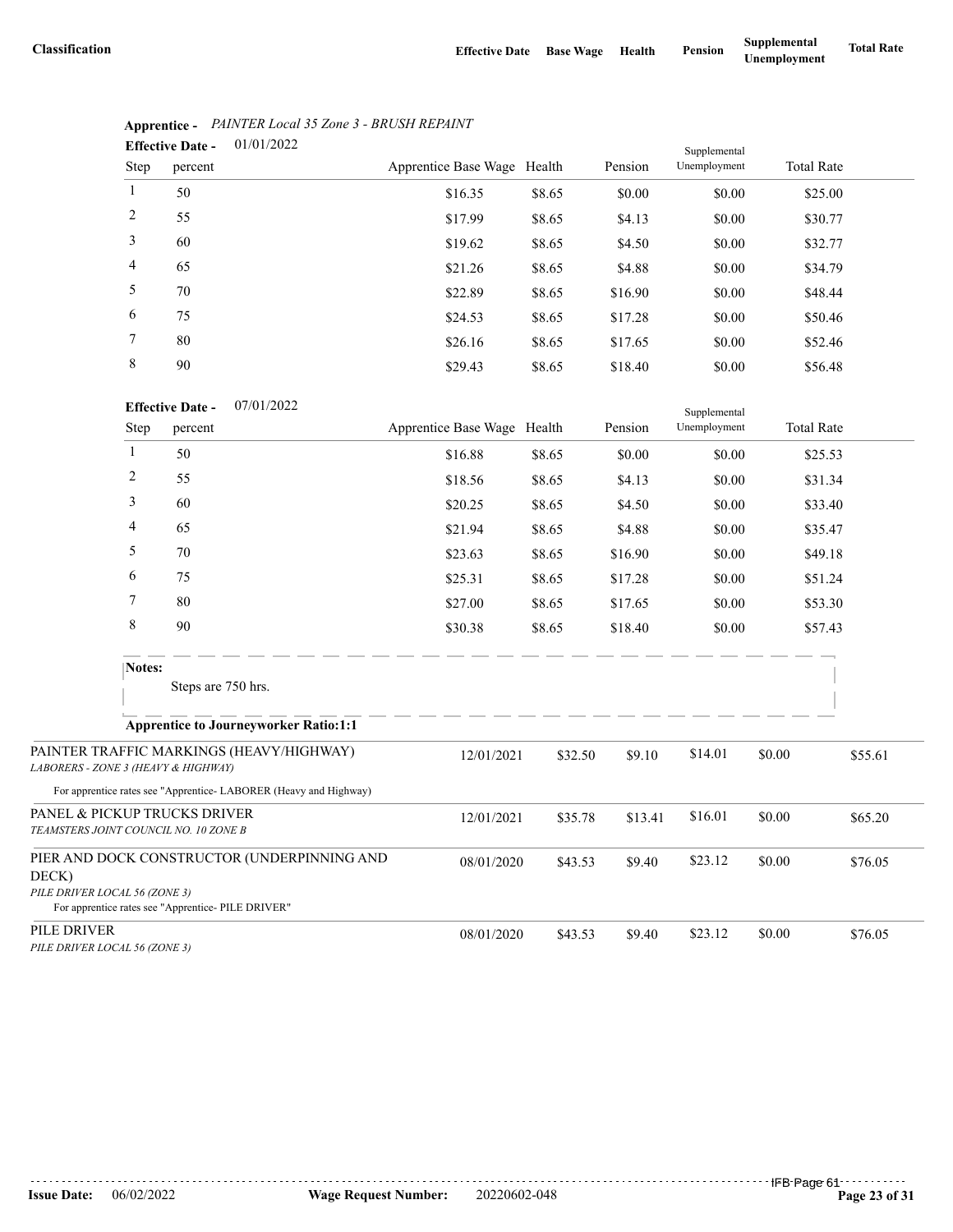|                                                                    |             |                                    | Apprentice - PILE DRIVER - Local 56 Zone 3                                                    |                                                                         |         |         |                              |        |                   |
|--------------------------------------------------------------------|-------------|------------------------------------|-----------------------------------------------------------------------------------------------|-------------------------------------------------------------------------|---------|---------|------------------------------|--------|-------------------|
|                                                                    | <b>Step</b> | <b>Effective Date -</b><br>percent | 08/01/2020                                                                                    | Apprentice Base Wage Health                                             |         | Pension | Supplemental<br>Unemployment |        | <b>Total Rate</b> |
|                                                                    | 1           | $\Omega$                           |                                                                                               | \$0.00                                                                  | \$0.00  | \$0.00  | \$0.00                       |        | \$0.00            |
|                                                                    |             |                                    | Notes: Apprentice wages shall be no less than the following Steps;<br>(Same as set in Zone 1) | 1\$57.06/2\$61.96/3\$66.87/4\$69.32/5\$71.78/6\$71.78/7\$76.68/8\$76.68 |         |         |                              |        |                   |
| <b>PIPELAYER</b>                                                   |             |                                    | <b>Apprentice to Journeyworker Ratio:1:5</b>                                                  |                                                                         |         |         |                              |        |                   |
| LABORERS - ZONE 3 (BUILDING & SITE)                                |             | 06/01/2022                         | \$33.25                                                                                       | \$9.10                                                                  | \$16.19 | \$0.00  | \$58.54                      |        |                   |
|                                                                    |             |                                    |                                                                                               | 12/01/2022                                                              | \$33.88 | \$9.10  | \$16.19                      | \$0.00 | \$59.17           |
|                                                                    |             |                                    |                                                                                               | 06/01/2023                                                              | \$34.50 | \$9.10  | \$16.19                      | \$0.00 | \$59.79           |
|                                                                    |             |                                    |                                                                                               | 12/01/2023                                                              | \$35.13 | \$9.10  | \$16.19                      | \$0.00 | \$60.42           |
| For apprentice rates see "Apprentice-LABORER"                      |             |                                    |                                                                                               |                                                                         |         |         |                              |        |                   |
| PIPELAYER (HEAVY & HIGHWAY)<br>LABORERS - ZONE 3 (HEAVY & HIGHWAY) |             |                                    |                                                                                               | 12/01/2021                                                              | \$32.75 | \$9.10  | \$14.01                      | \$0.00 | \$55.86           |
|                                                                    |             |                                    | For apprentice rates see "Apprentice-LABORER (Heavy and Highway)                              |                                                                         |         |         |                              |        |                   |
| PLUMBER & PIPEFITTER                                               |             |                                    |                                                                                               | 03/17/2022                                                              | \$44.71 | \$9.55  | \$17.10                      | \$0.00 | \$71.36           |
| PLUMBERS & PIPEFITTERS LOCAL 104                                   |             |                                    |                                                                                               | 09/17/2022                                                              | \$45.71 | \$9.55  | \$17.10                      | \$0.00 | \$72.36           |
|                                                                    |             |                                    |                                                                                               | 03/17/2023                                                              | \$46.96 | \$9.55  | \$17.10                      | \$0.00 | \$73.61           |
|                                                                    |             |                                    |                                                                                               | 09/17/2023                                                              | \$47.96 | \$9.55  | \$17.10                      | \$0.00 | \$74.61           |
|                                                                    |             |                                    |                                                                                               | 03/17/2024                                                              | \$49.21 | \$9.55  | \$17.10                      | \$0.00 | \$75.86           |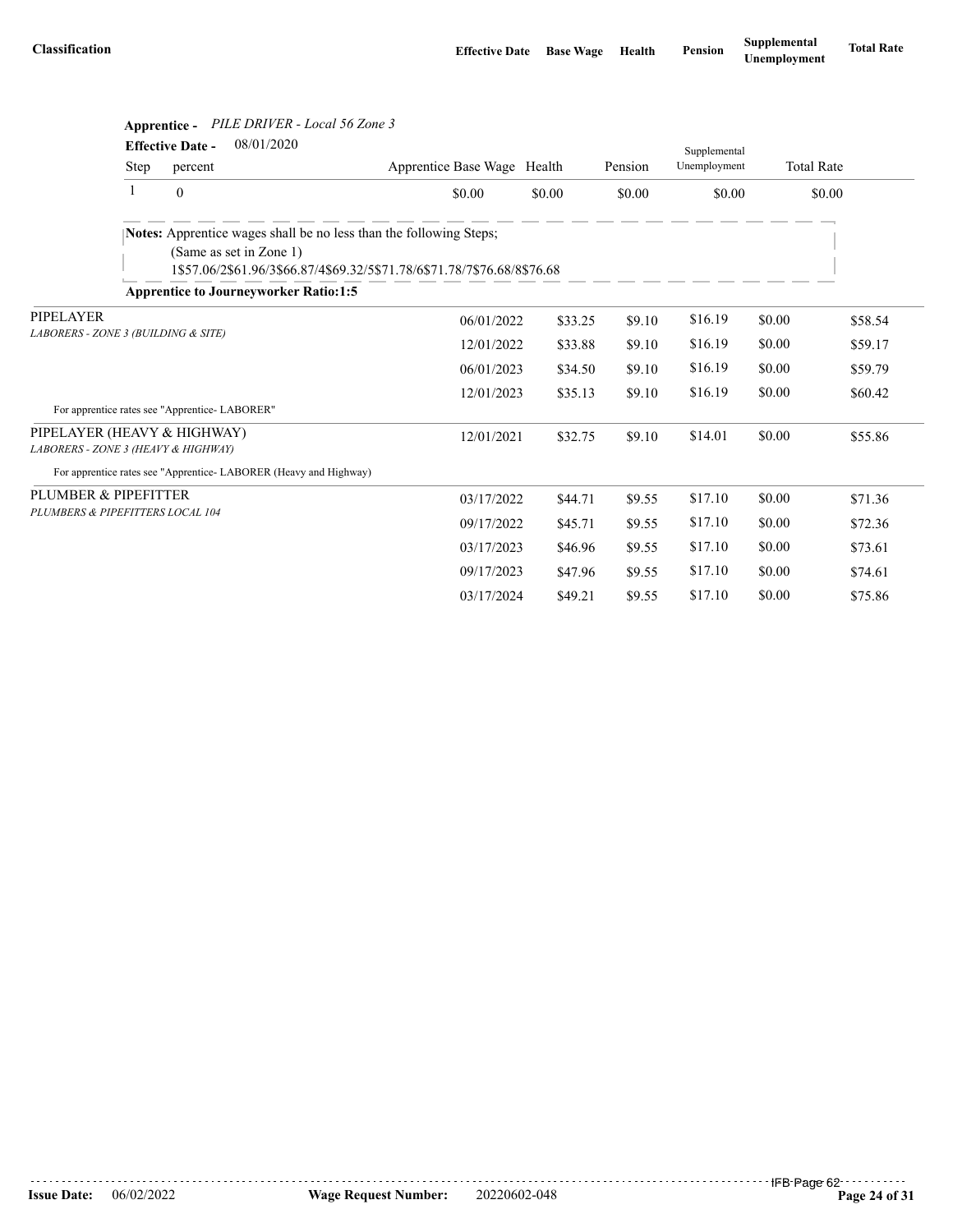|                | <b>Effective Date -</b> | 03/17/2022 | Supplemental                |        |         |              |                   |  |
|----------------|-------------------------|------------|-----------------------------|--------|---------|--------------|-------------------|--|
| Step           | percent                 |            | Apprentice Base Wage Health |        | Pension | Unemployment | <b>Total Rate</b> |  |
| 1              | 45                      |            | \$20.12                     | \$9.55 | \$10.10 | \$0.00       | \$39.77           |  |
| 2              | 50                      |            | \$22.36                     | \$9.55 | \$10.10 | \$0.00       | \$42.01           |  |
| 3              | 55                      |            | \$24.59                     | \$9.55 | \$10.10 | \$0.00       | \$44.24           |  |
| $\overline{4}$ | 60                      |            | \$26.83                     | \$9.55 | \$10.10 | \$0.00       | \$46.48           |  |
| 5              | 65                      |            | \$29.06                     | \$9.55 | \$10.10 | \$0.00       | \$48.71           |  |
| 6              | 70                      |            | \$31.30                     | \$9.55 | \$10.10 | \$0.00       | \$50.95           |  |
| 7              | 75                      |            | \$33.53                     | \$9.55 | \$10.10 | \$0.00       | \$53.18           |  |
| 8              | 80                      |            | \$35.77                     | \$9.55 | \$10.10 | \$0.00       | \$55.42           |  |
| 9              | 80                      |            | \$35.77                     | \$9.55 | \$17.10 | \$0.00       | \$62.42           |  |
| 10             | 80                      |            | \$35.77                     | \$9.55 | \$17.10 | \$0.00       | \$62.42           |  |

## **Apprentice -** *PLUMBER/PIPEFITTER - Local 104*

|                                                 | 10                       | 80                        |                                                                           |                             | \$35.77      | \$9.55  | \$17.10 | \$0.00       |             | \$62.42           |
|-------------------------------------------------|--------------------------|---------------------------|---------------------------------------------------------------------------|-----------------------------|--------------|---------|---------|--------------|-------------|-------------------|
|                                                 |                          | <b>Effective Date -</b>   | 09/17/2022                                                                |                             |              |         |         | Supplemental |             |                   |
|                                                 | Step                     | percent                   |                                                                           | Apprentice Base Wage Health |              |         | Pension | Unemployment |             | <b>Total Rate</b> |
|                                                 | $\mathbf{1}$             | 45                        |                                                                           |                             | \$20.57      | \$9.55  | \$10.10 | \$0.00       |             | \$40.22           |
|                                                 | $\overline{c}$           | 50                        |                                                                           |                             | \$22.86      | \$9.55  | \$10.10 | \$0.00       |             | \$42.51           |
|                                                 | 3                        | 55                        |                                                                           |                             | \$25.14      | \$9.55  | \$10.10 | \$0.00       |             | \$44.79           |
|                                                 | $\overline{\mathcal{A}}$ | 60                        |                                                                           |                             | \$27.43      | \$9.55  | \$10.10 | \$0.00       |             | \$47.08           |
|                                                 | 5                        | 65                        |                                                                           |                             | \$29.71      | \$9.55  | \$10.10 | \$0.00       |             | \$49.36           |
|                                                 | 6                        | 70                        |                                                                           |                             | \$32.00      | \$9.55  | \$10.10 | \$0.00       |             | \$51.65           |
|                                                 | 7                        | 75                        |                                                                           |                             | \$34.28      | \$9.55  | \$10.10 | \$0.00       |             | \$53.93           |
|                                                 | 8                        | 80                        |                                                                           |                             | \$36.57      | \$9.55  | \$10.10 | \$0.00       |             | \$56.22           |
|                                                 | 9                        | 80                        |                                                                           |                             | \$36.57      | \$9.55  | \$17.10 | \$0.00       |             | \$63.22           |
|                                                 | 10                       | 80                        |                                                                           |                             | \$36.57      | \$9.55  | \$17.10 | \$0.00       |             | \$63.22           |
|                                                 |                          | Notes: **1:1,2:5,3:9,4:12 |                                                                           |                             |              |         |         |              |             |                   |
|                                                 |                          |                           |                                                                           |                             |              |         |         |              |             |                   |
|                                                 |                          |                           | <b>Apprentice to Journeyworker Ratio:**</b>                               |                             |              |         |         |              |             |                   |
| PNEUMATIC CONTROLS (TEMP.)                      |                          |                           |                                                                           |                             | 03/17/2022   | \$44.71 | \$9.55  | \$17.10      | \$0.00      | \$71.36           |
| PLUMBERS & PIPEFITTERS LOCAL 104                |                          |                           |                                                                           |                             | 09/17/2022   | \$45.71 | \$9.55  | \$17.10      | \$0.00      | \$72.36           |
|                                                 |                          |                           |                                                                           |                             | 03/17/2023   | \$46.96 | \$9.55  | \$17.10      | \$0.00      | \$73.61           |
|                                                 |                          |                           |                                                                           |                             | 09/17/2023   | \$47.96 | \$9.55  | \$17.10      | \$0.00      | \$74.61           |
|                                                 |                          |                           |                                                                           |                             | 03/17/2024   | \$49.21 | \$9.55  | \$17.10      | \$0.00      | \$75.86           |
|                                                 |                          |                           | For apprentice rates see "Apprentice- PIPEFITTER" or "PLUMBER/PIPEFITTER" |                             |              |         |         |              |             |                   |
| HIGHWAY)<br>LABORERS - ZONE 3 (HEAVY & HIGHWAY) |                          |                           | PNEUMATIC DRILL/TOOL OPERATOR (HEAVY &                                    |                             | 12/01/2021   | \$32.75 | \$9.10  | \$14.01      | \$0.00      | \$55.86           |
|                                                 |                          |                           | For apprentice rates see "Apprentice-LABORER (Heavy and Highway)          |                             |              |         |         |              |             |                   |
| POWDERMAN & BLASTER                             |                          |                           |                                                                           |                             | 06/01/2022   | \$34.00 | \$9.10  | \$16.19      | \$0.00      | \$59.29           |
| LABORERS - ZONE 3 (BUILDING & SITE)             |                          |                           |                                                                           |                             | 12/01/2022   | \$34.63 | \$9.10  | \$16.19      | \$0.00      | \$59.92           |
|                                                 |                          |                           |                                                                           |                             | 06/01/2023   | \$35.25 | \$9.10  | \$16.19      | \$0.00      | \$60.54           |
|                                                 |                          |                           |                                                                           |                             | 12/01/2023   | \$35.88 | \$9.10  | \$16.19      | \$0.00      | \$61.17           |
| For apprentice rates see "Apprentice-LABORER"   |                          |                           |                                                                           |                             |              |         |         |              |             |                   |
| <b>Issue Date:</b>                              | 06/02/2022               |                           | <b>Wage Request Number:</b>                                               |                             | 20220602-048 |         |         |              | IFB Page 63 | Page 25 of 31     |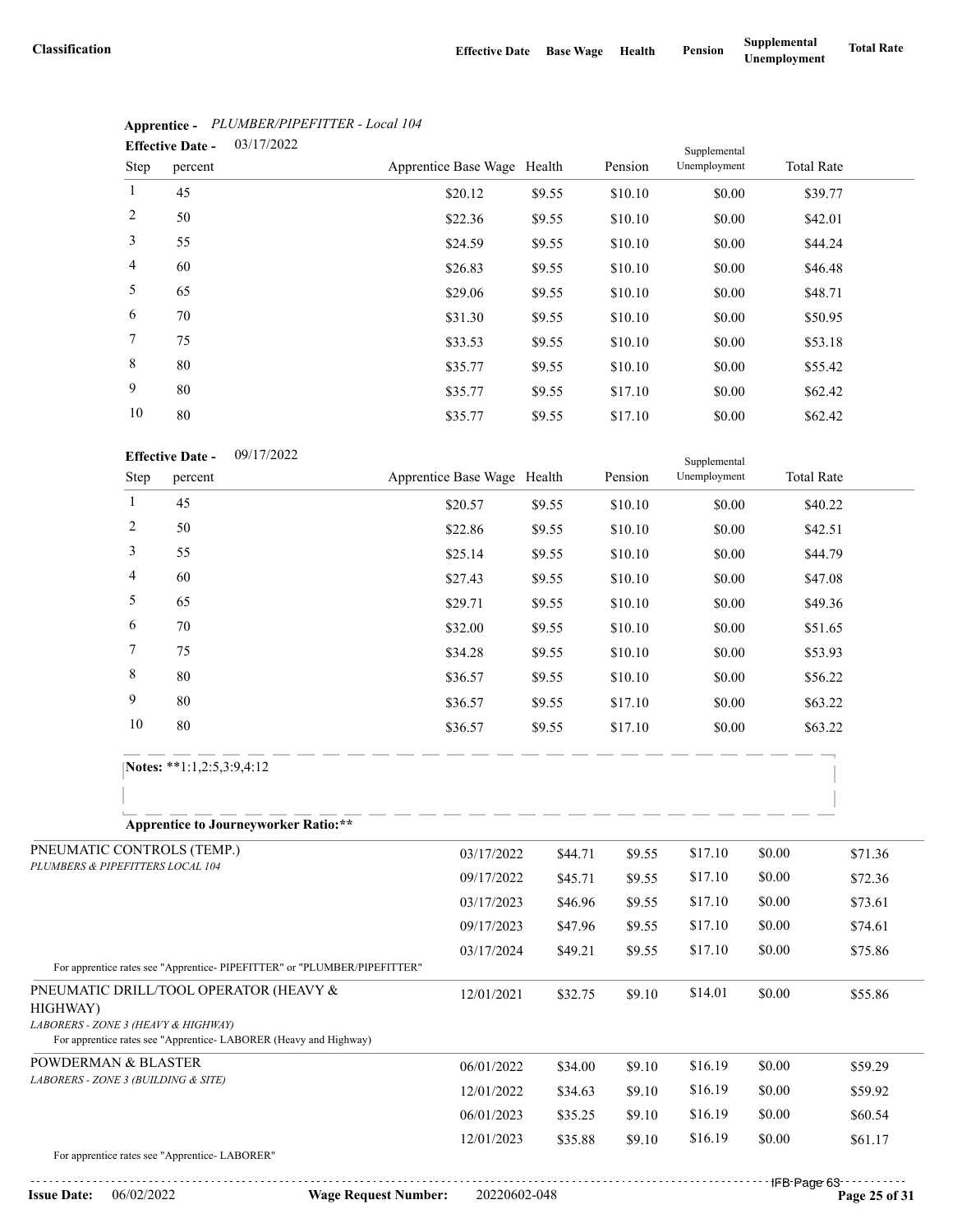| Classification                                                                  | <b>Effective Date</b> | <b>Base Wage</b> | Health  | Pension | Supplemental<br>Unemployment | <b>Total Rate</b> |
|---------------------------------------------------------------------------------|-----------------------|------------------|---------|---------|------------------------------|-------------------|
| POWDERMAN & BLASTER (HEAVY & HIGHWAY)<br>LABORERS - ZONE 3 (HEAVY & HIGHWAY)    | 12/01/2021            | \$33.50          | \$9.10  | \$14.01 | \$0.00                       | \$56.61           |
| For apprentice rates see "Apprentice-LABORER (Heavy and Highway)                |                       |                  |         |         |                              |                   |
| PUMP OPERATOR (CONCRETE)                                                        | 06/01/2022            | \$38.74          | \$12.47 | \$14.50 | \$0.00                       | \$65.71           |
| OPERATING ENGINEERS LOCAL 98                                                    | 12/01/2022            | \$39.62          | \$12.47 | \$14.50 | \$0.00                       | \$66.59           |
|                                                                                 | 06/01/2023            | \$40.57          | \$12.47 | \$14.50 | \$0.00                       | \$67.54           |
|                                                                                 | 12/01/2023            | \$41.52          | \$12.47 | \$14.50 | \$0.00                       | \$68.49           |
| For apprentice rates see "Apprentice- OPERATING ENGINEERS"                      |                       |                  |         |         |                              |                   |
| PUMP OPERATOR (DEWATERING, OTHER)<br><b>OPERATING ENGINEERS LOCAL 98</b>        | 06/01/2022            | \$38.21          | \$12.47 | \$14.50 | \$0.00                       | \$65.18           |
|                                                                                 | 12/01/2022            | \$39.09          | \$12.47 | \$14.50 | \$0.00                       | \$66.06           |
|                                                                                 | 06/01/2023            | \$40.04          | \$12.47 | \$14.50 | \$0.00                       | \$67.01           |
| For apprentice rates see "Apprentice- OPERATING ENGINEERS"                      | 12/01/2023            | \$40.99          | \$12.47 | \$14.50 | \$0.00                       | \$67.96           |
| READY-MIX CONCRETE DRIVER<br>TEAMSTERS 404 - Construction Service (Northampton) | 05/01/2020            | \$22.44          | \$11.07 | \$6.50  | \$0.00                       | \$40.01           |
| RIDE-ON MOTORIZED BUGGY OPERATOR                                                | 06/01/2022            | \$33.25          | \$9.10  | \$16.19 | \$0.00                       | \$58.54           |
| LABORERS - ZONE 3 (BUILDING & SITE)                                             | 12/01/2022            | \$33.88          | \$9.10  | \$16.19 | \$0.00                       | \$59.17           |
|                                                                                 | 06/01/2023            | \$34.50          | \$9.10  | \$16.19 | \$0.00                       | \$59.79           |
| For apprentice rates see "Apprentice- LABORER"                                  | 12/01/2023            | \$35.13          | \$9.10  | \$16.19 | \$0.00                       | \$60.42           |
| ROLLER OPERATOR                                                                 | 06/01/2022            | \$37.60          | \$12.47 | \$14.50 | \$0.00                       | \$64.57           |
| OPERATING ENGINEERS LOCAL 98                                                    | 12/01/2022            | \$38.48          | \$12.47 | \$14.50 | \$0.00                       | \$65.45           |
|                                                                                 | 06/01/2023            | \$39.43          | \$12.47 | \$14.50 | \$0.00                       | \$66.40           |
| For apprentice rates see "Apprentice- OPERATING ENGINEERS"                      | 12/01/2023            | \$40.38          | \$12.47 | \$14.50 | \$0.00                       | \$67.35           |
| ROOFER (Coal tar pitch)<br>ROOFERS LOCAL 248                                    | 07/16/2021            | \$34.66          | \$12.28 | \$16.73 | \$0.00                       | \$63.67           |
| For apprentice rates see "Apprentice-ROOFER"                                    |                       |                  |         |         |                              |                   |
| ROOFER (Inc.Roofer Waterproofng & Roofer Damproofg)<br>ROOFERS LOCAL 248        | 07/16/2021            | \$34.16          | \$12.28 | \$16.23 | \$0.00                       | \$62.67           |

#### **Apprentice -** *ROOFER - Local 248*

|        | <b>Effective Date -</b> | 07/16/2021                                                                                                                                                                                                                                                                                                                                                      |                             |         |         | Supplemental |                   |
|--------|-------------------------|-----------------------------------------------------------------------------------------------------------------------------------------------------------------------------------------------------------------------------------------------------------------------------------------------------------------------------------------------------------------|-----------------------------|---------|---------|--------------|-------------------|
| Step   | percent                 |                                                                                                                                                                                                                                                                                                                                                                 | Apprentice Base Wage Health |         | Pension | Unemployment | <b>Total Rate</b> |
|        | 60                      |                                                                                                                                                                                                                                                                                                                                                                 | \$20.50                     | \$12.28 | \$0.00  | \$0.00       | \$32.78           |
| 2      | 65                      |                                                                                                                                                                                                                                                                                                                                                                 | \$22.20                     | \$12.28 | \$16.23 | \$0.00       | \$50.71           |
| 3      | 70                      |                                                                                                                                                                                                                                                                                                                                                                 | \$23.91                     | \$12.28 | \$16.23 | \$0.00       | \$52.42           |
| 4      | 75                      |                                                                                                                                                                                                                                                                                                                                                                 | \$25.62                     | \$12.28 | \$16.23 | \$0.00       | \$54.13           |
| 5      | 80                      |                                                                                                                                                                                                                                                                                                                                                                 | \$27.33                     | \$12.28 | \$16.23 | \$0.00       | \$55.84           |
| 6      | 85                      |                                                                                                                                                                                                                                                                                                                                                                 | \$29.04                     | \$12.28 | \$16.23 | \$0.00       | \$57.55           |
| 7      | 90                      |                                                                                                                                                                                                                                                                                                                                                                 | \$30.74                     | \$12.28 | \$16.23 | \$0.00       | \$59.25           |
| 8      | 95                      |                                                                                                                                                                                                                                                                                                                                                                 | \$32.45                     | \$12.28 | \$16.23 | \$0.00       | \$60.96           |
| Notes: | $\sim$                  | $\pi$ $\approx$ $\pi$ $\approx$ $\pi$ $\approx$ $\pi$ $\approx$ $\pi$ $\approx$ $\pi$ $\approx$ $\pi$ $\approx$ $\pi$ $\approx$ $\pi$ $\approx$ $\pi$ $\approx$ $\pi$ $\approx$ $\pi$ $\approx$ $\pi$ $\approx$ $\pi$ $\approx$ $\pi$ $\approx$ $\pi$ $\approx$ $\pi$ $\approx$ $\pi$ $\approx$ $\pi$ $\approx$ $\pi$ $\approx$ $\pi$ $\approx$ $\pi$ $\approx$ |                             |         |         |              |                   |

Steps are 750 hrs.Roofer(Tear Off)1:1; Same as above

**Apprentice to Journeyworker Ratio:1:3**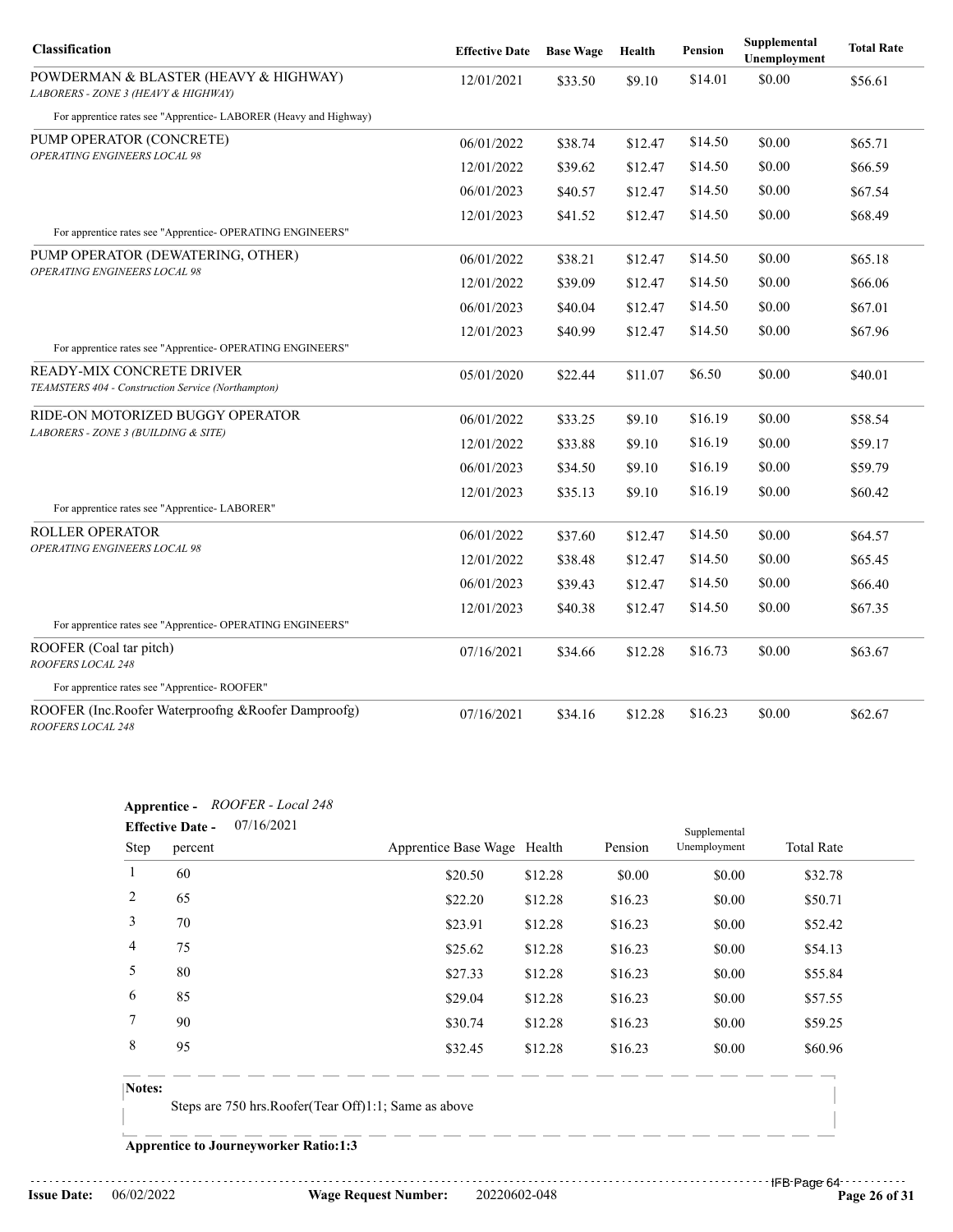| <b>Classification</b>                                       | <b>Effective Date</b> | <b>Base Wage</b> | Health  | <b>Pension</b> | Supplemental<br>Unemployment | <b>Total Rate</b> |
|-------------------------------------------------------------|-----------------------|------------------|---------|----------------|------------------------------|-------------------|
| ROOFER SLATE / TILE / PRECAST CONCRETE<br>ROOFERS LOCAL 248 | 07/16/2021            | \$34.66          | \$12.28 | \$16.73        | \$0.00                       | \$63.67           |
| For apprentice rates see "Apprentice-ROOFER"                |                       |                  |         |                |                              |                   |
| <b>SCRAPER</b>                                              | 06/01/2022            | \$38.21          | \$12.47 | \$14.50        | \$0.00                       | \$65.18           |
| OPERATING ENGINEERS LOCAL 98                                | 12/01/2022            | \$39.09          | \$12.47 | \$14.50        | \$0.00                       | \$66.06           |
|                                                             | 06/01/2023            | \$40.04          | \$12.47 | \$14.50        | \$0.00                       | \$67.01           |
|                                                             | 12/01/2023            | \$40.99          | \$12.47 | \$14.50        | \$0.00                       | \$67.96           |
| For apprentice rates see "Apprentice- OPERATING ENGINEERS"  |                       |                  |         |                |                              |                   |
| <b>SELF-POWERED ROLLERS AND COMPACTORS</b>                  | 06/01/2022            | \$37.60          | \$12.47 | \$14.50        | \$0.00                       | \$64.57           |
| (TAMPERS)<br>OPERATING ENGINEERS LOCAL 98                   | 12/01/2022            | \$38.48          | \$12.47 | \$14.50        | \$0.00                       | \$65.45           |
|                                                             | 06/01/2023            | \$39.43          | \$12.47 | \$14.50        | \$0.00                       | \$66.40           |
|                                                             | 12/01/2023            | \$40.38          | \$12.47 | \$14.50        | \$0.00                       | \$67.35           |
| For apprentice rates see "Apprentice- OPERATING ENGINEERS"  |                       |                  |         |                |                              |                   |
| <b>SELF-PROPELLED POWER BROOM</b>                           | 06/01/2022            | \$34.98          | \$12.47 | \$14.50        | \$0.00                       | \$61.95           |
| <b>OPERATING ENGINEERS LOCAL 98</b>                         | 12/01/2022            | \$35.86          | \$12.47 | \$14.50        | \$0.00                       | \$62.83           |
|                                                             | 06/01/2023            | \$36.81          | \$12.47 | \$14.50        | \$0.00                       | \$63.78           |
|                                                             | 12/01/2023            | \$37.76          | \$12.47 | \$14.50        | \$0.00                       | \$64.73           |
| For apprentice rates see "Apprentice- OPERATING ENGINEERS"  |                       |                  |         |                |                              |                   |
| SHEETMETAL WORKER<br>SHEETMETAL WORKERS LOCAL 63            | 01/01/2022            | \$39.29          | \$10.64 | \$17.33        | \$2.02                       | \$69.28           |

## **Apprentice -** *SHEET METAL WORKER - Local 63*

|                                                                                   | <b>Effective Date -</b>     | 01/01/2022                                   |                             |                       | Supplemental |              |        |                   |
|-----------------------------------------------------------------------------------|-----------------------------|----------------------------------------------|-----------------------------|-----------------------|--------------|--------------|--------|-------------------|
| Step                                                                              | percent                     |                                              | Apprentice Base Wage Health |                       | Pension      | Unemployment |        | <b>Total Rate</b> |
| $\mathbf{1}$                                                                      | 45                          |                                              | \$17.68                     | \$4.79                | \$4.67       | \$0.81       |        | \$27.95           |
| 2                                                                                 | 50                          |                                              | \$19.65                     | \$5.32                | \$5.19       | \$0.90       |        | \$31.06           |
| 3                                                                                 | 55                          |                                              | \$21.61                     | \$5.85                | \$9.33       | \$1.10       |        | \$37.89           |
| 4                                                                                 | 60                          |                                              | \$23.57                     | \$6.38                | \$9.33       | \$1.18       |        | \$40.46           |
| 5                                                                                 | 65                          |                                              | \$25.54                     | \$6.92                | \$9.33       | \$1.25       |        | \$43.04           |
| 6                                                                                 | 70                          |                                              | \$27.50                     | \$7.45                | \$9.33       | \$1.33       |        | \$45.61           |
| 7                                                                                 | 75                          |                                              | \$29.47                     | \$7.98                | \$9.33       | \$1.40       |        | \$48.18           |
| 8                                                                                 | 80                          |                                              | \$31.43                     | \$8.51                | \$16.29      | \$1.69       |        | \$57.92           |
| 9                                                                                 | 85                          |                                              | \$33.40                     | \$9.04                | \$16.29      | \$1.76       |        | \$60.49           |
| 10                                                                                | 90                          |                                              | \$35.36                     | \$9.58                | \$16.29      | \$1.84       |        | \$63.07           |
| Notes:                                                                            |                             |                                              |                             |                       |              |              |        |                   |
|                                                                                   |                             |                                              |                             |                       |              |              |        |                   |
|                                                                                   |                             | <b>Apprentice to Journeyworker Ratio:1:3</b> |                             |                       |              |              |        |                   |
| SPECIALIZED EARTH MOVING EQUIP < 35 TONS<br>TEAMSTERS JOINT COUNCIL NO. 10 ZONE B |                             |                                              | 12/01/2021                  | \$36.24               | \$13.41      | \$16.01      | \$0.00 | \$65.66           |
| SPECIALIZED EARTH MOVING EQUIP > 35 TONS<br>TEAMSTERS JOINT COUNCIL NO. 10 ZONE B |                             |                                              | 12/01/2021                  | \$36.53               | \$13.41      | \$16.01      | \$0.00 | \$65.95           |
| <b>SPRINKLER FITTER</b>                                                           | SPRINKLER FITTERS LOCAL 669 |                                              |                             | 04/01/2021<br>\$43.14 | \$10.55      | \$16.41      | \$0.00 | \$70.10           |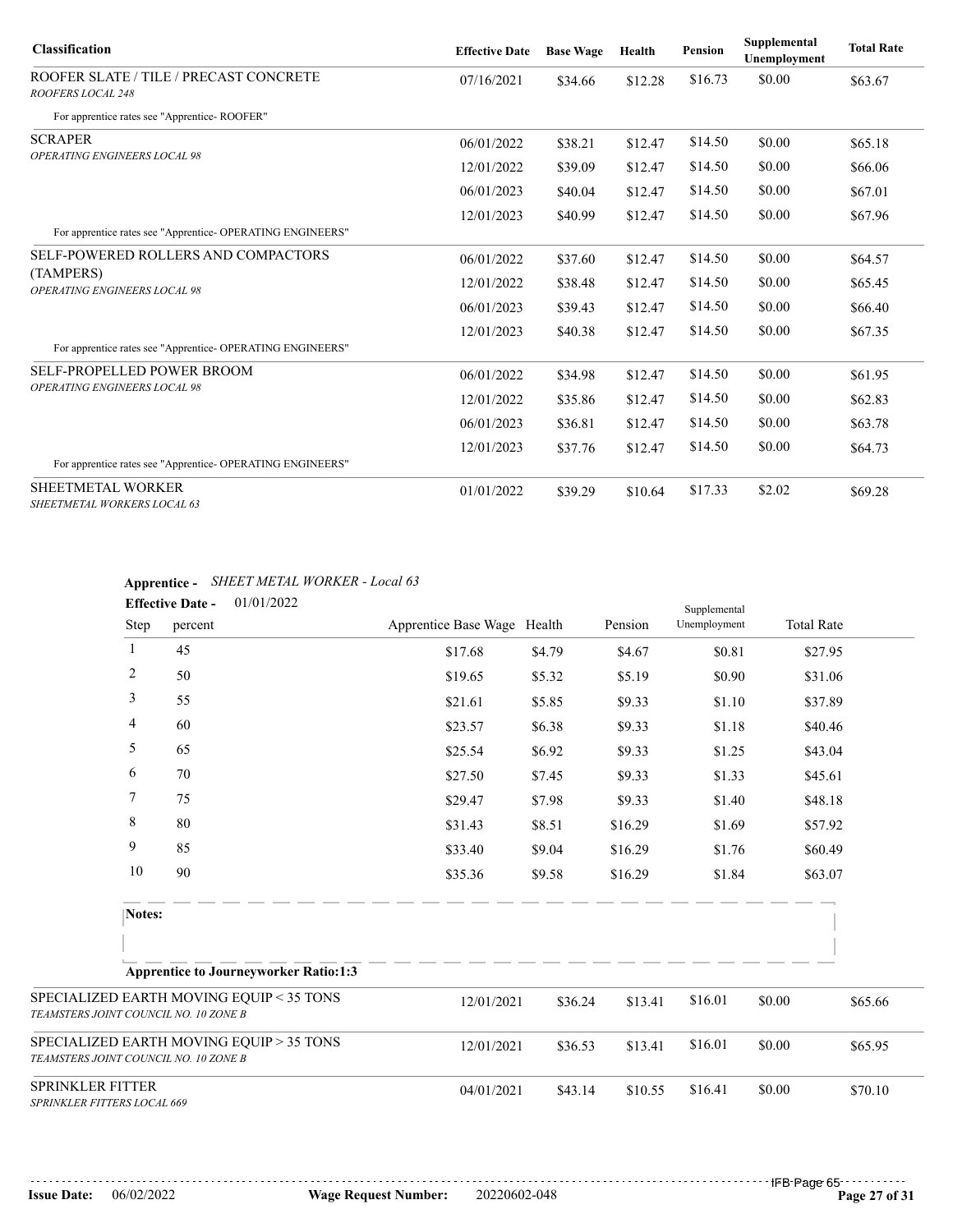|                              |                | <b>Effective Date -</b> | 04/01/2021                                   |                             |         |         | Supplemental |        |                   |         |
|------------------------------|----------------|-------------------------|----------------------------------------------|-----------------------------|---------|---------|--------------|--------|-------------------|---------|
|                              | Step           | percent                 |                                              | Apprentice Base Wage Health |         | Pension | Unemployment |        | <b>Total Rate</b> |         |
|                              | $\mathbf{1}$   | 45                      |                                              | \$19.41                     | \$7.75  | \$0.00  | \$0.00       |        | \$27.16           |         |
|                              | $\overline{c}$ | 50                      |                                              | \$21.57                     | \$7.75  | \$0.00  | \$0.00       |        | \$29.32           |         |
|                              | 3              | 55                      |                                              | \$23.73                     | \$10.55 | \$8.15  | \$0.00       |        | \$42.43           |         |
|                              | 4              | 60                      |                                              | \$25.88                     | \$10.55 | \$8.15  | \$0.00       |        | \$44.58           |         |
|                              | 5              | 65                      |                                              | \$28.04                     | \$10.55 | \$8.40  | \$0.00       |        | \$46.99           |         |
|                              | 6              | 70                      |                                              | \$30.20                     | \$10.55 | \$8.40  | \$0.00       |        | \$49.15           |         |
|                              | 7              | 75                      |                                              | \$32.36                     | \$10.55 | \$8.40  | \$0.00       |        | \$51.31           |         |
|                              | 8              | 80                      |                                              | \$34.51                     | \$10.55 | \$8.40  | \$0.00       |        | \$53.46           |         |
|                              | 9              | 85                      |                                              | \$36.67                     | \$10.55 | \$8.40  | \$0.00       |        | \$55.62           |         |
|                              | 10             | 90                      |                                              | \$38.83                     | \$10.55 | \$8.40  | \$0.00       |        | \$57.78           |         |
|                              | Notes:         |                         |                                              |                             |         |         |              |        |                   |         |
|                              |                |                         | <b>Apprentice to Journeyworker Ratio:1:1</b> |                             |         |         |              |        |                   |         |
| TELECOMMUNICATION TECHNICIAN |                |                         |                                              | 01/02/2022                  | \$45.81 | \$12.00 | \$13.42      | \$0.00 |                   | \$71.23 |
| ELECTRICIANS LOCAL 7         |                |                         |                                              | 07/03/2022                  | \$46.41 | \$12.25 | \$13.69      | \$0.00 |                   | \$72.35 |
|                              |                |                         |                                              | 01/01/2023                  | \$47.01 | \$12.50 | \$13.96      | \$0.00 |                   | \$73.47 |

# **Apprentice -** *SPRINKLER FITTER - Local 669*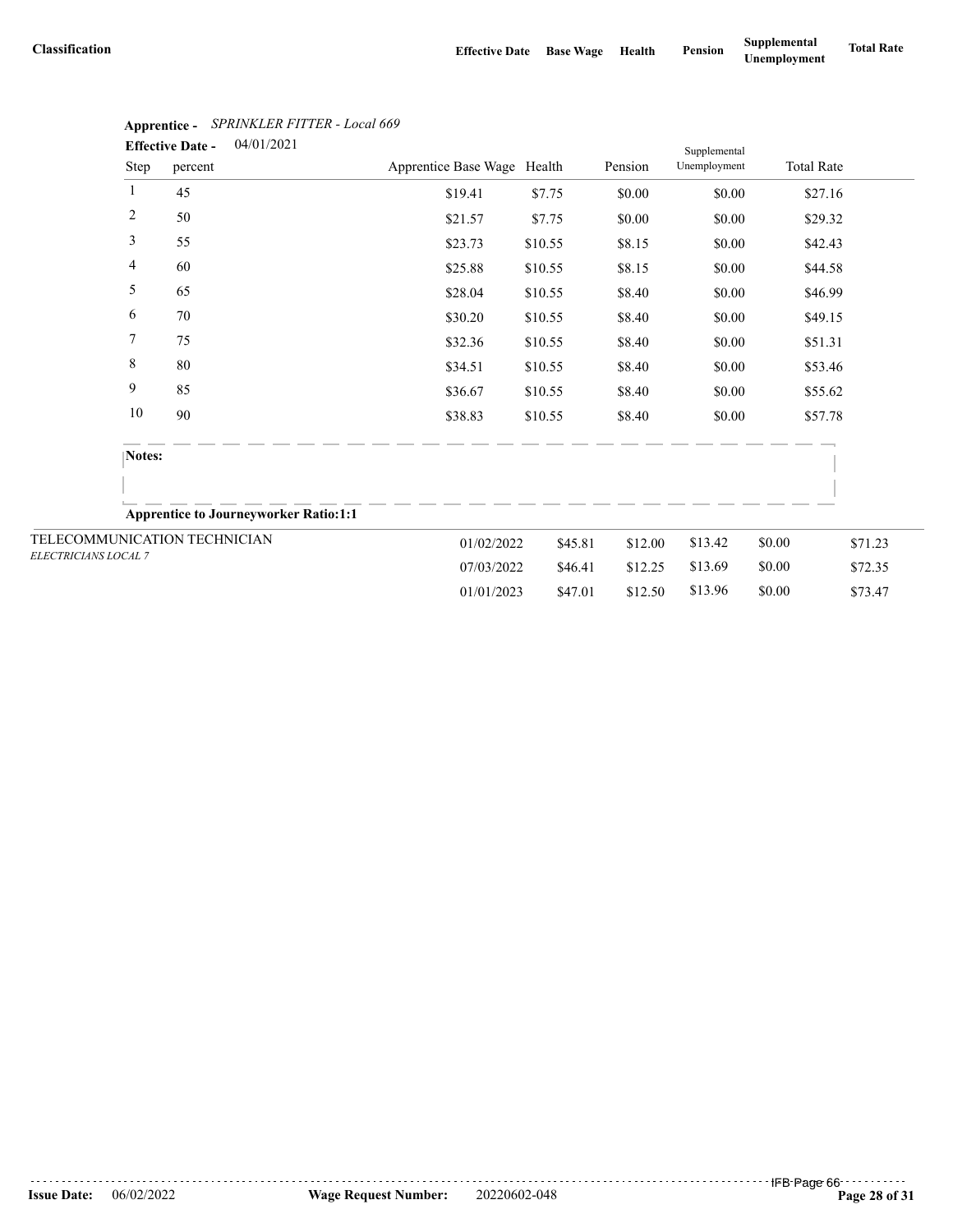|                           | <b>Effective Date -</b> | 01/02/2022                                   |                             |         |                    | Supplemental |                   |         |
|---------------------------|-------------------------|----------------------------------------------|-----------------------------|---------|--------------------|--------------|-------------------|---------|
| Step                      | percent                 |                                              | Apprentice Base Wage Health |         | Pension            | Unemployment | <b>Total Rate</b> |         |
| 1                         | 40                      |                                              | \$18.32                     | \$6.60  | \$0.54             | \$0.00       | \$25.46           |         |
| $\overline{2}$            | 45                      |                                              | \$20.61                     | \$6.60  | \$0.61             | \$0.00       | \$27.82           |         |
| 3                         | 50                      |                                              | \$22.91                     | \$12.00 | \$7.13             | \$0.00       | \$42.04           |         |
| 4                         | 55                      |                                              | \$25.20                     | \$12.00 | \$7.20             | \$0.00       | \$44.40           |         |
| 5                         | 65                      |                                              | \$29.78                     | \$12.00 | \$9.01             | \$0.00       | \$50.79           |         |
| 6                         | 70                      |                                              | \$32.07                     | \$12.00 | \$10.20            | \$0.00       | \$54.27           |         |
|                           | <b>Effective Date -</b> | 07/03/2022                                   |                             |         |                    | Supplemental |                   |         |
| Step                      | percent                 |                                              | Apprentice Base Wage Health |         | Pension            | Unemployment | <b>Total Rate</b> |         |
| 1                         | 40                      |                                              | \$18.56                     | \$7.35  | \$0.56             | \$0.00       | \$26.47           |         |
| $\overline{c}$            | 45                      |                                              | \$20.88                     | \$7.35  | \$0.63             | \$0.00       | \$28.86           |         |
| 3                         | 50                      |                                              | \$23.21                     | \$12.25 | \$7.20             | \$0.00       | \$42.66           |         |
| 4                         | 55                      |                                              | \$25.53                     | \$12.25 | \$7.27             | \$0.00       | \$45.05           |         |
| 5                         | 65                      |                                              | \$30.17                     | \$12.25 | \$9.14             | \$0.00       | \$51.56           |         |
| 6                         | 70                      |                                              | \$32.49                     | \$12.25 | \$10.37            | \$0.00       | \$55.11           |         |
| Notes:                    |                         |                                              |                             |         |                    |              |                   |         |
|                           |                         | Steps are 800 hours                          |                             |         |                    |              |                   |         |
|                           |                         | <b>Apprentice to Journeyworker Ratio:1:1</b> |                             |         |                    |              |                   |         |
| <b>TERRAZZO FINISHERS</b> |                         |                                              | 02/01/2022                  |         | \$56.09<br>\$11.39 | \$22.34      | \$0.00            | \$89.82 |

| Apprentice - | TELECOMMUNICATION TECHNICIAN - Local 7 |
|--------------|----------------------------------------|
|--------------|----------------------------------------|

*BRICKLAYERS LOCAL 3 (SPR/PITT) - MARBLE & TILE*

|       | Apprentice - TERRAZZO FINISHER-Local 3 Marble/Tile (Spr/Ptt) |
|-------|--------------------------------------------------------------|
| $  -$ | 0.210110000                                                  |

|                   | 02/01/2022<br><b>Effective Date -</b>        |                             |         |         | Supplemental |                   |         |
|-------------------|----------------------------------------------|-----------------------------|---------|---------|--------------|-------------------|---------|
| Step              | percent                                      | Apprentice Base Wage Health |         | Pension | Unemployment | <b>Total Rate</b> |         |
|                   | 50                                           | \$28.05                     | \$11.39 | \$22.34 | \$0.00       | \$61.78           |         |
| 2                 | 60                                           | \$33.65                     | \$11.39 | \$22.34 | \$0.00       | \$67.38           |         |
| 3                 | 70                                           | \$39.26                     | \$11.39 | \$22.34 | \$0.00       | \$72.99           |         |
| 4                 | 80                                           | \$44.87                     | \$11.39 | \$22.34 | \$0.00       | \$78.60           |         |
| 5                 | 90                                           | \$50.48                     | \$11.39 | \$22.34 | \$0.00       | \$84.21           |         |
| Notes:            |                                              |                             |         |         |              |                   |         |
|                   | <b>Apprentice to Journeyworker Ratio:1:5</b> |                             |         |         |              |                   |         |
| TERRAZZO MECHANIC |                                              | 02/01/2022                  | \$57.17 | \$11.39 | \$22.31      | \$0.00            | \$90.87 |

*BRICKLAYERS LOCAL 3 (SPR/PITT) - MARBLE & TILE*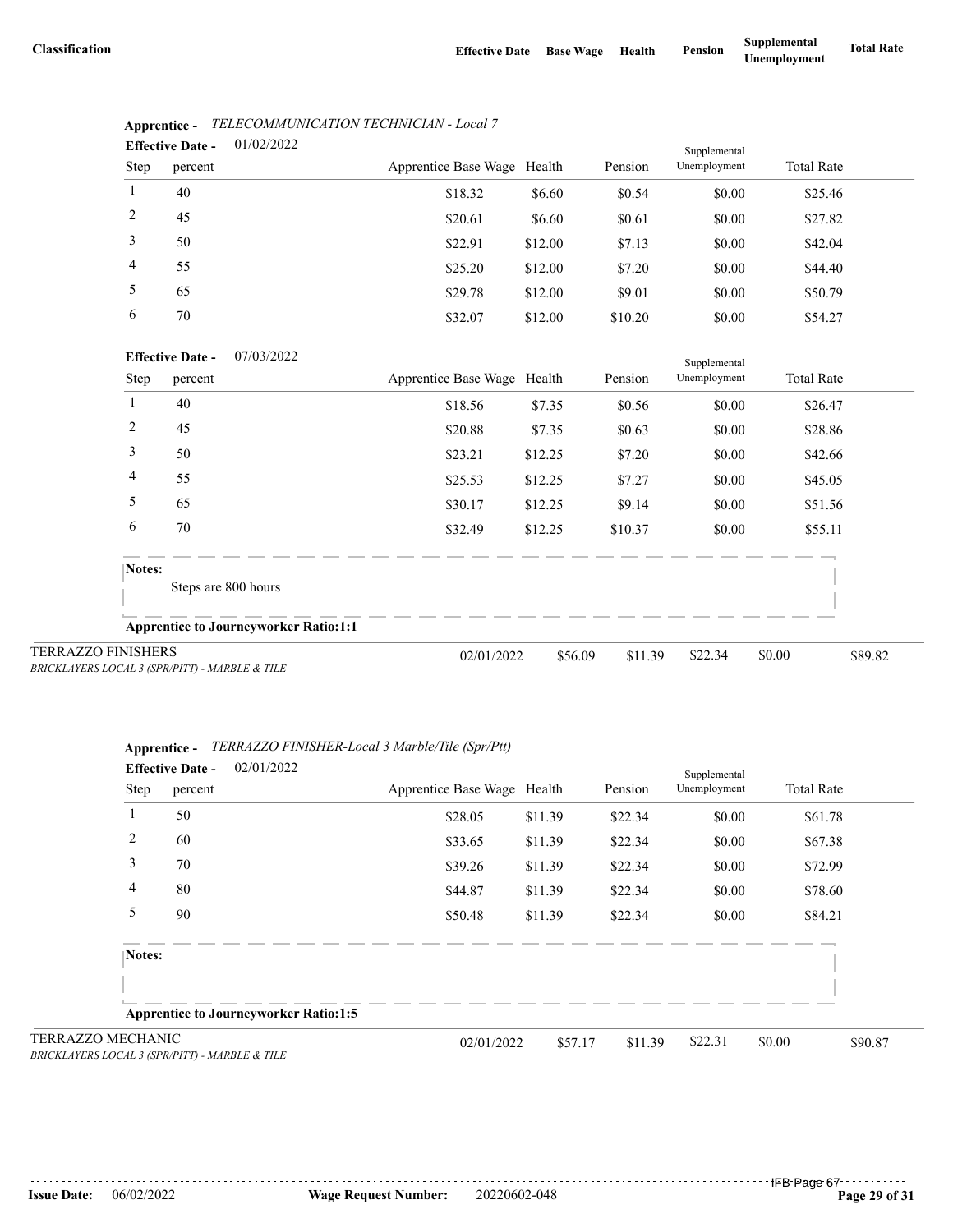| Apprentice Base Wage Health<br>Pension<br>Unemployment<br><b>Total Rate</b><br>Step<br>percent<br>$\mathbf{1}$<br>50<br>\$28.59<br>\$11.39<br>\$22.31<br>\$0.00<br>\$62.29<br>2<br>60<br>\$34.30<br>\$11.39<br>\$22.31<br>\$0.00<br>\$68.00<br>3<br>70<br>\$40.02<br>\$11.39<br>\$22.31<br>\$73.72<br>\$0.00<br>4<br>80<br>\$45.74<br>\$11.39<br>\$22.31<br>\$79.44<br>\$0.00<br>5<br>90<br>\$51.45<br>\$11.39<br>\$22.31<br>\$0.00<br>\$85.15<br>Notes:<br><b>Apprentice to Journeyworker Ratio:1:5</b><br><b>TEST BORING DRILLER</b><br>\$17.72<br>\$0.00<br>12/01/2021<br>\$69.40<br>\$42.58<br>\$9.10 |  |
|-----------------------------------------------------------------------------------------------------------------------------------------------------------------------------------------------------------------------------------------------------------------------------------------------------------------------------------------------------------------------------------------------------------------------------------------------------------------------------------------------------------------------------------------------------------------------------------------------------------|--|
|                                                                                                                                                                                                                                                                                                                                                                                                                                                                                                                                                                                                           |  |
|                                                                                                                                                                                                                                                                                                                                                                                                                                                                                                                                                                                                           |  |
|                                                                                                                                                                                                                                                                                                                                                                                                                                                                                                                                                                                                           |  |
|                                                                                                                                                                                                                                                                                                                                                                                                                                                                                                                                                                                                           |  |
|                                                                                                                                                                                                                                                                                                                                                                                                                                                                                                                                                                                                           |  |
|                                                                                                                                                                                                                                                                                                                                                                                                                                                                                                                                                                                                           |  |
|                                                                                                                                                                                                                                                                                                                                                                                                                                                                                                                                                                                                           |  |
|                                                                                                                                                                                                                                                                                                                                                                                                                                                                                                                                                                                                           |  |
|                                                                                                                                                                                                                                                                                                                                                                                                                                                                                                                                                                                                           |  |
| LABORERS - FOUNDATION AND MARINE                                                                                                                                                                                                                                                                                                                                                                                                                                                                                                                                                                          |  |
| For apprentice rates see "Apprentice-LABORER"                                                                                                                                                                                                                                                                                                                                                                                                                                                                                                                                                             |  |
| TEST BORING DRILLER HELPER<br>\$17.72<br>\$0.00<br>\$68.12<br>12/01/2021<br>\$41.30<br>\$9.10<br><b>LABORERS - FOUNDATION AND MARINE</b>                                                                                                                                                                                                                                                                                                                                                                                                                                                                  |  |
| For apprentice rates see "Apprentice-LABORER"                                                                                                                                                                                                                                                                                                                                                                                                                                                                                                                                                             |  |
| <b>TEST BORING LABORER</b><br>\$17.72<br>\$0.00<br>12/01/2021<br>\$41.18<br>\$9.10<br>\$68.00<br>LABORERS - FOUNDATION AND MARINE                                                                                                                                                                                                                                                                                                                                                                                                                                                                         |  |
| For apprentice rates see "Apprentice-LABORER"                                                                                                                                                                                                                                                                                                                                                                                                                                                                                                                                                             |  |
| <b>TRACTORS</b><br>\$14.50<br>\$0.00<br>06/01/2022<br>\$37.60<br>\$12.47<br>\$64.57<br>OPERATING ENGINEERS LOCAL 98                                                                                                                                                                                                                                                                                                                                                                                                                                                                                       |  |
| \$0.00<br>\$14.50<br>\$65.45<br>12/01/2022<br>\$38.48<br>\$12.47                                                                                                                                                                                                                                                                                                                                                                                                                                                                                                                                          |  |
| \$14.50<br>\$0.00<br>06/01/2023<br>\$39.43<br>\$66.40<br>\$12.47                                                                                                                                                                                                                                                                                                                                                                                                                                                                                                                                          |  |
| \$14.50<br>\$0.00<br>12/01/2023<br>\$40.38<br>\$12.47<br>\$67.35<br>For apprentice rates see "Apprentice- OPERATING ENGINEERS"                                                                                                                                                                                                                                                                                                                                                                                                                                                                            |  |
| TRAILERS FOR EARTH MOVING EQUIPMENT<br>\$16.01<br>\$0.00<br>\$66.24<br>12/01/2021<br>\$36.82<br>\$13.41<br>TEAMSTERS JOINT COUNCIL NO. 10 ZONE B                                                                                                                                                                                                                                                                                                                                                                                                                                                          |  |
| TUNNEL WORK - COMPRESSED AIR<br>\$18.17<br>\$0.00<br>12/01/2021<br>\$53.41<br>\$9.10<br>\$80.68<br>LABORERS (COMPRESSED AIR)                                                                                                                                                                                                                                                                                                                                                                                                                                                                              |  |
| For apprentice rates see "Apprentice-LABORER"                                                                                                                                                                                                                                                                                                                                                                                                                                                                                                                                                             |  |
| TUNNEL WORK - COMPRESSED AIR (HAZ. WASTE)<br>\$0.00<br>12/01/2021<br>\$18.17<br>\$55.41<br>\$9.10<br>\$82.68<br>LABORERS (COMPRESSED AIR)                                                                                                                                                                                                                                                                                                                                                                                                                                                                 |  |
| For apprentice rates see "Apprentice-LABORER"                                                                                                                                                                                                                                                                                                                                                                                                                                                                                                                                                             |  |
| TUNNEL WORK - FREE AIR<br>\$18.17<br>\$0.00<br>\$72.75<br>12/01/2021<br>\$45.48<br>\$9.10<br>LABORERS (FREE AIR TUNNEL)                                                                                                                                                                                                                                                                                                                                                                                                                                                                                   |  |
| For apprentice rates see "Apprentice-LABORER"                                                                                                                                                                                                                                                                                                                                                                                                                                                                                                                                                             |  |
| TUNNEL WORK - FREE AIR (HAZ. WASTE)<br>\$18.17<br>\$0.00<br>12/01/2021<br>\$47.48<br>\$9.10<br>\$74.75<br><b>LABORERS (FREE AIR TUNNEL)</b>                                                                                                                                                                                                                                                                                                                                                                                                                                                               |  |
| For apprentice rates see "Apprentice-LABORER"                                                                                                                                                                                                                                                                                                                                                                                                                                                                                                                                                             |  |
| VAC-HAUL<br>\$16.01<br>\$0.00<br>12/01/2021<br>\$36.24<br>\$13.41<br>\$65.66<br>TEAMSTERS JOINT COUNCIL NO. 10 ZONE B                                                                                                                                                                                                                                                                                                                                                                                                                                                                                     |  |
| WAGON DRILL OPERATOR<br>\$16.19<br>\$0.00<br>06/01/2022<br>\$33.25<br>\$9.10<br>\$58.54                                                                                                                                                                                                                                                                                                                                                                                                                                                                                                                   |  |
| LABORERS - ZONE 3 (BUILDING & SITE)<br>\$16.19<br>\$0.00<br>12/01/2022<br>\$33.88<br>\$9.10<br>\$59.17                                                                                                                                                                                                                                                                                                                                                                                                                                                                                                    |  |
| \$16.19<br>\$0.00<br>06/01/2023<br>\$34.50<br>\$9.10<br>\$59.79                                                                                                                                                                                                                                                                                                                                                                                                                                                                                                                                           |  |
| \$16.19<br>\$0.00<br>12/01/2023<br>\$60.42<br>\$35.13<br>\$9.10<br>For apprentice rates see "Apprentice-LABORER"                                                                                                                                                                                                                                                                                                                                                                                                                                                                                          |  |

| Apprentice - | TERRAZZO MECH - Local 3 Marble/Tile (Spr/Pitt) |  |
|--------------|------------------------------------------------|--|
|              | . . <i>.</i>                                   |  |